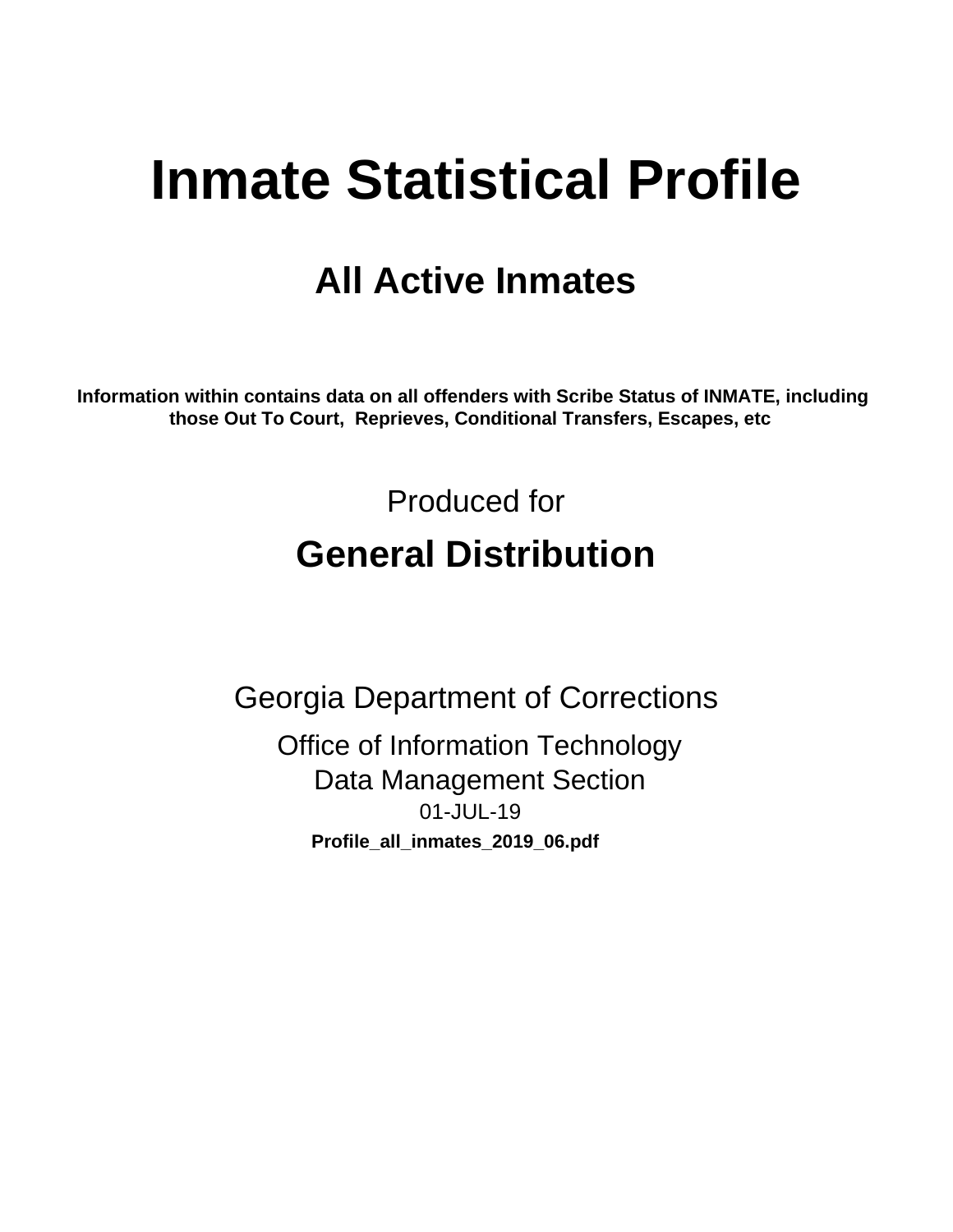## Inmate Statistical Profile 01-JUL-19

Contents

**All Active Inmates** 

Produced for General Distribution

## **Table of Contents**

| <b>Demographic information</b>                                        |
|-----------------------------------------------------------------------|
| 4 Current age, broken out in ten year age groups                      |
| 5 Race group                                                          |
| 6 Marital status, self-reported at entry to prison                    |
| 7 Number of Inmates with Dependents, self-reported at entry to prison |
| 8 Religious affiliation, self-reported at entry to prison             |
| 9 Home county - self-reported at entry to prison                      |
| 14 Employment status before prison, self-reported at entry to prison  |
| 15 Age at admission                                                   |
| 17 Age at admission                                                   |
| 20 Height, measured at entry to prison                                |
| 22 Weight, measured at entry to prison                                |
| 23 Military service                                                   |
| <b>Correctional information</b>                                       |
| 24 Type of admission to prison                                        |
| 25 Current / last supervision level                                   |
| 26 Current / last institution type                                    |
| 27 Institution type - transitional centers                            |
| 28 Institution type - county prisons                                  |
| 30 Institution type - state prisons                                   |
| 32 Institution type - private prisons                                 |
| 33 Institution type - inmate boot camp                                |
| 34 Number of disciplinary reports                                     |
| 35 Number of transfers                                                |
| 36 Number of escapes                                                  |
| 37 Split sentence - Probation to follow                               |
| 38 Probable future release type of still active inmates               |
| 39 Time served in current (or last) institution                       |
| Educational, psychological and physical information                   |
| 40 Highest grade level attained                                       |
| 41 Culture fair IQ scores                                             |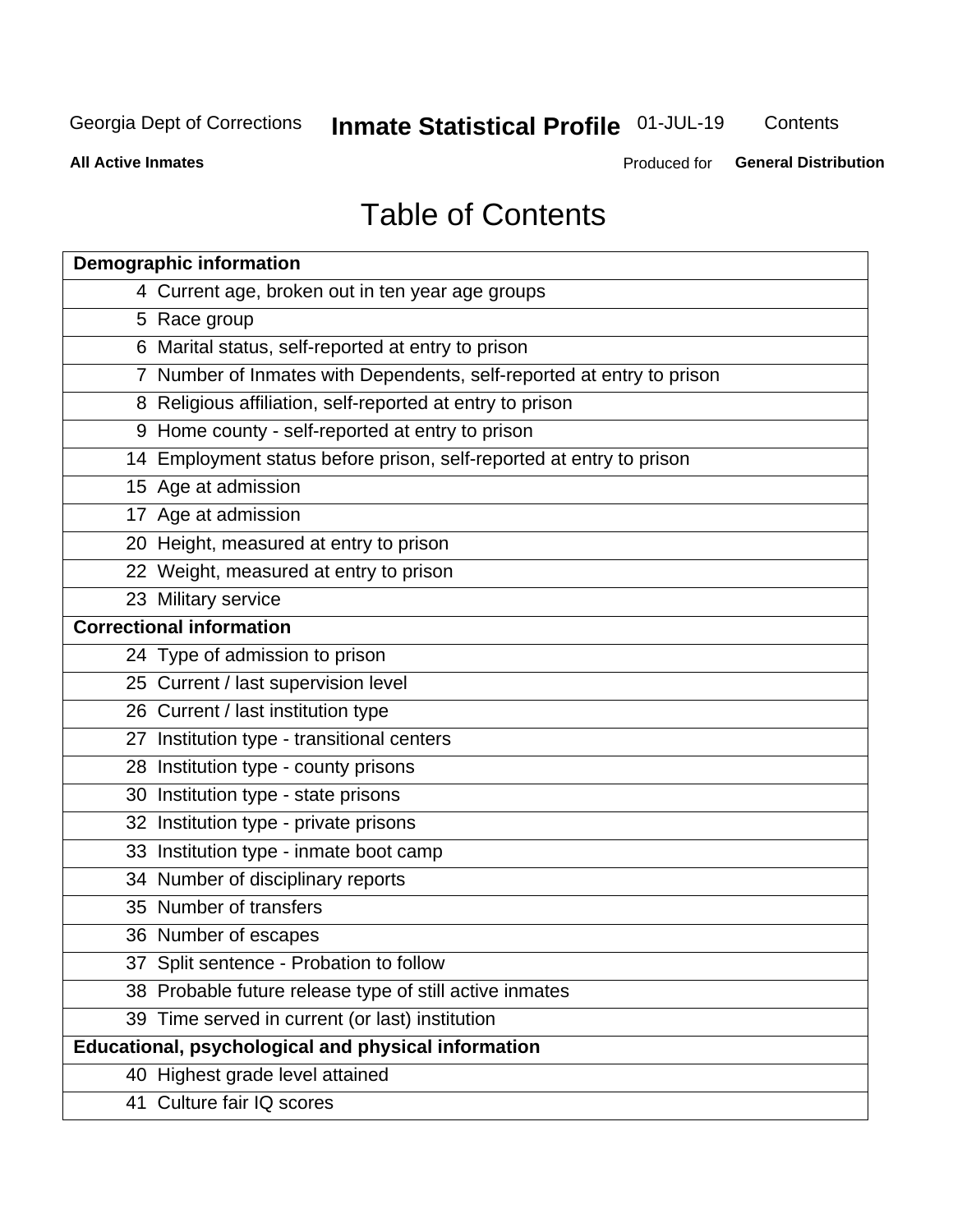## Inmate Statistical Profile 01-JUL-19

Contents

**All Active Inmates** 

Produced for **General Distribution** 

## **Table of Contents**

| Educational, psychological and physical information              |
|------------------------------------------------------------------|
| 42 Wide Range Achievement Test (WRAT) reading score              |
| 43 Wide Range Achievement Test (WRAT) math score                 |
| 44 Wide Range Achievement Test (WRAT) spelling score             |
| 45 Current / last mental health treatment level                  |
| 46 PULHESDWIT medical scale - 'P' overall condition ('P'hysical) |
| 47 PULHESDWIT medical scale - 'U' upper body                     |
| 48 PULHESDWIT medical scale - 'L' lower body                     |
| 49 PULHESDWIT medical scale - 'H' hearing                        |
| 50 PULHESDWIT medical scale - 'E' vision                         |
| 51 PULHESDWIT medical scale -'S' psychiatric                     |
| 52 PULHESDWIT medical scale - 'D' dental                         |
| 53 PULHESDWIT medical scale - 'W' work ability                   |
| 54 PULHESDWIT medical scale - 'I' impairment                     |
| 55 PULHESDWIT medical scale - 'T' transportability               |
| <b>Crimes and criminal history information</b>                   |
| 56 Number of prior Georgia incarcerations                        |
| 57 Prison sentence in years                                      |
| 58 Primary offense, broken out into felonies vs misdemeanors     |
| 59 Primary offense, broken out into six broad crime categories   |
| 60 Primary offense, detailed offense code                        |
| 68 County of conviction of primary offense                       |
| 73 Circuit of conviction of primary offense                      |
| 75 Years served (jail + prison) in this incarceration            |
| <b>Medical information</b>                                       |
| 76 Results of most recent HIV test                               |
| 77 Results of most recent tuberculosis test                      |
| 78 Results of most recent syphilis test                          |
| 79 Results of most recent Hepatitis-C test                       |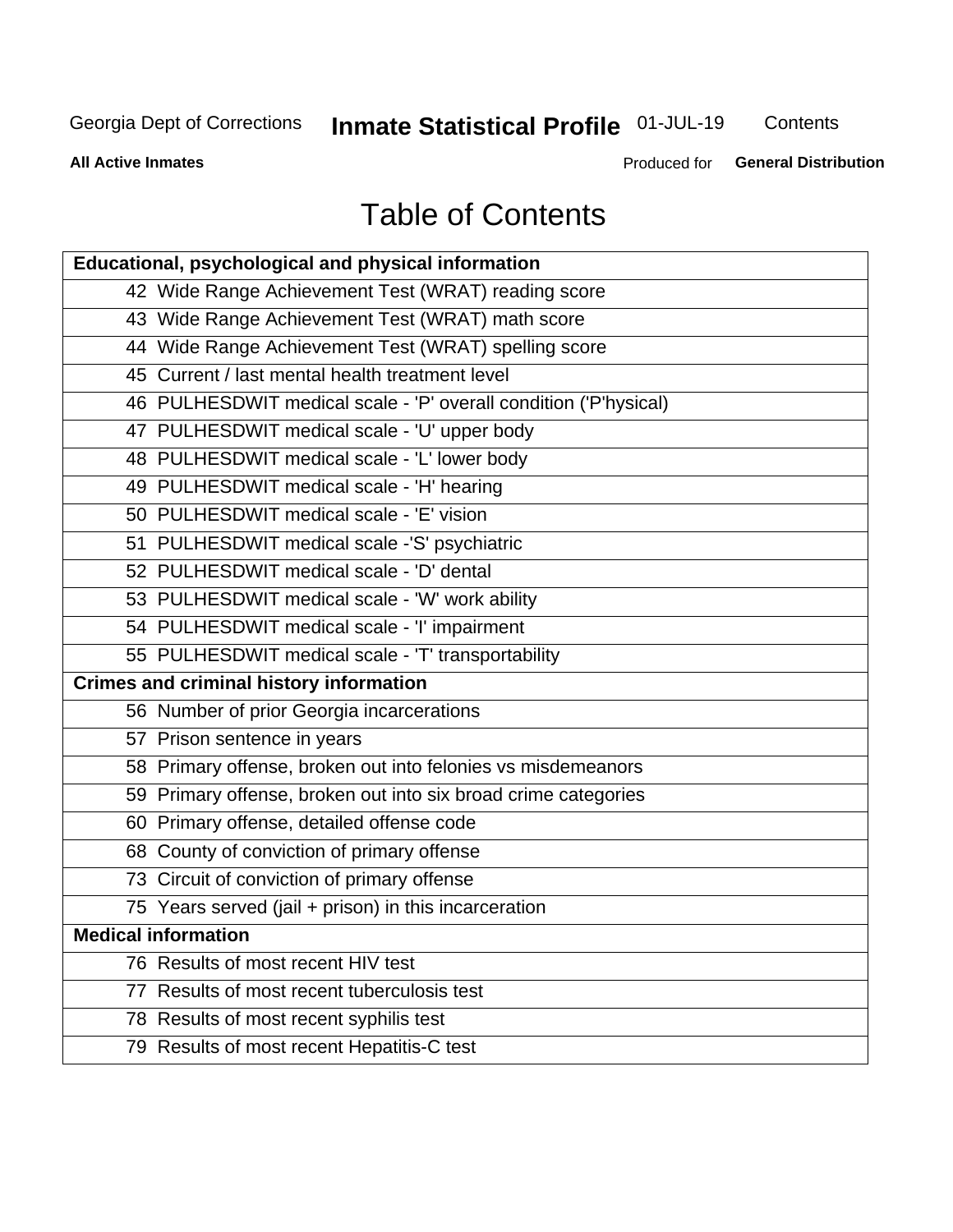#### **All Active Inmates**

#### Produced for General Distribution

## Current age, broken out in ten-year age groups

COL % - percent each COUNT is of its particular column

|                          |              | <b>Male</b> |        |              | <b>Female</b> |          |              | <b>Total</b> |  |
|--------------------------|--------------|-------------|--------|--------------|---------------|----------|--------------|--------------|--|
| <b>Current Age</b>       | <b>Count</b> | Col %       | Row %  | <b>Count</b> | Col %         | Row %    | <b>Total</b> | Col %        |  |
| <b>Teens (1-19)</b>      | 655          | 1.29%       | 94.52% | 38           | $0.96\%$      | 5.48%    | 693          | 1.27%        |  |
| <b>Twenties (20-29)</b>  | 13,535       | 26.65%      | 93.04% | 1,012        | 25.45%        | 6.96%    | 14,547       | 26.57%       |  |
| Thirties (30-39)         | 15,489       | 30.50%      | 91.48% | 1,442        | 36.27%        | $8.52\%$ | 16,931       | 30.92%       |  |
| <b>Forties (40-49)</b>   | 10,838       | 21.34%      | 92.51% | 877          | 22.06%        | 7.49%    | 11,715       | 21.39%       |  |
| <b>Fifties (50-59)</b>   | 7,022        | 13.83%      | 93.81% | 463          | 11.64%        | 6.19%    | 7,485        | 13.67%       |  |
| <b>Sixties (60-69)</b>   | 2,593        | 5.11%       | 95.51% | 122          | $3.07\%$      | 4.49%    | 2,715        | 4.96%        |  |
| Seventy + (70 and above) | 649          | 1.28%       | 96.72% | 22           | 0.55%         | 3.28%    | 671          | 1.23%        |  |
| <b>Total Reported</b>    | 50,781       | 100%        | 92.74% | 3,976        | 100%          | 7.26%    | 54,757       | 100.0%       |  |

| <b>Not Repo</b><br>orted | იიი<br>∠໐ສ |        | 290    |
|--------------------------|------------|--------|--------|
| <b>Fotal</b>             | 07C        | 1 כל ס | 55,047 |

| <b>Mean</b><br>(average)       | 38.57         | 37.50 | 38.49 |
|--------------------------------|---------------|-------|-------|
| Median (middle)                | $\sim$<br>ا پ | 36    | ^¬    |
| <b>Mode</b><br>(most frequent) | 28            | 38    | 28    |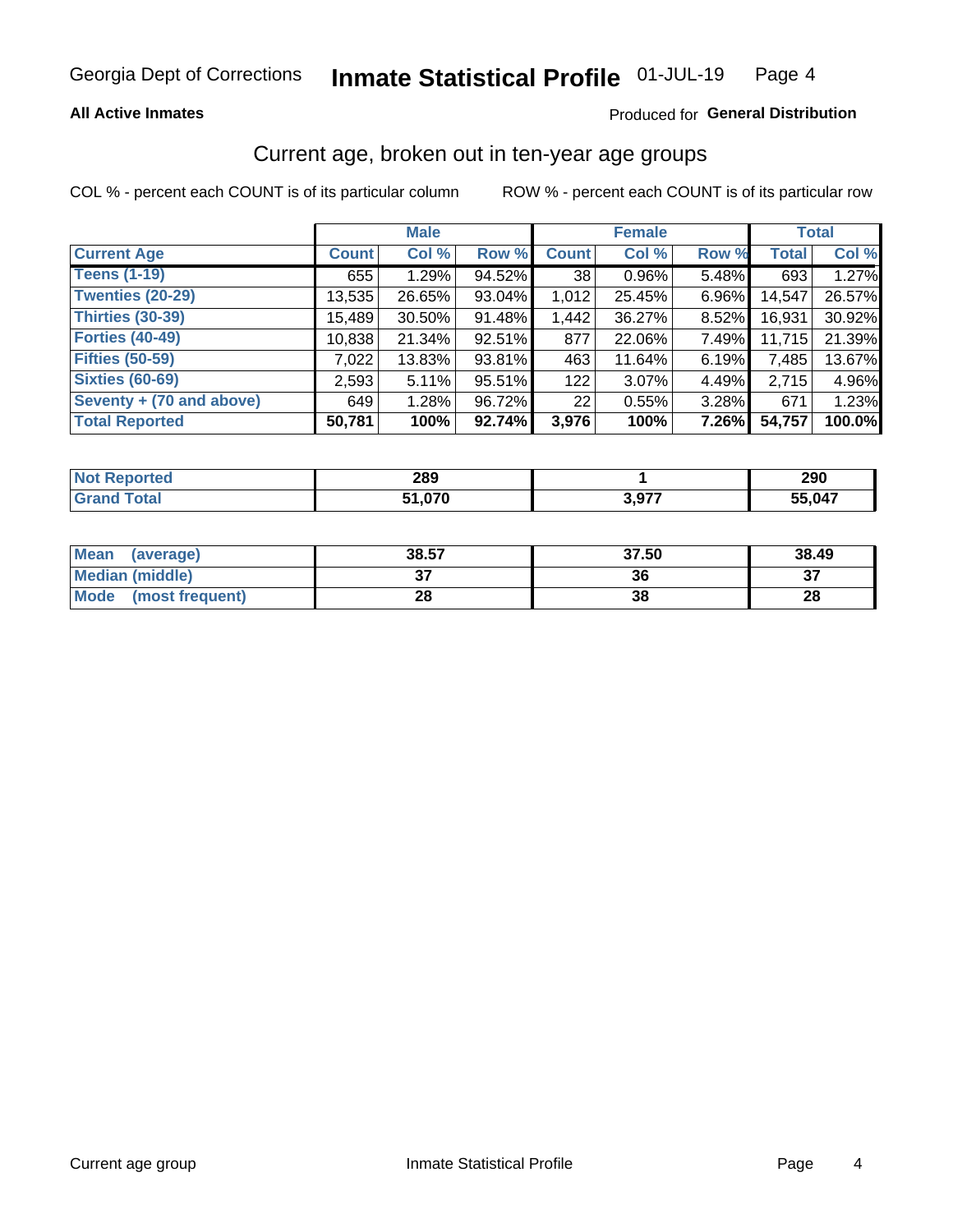#### Inmate Statistical Profile 01-JUL-19 Page 5

#### **All Active Inmates**

#### Produced for General Distribution

### Race group

COL % - percent each COUNT is of its particular column

|                   |                        | <b>Male</b>  |         |         | <b>Female</b> |        |          | <b>Total</b> |        |
|-------------------|------------------------|--------------|---------|---------|---------------|--------|----------|--------------|--------|
|                   | <b>Race Group</b>      | <b>Count</b> | Col %   |         | Row % Count   | Col %  | Row %    | <b>Total</b> | Col %  |
|                   | <b>White</b>           | 17,519       | 34.30%  | 88.14%  | 2,358         | 59.29% | 11.86%   | 19,877       | 36.11% |
| 2                 | <b>Black</b>           | 31,241       | 61.17%  | 95.32%  | ,535          | 38.60% | 4.68%    | 32,776       | 59.54% |
| 5.                | <b>Other</b>           | 57           | .11%    | 89.06%  |               | .18%   | 10.94%   | 64           | .12%   |
| 6                 | <b>Asian</b>           | 176          | .34%    | 94.62%  | 10            | .25%   | 5.38%    | 186          | .34%   |
| 9                 | <b>Unknown</b>         | 15           | $.03\%$ | 100.00% |               |        |          | 15           | .03%   |
| 10                | <b>Hispanic</b>        | 2,040        | 3.99%   | 96.87%  | 66            | 1.66%  | 3.13%    | 2,106        | 3.83%  |
| $12 \overline{ }$ | <b>Native American</b> | 21           | .04%    | 95.45%  |               | .03%   | 4.55%    | 22           | .04%   |
| 13                | <b>Native Hawaiian</b> |              | $.01\%$ | 100.00% |               |        |          |              | .01%   |
|                   | <b>Total Reported</b>  | 51,070       | 100%    | 92.78%  | 3,977         | 100%   | $7.22\%$ | 55,047       | 100%   |

| norted       |               |       |              |
|--------------|---------------|-------|--------------|
| <b>Total</b> | 1,070ذ<br>E4. | 3,977 | 55,047<br>ככ |

| ' Mode | Black | .<br>vvnite | Black |
|--------|-------|-------------|-------|
|        |       |             |       |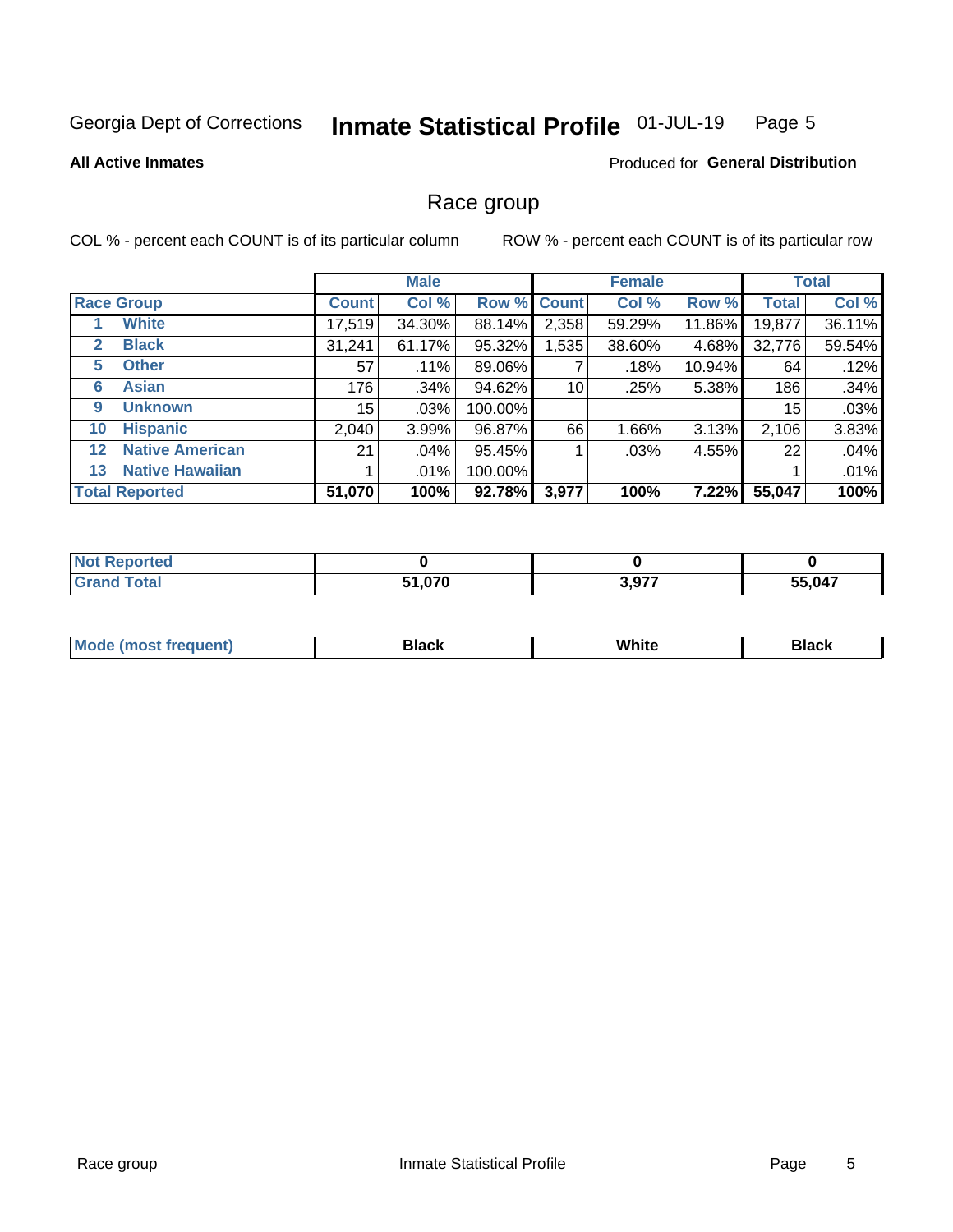#### Inmate Statistical Profile 01-JUL-19 Page 6

**All Active Inmates** 

#### Produced for General Distribution

## Marital status, self-reported at entry to prison

COL % - percent each COUNT is of its particular column

|                            | <b>Male</b>  |          |        |              | <b>Female</b> | <b>Total</b> |              |        |
|----------------------------|--------------|----------|--------|--------------|---------------|--------------|--------------|--------|
| <b>Marital Status</b>      | <b>Count</b> | Col %    | Row %  | <b>Count</b> | Col %         | Row %        | <b>Total</b> | Col %  |
| <b>Unknown</b><br>$\bf{0}$ | 1,694        | $3.32\%$ | 90.49% | 178          | 4.48%         | 9.51%        | 1,872        | 3.40%  |
| <b>Divorced</b><br>D       | 4,799        | $9.40\%$ | 89.42% | 568          | 14.28%        | 10.58%       | 5,367        | 9.75%  |
| <b>Married</b><br>М        | 6,723        | 13.16%   | 91.26% | 644          | 16.19%        | 8.74%        | 7,367        | 13.38% |
| <b>S</b> Separated         | 1,737        | 3.40%    | 85.06% | 305          | 7.67%         | 14.94%       | 2,042        | 3.71%  |
| <b>Unmarried</b><br>U      | 35,538       | 69.59%   | 94.30% | 2,150        | 54.06%        | 5.70%        | 37,688       | 68.47% |
| <b>Widow</b><br>W          | 579          | 1.13%    | 81.43% | 132          | 3.32%         | 18.57%       | 711          | 1.29%  |
| <b>Total Reported</b>      | 51,070       | 100%     | 92.78% | 3,977        | 100%          | 7.22%        | 55,047       | 100%   |

| ∽orted<br><b>NOT</b> |                    |       |        |
|----------------------|--------------------|-------|--------|
| Гоtal                | $\sim$ 0.70 $\sim$ | 2.077 | 55.047 |

|--|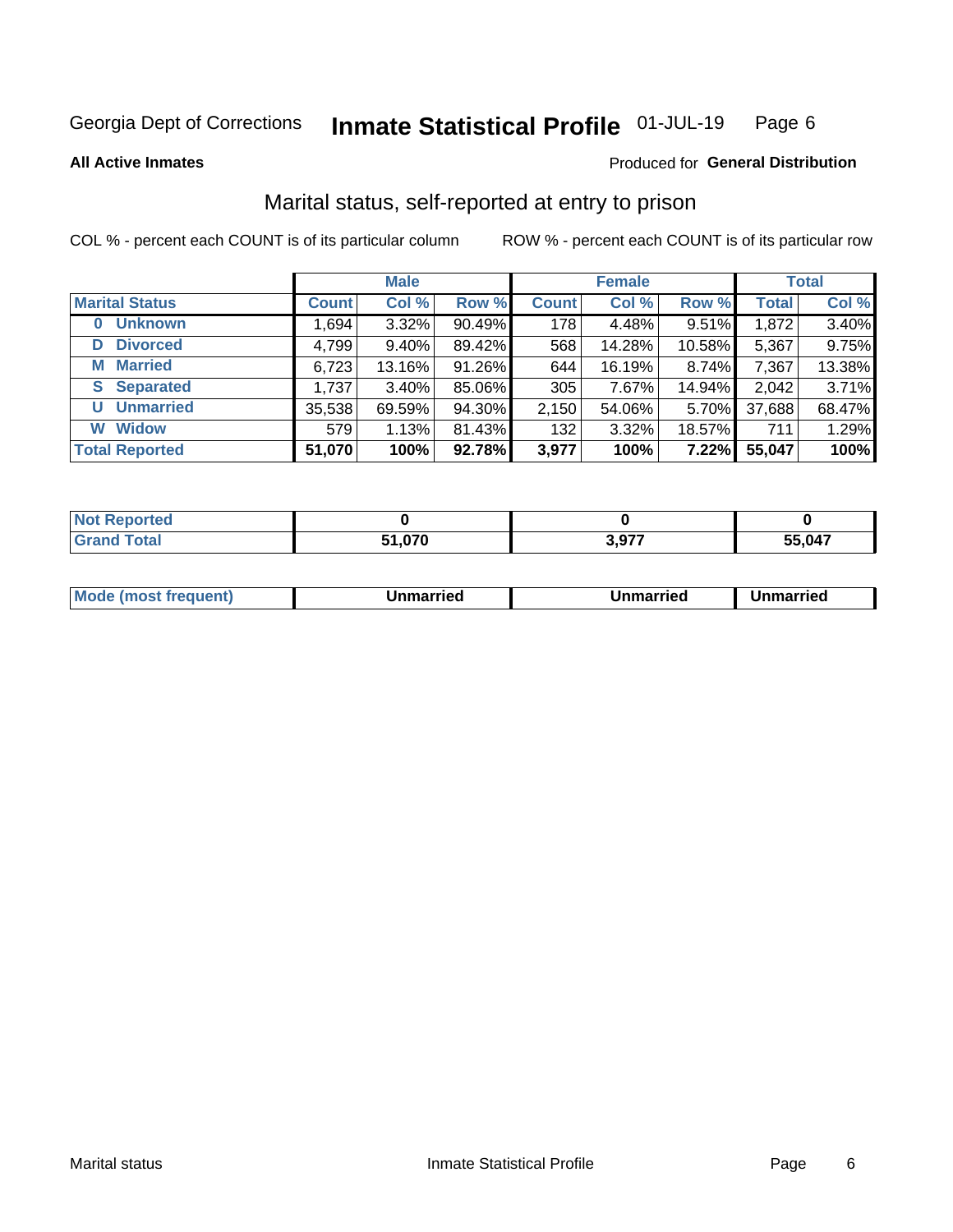#### Inmate Statistical Profile 01-JUL-19 Page 7

#### **All Active Inmates**

#### Produced for General Distribution

## Number of Inmates with Dependents, Self-Reported at Entry to Prison

COL % - percent each COUNT is of its particular column

|                             | <b>Male</b>  |        |        |              | <b>Female</b> | <b>Total</b> |              |        |
|-----------------------------|--------------|--------|--------|--------------|---------------|--------------|--------------|--------|
| <b>Number of dependents</b> | <b>Count</b> | Col %  | Row %  | <b>Count</b> | Col %         | Row %        | <b>Total</b> | Col %  |
| l 0                         | 15,563       | 36.86% | 92.77% | 1,213        | 35.35%        | 7.23%        | 16,776       | 36.75% |
|                             | 9,726        | 23.04% | 93.52% | 674          | 19.64%        | 6.48%        | 10,400       | 22.78% |
| $\overline{2}$              | 7,389        | 17.50% | 91.69% | 670          | 19.53%        | 8.31%        | 8,059        | 17.65% |
| $\overline{\mathbf{3}}$     | 4,521        | 10.71% | 90.40% | 480          | 13.99%        | $9.60\%$     | 5,001        | 10.95% |
| 4                           | 2,372        | 5.62%  | 91.41% | 223          | 6.50%         | 8.59%        | 2,595        | 5.68%  |
| 5                           | 1,219        | 2.89%  | 92.84% | 94           | 2.74%         | 7.16%        | 1,313        | 2.88%  |
| 6                           | 645          | 1.53%  | 93.75% | 43           | 1.25%         | 6.25%        | 688          | 1.51%  |
| 7                           | 324          | 0.77%  | 95.58% | 15           | 0.44%         | 4.42%        | 339          | 0.74%  |
| 8                           | 182          | 0.43%  | 94.30% | 11           | 0.32%         | 5.70%        | 193          | 0.42%  |
| 9                           | 90           | 0.21%  | 96.77% | 3            | 0.09%         | 3.23%        | 93           | 0.20%  |
| 10                          | 79           | 0.19%  | 96.34% | 3            | 0.09%         | 3.66%        | 82           | 0.18%  |
| Over 10                     | 111          | 0.26%  | 98.23% | 2            | 0.06%         | 1.77%        | 113          | 0.25%  |
| <b>Total Reported</b>       | 42,221       | 100%   | 92.48% | 3,431        | 100%          | 7.52%        | 45,652       | 100%   |

| 3,849  | 546                 | 9.395  |
|--------|---------------------|--------|
| 51,070 | 077<br>. <i>.</i> . | 55,047 |

| Mean (average)          | .52 | 57.، | l.53 |
|-------------------------|-----|------|------|
| <b>Median (middle)</b>  |     |      |      |
| Mode<br>(most frequent) |     |      |      |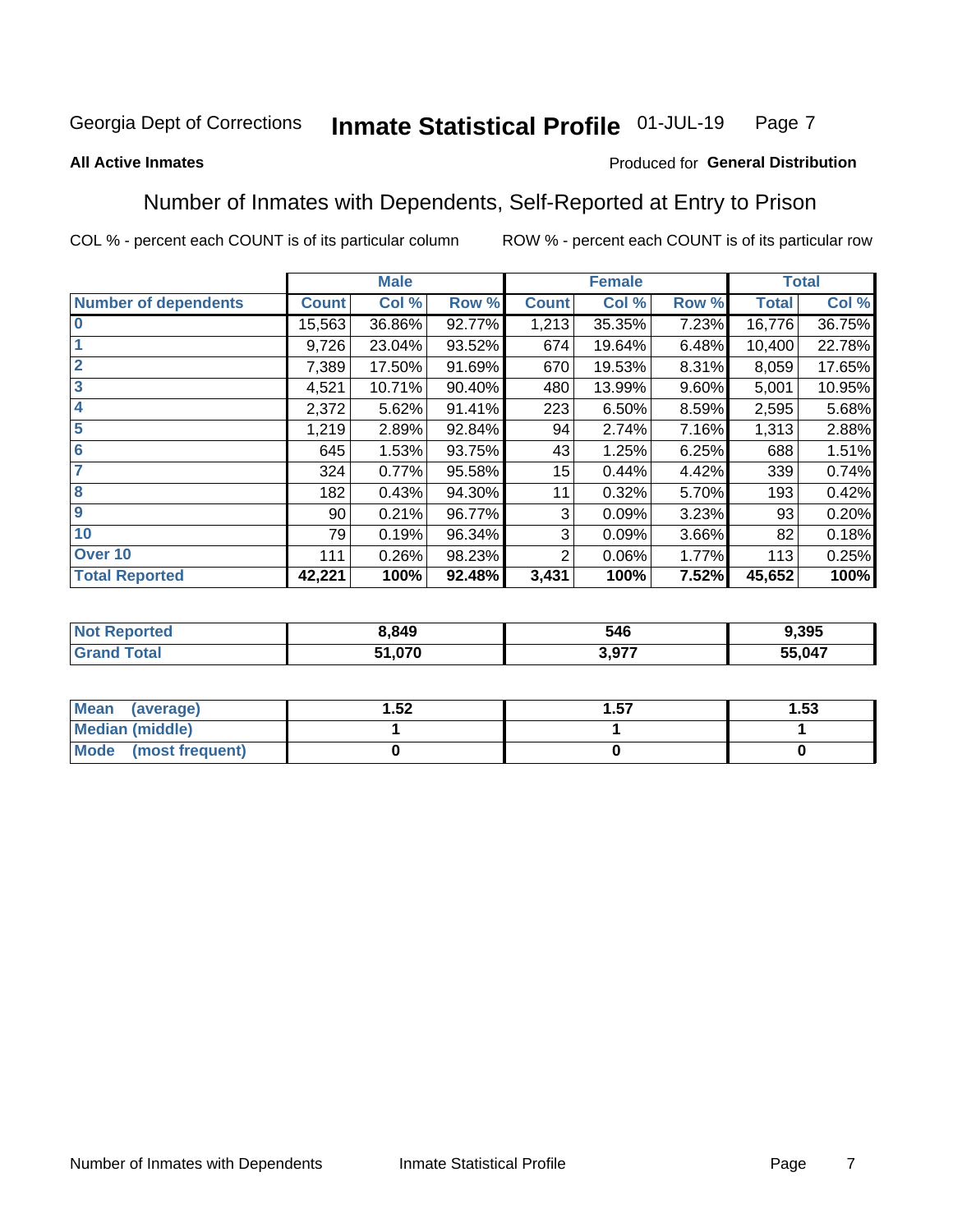#### Inmate Statistical Profile 01-JUL-19 Page 8

#### **All Active Inmates**

#### Produced for General Distribution

## Religious affiliation, self-reported at entry to prison

COL % - percent each COUNT is of its particular column

|                     |                              |                 | <b>Male</b> |         |                  | <b>Female</b> |                  |                | <b>Total</b> |
|---------------------|------------------------------|-----------------|-------------|---------|------------------|---------------|------------------|----------------|--------------|
|                     | <b>Religious Affiliation</b> | <b>Count</b>    | Col %       | Row %   | <b>Count</b>     | Col %         | Row <sup>%</sup> | <b>Total</b>   | Col %        |
| $\overline{1}$      | <b>Islam</b>                 | 1,881           | 7.68%       | 97.21%  | $\overline{54}$  | 1.85%         | 2.79%            | 1,935          | 7.06%        |
| $\overline{2}$      | <b>Catholic</b>              | 1,155           | 4.72%       | 86.84%  | 175              | 6.00%         | 13.16%           | 1,330          | 4.85%        |
| $\overline{3}$      | <b>Baptist</b>               | 13,351          | 54.50%      | 87.53%  | 1,902            | 65.20%        | 12.47%           | 15,253         | 55.64%       |
| 4                   | <b>Methodist</b>             | 389             | 1.59%       | 84.20%  | 73               | 2.50%         | 15.80%           | 462            | 1.69%        |
| 5                   | <b>Episcopal</b>             | 39              | .16%        | 86.67%  | 6                | .21%          | 13.33%           | 45             | .16%         |
| $\overline{\bf{6}}$ | <b>Presbyterian</b>          | 71              | .29%        | 92.21%  | $\,6$            | .21%          | 7.79%            | 77             | .28%         |
| 7                   | <b>Church Of God</b>         | 402             | 1.64%       | 90.34%  | 43               | 1.47%         | 9.66%            | 445            | 1.62%        |
| 8                   | <b>Holiness</b>              | 503             | 2.05%       | 82.59%  | 106              | 3.63%         | 17.41%           | 609            | 2.22%        |
| $\overline{9}$      | <b>Jewish</b>                | 84              | .34%        | 85.71%  | 14               | .48%          | 14.29%           | 98             | .36%         |
| 10                  | <b>Anglican</b>              | 37              | .15%        | 97.37%  | $\mathbf{1}$     | .03%          | 2.63%            | 38             | .14%         |
| $\overline{11}$     | <b>Greek Orthodox</b>        | $\,6$           | .02%        | 75.00%  | $\overline{2}$   | .07%          | 25.00%           | 8              | .03%         |
| 12                  | <b>Hindu</b>                 | $\overline{17}$ | .07%        | 94.44%  | $\overline{1}$   | .03%          | 5.56%            | 18             | .07%         |
| 13                  | <b>Buddhist</b>              | 63              | .26%        | 91.30%  | 6                | .21%          | 8.70%            | 69             | .25%         |
| 14                  | <b>Taoist</b>                | $\overline{4}$  | .02%        | 100.00% |                  |               |                  | 4              | .01%         |
| 15                  | <b>Shintoist</b>             | $\overline{2}$  | .01%        | 100.00% |                  |               |                  | $\overline{2}$ | .01%         |
| 16                  | <b>Seventh Day Adventist</b> | 67              | .27%        | 90.54%  | $\overline{7}$   | .24%          | 9.46%            | 74             | .27%         |
| 17                  | <b>Jehovah Witness</b>       | 266             | 1.09%       | 86.64%  | 41               | 1.41%         | 13.36%           | 307            | 1.12%        |
| 18                  | <b>Latter Day Saints</b>     | 25              | .10%        | 86.21%  | 4                | .14%          | 13.79%           | 29             | .11%         |
| 19                  | Quaker                       | $\overline{2}$  | .01%        | 100.00% |                  |               |                  | $\overline{2}$ | .01%         |
| 20                  | <b>Other Prot</b>            | 1,621           | 6.62%       | 95.58%  | 75               | 2.57%         | 4.42%            | 1,696          | 6.19%        |
| 21                  | <b>Messianic Judaism</b>     | 32              | .13%        | 78.05%  | $\boldsymbol{9}$ | .31%          | 21.95%           | 41             | .15%         |
| 23                  | <b>Hebrew Israelite</b>      | 36              | .15%        | 97.30%  | $\mathbf{1}$     | .03%          | 2.70%            | 37             | .13%         |
| 24                  | <b>Nation Of Islam</b>       | $\overline{22}$ | .09%        | 78.57%  | 6                | .21%          | 21.43%           | 28             | .10%         |
| 25                  | <b>Native American</b>       | 13              | .05%        | 100.00% |                  |               |                  | 13             | .05%         |
| 26                  | Pagan                        | $6\phantom{1}6$ | .02%        | 75.00%  | $\overline{2}$   | .07%          | 25.00%           | 8              | .03%         |
| $\overline{27}$     | <b>Pentecostal</b>           | $\overline{70}$ | .29%        | 82.35%  | $\overline{15}$  | .51%          | 17.65%           | 85             | .31%         |
| 28                  | <b>Rastafari</b>             | $\overline{7}$  | .03%        | 87.50%  | $\mathbf{1}$     | .03%          | 12.50%           | 8              | .03%         |
| 29                  | <b>Wiccan</b>                | 24              | .10%        | 100.00% |                  |               |                  | 24             | .09%         |
| 30                  | <b>No Religion</b>           | 817             | 3.34%       | 91.49%  | 76               | 2.61%         | 8.51%            | 893            | 3.26%        |
| 31                  | Christian -                  | 2,039           | 8.32%       | 87.89%  | 281              | 9.63%         | 12.11%           | 2,320          | 8.46%        |
|                     | <b>Unspecified</b>           |                 |             |         |                  |               |                  |                |              |
| 96                  | <b>None</b>                  | 1,445           | 5.90%       | 99.31%  | 10               | .34%          | .69%             | 1,455          | 5.31%        |
|                     | <b>Total Reported</b>        | 24,496          | 100%        | 89.36%  | 2,917            | 100%          | 10.64%           | 27,413         | 100%         |

| 26,574            | ,060           | 27.21<br>.034 |
|-------------------|----------------|---------------|
| 0.70<br>E4<br>'7L | 2077<br>ו וטוט | 55,047        |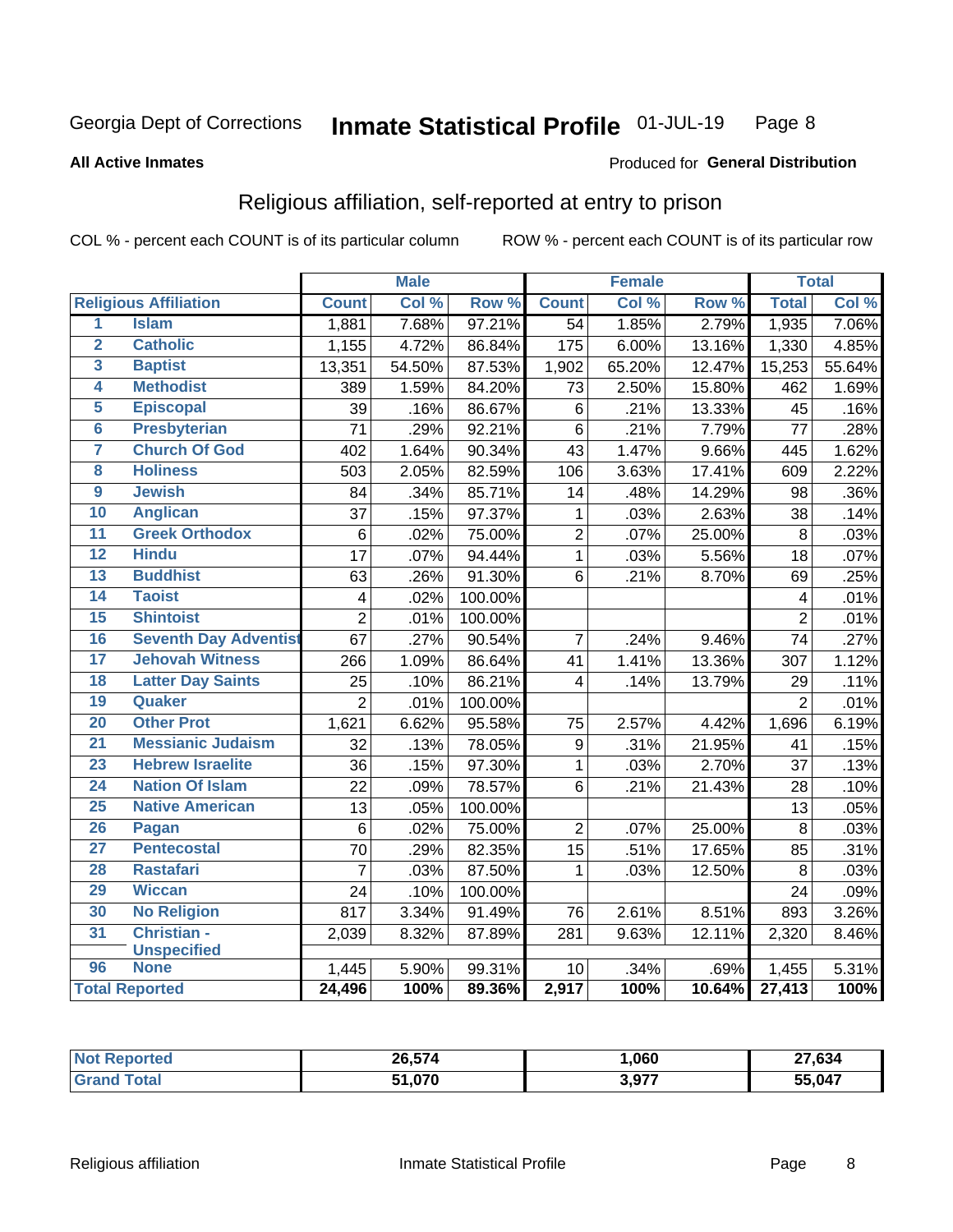#### Inmate Statistical Profile 01-JUL-19 Georgia Dept of Corrections Page 9

**All Active Inmates** 

Produced for General Distribution

## Religious affiliation, self-reported at entry to prison

COL % - percent each COUNT is of its particular column ROW % - percent each COUNT is of its particular row

| <b>Mode (most frequent)</b> | <b>3aptist</b> | }aptist | <b>Baptist</b> |
|-----------------------------|----------------|---------|----------------|
|-----------------------------|----------------|---------|----------------|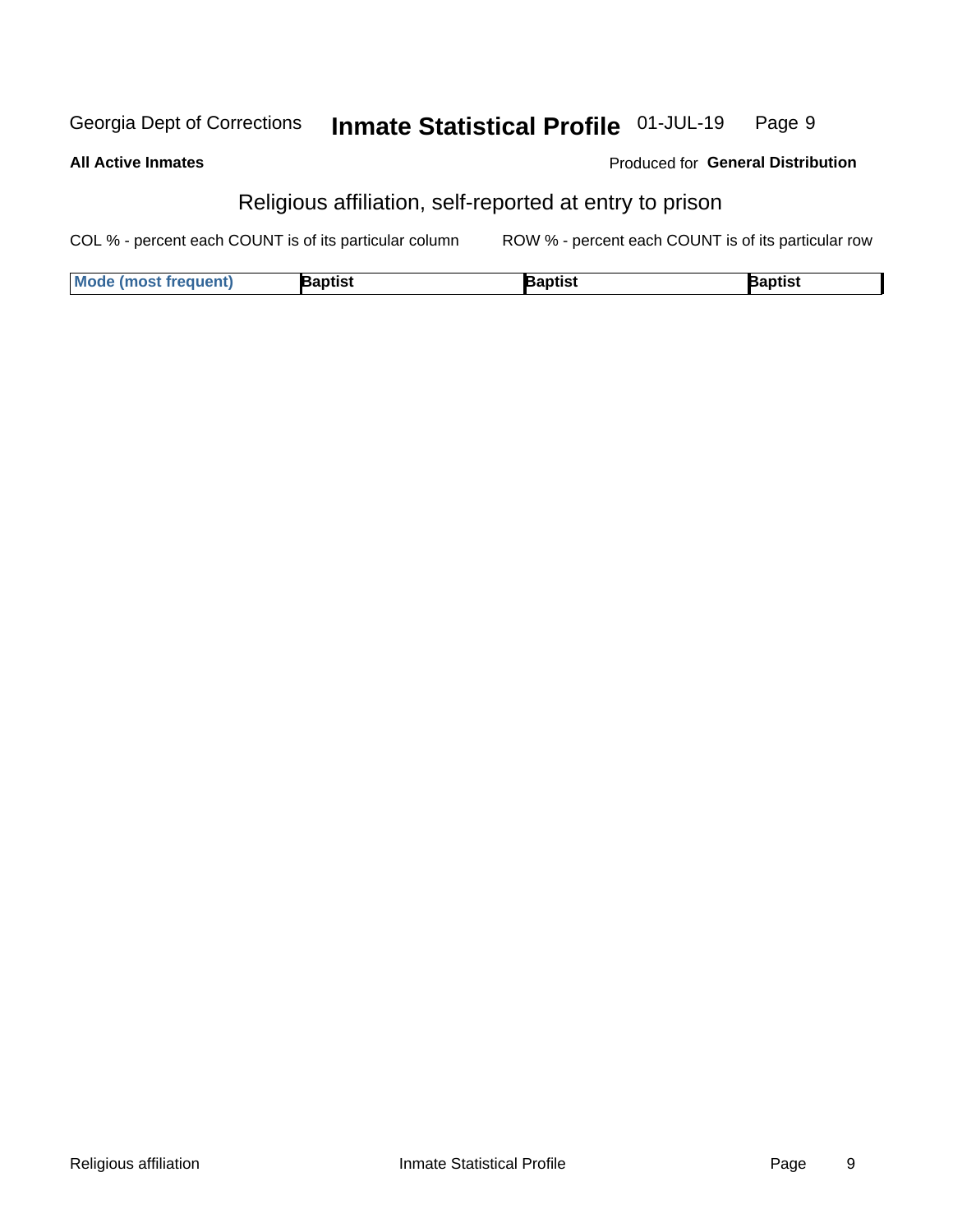#### Inmate Statistical Profile 01-JUL-19 Page 9

#### **All Active Inmates**

#### **Produced for General Distribution**

## Home county, self-reported at entry to prison

COL % - percent each COUNT is of its particular column

|     |                             |              | <b>Male</b> |                  |                  | <b>Female</b> |        | <b>Total</b> |        |
|-----|-----------------------------|--------------|-------------|------------------|------------------|---------------|--------|--------------|--------|
|     | <b>Home County</b>          | <b>Count</b> | Col %       | Row <sup>%</sup> | <b>Count</b>     | Col %         | Row %  | <b>Total</b> | Col %  |
| 000 | <b>Unknown</b>              | 7,734        | 15.14%      | 92.71%           | 608              | 15.29%        | 7.29%  | 8,342        | 15.15% |
| 001 | <b>Appling County</b>       | 127          | .25%        | 94.78%           | 7                | .18%          | 5.22%  | 134          | .24%   |
| 002 | <b>Atkinson County</b>      | 45           | .09%        | 93.75%           | 3                | .08%          | 6.25%  | 48           | .09%   |
| 003 | <b>Bacon County</b>         | 92           | .18%        | 92.93%           | 7                | .18%          | 7.07%  | 99           | .18%   |
| 004 | <b>Baker County</b>         | 15           | .03%        | 88.24%           | $\overline{2}$   | .05%          | 11.76% | 17           | .03%   |
| 005 | <b>Baldwin County</b>       | 270          | .53%        | 92.47%           | 22               | .55%          | 7.53%  | 292          | .53%   |
| 006 | <b>Banks County</b>         | 89           | .17%        | 91.75%           | $\bf 8$          | .20%          | 8.25%  | 97           | .18%   |
| 007 | <b>Barrow County</b>        | 323          | .63%        | 90.73%           | 33               | .83%          | 9.27%  | 356          | .65%   |
| 008 | <b>Bartow County</b>        | 514          | 1.01%       | 86.24%           | 82               | 2.06%         | 13.76% | 596          | 1.08%  |
| 009 | <b>Ben Hill County</b>      | 196          | .38%        | 95.61%           | $\boldsymbol{9}$ | .23%          | 4.39%  | 205          | .37%   |
| 010 | <b>Berrien County</b>       | 81           | .16%        | 95.29%           | 4                | .10%          | 4.71%  | 85           | .15%   |
| 011 | <b>Bibb County</b>          | 1,144        | 2.24%       | 94.55%           | 66               | 1.66%         | 5.45%  | 1,210        | 2.20%  |
| 012 | <b>Bleckley County</b>      | 74           | .14%        | 91.36%           | 7                | .18%          | 8.64%  | 81           | .15%   |
| 013 | <b>Brantley County</b>      | 72           | .14%        | 81.82%           | 16               | .40%          | 18.18% | 88           | .16%   |
| 014 | <b>Brooks County</b>        | 191          | .37%        | 99.48%           | $\mathbf{1}$     | .03%          | .52%   | 192          | .35%   |
| 015 | <b>Bryan County</b>         | 85           | .17%        | 94.44%           | 5                | .13%          | 5.56%  | 90           | .16%   |
| 016 | <b>Bulloch County</b>       | 334          | .65%        | 91.76%           | 30               | .75%          | 8.24%  | 364          | .66%   |
| 017 | <b>Burke County</b>         | 224          | .44%        | 96.55%           | $\bf 8$          | .20%          | 3.45%  | 232          | .42%   |
| 018 | <b>Butts County</b>         | 141          | .28%        | 95.92%           | $\,6$            | .15%          | 4.08%  | 147          | .27%   |
| 019 | <b>Calhoun County</b>       | 69           | .14%        | 92.00%           | 6                | .15%          | 8.00%  | 75           | .14%   |
| 020 | <b>Camden County</b>        | 139          | .27%        | 92.67%           | 11               | .28%          | 7.33%  | 150          | .27%   |
| 021 | <b>Candler County</b>       | 102          | .20%        | 94.44%           | $\,6$            | .15%          | 5.56%  | 108          | .20%   |
| 022 | <b>Carroll County</b>       | 557          | 1.09%       | 89.84%           | 63               | 1.58%         | 10.16% | 620          | 1.13%  |
| 023 | <b>Catoosa County</b>       | 217          | .42%        | 87.85%           | 30               | .75%          | 12.15% | 247          | .45%   |
| 024 | <b>Charlton County</b>      | 44           | .09%        | 95.65%           | 2                | .05%          | 4.35%  | 46           | .08%   |
| 025 | <b>Chatham County</b>       | 1,602        | 3.14%       | 95.30%           | 79               | 1.99%         | 4.70%  | 1,681        | 3.05%  |
| 026 | <b>Chattahoochee County</b> | 25           | .05%        | 100.00%          |                  |               |        | 25           | .05%   |
| 027 | <b>Chattooga County</b>     | 208          | .41%        | 85.25%           | 36               | .91%          | 14.75% | 244          | .44%   |
| 028 | <b>Cherokee County</b>      | 397          | .78%        | 90.23%           | 43               | 1.08%         | 9.77%  | 440          | .80%   |
| 029 | <b>Clarke County</b>        | 483          | .95%        | 92.18%           | 41               | 1.03%         | 7.82%  | 524          | .95%   |
| 030 | <b>Clay County</b>          | 40           | .08%        | 93.02%           | $\mathbf{3}$     | .08%          | 6.98%  | 43           | .08%   |
| 031 | <b>Clayton County</b>       | 1,455        | 2.85%       | 93.09%           | 108              | 2.72%         | 6.91%  | 1,563        | 2.84%  |
| 032 | <b>Clinch County</b>        | 51           | .10%        | 91.07%           | 5                | .13%          | 8.93%  | 56           | .10%   |
| 033 | <b>Cobb County</b>          | 1,677        | 3.28%       | 92.24%           | 141              | 3.55%         | 7.76%  | 1,818        | 3.30%  |
| 034 | <b>Coffee County</b>        | 276          | .54%        | 92.93%           | 21               | .53%          | 7.07%  | 297          | .54%   |
| 035 | <b>Colquitt County</b>      | 203          | .40%        | 96.67%           | $\overline{7}$   | .18%          | 3.33%  | 210          | .38%   |
| 036 | <b>Columbia County</b>      | 292          | .57%        | 88.75%           | 37               | .93%          | 11.25% | 329          | .60%   |
| 037 | <b>Cook County</b>          | 127          | .25%        | 95.49%           | $\,6$            | .15%          | 4.51%  | 133          | .24%   |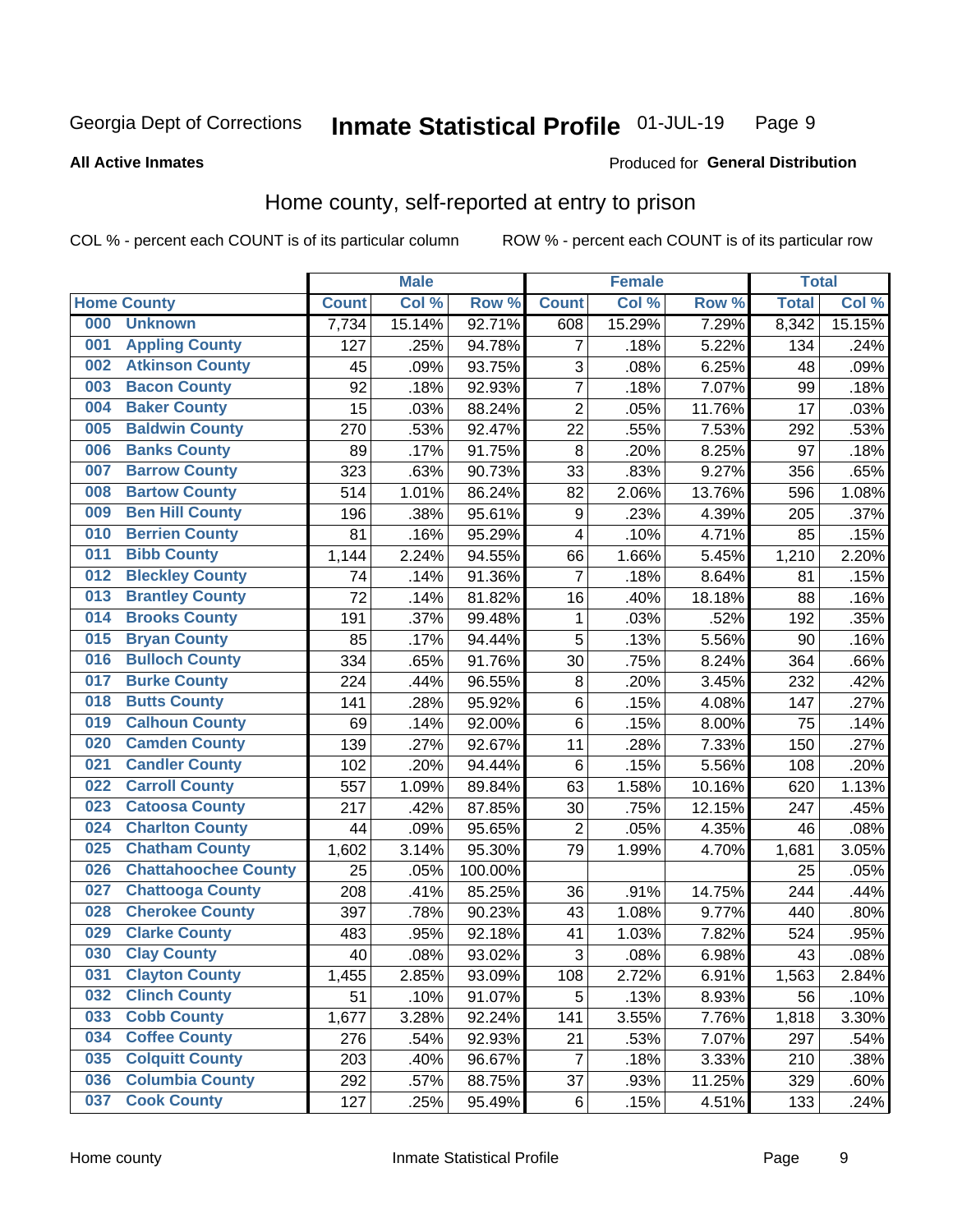#### Inmate Statistical Profile 01-JUL-19 Page 10

#### **All Active Inmates**

#### Produced for General Distribution

## Home county, self-reported at entry to prison

COL % - percent each COUNT is of its particular column

|     |                         |                  | <b>Male</b> |         |                  | <b>Female</b> |        | <b>Total</b>   |       |
|-----|-------------------------|------------------|-------------|---------|------------------|---------------|--------|----------------|-------|
|     | <b>Home County</b>      | <b>Count</b>     | Col %       | Row %   | <b>Count</b>     | Col %         | Row %  | <b>Total</b>   | Col % |
| 038 | <b>Coweta County</b>    | 508              | .99%        | 93.90%  | $\overline{33}$  | .83%          | 6.10%  | 541            | .98%  |
| 039 | <b>Crawford County</b>  | 42               | .08%        | 95.45%  | $\overline{2}$   | .05%          | 4.55%  | 44             | .08%  |
| 040 | <b>Crisp County</b>     | 241              | .47%        | 95.26%  | 12               | .30%          | 4.74%  | 253            | .46%  |
| 041 | <b>Dade County</b>      | 57               | .11%        | 89.06%  | $\overline{7}$   | .18%          | 10.94% | 64             | .12%  |
| 042 | <b>Dawson County</b>    | 93               | .18%        | 91.18%  | $\boldsymbol{9}$ | .23%          | 8.82%  | 102            | .19%  |
| 043 | <b>Decatur County</b>   | 232              | .45%        | 94.69%  | 13               | .33%          | 5.31%  | 245            | .45%  |
| 044 | <b>Dekalb County</b>    | 2,769            | 5.42%       | 94.76%  | 153              | 3.85%         | 5.24%  | 2,922          | 5.31% |
| 045 | <b>Dodge County</b>     | 134              | .26%        | 93.06%  | 10               | .25%          | 6.94%  | 144            | .26%  |
| 046 | <b>Dooly County</b>     | 116              | .23%        | 96.67%  | 4                | .10%          | 3.33%  | 120            | .22%  |
| 047 | <b>Dougherty County</b> | 704              | 1.38%       | 94.50%  | 41               | 1.03%         | 5.50%  | 745            | 1.35% |
| 048 | <b>Douglas County</b>   | 531              | 1.04%       | 91.87%  | 47               | 1.18%         | 8.13%  | 578            | 1.05% |
| 049 | <b>Early County</b>     | 65               | .13%        | 89.04%  | 8                | .20%          | 10.96% | 73             | .13%  |
| 050 | <b>Echols County</b>    | 7                | .01%        | 100.00% |                  |               |        | $\overline{7}$ | .01%  |
| 051 | <b>Effingham County</b> | 215              | .42%        | 91.10%  | 21               | .53%          | 8.90%  | 236            | .43%  |
| 052 | <b>Elbert County</b>    | 119              | .23%        | 90.15%  | 13               | .33%          | 9.85%  | 132            | .24%  |
| 053 | <b>Emanuel County</b>   | 176              | .34%        | 93.62%  | 12               | .30%          | 6.38%  | 188            | .34%  |
| 054 | <b>Evans County</b>     | 66               | .13%        | 84.62%  | 12               | .30%          | 15.38% | 78             | .14%  |
| 055 | <b>Fannin County</b>    | 89               | .17%        | 88.12%  | 12               | .30%          | 11.88% | 101            | .18%  |
| 056 | <b>Fayette County</b>   | 155              | .30%        | 90.12%  | 17               | .43%          | 9.88%  | 172            | .31%  |
| 057 | <b>Floyd County</b>     | 660              | 1.29%       | 89.19%  | 80               | 2.01%         | 10.81% | 740            | 1.34% |
| 058 | <b>Forsyth County</b>   | 212              | .42%        | 90.21%  | 23               | .58%          | 9.79%  | 235            | .43%  |
| 059 | <b>Franklin County</b>  | 121              | .24%        | 87.05%  | 18               | .45%          | 12.95% | 139            | .25%  |
| 060 | <b>Fulton County</b>    | 4,589            | 8.99%       | 95.13%  | 235              | 5.91%         | 4.87%  | 4,824          | 8.76% |
| 061 | <b>Gilmer County</b>    | 96               | .19%        | 84.21%  | 18               | .45%          | 15.79% | 114            | .21%  |
| 062 | <b>Glascock County</b>  | $\boldsymbol{9}$ | .02%        | 81.82%  | $\overline{2}$   | .05%          | 18.18% | 11             | .02%  |
| 063 | <b>Glynn County</b>     | 398              | .78%        | 94.09%  | 25               | .63%          | 5.91%  | 423            | .77%  |
| 064 | <b>Gordon County</b>    | 313              | .61%        | 89.17%  | 38               | .96%          | 10.83% | 351            | .64%  |
| 065 | <b>Grady County</b>     | 101              | .20%        | 95.28%  | 5                | .13%          | 4.72%  | 106            | .19%  |
| 066 | <b>Greene County</b>    | 99               | .19%        | 89.19%  | 12               | .30%          | 10.81% | 111            | .20%  |
| 067 | <b>Gwinnett County</b>  | 1,793            | 3.51%       | 93.19%  | 131              | 3.29%         | 6.81%  | 1,924          | 3.50% |
| 068 | <b>Habersham County</b> | 99               | .19%        | 81.15%  | 23               | .58%          | 18.85% | 122            | .22%  |
| 069 | <b>Hall County</b>      | 603              | 1.18%       | 91.92%  | 53               | 1.33%         | 8.08%  | 656            | 1.19% |
| 070 | <b>Hancock County</b>   | 57               | .11%        | 89.06%  | $\overline{7}$   | .18%          | 10.94% | 64             | .12%  |
| 071 | <b>Haralson County</b>  | 107              | .21%        | 89.17%  | 13               | .33%          | 10.83% | 120            | .22%  |
| 072 | <b>Harris County</b>    | 103              | .20%        | 95.37%  | 5                | .13%          | 4.63%  | 108            | .20%  |
| 073 | <b>Hart County</b>      | 141              | .28%        | 92.76%  | 11               | .28%          | 7.24%  | 152            | .28%  |
| 074 | <b>Heard County</b>     | 59               | .12%        | 90.77%  | $\,6$            | .15%          | 9.23%  | 65             | .12%  |
| 075 | <b>Henry County</b>     | 662              | 1.30%       | 92.72%  | 52               | 1.31%         | 7.28%  | 714            | 1.30% |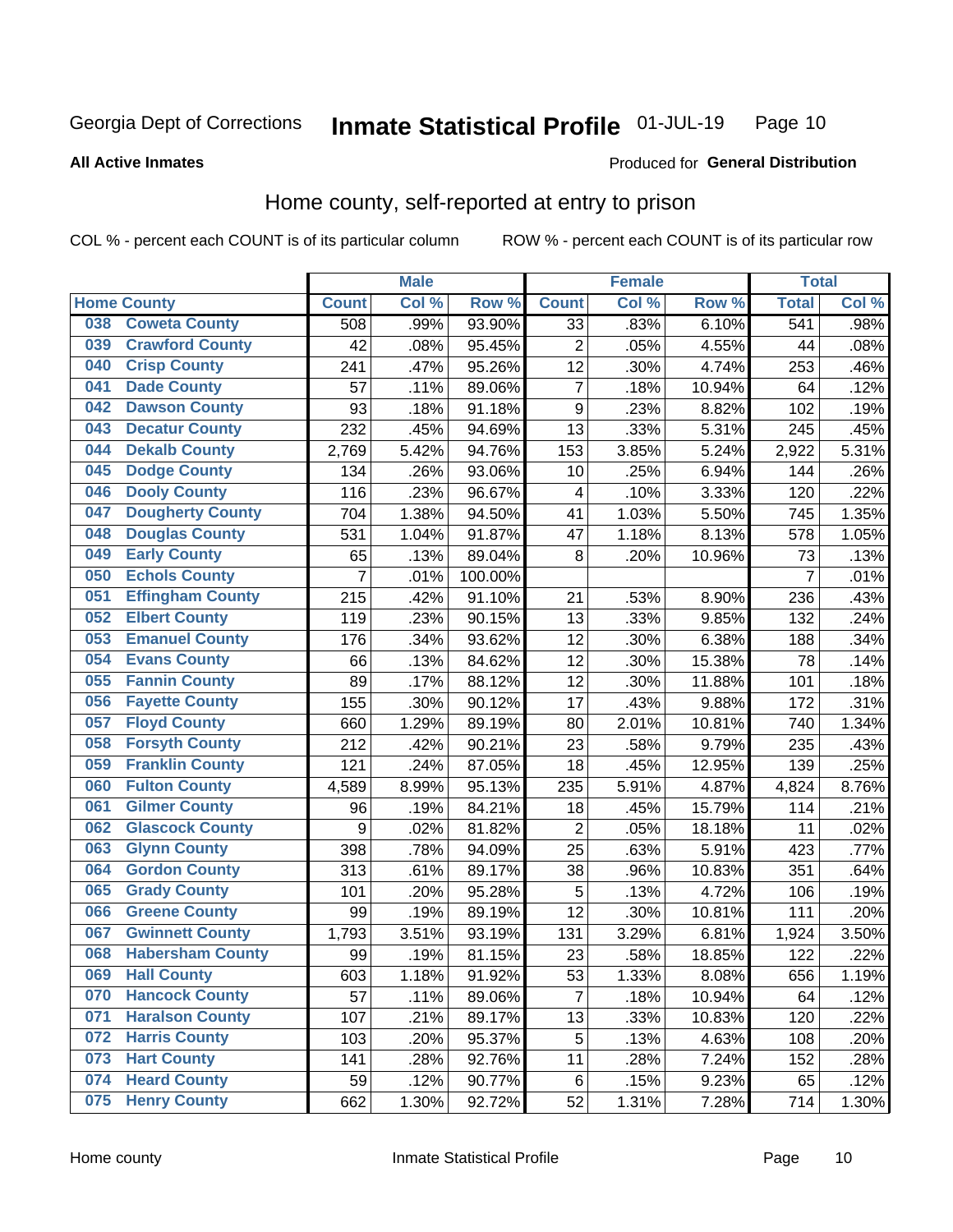#### Inmate Statistical Profile 01-JUL-19 Page 11

**All Active Inmates** 

#### Produced for General Distribution

## Home county, self-reported at entry to prison

COL % - percent each COUNT is of its particular column

|                  |                          |              | <b>Male</b> |                  |                         | <b>Female</b> |        | <b>Total</b> |       |
|------------------|--------------------------|--------------|-------------|------------------|-------------------------|---------------|--------|--------------|-------|
|                  | <b>Home County</b>       | <b>Count</b> | Col %       | Row <sup>%</sup> | <b>Count</b>            | Col %         | Row %  | <b>Total</b> | Col % |
| 076              | <b>Houston County</b>    | 544          | 1.07%       | 92.20%           | 46                      | 1.16%         | 7.80%  | 590          | 1.07% |
| 077              | <b>Irwin County</b>      | 63           | .12%        | 92.65%           | 5                       | .13%          | 7.35%  | 68           | .12%  |
| 078              | <b>Jackson County</b>    | 252          | .49%        | 93.33%           | 18                      | .45%          | 6.67%  | 270          | .49%  |
| 079              | <b>Jasper County</b>     | 83           | .16%        | 90.22%           | $\boldsymbol{9}$        | .23%          | 9.78%  | 92           | .17%  |
| 080              | <b>Jeff Davis County</b> | 74           | .14%        | 93.67%           | 5                       | .13%          | 6.33%  | 79           | .14%  |
| 081              | <b>Jefferson County</b>  | 178          | .35%        | 92.71%           | 14                      | .35%          | 7.29%  | 192          | .35%  |
| 082              | <b>Jenkins County</b>    | 68           | .13%        | 94.44%           | $\overline{\mathbf{4}}$ | .10%          | 5.56%  | 72           | .13%  |
| 083              | <b>Johnson County</b>    | 36           | .07%        | 90.00%           | $\overline{\mathbf{4}}$ | .10%          | 10.00% | 40           | .07%  |
| 084              | <b>Jones County</b>      | 114          | .22%        | 90.48%           | 12                      | .30%          | 9.52%  | 126          | .23%  |
| 085              | <b>Lamar County</b>      | 52           | .10%        | 86.67%           | $\bf 8$                 | .20%          | 13.33% | 60           | .11%  |
| 086              | <b>Lanier County</b>     | 61           | .12%        | 91.04%           | 6                       | .15%          | 8.96%  | 67           | .12%  |
| 087              | <b>Laurens County</b>    | 252          | .49%        | 90.00%           | 28                      | .70%          | 10.00% | 280          | .51%  |
| 088              | <b>Lee County</b>        | 91           | .18%        | 94.79%           | 5                       | .13%          | 5.21%  | 96           | .17%  |
| 089              | <b>Liberty County</b>    | 215          | .42%        | 94.71%           | 12                      | .30%          | 5.29%  | 227          | .41%  |
| 090              | <b>Lincoln County</b>    | 34           | .07%        | 91.89%           | 3                       | .08%          | 8.11%  | 37           | .07%  |
| 091              | <b>Long County</b>       | 46           | .09%        | 86.79%           | $\overline{7}$          | .18%          | 13.21% | 53           | .10%  |
| 092              | <b>Lowndes County</b>    | 408          | .80%        | 96.00%           | 17                      | .43%          | 4.00%  | 425          | .77%  |
| 093              | <b>Lumpkin County</b>    | 72           | .14%        | 87.80%           | 10                      | .25%          | 12.20% | 82           | .15%  |
| 094              | <b>Macon County</b>      | 67           | .13%        | 85.90%           | 11                      | .28%          | 14.10% | 78           | .14%  |
| 095              | <b>Madison County</b>    | 174          | .34%        | 93.55%           | 12                      | .30%          | 6.45%  | 186          | .34%  |
| 096              | <b>Marion County</b>     | 55           | .11%        | 91.67%           | 5                       | .13%          | 8.33%  | 60           | .11%  |
| 097              | <b>Mcduffie County</b>   | 152          | .30%        | 96.82%           | 5                       | .13%          | 3.18%  | 157          | .29%  |
| 098              | <b>Mcintosh County</b>   | 49           | .10%        | 94.23%           | 3                       | .08%          | 5.77%  | 52           | .09%  |
| 099              | <b>Meriwether County</b> | 194          | .38%        | 93.27%           | 14                      | .35%          | 6.73%  | 208          | .38%  |
| 100              | <b>Miller County</b>     | 30           | .06%        | 100.00%          |                         |               |        | 30           | .05%  |
| 101              | <b>Mitchell County</b>   | 159          | .31%        | 95.21%           | $\bf 8$                 | .20%          | 4.79%  | 167          | .30%  |
| 102              | <b>Monroe County</b>     | 105          | .21%        | 92.92%           | 8                       | .20%          | 7.08%  | 113          | .21%  |
| 103              | <b>Montgomery County</b> | 74           | .14%        | 86.05%           | 12                      | .30%          | 13.95% | 86           | .16%  |
| 104              | <b>Morgan County</b>     | 113          | .22%        | 94.17%           | $\overline{7}$          | .18%          | 5.83%  | 120          | .22%  |
| 105              | <b>Murray County</b>     | 204          | .40%        | 88.70%           | 26                      | .65%          | 11.30% | 230          | .42%  |
| 106              | <b>Muscogee County</b>   | 1,046        | 2.05%       | 94.58%           | 60                      | 1.51%         | 5.42%  | 1,106        | 2.01% |
| 107              | <b>Newton County</b>     | 563          | 1.10%       | 90.37%           | 60                      | 1.51%         | 9.63%  | 623          | 1.13% |
| 108              | <b>Oconee County</b>     | 54           | .11%        | 84.38%           | 10                      | .25%          | 15.63% | 64           | .12%  |
| 109              | <b>Oglethorpe County</b> | 61           | .12%        | 88.41%           | 8                       | .20%          | 11.59% | 69           | .13%  |
| 110              | <b>Paulding County</b>   | 308          | .60%        | 89.53%           | 36                      | .91%          | 10.47% | 344          | .62%  |
| 111              | <b>Peach County</b>      | 119          | .23%        | 95.20%           | 6                       | .15%          | 4.80%  | 125          | .23%  |
| $\overline{112}$ | <b>Pickens County</b>    | 112          | .22%        | 85.50%           | 19                      | .48%          | 14.50% | 131          | .24%  |
| 113              | <b>Pierce County</b>     | 89           | .17%        | 93.68%           | $\,6$                   | .15%          | 6.32%  | 95           | .17%  |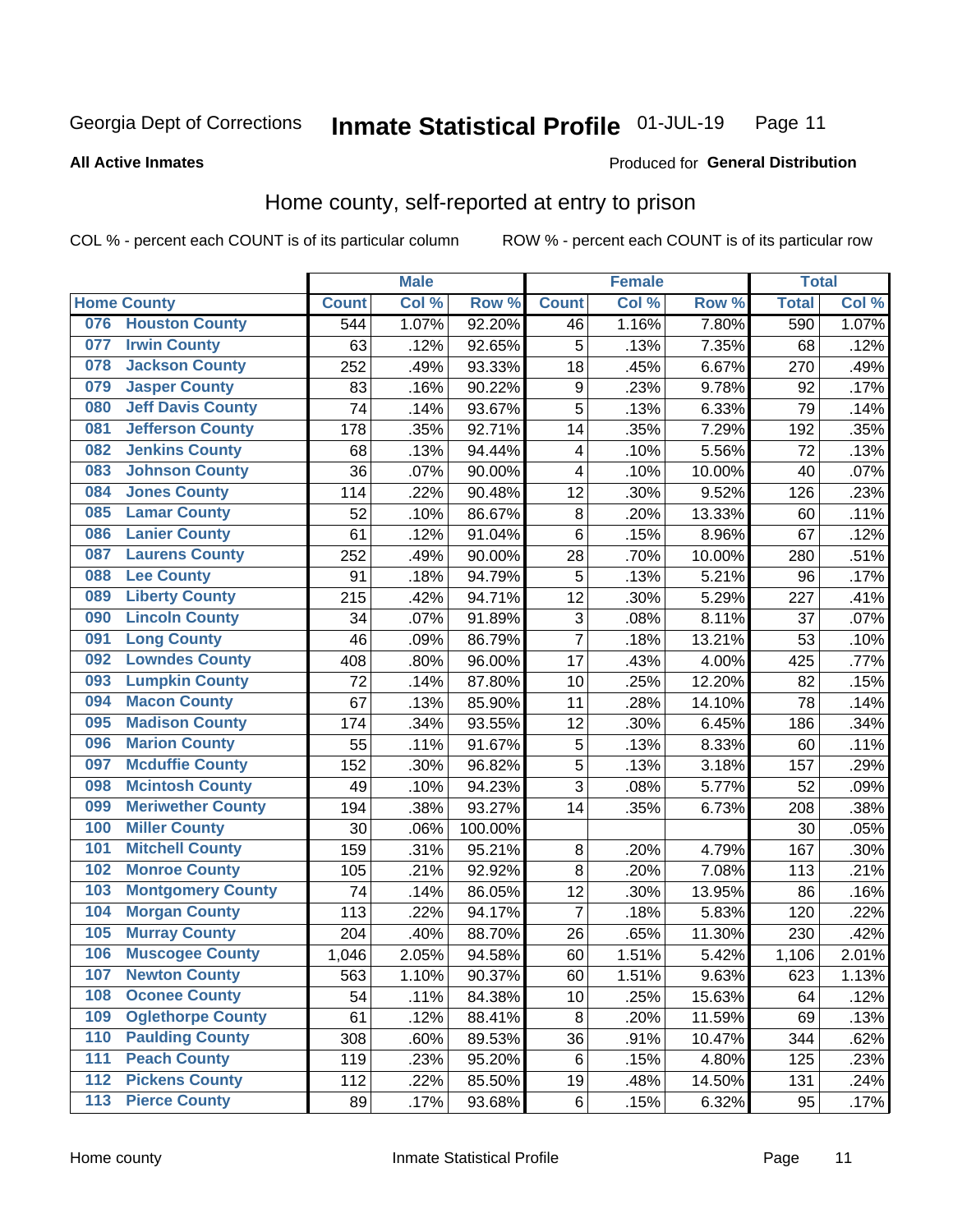#### Inmate Statistical Profile 01-JUL-19 Page 12

**All Active Inmates** 

#### Produced for General Distribution

## Home county, self-reported at entry to prison

COL % - percent each COUNT is of its particular column

|                    |                          |              | <b>Male</b> |         |                         | <b>Female</b> |        | <b>Total</b>    |       |
|--------------------|--------------------------|--------------|-------------|---------|-------------------------|---------------|--------|-----------------|-------|
| <b>Home County</b> |                          | <b>Count</b> | Col %       | Row %   | <b>Count</b>            | Col %         | Row %  | <b>Total</b>    | Col % |
| 114                | <b>Pike County</b>       | 38           | .07%        | 88.37%  | 5                       | .13%          | 11.63% | $\overline{43}$ | .08%  |
| 115                | <b>Polk County</b>       | 224          | .44%        | 87.84%  | 31                      | .78%          | 12.16% | 255             | .46%  |
| 116                | <b>Pulaski County</b>    | 50           | .10%        | 87.72%  | $\overline{7}$          | .18%          | 12.28% | 57              | .10%  |
| 117                | <b>Putnam County</b>     | 128          | .25%        | 89.51%  | 15                      | .38%          | 10.49% | 143             | .26%  |
| 118                | <b>Quitman County</b>    | 15           | .03%        | 100.00% |                         |               |        | 15              | .03%  |
| 119                | <b>Rabun County</b>      | 52           | .10%        | 81.25%  | 12                      | .30%          | 18.75% | 64              | .12%  |
| 120                | <b>Randolph County</b>   | 63           | .12%        | 92.65%  | 5                       | .13%          | 7.35%  | 68              | .12%  |
| 121                | <b>Richmond County</b>   | 1,709        | 3.35%       | 93.70%  | 115                     | 2.89%         | 6.30%  | 1,824           | 3.31% |
| 122                | <b>Rockdale County</b>   | 373          | .73%        | 93.02%  | 28                      | .70%          | 6.98%  | 401             | .73%  |
| 123                | <b>Schley County</b>     | 18           | .04%        | 90.00%  | $\overline{2}$          | .05%          | 10.00% | 20              | .04%  |
| 124                | <b>Screven County</b>    | 110          | .22%        | 97.35%  | $\overline{3}$          | .08%          | 2.65%  | 113             | .21%  |
| 125                | <b>Seminole County</b>   | 71           | .14%        | 91.03%  | 7                       | .18%          | 8.97%  | 78              | .14%  |
| 126                | <b>Spalding County</b>   | 438          | .86%        | 94.19%  | 27                      | .68%          | 5.81%  | 465             | .84%  |
| 127                | <b>Stephens County</b>   | 129          | .25%        | 88.97%  | 16                      | .40%          | 11.03% | 145             | .26%  |
| 128                | <b>Stewart County</b>    | 31           | .06%        | 100.00% |                         |               |        | 31              | .06%  |
| 129                | <b>Sumter County</b>     | 178          | .35%        | 96.22%  | 7                       | .18%          | 3.78%  | 185             | .34%  |
| 130                | <b>Talbot County</b>     | 38           | .07%        | 90.48%  | 4                       | .10%          | 9.52%  | 42              | .08%  |
| 131                | <b>Taliaferro County</b> | 9            | .02%        | 90.00%  | 1                       | .03%          | 10.00% | 10              | .02%  |
| 132                | <b>Tattnall County</b>   | 174          | .34%        | 89.69%  | 20                      | .50%          | 10.31% | 194             | .35%  |
| 133                | <b>Taylor County</b>     | 63           | .12%        | 94.03%  | $\overline{\mathbf{4}}$ | .10%          | 5.97%  | 67              | .12%  |
| 134                | <b>Telfair County</b>    | 100          | .20%        | 97.09%  | 3                       | .08%          | 2.91%  | 103             | .19%  |
| 135                | <b>Terrell County</b>    | 69           | .14%        | 97.18%  | $\mathbf 2$             | .05%          | 2.82%  | 71              | .13%  |
| 136                | <b>Thomas County</b>     | 186          | .36%        | 96.88%  | $\overline{6}$          | .15%          | 3.13%  | 192             | .35%  |
| 137                | <b>Tift County</b>       | 280          | .55%        | 95.24%  | 14                      | .35%          | 4.76%  | 294             | .53%  |
| 138                | <b>Toombs County</b>     | 271          | .53%        | 91.25%  | 26                      | .65%          | 8.75%  | 297             | .54%  |
| 139                | <b>Towns County</b>      | 22           | .04%        | 84.62%  | 4                       | .10%          | 15.38% | 26              | .05%  |
| 140                | <b>Treutlen County</b>   | 48           | .09%        | 87.27%  | 7                       | .18%          | 12.73% | 55              | .10%  |
| 141                | <b>Troup County</b>      | 535          | 1.05%       | 93.04%  | 40                      | 1.01%         | 6.96%  | 575             | 1.04% |
| $\overline{142}$   | <b>Turner County</b>     | 67           | .13%        | 97.10%  | $\overline{c}$          | .05%          | 2.90%  | 69              | .13%  |
| 143                | <b>Twiggs County</b>     | 53           | .10%        | 96.36%  | $\overline{2}$          | .05%          | 3.64%  | 55              | .10%  |
| 144                | <b>Union County</b>      | 98           | .19%        | 83.05%  | 20                      | .50%          | 16.95% | 118             | .21%  |
| 145                | <b>Upson County</b>      | 160          | .31%        | 94.67%  | 9                       | .23%          | 5.33%  | 169             | .31%  |
| 146                | <b>Walker County</b>     | 366          | .72%        | 89.05%  | 45                      | 1.13%         | 10.95% | 411             | .75%  |
| 147                | <b>Walton County</b>     | 448          | .88%        | 91.24%  | 43                      | 1.08%         | 8.76%  | 491             | .89%  |
| 148                | <b>Ware County</b>       | 265          | .52%        | 94.98%  | 14                      | .35%          | 5.02%  | 279             | .51%  |
| 149                | <b>Warren County</b>     | 36           | .07%        | 92.31%  | 3                       | .08%          | 7.69%  | 39              | .07%  |
| 150                | <b>Washington County</b> | 181          | .35%        | 90.95%  | 18                      | .45%          | 9.05%  | 199             | .36%  |
| 151                | <b>Wayne County</b>      | 180          | .35%        | 92.78%  | 14                      | .35%          | 7.22%  | 194             | .35%  |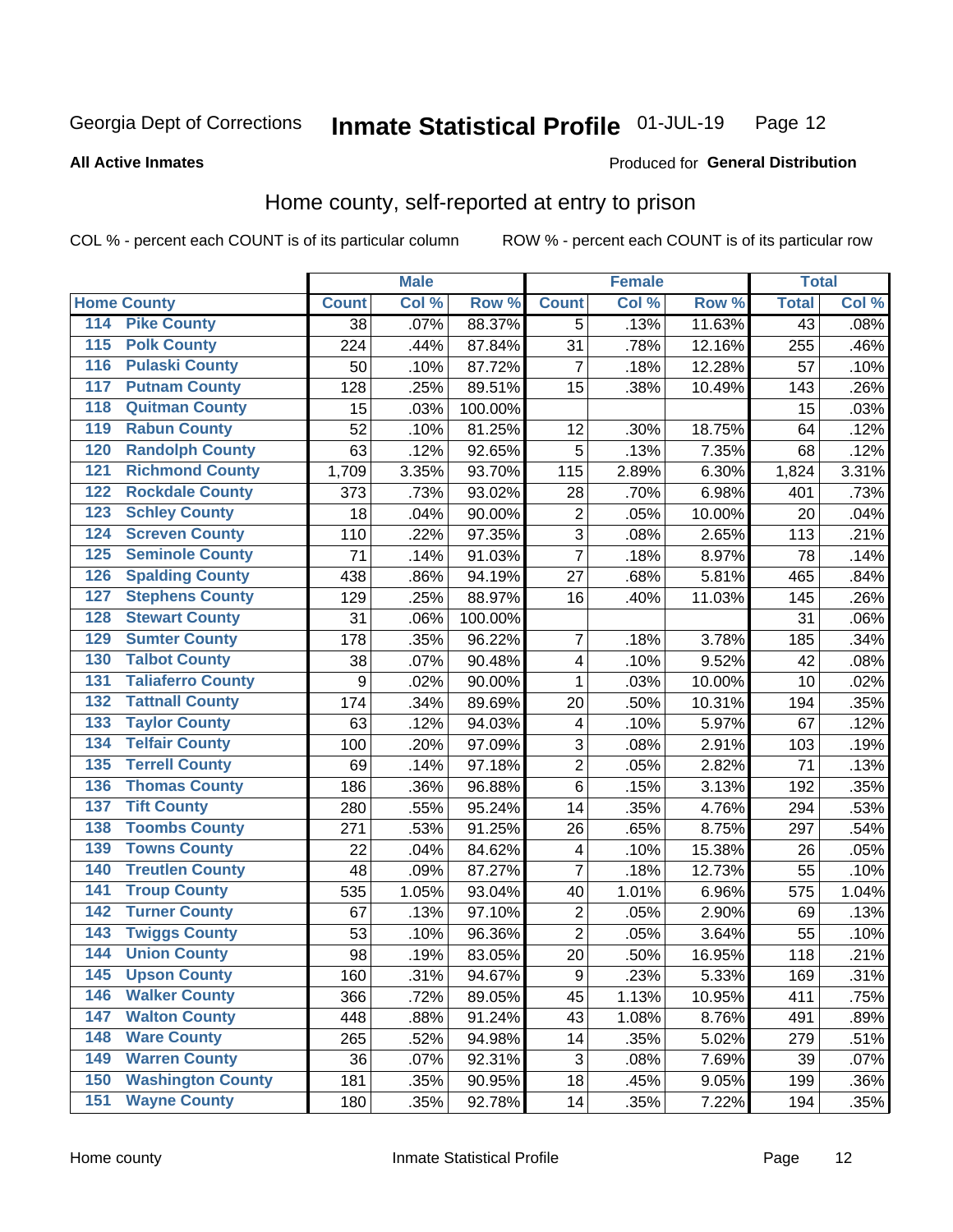#### Inmate Statistical Profile 01-JUL-19 Page 13

**All Active Inmates** 

#### Produced for General Distribution

## Home county, self-reported at entry to prison

COL % - percent each COUNT is of its particular column

|     |                             |              | <b>Male</b> |        |              | <b>Female</b> |        | <b>Total</b> |       |
|-----|-----------------------------|--------------|-------------|--------|--------------|---------------|--------|--------------|-------|
|     | <b>Home County</b>          | <b>Count</b> | Col %       | Row %  | <b>Count</b> | Col %         | Row %  | <b>Total</b> | Col % |
| 152 | <b>Webster County</b>       | 8            | .02%        | 72.73% | 3            | .08%          | 27.27% | 11           | .02%  |
| 153 | <b>Wheeler County</b>       | 80           | .16%        | 94.12% | 5            | .13%          | 5.88%  | 85           | .15%  |
| 154 | <b>White County</b>         | 88           | $.17\%$     | 86.27% | 14           | .35%          | 13.73% | 102          | .19%  |
| 155 | <b>Whitfield County</b>     | 572          | 1.12%       | 90.08% | 63           | 1.58%         | 9.92%  | 635          | 1.15% |
| 156 | <b>Wilcox County</b>        | 60           | .12%        | 90.91% | 6            | .15%          | 9.09%  | 66           | .12%  |
| 157 | <b>Wilkes County</b>        | 62           | .12%        | 89.86% | 7            | .18%          | 10.14% | 69           | .13%  |
| 158 | <b>Wilkinson County</b>     | 59           | .12%        | 98.33% |              | .03%          | 1.67%  | 60           | .11%  |
| 159 | <b>Worth County</b>         | 116          | .23%        | 89.92% | 13           | .33%          | 10.08% | 129          | .23%  |
| 999 | <b>Other Custody/Out Of</b> | 122          | .24%        | 97.60% | 3            | .08%          | 2.40%  | 125          | .23%  |
|     | <b>State</b>                |              |             |        |              |               |        |              |       |
|     | <b>Total Rported</b>        | 51,070       | 100%        | 92.78% | 3,977        | 100%          | 7.22%  | 55,047       | 100%  |

| ાલવ |            |       |        |
|-----|------------|-------|--------|
|     | 070<br>C 4 | 2.077 | 55,047 |

|  | Mode (most frequent) | <b>Fulton County</b> | <b>Fulton County</b> | <b>Fulton County</b> |
|--|----------------------|----------------------|----------------------|----------------------|
|--|----------------------|----------------------|----------------------|----------------------|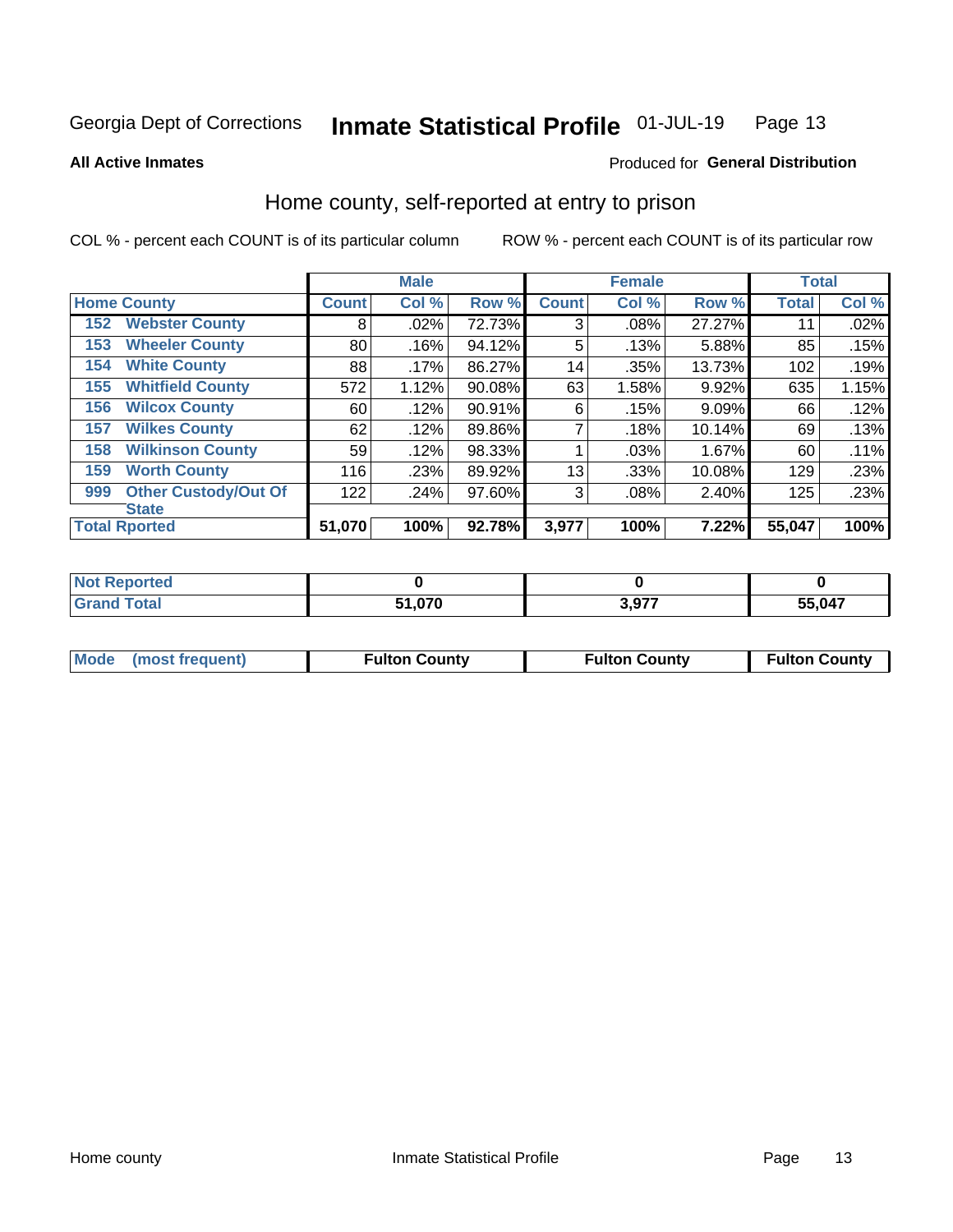#### Inmate Statistical Profile 01-JUL-19 Page 14

#### **All Active Inmates**

#### Produced for General Distribution

## Employment status before prison, self-reported at entry to prison

COL % - percent each COUNT is of its particular column

|                           | <b>Male</b>  |          |        | <b>Female</b>   |        |        | <b>Total</b> |        |
|---------------------------|--------------|----------|--------|-----------------|--------|--------|--------------|--------|
| <b>Employment Status</b>  | <b>Count</b> | Col %    | Row %  | <b>Count</b>    | Col %  | Row %  | <b>Total</b> | Col %  |
| <b>Full Time</b><br>01    | 14,786       | 45.70%   | 94.14% | 921             | 35.85% | 5.86%  | 15,707       | 44.97% |
| <b>Part Time</b><br>02    | 2,223        | 6.87%    | 90.55% | 232             | 9.03%  | 9.45%  | 2,455        | 7.03%  |
| Unempl $<$ 6M<br>03       | 2,007        | 6.20%    | 97.95% | 42 <sup>1</sup> | 1.63%  | 2.05%  | 2,049        | 5.87%  |
| Unempl > 6M<br>04         | 7,701        | 23.80%   | 90.02% | 854             | 33.24% | 9.98%  | 8,555        | 24.49% |
| <b>Never Worked</b><br>05 | 3,350        | 10.35%   | 94.63% | 190             | 7.40%  | 5.37%  | 3,540        | 10.14% |
| <b>Student</b><br>06      | 862          | $2.66\%$ | 95.88% | 37              | 1.44%  | 4.12%  | 899          | 2.57%  |
| 07<br><b>Incapable</b>    | 1,429        | 4.42%    | 82.98% | 293             | 11.41% | 17.02% | 1,722        | 4.93%  |
| <b>Total Reported</b>     | 32,358       | 100%     | 92.64% | 2,569           | 100%   | 7.36%  | 34,927       | 100%   |

| Reported<br><b>NOT</b> | 18,712 | 408   | 20 120<br>74. . |
|------------------------|--------|-------|-----------------|
| int<br>. Grs           | 51,070 | 3,977 | 55,047          |

| Mc | ----<br>me<br>ш | nc<br>. |
|----|-----------------|---------|
|    |                 |         |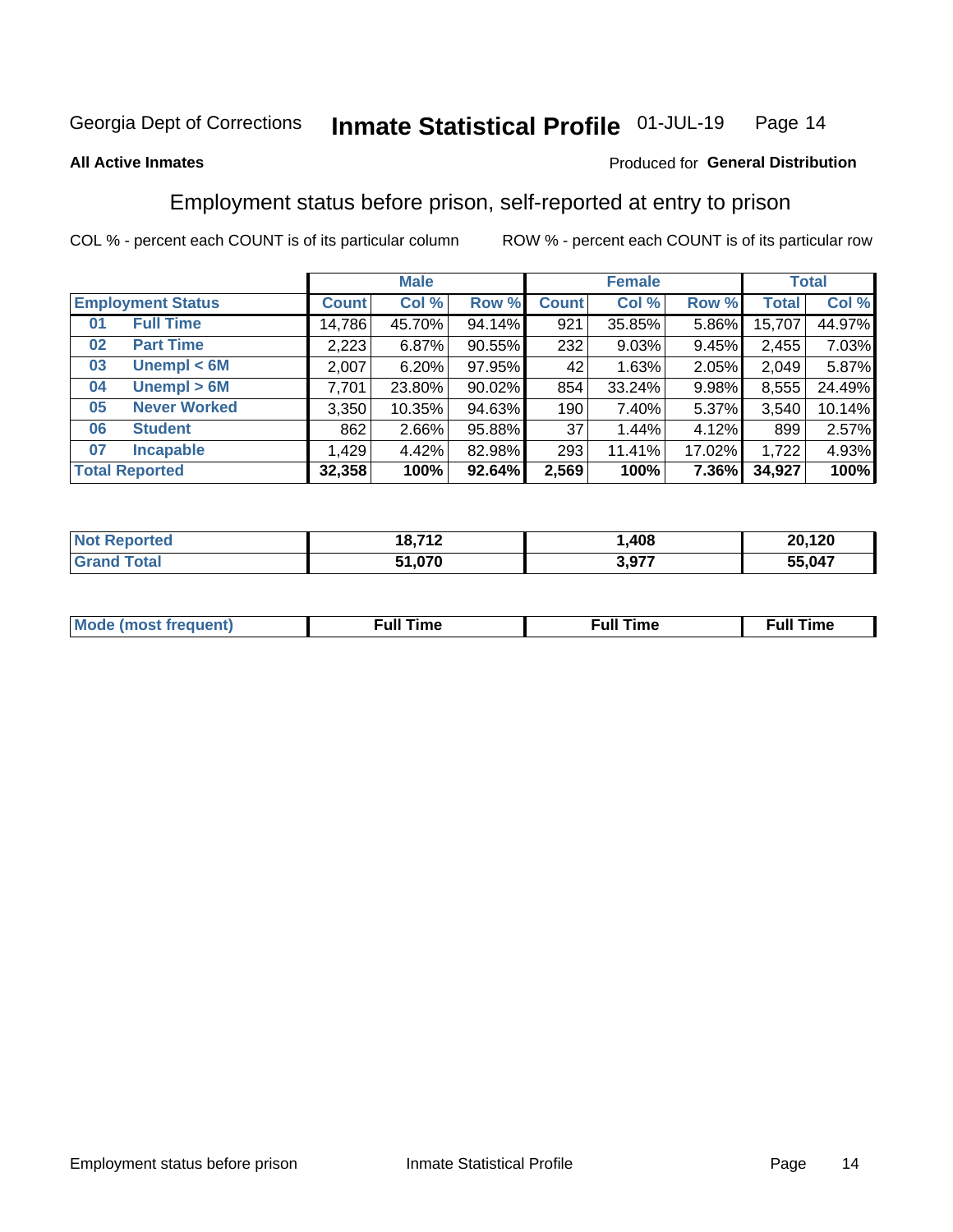#### **All Active Inmates**

Produced for General Distribution

## Age at admission

COL % - percent each COUNT is of its particular column

|                         |              | <b>Male</b> |         |                | <b>Female</b> |        |              | <b>Total</b> |
|-------------------------|--------------|-------------|---------|----------------|---------------|--------|--------------|--------------|
| <b>Age At Admission</b> | <b>Count</b> | Col %       | Row %   | <b>Count</b>   | Col %         | Row %  | <b>Total</b> | Col %        |
| 14                      | 8            | 0.02%       | 80.00%  | $\overline{2}$ | 0.05%         | 20.00% | 10           | 0.02%        |
| 15                      | 46           | 0.09%       | 100.00% |                |               |        | 46           | 0.08%        |
| 16                      | 124          | 0.24%       | 98.41%  | 2              | 0.05%         | 1.59%  | 126          | 0.23%        |
| $\overline{17}$         | 641          | 1.26%       | 95.53%  | 30             | 0.75%         | 4.47%  | 671          | 1.22%        |
| $\overline{18}$         | 1,276        | 2.50%       | 96.52%  | 46             | 1.16%         | 3.48%  | 1,322        | 2.40%        |
| 19                      | 1,795        | 3.51%       | 96.45%  | 66             | 1.66%         | 3.55%  | 1,861        | 3.38%        |
| 20                      | 2,037        | 3.99%       | 95.50%  | 96             | 2.41%         | 4.50%  | 2,133        | 3.87%        |
| $\overline{21}$         | 2,012        | 3.94%       | 95.31%  | 99             | 2.49%         | 4.69%  | 2,111        | 3.83%        |
| $\overline{22}$         | 2,069        | 4.05%       | 94.73%  | 115            | 2.89%         | 5.27%  | 2,184        | 3.97%        |
| 23                      | 1,981        | 3.88%       | 94.51%  | 115            | 2.89%         | 5.49%  | 2,096        | 3.81%        |
| 24                      | 1,979        | 3.88%       | 92.00%  | 172            | 4.32%         | 8.00%  | 2,151        | 3.91%        |
| $\overline{25}$         | 1,938        | 3.79%       | 92.68%  | 153            | 3.85%         | 7.32%  | 2,091        | 3.80%        |
| $\overline{26}$         | 1,924        | 3.77%       | 92.95%  | 146            | 3.67%         | 7.05%  | 2,070        | 3.76%        |
| $\overline{27}$         | 1,949        | 3.82%       | 93.21%  | 142            | 3.57%         | 6.79%  | 2,091        | 3.80%        |
| 28                      | 1,817        | 3.56%       | 92.80%  | 141            | 3.55%         | 7.20%  | 1,958        | 3.56%        |
| 29                      | 1,772        | 3.47%       | 92.00%  | 154            | 3.87%         | 8.00%  | 1,926        | 3.50%        |
| 30                      | 1,680        | 3.29%       | 91.90%  | 148            | 3.72%         | 8.10%  | 1,828        | 3.32%        |
| 31                      | 1,603        | 3.14%       | 91.65%  | 146            | 3.67%         | 8.35%  | 1,749        | 3.18%        |
| 32                      | 1,506        | 2.95%       | 90.18%  | 164            | 4.12%         | 9.82%  | 1,670        | 3.03%        |
| 33                      | 1,558        | 3.05%       | 92.08%  | 134            | 3.37%         | 7.92%  | 1,692        | 3.07%        |
| 34                      | 1,393        | 2.73%       | 90.10%  | 153            | 3.85%         | 9.90%  | 1,546        | 2.81%        |
| 35                      | 1,388        | 2.72%       | 91.44%  | 130            | 3.27%         | 8.56%  | 1,518        | 2.76%        |
| 36                      | 1,362        | 2.67%       | 92.09%  | 117            | 2.94%         | 7.91%  | 1,479        | 2.69%        |
| 37                      | 1,319        | 2.58%       | 91.28%  | 126            | 3.17%         | 8.72%  | 1,445        | 2.63%        |
| 38                      | 1,253        | 2.45%       | 91.73%  | 113            | 2.84%         | 8.27%  | 1,366        | 2.48%        |
| 39                      | 1,159        | 2.27%       | 92.13%  | 99             | 2.49%         | 7.87%  | 1,258        | 2.29%        |
| 40                      | 1,129        | 2.21%       | 90.83%  | 114            | 2.87%         | 9.17%  | 1,243        | 2.26%        |
| 41                      | 1,020        | 2.00%       | 91.32%  | 97             | 2.44%         | 8.68%  | 1,117        | 2.03%        |
| 42                      | 910          | 1.78%       | 92.67%  | 72             | 1.81%         | 7.33%  | 982          | 1.78%        |
| 43                      | 844          | 1.65%       | 91.05%  | 83             | 2.09%         | 8.95%  | 927          | 1.68%        |
| 44                      | 771          | 1.51%       | 91.79%  | 69             | 1.73%         | 8.21%  | 840          | 1.53%        |
| 45                      | 782          | 1.53%       | 91.46%  | 73             | 1.84%         | 8.54%  | 855          | 1.55%        |
| 46                      | 770          | 1.51%       | 90.38%  | 82             | 2.06%         | 9.62%  | 852          | 1.55%        |
| 47                      | 730          | 1.43%       | 91.59%  | 67             | 1.68%         | 8.41%  | 797          | 1.45%        |
| 48                      | 711          | 1.39%       | 91.62%  | 65             | 1.63%         | 8.38%  | 776          | 1.41%        |
| 49                      | 633          | 1.24%       | 91.21%  | 61             | 1.53%         | 8.79%  | 694          | 1.26%        |
| 50                      | 581          | 1.14%       | 92.08%  | 50             | 1.26%         | 7.92%  | 631          | 1.15%        |
| 51                      | 481          | 0.94%       | 92.32%  | 40             | 1.01%         | 7.68%  | 521          | 0.95%        |
| 52                      | 536          | 1.05%       | 92.73%  | 42             | 1.06%         | 7.27%  | 578          | 1.05%        |
| 53                      | 498          | 0.98%       | 91.38%  | 47             | 1.18%         | 8.62%  | 545          | 0.99%        |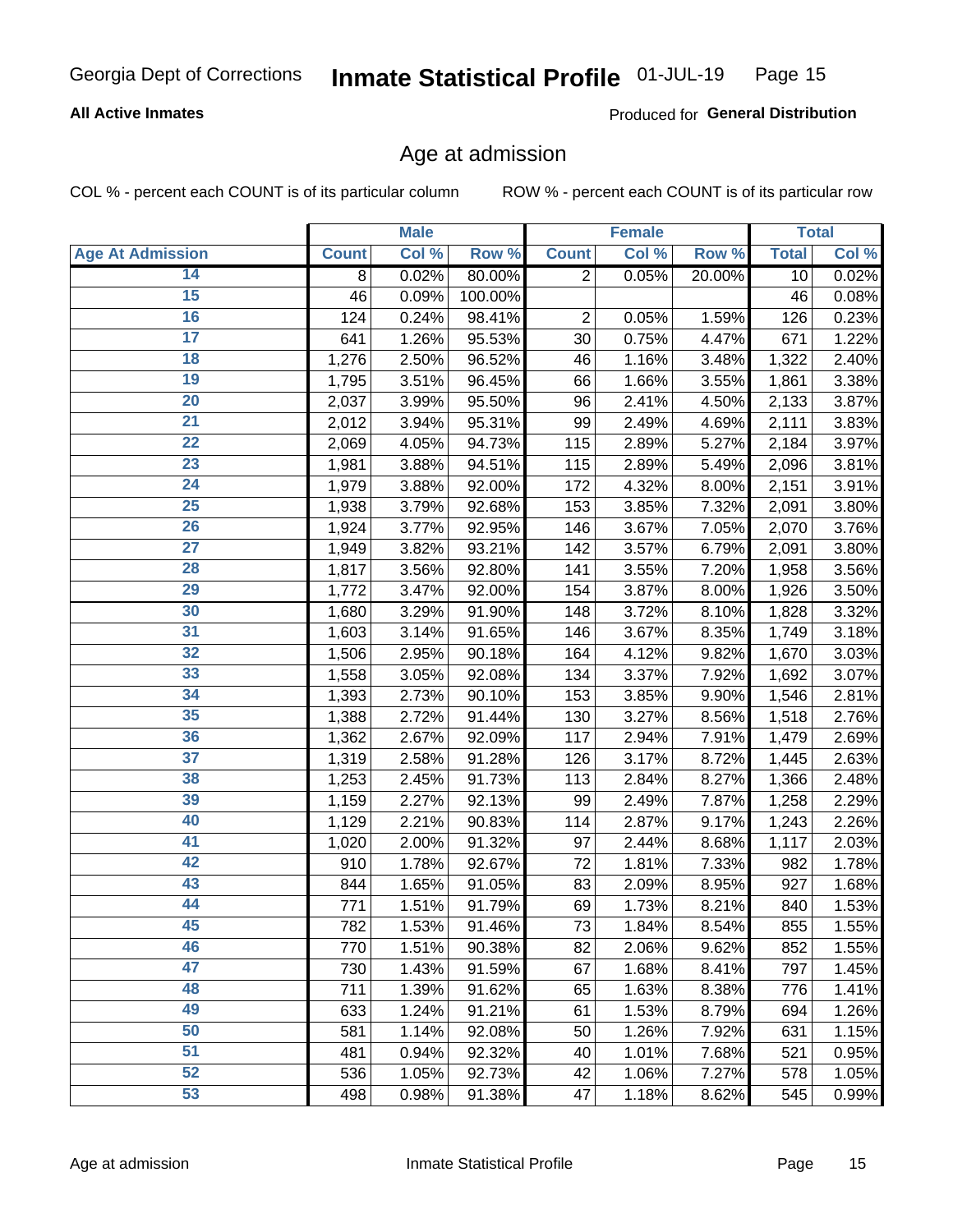#### **All Active Inmates**

Produced for General Distribution

## Age at admission

COL % - percent each COUNT is of its particular column

|                         |                         | <b>Male</b> |         |                 | <b>Female</b> |        |                  | <b>Total</b> |
|-------------------------|-------------------------|-------------|---------|-----------------|---------------|--------|------------------|--------------|
| <b>Age At Admission</b> | <b>Count</b>            | Col %       | Row %   | <b>Count</b>    | Col %         | Row %  | <b>Total</b>     | Col %        |
| 54                      | 431                     | 0.84%       | 91.70%  | $\overline{39}$ | 0.98%         | 8.30%  | 470              | 0.85%        |
| $\overline{55}$         | 407                     | 0.80%       | 94.00%  | 26              | 0.65%         | 6.00%  | 433              | 0.79%        |
| 56                      | 335                     | 0.66%       | 91.03%  | 33              | 0.83%         | 8.97%  | 368              | 0.67%        |
| $\overline{57}$         | 316                     | 0.62%       | 94.33%  | 19              | 0.48%         | 5.67%  | 335              | 0.61%        |
| 58                      | 258                     | 0.51%       | 94.51%  | 15              | 0.38%         | 5.49%  | 273              | 0.50%        |
| 59                      | 221                     | 0.43%       | 92.47%  | 18              | 0.45%         | 7.53%  | 239              | 0.43%        |
| 60                      | 199                     | 0.39%       | 94.31%  | 12              | 0.30%         | 5.69%  | 211              | 0.38%        |
| 61                      | 179                     | 0.35%       | 95.21%  | 9               | 0.23%         | 4.79%  | 188              | 0.34%        |
| 62                      | 121                     | 0.24%       | 92.37%  | 10              | 0.25%         | 7.63%  | 131              | 0.24%        |
| 63                      | 121                     | 0.24%       | 96.03%  | 5               | 0.13%         | 3.97%  | 126              | 0.23%        |
| 64                      | 94                      | 0.18%       | 94.95%  | 5               | 0.13%         | 5.05%  | 99               | 0.18%        |
| 65                      | 63                      | 0.12%       | 96.92%  | $\overline{2}$  | 0.05%         | 3.08%  | 65               | 0.12%        |
| 66                      | 60                      | 0.12%       | 96.77%  | $\overline{2}$  | 0.05%         | 3.23%  | 62               | 0.11%        |
| 67                      | 51                      | 0.10%       | 98.08%  | $\mathbf{1}$    | 0.03%         | 1.92%  | 52               | 0.09%        |
| 68                      | 38                      | 0.07%       | 95.00%  | $\overline{c}$  | 0.05%         | 5.00%  | 40               | 0.07%        |
| 69                      | 37                      | 0.07%       | 97.37%  | 1               | 0.03%         | 2.63%  | 38               | 0.07%        |
| 70                      | 35                      | 0.07%       | 100.00% |                 |               |        | 35               | 0.06%        |
| $\overline{71}$         | 17                      | 0.03%       | 89.47%  | $\overline{2}$  | 0.05%         | 10.53% | 19               | 0.03%        |
| $\overline{72}$         | 19                      | 0.04%       | 86.36%  | 3               | 0.08%         | 13.64% | 22               | 0.04%        |
| $\overline{73}$         | 16                      | 0.03%       | 100.00% |                 |               |        | 16               | 0.03%        |
| $\overline{74}$         | 8                       | 0.02%       | 88.89%  | $\mathbf{1}$    | $0.03\%$      | 11.11% | $\boldsymbol{9}$ | 0.02%        |
| 75                      | 12                      | 0.02%       | 100.00% |                 |               |        | 12               | 0.02%        |
| 76                      | 13                      | 0.03%       | 100.00% |                 |               |        | 13               | 0.02%        |
| $\overline{77}$         | $\,6$                   | 0.01%       | 100.00% |                 |               |        | $\overline{6}$   | 0.01%        |
| 78                      | $\overline{5}$          | 0.01%       | 100.00% |                 |               |        | $\overline{5}$   | 0.01%        |
| 79                      | $\overline{3}$          | 0.01%       | 100.00% |                 |               |        | $\overline{3}$   | 0.01%        |
| 80                      | $\overline{2}$          | 0.01%       | 66.67%  | 1               | 0.03%         | 33.33% | 3                | 0.01%        |
| 81                      | $\overline{3}$          | 0.01%       | 100.00% |                 |               |        | 3                | 0.01%        |
| 82                      | 6                       | 0.01%       | 100.00% |                 |               |        | 6                | 0.01%        |
| 83                      | $\overline{2}$          | 0.01%       | 100.00% |                 |               |        | $\overline{2}$   | 0.01%        |
| 84                      | $\overline{\mathbf{4}}$ | 0.01%       | 100.00% |                 |               |        | 4                | 0.01%        |
| 86                      | 1                       | 0.01%       | 100.00% |                 |               |        | 1                | 0.01%        |
| 87                      | $\mathbf{1}$            | 0.01%       | 100.00% |                 |               |        | $\mathbf{1}$     | 0.01%        |
| <b>Total Reported</b>   | 51,069                  | 100%        | 92.78%  | 3,977           | 100%          | 7.22%  | 55,046           | 100%         |

| E4 070 | 2077 | 55,047 |
|--------|------|--------|

| $-4\epsilon$ |
|--------------|
|--------------|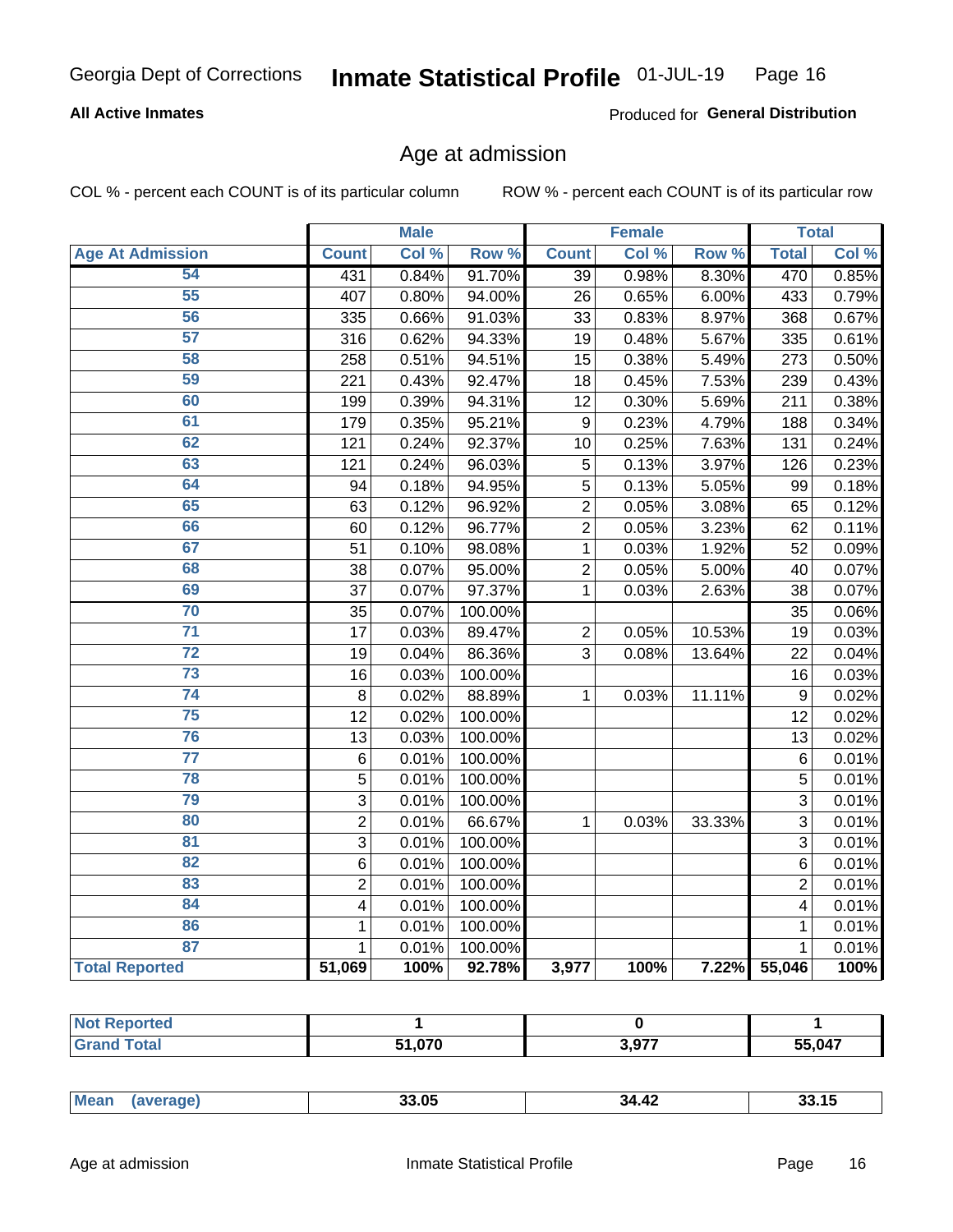**All Active Inmates** 

## Age at admission

COL % - percent each COUNT is of its particular column

ROW % - percent each COUNT is of its particular row

|                                 | <b>Male</b> | <b>Female</b> | <b>Total</b> |
|---------------------------------|-------------|---------------|--------------|
| MetiRep(anicidig)               |             | 33            | u            |
| <b>Gladed Tomalst frequent)</b> | ົ<br>--     | 24            | ng,<br>--    |
|                                 |             |               |              |

Produced for General Distribution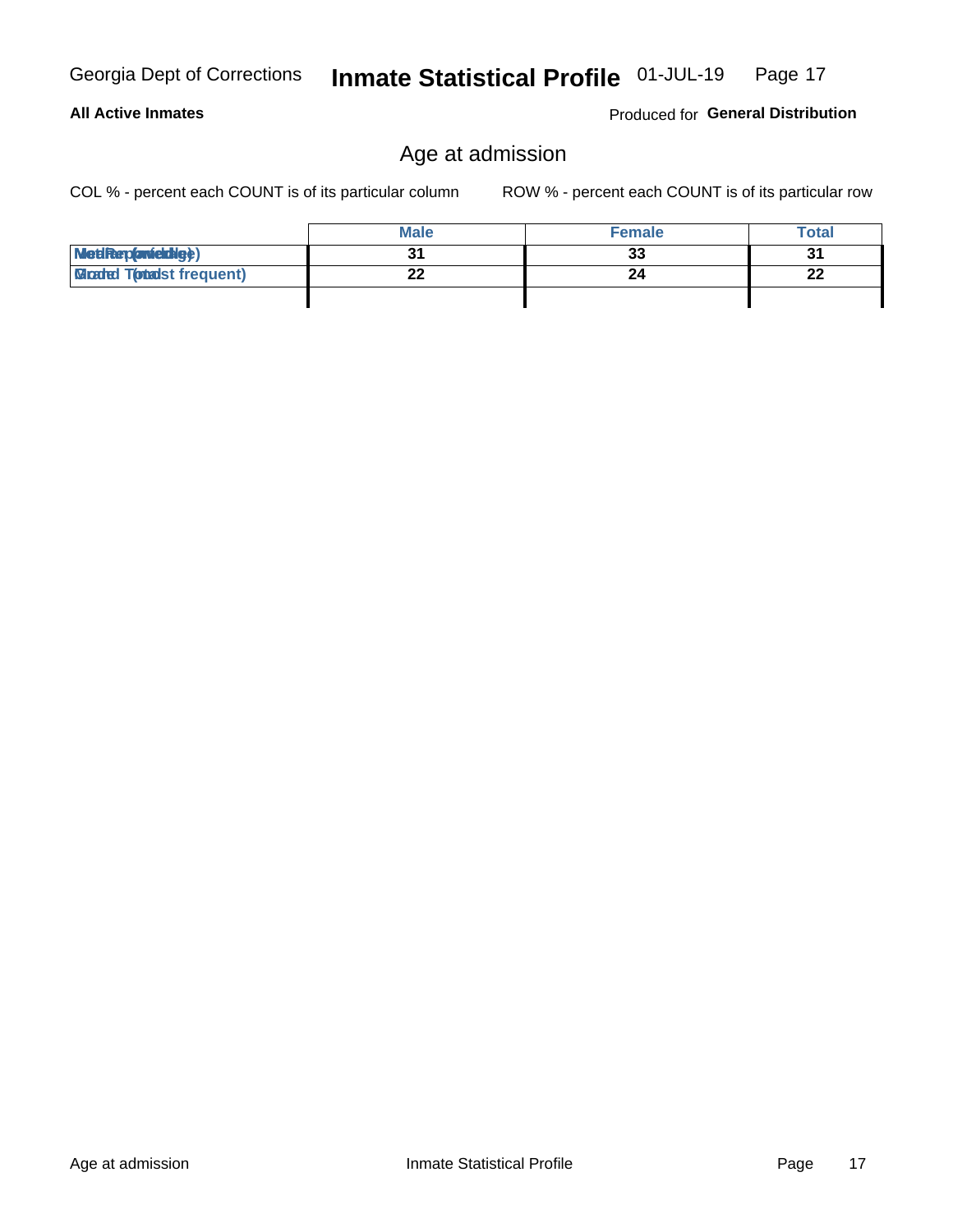#### **All Active Inmates**

#### **Produced for General Distribution**

## Height, measured at entry to prison

COL % - percent each COUNT is of its particular column

|                         |                | <b>Male</b> |         |                | <b>Female</b> |         |                | <b>Total</b> |
|-------------------------|----------------|-------------|---------|----------------|---------------|---------|----------------|--------------|
| <b>Height</b>           | <b>Count</b>   | Col %       | Row %   | <b>Count</b>   | Col %         | Row %   | <b>Total</b>   | Col %        |
| $\overline{\mathbf{0}}$ | 586            | 1.15%       | 97.67%  | 14             | 0.35%         | 2.33%   | 600            | 1.09%        |
| 4'00"                   |                |             |         | 1              | 0.03%         | 100.00% | 1              | 0.01%        |
| 4'02''                  | 1              | 0.01%       | 100.00% |                |               |         | $\mathbf{1}$   | 0.01%        |
| 4'03''                  | 4              | 0.01%       | 100.00% |                |               |         | 4              | 0.01%        |
| 4'04"                   | 1              | 0.01%       | 100.00% |                |               |         | 1              | 0.01%        |
| 4'05"                   | 1              | 0.01%       | 50.00%  | 1              | 0.03%         | 50.00%  | 2              | 0.01%        |
| 4'06"                   | 1              | 0.01%       | 50.00%  | 1              | 0.03%         | 50.00%  | $\overline{2}$ | 0.01%        |
| 4'07"                   | 1              | 0.01%       | 25.00%  | 3              | 0.08%         | 75.00%  | 4              | 0.01%        |
| 4'08"                   | 8              | 0.02%       | 66.67%  | 4              | 0.10%         | 33.33%  | 12             | 0.02%        |
| 4'09"                   | $\overline{2}$ | 0.01%       | 20.00%  | 8              | 0.20%         | 80.00%  | 10             | 0.02%        |
| 4'10''                  | 6              | 0.01%       | 27.27%  | 16             | 0.40%         | 72.73%  | 22             | 0.04%        |
| 4'11''                  | 20             | 0.04%       | 18.35%  | 89             | 2.24%         | 81.65%  | 109            | 0.20%        |
| 5'00''                  | 92             | 0.18%       | 36.36%  | 161            | 4.05%         | 63.64%  | 253            | 0.46%        |
| 5'01"                   | 106            | 0.21%       | 30.37%  | 243            | 6.11%         | 69.63%  | 349            | 0.63%        |
| 5'02"                   | 278            | 0.54%       | 38.83%  | 438            | 11.01%        | 61.17%  | 716            | 1.30%        |
| 5'03"                   | 391            | 0.77%       | 45.20%  | 474            | 11.92%        | 54.80%  | 865            | 1.57%        |
| 5'04"                   | 934            | 1.83%       | 60.93%  | 599            | 15.06%        | 39.07%  | 1,533          | 2.78%        |
| 5'05"                   | 1,770          | 3.47%       | 78.98%  | 471            | 11.84%        | 21.02%  | 2,241          | 4.07%        |
| 5'06''                  | 3,512          | 6.88%       | 88.37%  | 462            | 11.62%        | 11.63%  | 3,974          | 7.22%        |
| 5'07"                   | 4,128          | 8.08%       | 90.79%  | 419            | 10.54%        | 9.21%   | 4,547          | 8.26%        |
| 5'08''                  | 4,998          | 9.79%       | 96.08%  | 204            | 5.13%         | 3.92%   | 5,202          | 9.45%        |
| 5'09''                  | 6,446          | 12.62%      | 97.37%  | 174            | 4.38%         | 2.63%   | 6,620          | 12.03%       |
| 5'10''                  | 5,521          | 10.81%      | 98.47%  | 86             | 2.16%         | 1.53%   | 5,607          | 10.19%       |
| 5'11"                   | 6,124          | 11.99%      | 98.93%  | 66             | 1.66%         | 1.07%   | 6,190          | 11.24%       |
| 6'00''                  | 5,718          | 11.20%      | 99.67%  | 19             | 0.48%         | 0.33%   | 5,737          | 10.42%       |
| 6'01''                  | 4,145          | 8.12%       | 99.64%  | 15             | 0.38%         | 0.36%   | 4,160          | 7.56%        |
| 6'02"                   | 3,066          | 6.00%       | 99.90%  | 3              | 0.08%         | 0.10%   | 3,069          | 5.58%        |
| 6'03''                  | 1,631          | 3.19%       | 99.76%  | 4              | 0.10%         | 0.24%   | 1,635          | 2.97%        |
| 6'04"                   | 915            | 1.79%       | 99.78%  | $\overline{2}$ | 0.05%         | 0.22%   | 917            | 1.67%        |
| 6'05"                   | 360            | 0.70%       | 100.00% |                |               |         | 360            | 0.65%        |
| 6'06''                  | 168            | 0.33%       | 100.00% |                |               |         | 168            | 0.31%        |
| 6'07"                   | 52             | 0.10%       | 100.00% |                |               |         | 52             | 0.09%        |
| 6'08''                  | 35             | 0.07%       | 100.00% |                |               |         | 35             | 0.06%        |
| 6'09''                  | 27             | 0.05%       | 100.00% |                |               |         | 27             | 0.05%        |
| 6'10''                  | 7              | 0.01%       | 100.00% |                |               |         | $\overline{7}$ | 0.01%        |
| 6'11''                  | 8              | 0.02%       | 100.00% |                |               |         | 8              | 0.01%        |
| 7'00"                   | 5              | 0.01%       | 100.00% |                |               |         | 5              | 0.01%        |
| 7'02"                   | 1              | 0.01%       | 100.00% |                |               |         | 1              | 0.01%        |
| 7'03''                  | 1              | 0.01%       | 100.00% |                |               |         | 1              | 0.01%        |
| <b>Total Reported</b>   | 51,070         | 100%        | 92.78%  | 3,977          | 100%          | 7.22%   | 55,047         | 100%         |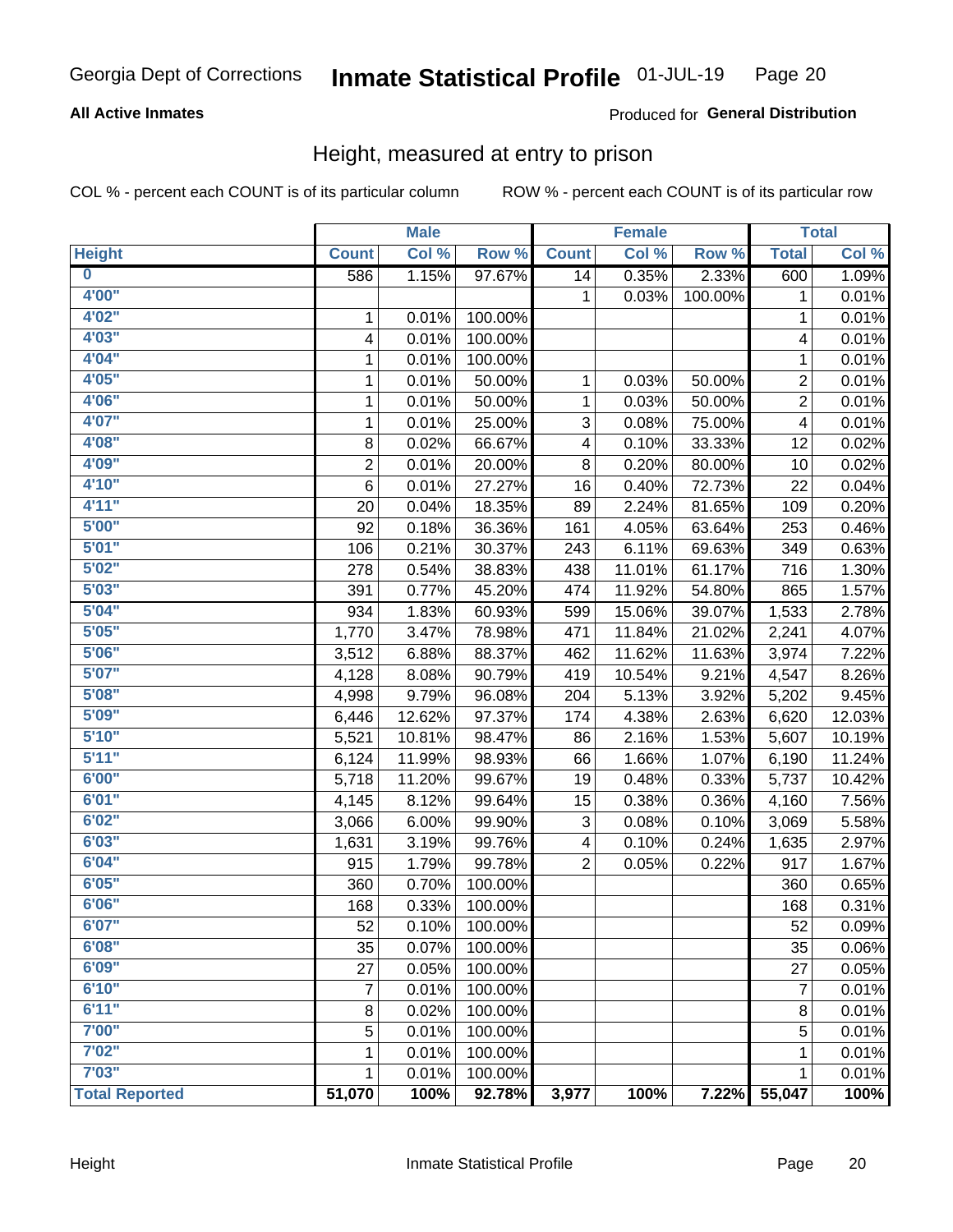#### **All Active Inmates**

Produced for General Distribution

## Height, measured at entry to prison

COL % - percent each COUNT is of its particular column

|                     | <b>Male</b> | Female | <b>Total</b> |
|---------------------|-------------|--------|--------------|
| <b>Not Reported</b> |             |        |              |
| <b>Grand Total</b>  | 51,070      | 3,977  | 55,047       |

| <b>Mean</b> | erage) | 5'10" | 5'05" | <b>CIA AIL</b><br>. . |
|-------------|--------|-------|-------|-----------------------|
|             |        |       |       |                       |
| <b>Mode</b> |        | 5'09" | 5'04" | 5'09"                 |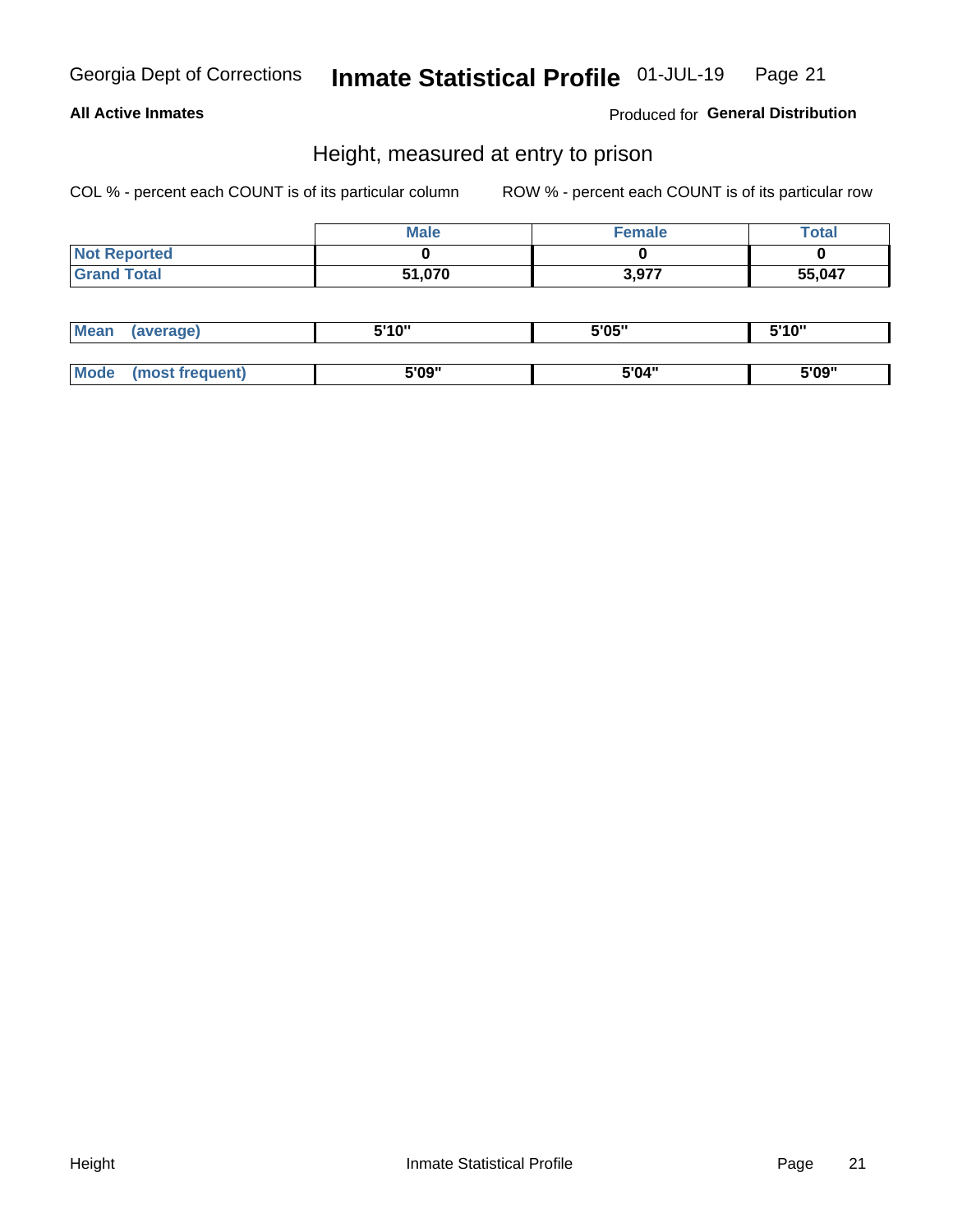**All Active Inmates** 

Produced for General Distribution

## Weight, measured at entry to prison

COL % - percent each COUNT is of its particular column

|                                     |                | <b>Male</b> |         |                 | <b>Female</b> |         |              | <b>Total</b> |
|-------------------------------------|----------------|-------------|---------|-----------------|---------------|---------|--------------|--------------|
| <b>Weight</b>                       | <b>Count</b>   | Col %       | Row %   | <b>Count</b>    | Col %         | Row %   | <b>Total</b> | Col %        |
| <b>Under 80 pounds</b>              | $\overline{7}$ | 0.01%       | 87.50%  | 1               | 0.03%         | 12.50%  | 8            | 0.01%        |
| 80 - 89 pounds                      |                |             |         | 1               | 0.03%         | 100.00% | $\mathbf{1}$ | 0.01%        |
| 90 - 99 pounds                      | 3              | 0.01%       | 30.00%  | $\overline{7}$  | 0.18%         | 70.00%  | 10           | 0.02%        |
| 100 - 109 pounds                    | 31             | 0.06%       | 47.69%  | 34              | 0.86%         | 52.31%  | 65           | 0.12%        |
| 110 - 119 pounds                    | 136            | 0.27%       | 58.87%  | 95              | 2.40%         | 41.13%  | 231          | 0.42%        |
| 120 - 129 pounds                    | 597            | 1.18%       | 73.07%  | 220             | 5.56%         | 26.93%  | 817          | 1.50%        |
| 130 - 139 pounds                    | 1,743          | 3.45%       | 83.48%  | 345             | 8.71%         | 16.52%  | 2,088        | 3.83%        |
| 140 - 149 pounds                    | 3,459          | 6.85%       | 90.10%  | 380             | 9.60%         | 9.90%   | 3,839        | 7.05%        |
| 150 - 159 pounds                    | 5,228          | 10.35%      | 92.25%  | 439             | 11.09%        | 7.75%   | 5,667        | 10.41%       |
| 160 - 169 pounds                    | 6,736          | 13.34%      | 93.72%  | 451             | 11.39%        | 6.28%   | 7,187        | 13.20%       |
| 170 - 179 pounds                    | 6,256          | 12.39%      | 94.10%  | 392             | 9.90%         | 5.90%   | 6,648        | 12.21%       |
| 180 - 189 pounds                    | 6,468          | 12.81%      | 94.24%  | 395             | 9.97%         | 5.76%   | 6,863        | 12.60%       |
| 190 - 199 pounds                    | 4,364          | 8.64%       | 94.54%  | 252             | 6.36%         | 5.46%   | 4,616        | 8.48%        |
| 200 - 209 pounds                    | 4,148          | 8.21%       | 93.82%  | 273             | 6.89%         | 6.18%   | 4,421        | 8.12%        |
| 210 - 219 pounds                    | 2,969          | 5.88%       | 95.99%  | 124             | 3.13%         | 4.01%   | 3,093        | 5.68%        |
| 220 - 229 pounds                    | 2,477          | 4.90%       | 94.87%  | 134             | 3.38%         | 5.13%   | 2,611        | 4.79%        |
| 230 - 239 pounds                    | 1,630          | 3.23%       | 93.73%  | 109             | 2.75%         | 6.27%   | 1,739        | 3.19%        |
| 240 - 249 pounds                    | 1,287          | 2.55%       | 94.42%  | 76              | 1.92%         | 5.58%   | 1,363        | 2.50%        |
| 250 - 259 pounds                    | 927            | 1.84%       | 94.11%  | 58              | 1.46%         | 5.89%   | 985          | 1.81%        |
| 260 - 269 pounds                    | 600            | 1.19%       | 92.02%  | 52              | 1.31%         | 7.98%   | 652          | 1.20%        |
| 270 - 279 pounds                    | 386            | 0.76%       | 91.90%  | 34              | 0.86%         | 8.10%   | 420          | 0.77%        |
| 280 - 289 pounds                    | 335            | 0.66%       | 92.29%  | 28              | 0.71%         | 7.71%   | 363          | 0.67%        |
| 290 - 299 pounds                    | 177            | 0.35%       | 93.16%  | 13              | 0.33%         | 6.84%   | 190          | 0.35%        |
| 300 - 309 pounds                    | 176            | 0.35%       | 90.72%  | 18              | 0.45%         | 9.28%   | 194          | 0.36%        |
| 310 - 319 pounds                    | 79             | 0.16%       | 91.86%  | $\overline{7}$  | 0.18%         | 8.14%   | 86           | 0.16%        |
| 320 - 329 pounds                    | 89             | 0.18%       | 94.68%  | 5               | 0.13%         | 5.32%   | 94           | 0.17%        |
| 330 - 339 pounds                    | 49             | 0.10%       | 96.08%  | $\overline{2}$  | 0.05%         | 3.92%   | 51           | 0.09%        |
| 340 - 349 pounds                    | 39             | 0.08%       | 92.86%  | 3               | 0.08%         | 7.14%   | 42           | 0.08%        |
| 350 - 359 pounds                    | 33             | 0.07%       | 84.62%  | 6               | 0.15%         | 15.38%  | 39           | 0.07%        |
| 360 - 369 pounds                    | 16             | 0.03%       | 100.00% |                 |               |         | 16           | 0.03%        |
| 370 - 379 pounds                    | 15             | 0.03%       | 93.75%  | 1               | 0.03%         | 6.25%   | 16           | 0.03%        |
| 380 - 389 pounds                    | 10             | 0.02%       | 90.91%  | 1               | 0.03%         | 9.09%   | 11           | 0.02%        |
| 390 - 399 pounds                    | 4              | 0.01%       | 66.67%  | $\overline{2}$  | 0.05%         | 33.33%  | 6            | 0.01%        |
| 400 pounds and over                 | 28             | 0.06%       | 93.33%  | $\overline{2}$  | 0.05%         | 6.67%   | 30           | $0.06\%$     |
| <b>Total Reported</b>               | 50,502         | 100%        | 92.73%  | 3,960           | 100%          | 7.27%   | 54,462       | 100.0%       |
|                                     |                |             |         |                 |               |         |              |              |
| <b>Not Reported</b>                 |                | 568         |         | $\overline{17}$ |               |         |              | 585          |
| <b>Grand Total</b>                  |                | 51,070      |         | 3,977           |               |         |              | 55,047       |
| <b>Mean</b>                         |                | 185         |         |                 | 174           |         |              | 184          |
| (average)<br><b>Median (middle)</b> |                | 180         |         |                 | 170           |         |              | 180          |
| Mode (most frequent)                |                | 160         |         |                 | 180           |         |              | 160          |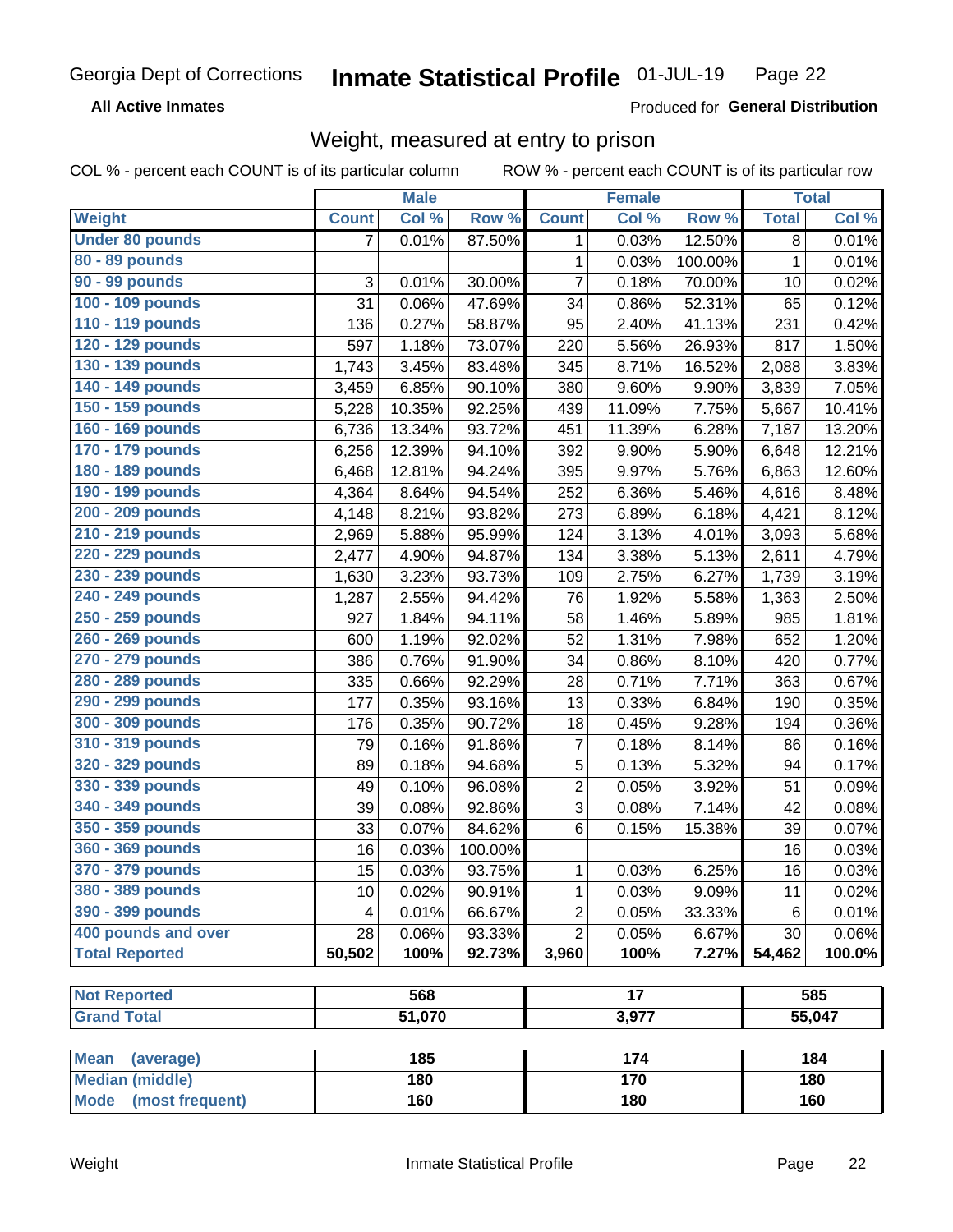#### Inmate Statistical Profile 01-JUL-19 Page 23

**All Active Inmates** 

#### Produced for General Distribution

## Veterans validated by Veteran's Administration

COL % - percent each COUNT is of its particular column

|                          |                 | <b>Male</b> |         |                    | <b>Female</b> |       |              | <b>Total</b> |
|--------------------------|-----------------|-------------|---------|--------------------|---------------|-------|--------------|--------------|
| <b>Military service</b>  | <b>Count</b>    | Col %       |         | <b>Row % Count</b> | Col %         | Row % | <b>Total</b> | Col %        |
| <b>Others</b><br>0       | 843             | 30.89%      | 96.12%  | 34                 | 55.74%        | 3.88% | 877          | 31.43%       |
| <b>Air Force</b>         | 1,097           | 40.20%      | 98.56%  | 16                 | 26.23%        | 1.44% | 1,113        | 39.89%       |
| <b>Army</b><br>2         | 151             | 5.53%       | 98.69%  | 2                  | 3.28%         | 1.31% | 153          | 5.48%        |
| <b>Navy</b><br>3         | 364             | 13.34%      | 98.91%  | 4                  | 6.56%         | 1.09% | 368          | 13.19%       |
| <b>Marines</b><br>4      | 13 <sub>1</sub> | .48%        | 100.00% |                    |               |       | 13           | .47%         |
| <b>Coast Guard</b><br>5. | 261             | 9.56%       | 98.12%  | 5                  | 8.20%         | 1.88% | 266          | 9.53%        |
| <b>Total Reported</b>    | 2,729           | 100%        | 97.81%  | 61                 | 100%          | 2.19% | 2,790        | 100%         |

| <b>Not</b><br>Reported | 48,341 | 3,916 | 52,257    |
|------------------------|--------|-------|-----------|
| <b>Fotal</b>           | 51,070 | 3,977 | 5,047<br> |

|  |  | <b>Mode (most frequent)</b> | <b>Force</b><br>Aır | วthers | orce |
|--|--|-----------------------------|---------------------|--------|------|
|--|--|-----------------------------|---------------------|--------|------|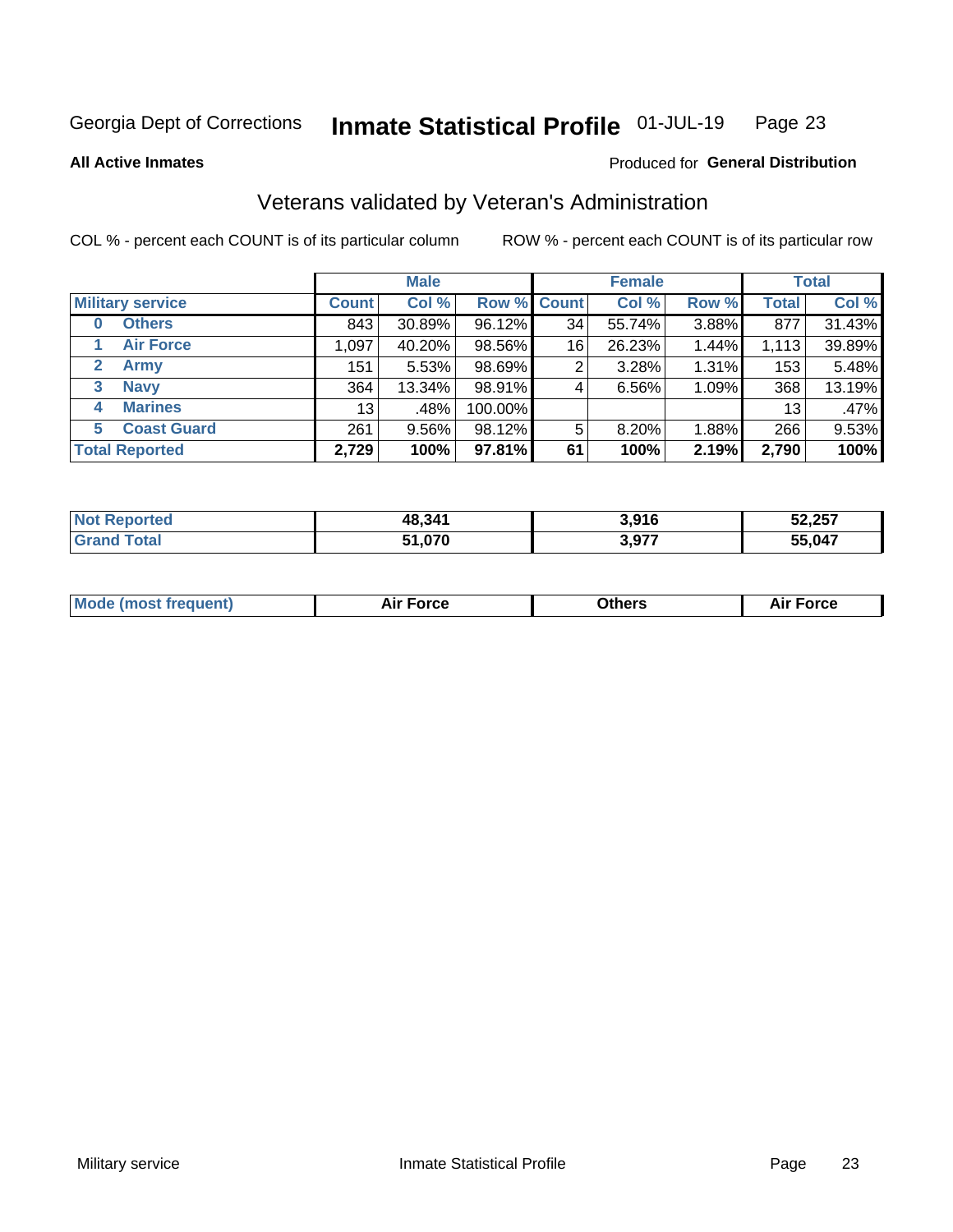#### Inmate Statistical Profile 01-JUL-19 Page 24

**All Active Inmates** 

#### **Produced for General Distribution**

## Type of admission to prison

COL % - percent each COUNT is of its particular column

|    |                                  |              | <b>Male</b> |                    |     | <b>Female</b> |       |              | <b>Total</b> |
|----|----------------------------------|--------------|-------------|--------------------|-----|---------------|-------|--------------|--------------|
|    | <b>Type of Admission</b>         | <b>Count</b> | Col %       | <b>Row % Count</b> |     | Col %         | Row % | <b>Total</b> | Col %        |
| 4  | <b>Completed Diagnostics</b>     |              | .01%        | 100.00%            |     |               |       |              | .01%         |
| 16 | <b>Population Redistribution</b> | 5            | .01%        | 100.00%            |     |               |       | 5            | .01%         |
| 27 | <b>Boot Camp Plus</b>            |              | .01%        | 100.00%            |     |               |       |              | .01%         |
| 28 | <b>Initial Assignment</b>        | 10           | .02%        | 100.00%            |     |               |       | 10           | .02%         |
| 52 | <b>New Sentence</b>              | 39,922       | 78.19%      | 92.61% 3,187       |     | 80.14%        | 7.39% | 43,109       | 78.33%       |
| 53 | <b>Probation Rev Partial</b>     | 2,657        | 5.20%       | 92.42%             | 218 | 5.48%         | 7.58% | 2,875        | 5.22%        |
| 54 | <b>Probation Rev Remainder</b>   | 3,768        | 7.38%       | 91.86%             | 334 | 8.40%         | 8.14% | 4,102        | 7.45%        |
| 55 | <b>Parole Rev New Sentence</b>   | 2,845        | 5.57%       | 94.86%             | 154 | 3.87%         | 5.14% | 2,999        | 5.45%        |
| 56 | <b>Parole Rev No New</b>         | 1,783        | 3.49%       | 95.50%             | 84  | 2.11%         | 4.50% | 1,867        | 3.39%        |
|    | <b>Sentence</b>                  |              |             |                    |     |               |       |              |              |
| 57 | <b>Released In Error</b>         | 12           | .02%        | 100.00%            |     |               |       | 12           | .02%         |
| 65 | <b>Return Appeal/Bond</b>        | 2            | .01%        | 100.00%            |     |               |       | 2            | .01%         |
| 67 | <b>Admit Fm Other Cust</b>       | 5            | .01%        | 100.00%            |     |               |       | 5            | .01%         |
| 69 | <b>New Sent/Par Rev Pnd</b>      | 3            | .01%        | 100.00%            |     |               |       | 3            | .01%         |
| 70 | <b>Life W/O Parole</b>           | 14           | .03%        | 100.00%            |     |               |       | 14           | .03%         |
| 72 | <b>Par Rev/Rsn Unknown</b>       | 23           | .05%        | 100.00%            |     |               |       | 23           | .04%         |
| 76 | <b>Par Rev/Revoc Center</b>      |              | .01%        | 100.00%            |     |               |       |              | .01%         |
| 82 | <b>Unknown</b>                   | 6            | .01%        | 100.00%            |     |               |       | 6            | .01%         |
|    | <b>Total Reported</b>            | 51,058       | 100%        | 92.77% 3,977       |     | 100%          | 7.23% | 55,035       | 100%         |

| <b>NO1</b><br>тео |            |       | $\sim$ |
|-------------------|------------|-------|--------|
| _____             | 0.70<br>-4 | 2.077 | ,047   |

| <b>Mode (most frequent)</b> | New Sentence | <b>New Sentence</b> | <b>New Sentence</b> |
|-----------------------------|--------------|---------------------|---------------------|
|                             |              |                     |                     |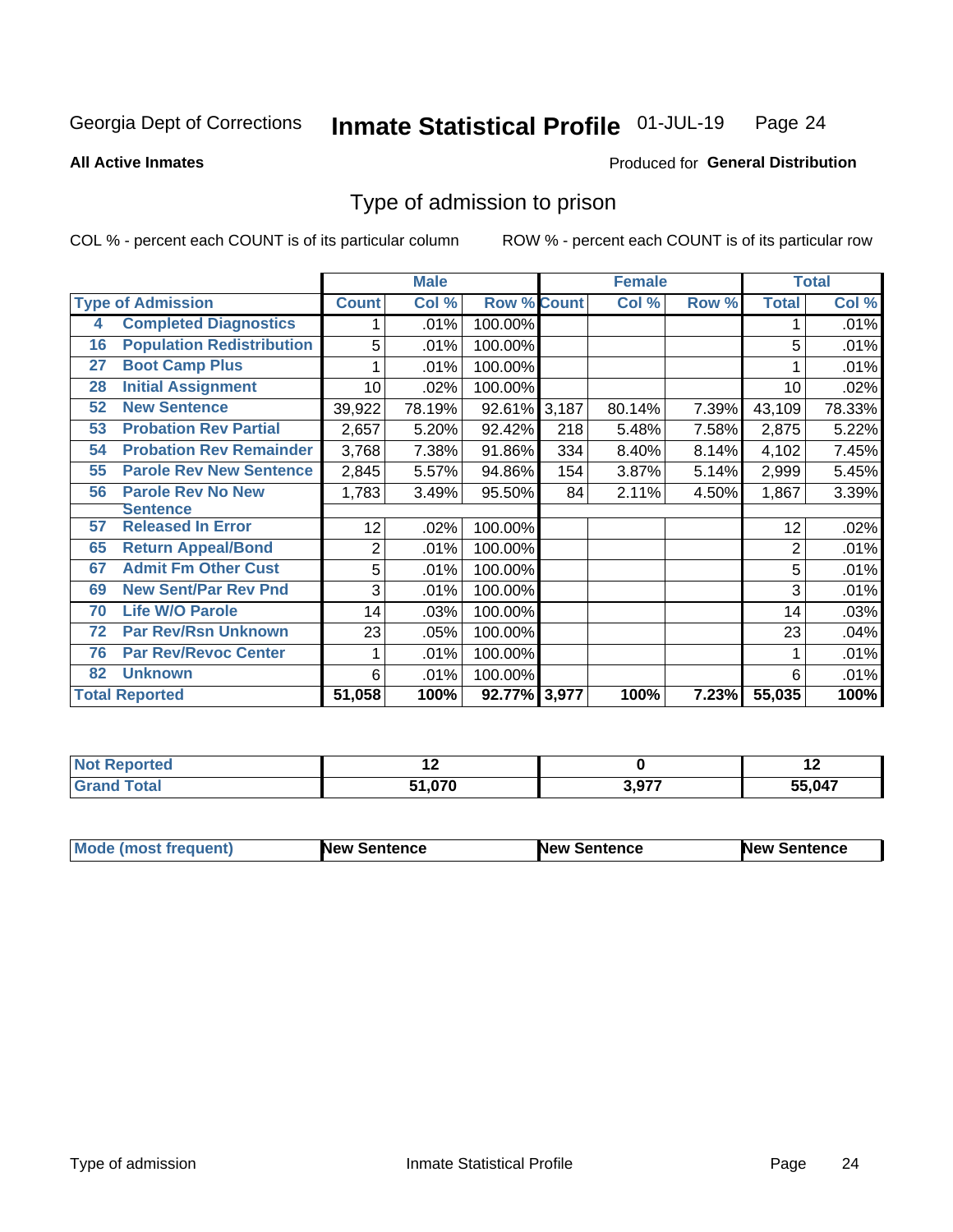#### Inmate Statistical Profile 01-JUL-19 Page 25

**All Active Inmates** 

#### Produced for General Distribution

## Current / last supervision level

COL % - percent each COUNT is of its particular column

|                        |              | <b>Male</b> |             |       | <b>Female</b> |          |        | <b>Total</b> |
|------------------------|--------------|-------------|-------------|-------|---------------|----------|--------|--------------|
| <b>Security Status</b> | <b>Count</b> | Col %       | Row % Count |       | Col %         | Row %    | Total  | Col %        |
| 3 Minimum              | 3.923        | 7.68%       | $70.41\%$   | 1,649 | 41.46%        | 29.59%   | 5,572  | 10.12%       |
| 4 Medium               | 36.968       | 72.40%      | 94.54%      | 2,136 | 53.71%        | $5.46\%$ | 39,104 | 71.05%       |
| 5 Close                | 10.167       | 19.91%      | 98.15%      | 192   | 4.83%         | 1.85%    | 10,359 | 18.82%       |
| <b>Total Reported</b>  | 51,058       | 100%        | 92.77%      | 3,977 | 100%          | $7.23\%$ | 55,035 | 100%         |

| <b>Still being diagnosed</b> |        |       |        |
|------------------------------|--------|-------|--------|
| <b>Not Reported</b>          |        |       |        |
| <b>Grand Total</b>           | 51,070 | 3.977 | 55,047 |

| Mo | Me<br>edium<br>_____ | M۵<br>rdıum<br>_____ | <b>Medium</b> |
|----|----------------------|----------------------|---------------|
|    |                      |                      |               |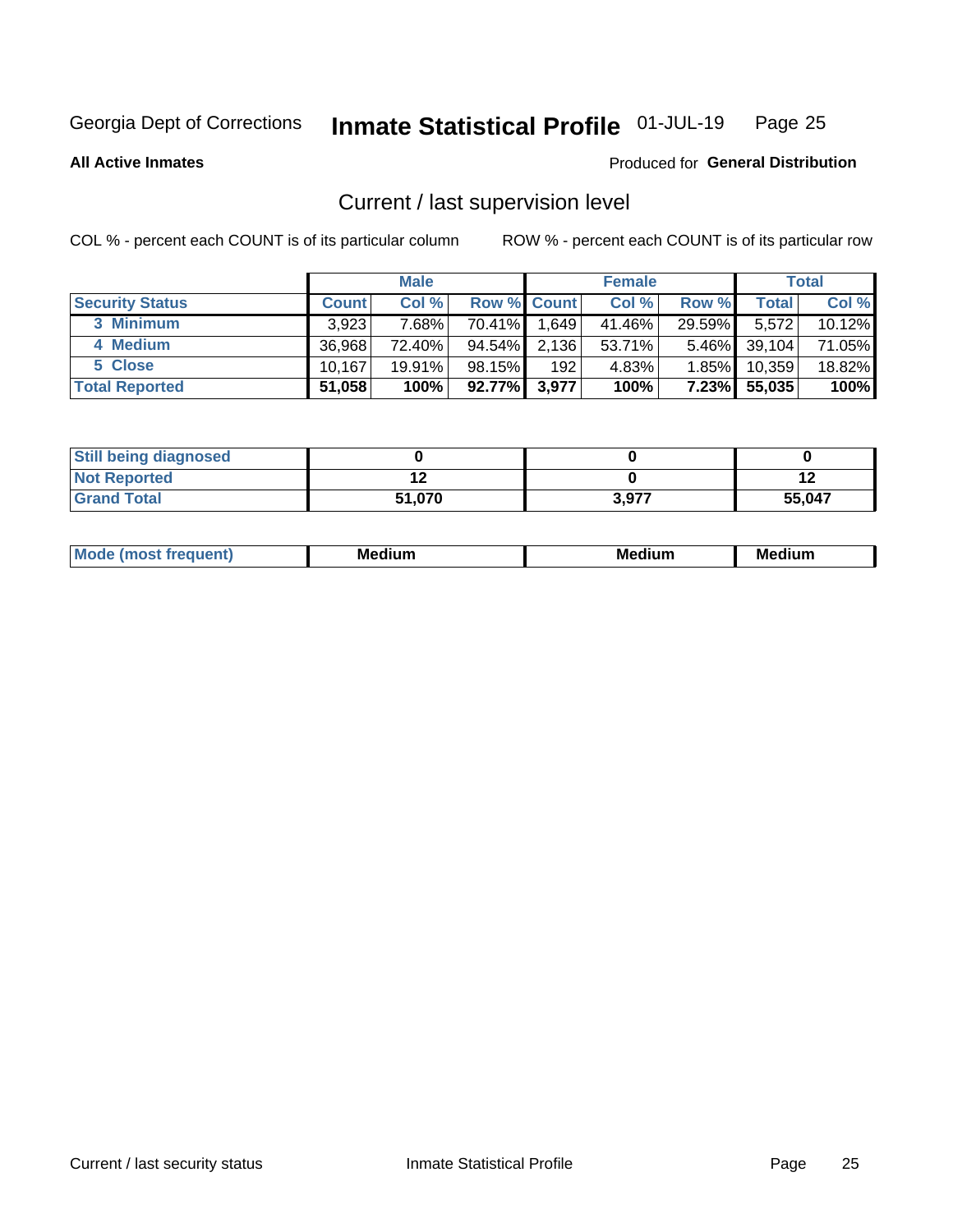#### Inmate Statistical Profile 01-JUL-19 Page 26

**All Active Inmates** 

## Produced for General Distribution

## Current / last type of institution

COL % - percent each COUNT is of its particular column

|                                   |                | <b>Male</b> |             |       | <b>Female</b> |          |              | <b>Total</b> |
|-----------------------------------|----------------|-------------|-------------|-------|---------------|----------|--------------|--------------|
| <b>Type of Institution</b>        | <b>Count</b>   | Col %       | Row % Count |       | Col %         | Row %    | <b>Total</b> | Col %        |
| <b>County Ci</b>                  | 4,959          | $9.77\%$    | 99.98%      |       | $.03\%$       | $.02\%$  | 4,960        | 9.06%        |
| <b>Probation Detention Center</b> |                | .01%        | 100.00%     |       |               |          |              | .01%         |
| <b>State Prison</b>               | 35,651         | 70.23%      | $90.60\%$   | 3,699 | $93.03\%$     | $9.40\%$ | 39,350       | 71.89%       |
| <b>Transitional Center</b>        | 2,140          | 4.22%       | 90.11%      | 235   | 5.91%         | 9.89%    | 2,375        | 4.34%        |
| <b>Private Prison</b>             | 8,002          | 15.76%      | 100.00%     |       |               |          | 8,002        | 14.62%       |
| <b>County Jail</b>                |                | .01%        | 100.00%     |       |               |          |              | .01%         |
| <b>Rsat - Center</b>              |                |             |             | 40    | 1.01%         | 100.00%  | 40           | .07%         |
| <b>State Hospital</b>             | 3 <sub>1</sub> | .01%        | 75.00%      |       | .03%          | 25.00%   | 4            | .01%         |
| <b>Total Reported</b>             | 50,763         | 100%        | 92.74%      | 3,976 | 100%          | 7.26%    | 54,739       | 100%         |

| <b>Not</b><br>Reported |        |       |        |
|------------------------|--------|-------|--------|
| <b>Total</b>           | 50,763 | 3,976 | 54,739 |

| <b>Mode (most frequent)</b> | <b>State Prison</b> | <b>State Prison</b> | <b>State Prisonl</b> |
|-----------------------------|---------------------|---------------------|----------------------|
|                             |                     |                     |                      |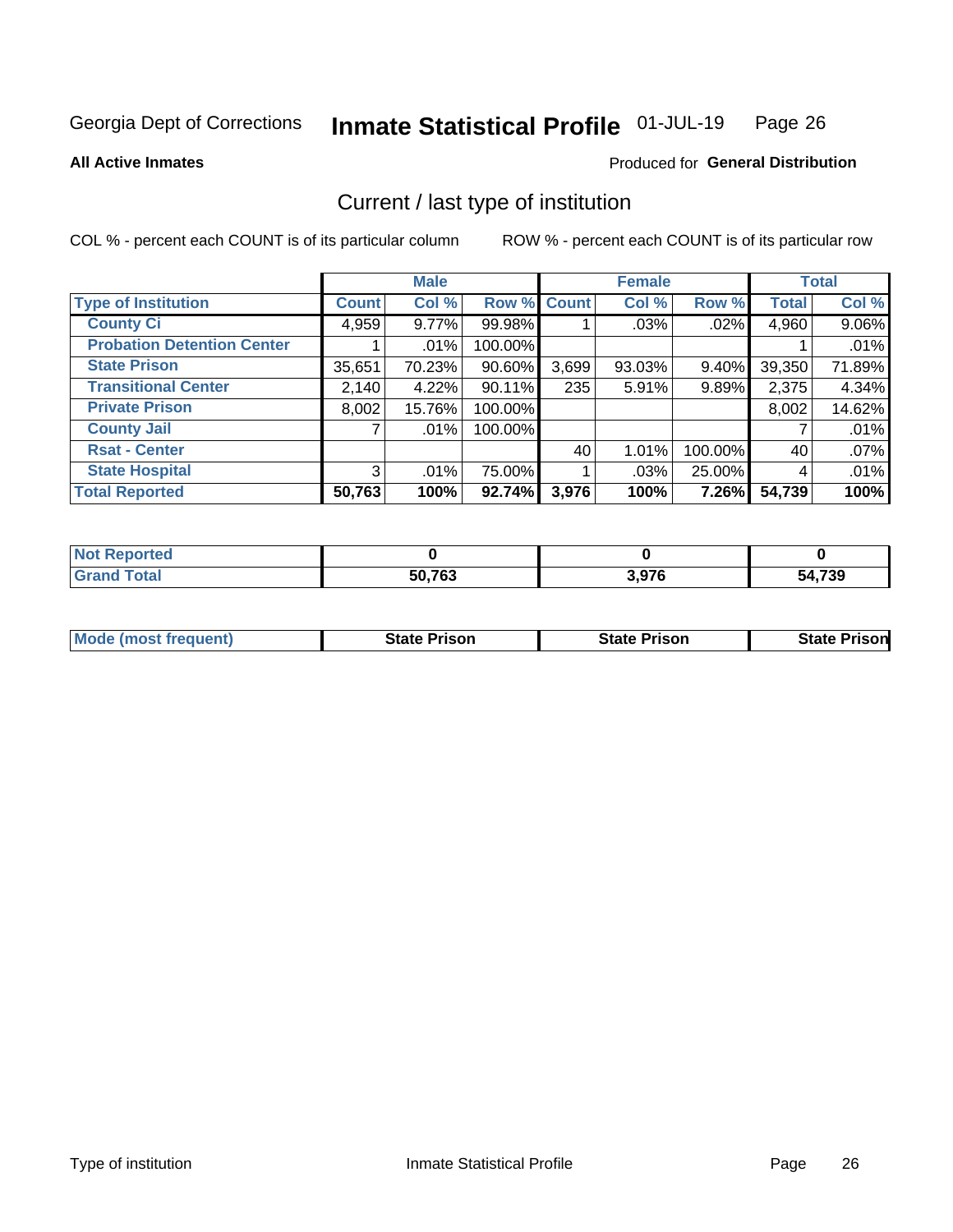#### Inmate Statistical Profile 01-JUL-19 Page 27

**All Active Inmates** 

#### Produced for General Distribution

## Institution type - transitional centers

COL % - percent each COUNT is of its particular column

|                                          |              | <b>Male</b> |         |                | <b>Female</b> |         |              | <b>Total</b> |
|------------------------------------------|--------------|-------------|---------|----------------|---------------|---------|--------------|--------------|
| <b>Institution Type - Trans. Centers</b> | <b>Count</b> | Col %       | Row %   | <b>Count</b>   | Col %         | Row %   | <b>Total</b> | Col %        |
| <b>Albany Tc</b>                         | 124          | 5.32%       | 100.00% |                |               |         | 124          | 4.60%        |
| <b>Arrendale State Prison</b>            |              |             |         | 130            | 35.62%        | 100.00% | 130          | 4.82%        |
| <b>Atlanta Tc</b>                        | 279          | 11.97%      | 100.00% |                |               |         | 279          | 10.35%       |
| <b>Augusta Tc</b>                        | 226          | 9.70%       | 100.00% |                |               |         | 226          | 8.39%        |
| <b>Bacon Tc</b>                          | 50           | 2.15%       | 100.00% |                |               |         | 50           | 1.86%        |
| <b>Charles D. Hudson Tc</b>              | 154          | 6.61%       | 100.00% |                |               |         | 154          | 5.71%        |
| <b>Clayton Tc</b>                        | 377          | 16.18%      | 100.00% |                |               |         | 377          | 13.99%       |
| <b>Coastal Tc</b>                        | 257          | 11.03%      | 100.00% |                |               |         | 257          | 9.54%        |
| <b>Columbus Tc</b>                       | 139          | 5.97%       | 100.00% |                |               |         | 139          | 5.16%        |
| <b>Macon Tc</b>                          | 158          | 6.78%       | 100.00% |                |               |         | 158          | 5.86%        |
| <b>Macon Womens Tc</b>                   |              |             |         | $\overline{2}$ | .55%          | 100.00% | 2            | .07%         |
| <b>Metro Tc</b>                          |              |             |         | 233            | 63.84%        | 100.00% | 233          | 8.65%        |
| <b>Phillips State Prison</b>             | 190          | 8.15%       | 100.00% |                |               |         | 190          | 7.05%        |
| <b>Savannah Mens Tc</b>                  | 1            | .04%        | 100.00% |                |               |         |              | .04%         |
| <b>Smith Tc</b>                          | 212          | 9.10%       | 100.00% |                |               |         | 212          | 7.87%        |
| <b>Valdosta Tc</b>                       | 163          | 7.00%       | 100.00% |                |               |         | 163          | 6.05%        |
| <b>Total Reported</b>                    | 2,330        | 100%        | 86.46%  | 365            | 100%          | 13.54%  | 2,695        | 100%         |

| Reported |       |     |      |
|----------|-------|-----|------|
| Total    | 2,330 | 365 | ,695 |

| Mode (most frequent) | <b>Clayton Tc</b> | Metro Tc | <b>Clayton Tc</b> |
|----------------------|-------------------|----------|-------------------|
|                      |                   |          |                   |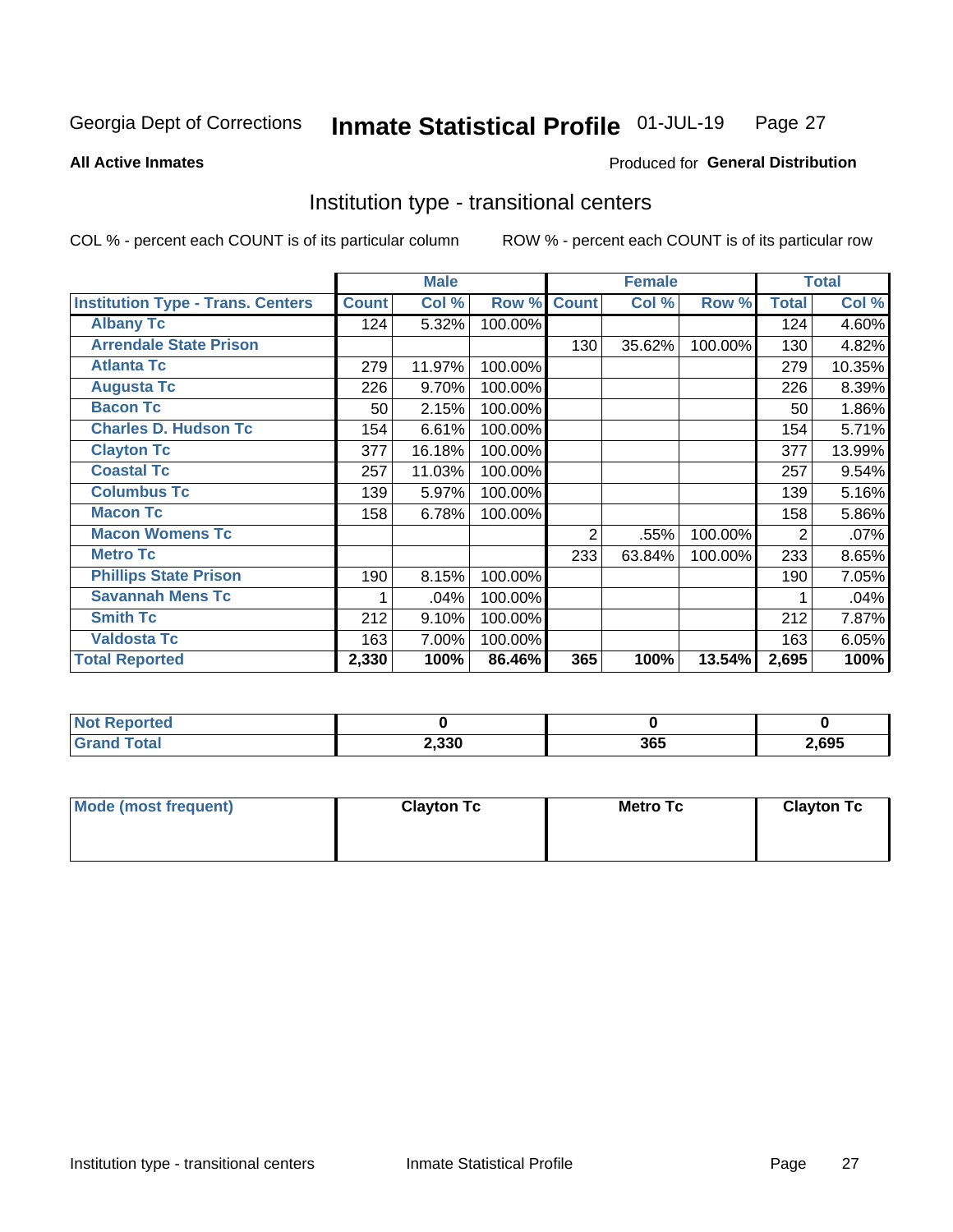#### Inmate Statistical Profile 01-JUL-19 Page 28

#### **All Active Inmates**

#### Produced for General Distribution

#### Institution type - county prisons

COL % - percent each COUNT is of its particular column

|                                          |                | <b>Male</b> |         |              | <b>Female</b> |       |                | <b>Total</b> |
|------------------------------------------|----------------|-------------|---------|--------------|---------------|-------|----------------|--------------|
| <b>Institution Type - County Prisons</b> | <b>Count</b>   | Col %       | Row %   | <b>Count</b> | Col %         | Row % | <b>Total</b>   | Col %        |
| <b>Adoc</b>                              | 9              | .18%        | 100.00% |              |               |       | 9              | .18%         |
| <b>Baldwin County Ci</b>                 | 1              | .02%        | 100.00% |              |               |       | 1              | .02%         |
| <b>Bulloch County Ci</b>                 | 123            | 2.48%       | 100.00% |              |               |       | 123            | 2.48%        |
| <b>Calhoun County Ci</b>                 | 1              | .02%        | 100.00% |              |               |       | 1              | .02%         |
| <b>Carroll County Ci</b>                 | 251            | 5.06%       | 100.00% |              |               |       | 251            | 5.06%        |
| <b>Chattooga County Ci</b>               | 1              | .02%        | 100.00% |              |               |       | 1              | .02%         |
| <b>Clarke County Ci</b>                  | 157            | 3.17%       | 100.00% |              |               |       | 157            | 3.17%        |
| <b>Clayton County Ci</b>                 | 259            | 5.22%       | 100.00% |              |               |       | 259            | 5.22%        |
| <b>Colquitt County Ci</b>                | 195            | 3.93%       | 100.00% |              |               |       | 195            | 3.93%        |
| <b>Coweta County Ci</b>                  | 231            | 4.66%       | 100.00% |              |               |       | 231            | 4.66%        |
| <b>Decatur County Ci</b>                 | 201            | 4.05%       | 100.00% |              |               |       | 201            | 4.05%        |
| <b>Effingham County Ci</b>               | 192            | 3.87%       | 100.00% |              |               |       | 192            | 3.87%        |
| <b>Floyd County Ci</b>                   | 444            | 8.95%       | 100.00% |              |               |       | 444            | 8.95%        |
| <b>Fulton County Ci</b>                  | 8              | .16%        | 100.00% |              |               |       | 8              | .16%         |
| <b>Gilmer County Ci</b>                  | $\mathfrak{S}$ | .06%        | 100.00% |              |               |       | 3              | .06%         |
| <b>Grady County Ci</b>                   | $\overline{2}$ | .04%        | 100.00% |              |               |       | $\overline{2}$ | .04%         |
| <b>Gwinnett County Ci</b>                | 222            | 4.48%       | 100.00% |              |               |       | 222            | 4.48%        |
| <b>Hall County Ci</b>                    | 198            | 3.99%       | 100.00% |              |               |       | 198            | 3.99%        |
| <b>Hancock County Ci</b>                 | 1              | .02%        | 100.00% |              |               |       | 1              | .02%         |
| <b>Harris County Ci</b>                  | 151            | 3.04%       | 100.00% |              |               |       | 151            | 3.04%        |
| <b>Hart County Ci</b>                    | 4              | .08%        | 100.00% |              |               |       | $\overline{4}$ | .08%         |
| Jackson County Ci                        | 151            | 3.04%       | 100.00% |              |               |       | 151            | 3.04%        |
| Jefferson County Ci                      | 187            | 3.77%       | 100.00% |              |               |       | 187            | 3.77%        |
| <b>Meriwether County Ci</b>              | 3              | .06%        | 100.00% |              |               |       | 3              | .06%         |
| <b>Miller County Ci</b>                  | 1              | .02%        | 100.00% |              |               |       | $\mathbf{1}$   | .02%         |
| <b>Mitchell County Ci</b>                | 141            | 2.84%       | 100.00% |              |               |       | 141            | 2.84%        |
| <b>Morgan County Ci</b>                  | 1              | .02%        | 100.00% |              |               |       | 1              | .02%         |
| <b>Muscogee County Ci</b>                | 530            | 10.69%      | 100.00% |              |               |       | 530            | 10.69%       |
| <b>Richmond County Ci</b>                | 240            | 4.84%       | 100.00% |              |               |       | 240            | 4.84%        |
| <b>Screven County Ci</b>                 | 148            | 2.98%       | 100.00% |              |               |       | 148            | 2.98%        |
| <b>Spalding County Ci</b>                | 388            | 7.82%       | 100.00% |              |               |       | 388            | 7.82%        |
| <b>Stewart County Ci</b>                 | $\overline{2}$ | .04%        | 100.00% |              |               |       | $\overline{2}$ | .04%         |
| <b>Sumter County Ci</b>                  | 353            | 7.12%       | 100.00% |              |               |       | 353            | 7.12%        |
| <b>Terrell County Ci</b>                 | 145            | 2.92%       | 100.00% |              |               |       | 145            | 2.92%        |
| <b>Thomas County Ci</b>                  | 3              | .06%        | 100.00% |              |               |       | 3              | .06%         |
| <b>Tift County Ci</b>                    | 3              | .06%        | 100.00% |              |               |       | 3              | .06%         |
| <b>Upson County Ci</b>                   | 1              | .02%        | 100.00% |              |               |       | 1              | .02%         |
| <b>Walker County Ci</b>                  | 3              | .06%        | 100.00% |              |               |       | 3              | .06%         |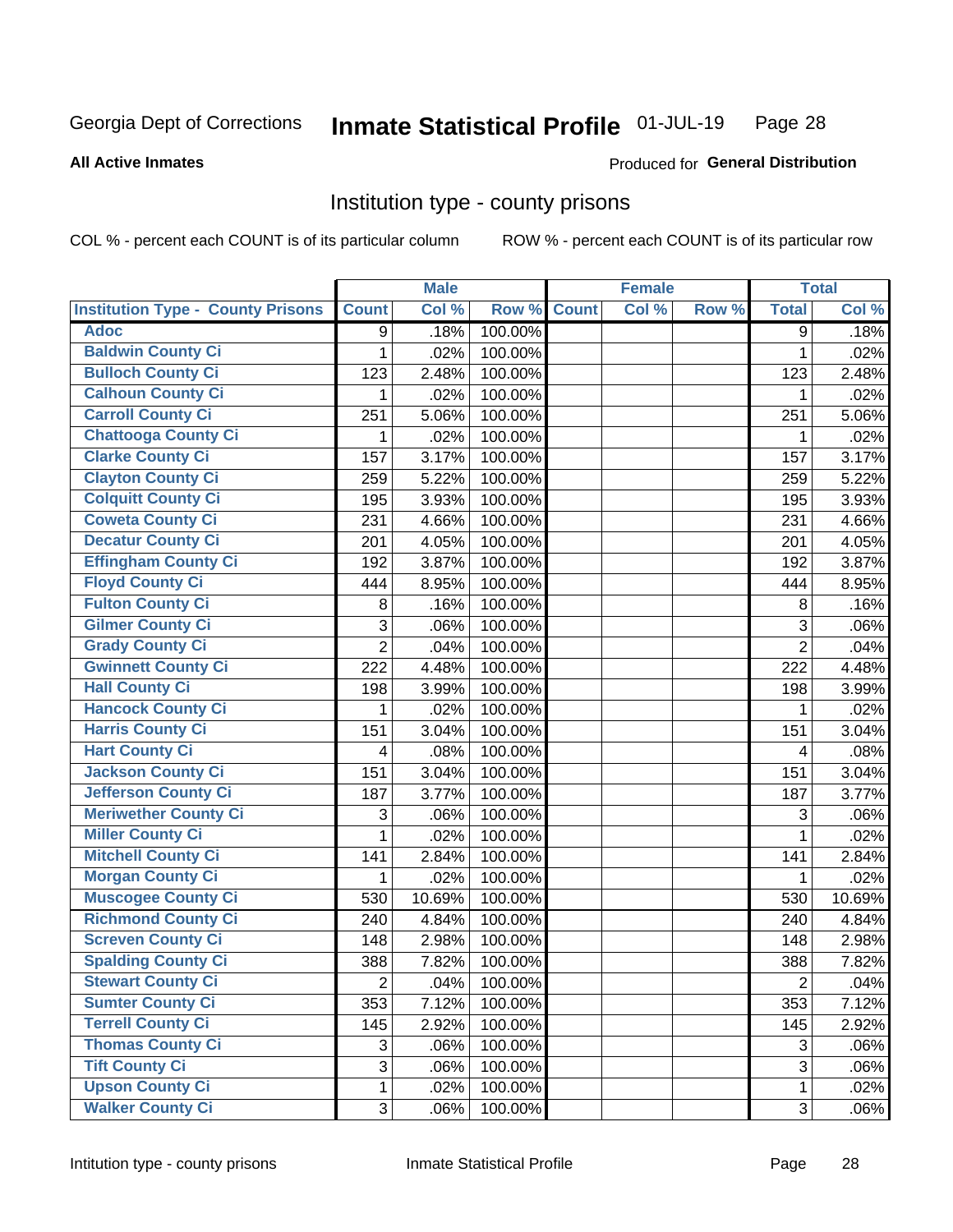#### Inmate Statistical Profile 01-JUL-19 Page 29

#### **All Active Inmates**

#### Produced for General Distribution

#### Institution type - county prisons

COL % - percent each COUNT is of its particular column

|                                          |              | <b>Male</b> |                    | <b>Female</b> |         |       | <b>Total</b> |
|------------------------------------------|--------------|-------------|--------------------|---------------|---------|-------|--------------|
| <b>Institution Type - County Prisons</b> | <b>Count</b> | Col%        | <b>Row % Count</b> | Col%          | Row %   | Total | Col %        |
| <b>Walton County Ci</b>                  | ◠            | .04%        | 100.00%            |               |         |       | .04%         |
| <b>Wilkes County Ci</b>                  | ◠            | $.04\%$     | 100.00%            |               |         |       | .04%         |
| <b>Womens Ci</b>                         |              |             |                    | $ 100.00\% $  | 100.00% |       | .02%         |
| <b>Worth County Ci</b>                   |              | $.02\%$     | 100.00%            |               |         |       | .02%         |
| <b>Total Reported</b>                    | 4,959        | 100%        | 99.98%             | 100%          | .02%    | 4,960 | 100%         |

| oortea<br><b>NOT</b> |       |      |
|----------------------|-------|------|
| _____                | 4,959 | ,960 |

| Mode (most frequent) | <b>Muscogee County Ci</b> | <b>Womens Ci</b> Muscogee County |
|----------------------|---------------------------|----------------------------------|
|                      |                           |                                  |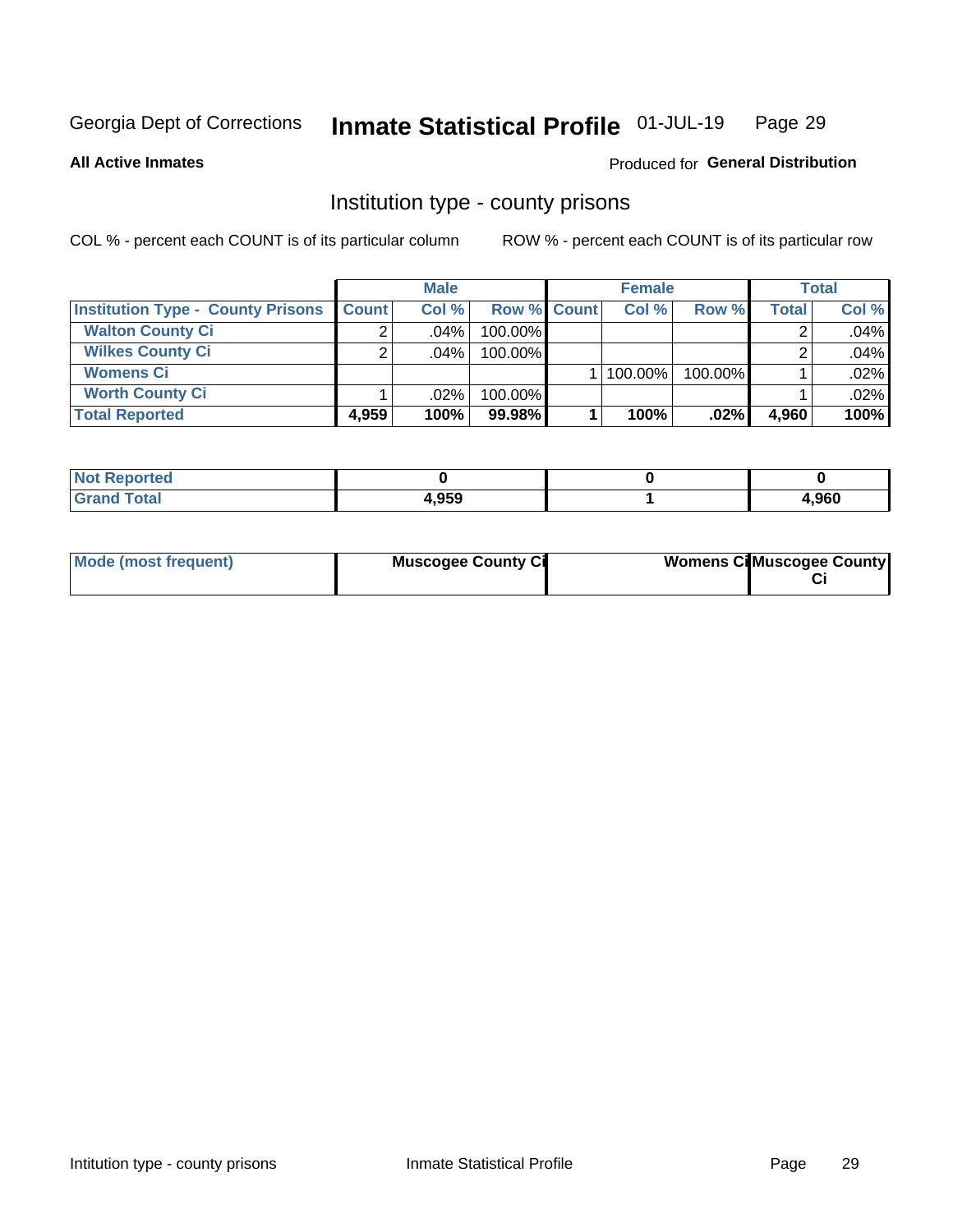#### Inmate Statistical Profile 01-JUL-19 Page 30

#### **All Active Inmates**

## Produced for General Distribution

## Institution type - state prisons

COL % - percent each COUNT is of its particular column

|                                         |              | <b>Male</b> |         |                    | <b>Female</b> |         | <b>Total</b> |       |
|-----------------------------------------|--------------|-------------|---------|--------------------|---------------|---------|--------------|-------|
| <b>Institution Type - State Prisons</b> | <b>Count</b> | Col %       | Row %   | <b>Count</b>       | Col %         | Row %   | <b>Total</b> | Col % |
| <b>Arrendale State Prison</b>           |              |             |         | $\overline{1,652}$ | 44.66%        | 100.00% | 1,652        | 4.20% |
| <b>Augusta State Med. Prison</b>        | 1,210        | 3.39%       | 99.83%  | $\overline{2}$     | .05%          | .17%    | 1,212        | 3.08% |
| <b>Autry State Prison</b>               | 1,631        | 4.57%       | 100.00% |                    |               |         | 1,631        | 4.14% |
| <b>Baldwin State Prison</b>             | 950          | 2.66%       | 100.00% |                    |               |         | 950          | 2.41% |
| <b>Burruss Correctional Training</b>    | 678          | 1.90%       | 100.00% |                    |               |         | 678          | 1.72% |
| <b>Ctr</b>                              |              |             |         |                    |               |         |              |       |
| <b>Calhoun State Prison</b>             | 1,626        | 4.56%       | 100.00% |                    |               |         | 1,626        | 4.13% |
| <b>Central State Prison</b>             | 1,155        | 3.24%       | 100.00% |                    |               |         | 1,155        | 2.94% |
| <b>Chatham State Prison</b>             | 5            | .01%        | 100.00% |                    |               |         | 5            | .01%  |
| <b>Coastal State Prison</b>             | 1,580        | 4.43%       | 100.00% |                    |               |         | 1,580        | 4.02% |
| <b>Dodge State Prison</b>               | 1,263        | 3.54%       | 100.00% |                    |               |         | 1,263        | 3.21% |
| <b>Dooly State Prison</b>               | 1,675        | 4.70%       | 100.00% |                    |               |         | 1,675        | 4.26% |
| <b>Emanuel Womens Facility</b>          |              |             |         | 416                | 11.25%        | 100.00% | 416          | 1.06% |
| <b>Ga Diag Class Prison</b>             | 3,327        | 9.33%       | 99.97%  | 1.                 | .03%          | .03%    | 3,328        | 8.46% |
| <b>Ga State Prison</b>                  | 1,391        | 3.90%       | 100.00% |                    |               |         | 1,391        | 3.53% |
| <b>Hancock State Prison</b>             | 1,177        | 3.30%       | 100.00% |                    |               |         | 1,177        | 2.99% |
| <b>Hays State Prison</b>                | 1,041        | 2.92%       | 100.00% |                    |               |         | 1,041        | 2.65% |
| <b>Helms Facility</b>                   | 15           | .04%        | 46.88%  | 17                 | .46%          | 53.13%  | 32           | .08%  |
| <b>Johnson State Prison</b>             | 1,540        | 4.32%       | 100.00% |                    |               |         | 1,540        | 3.91% |
| <b>Lee State Prison</b>                 | 754          | 2.11%       | 100.00% |                    |               |         | 754          | 1.92% |
| <b>Long Unit</b>                        | 210          | .59%        | 100.00% |                    |               |         | 210          | .53%  |
| <b>Lowndes Unit</b>                     | 5            | .01%        | 100.00% |                    |               |         | 5            | .01%  |
| <b>Macon State Prison</b>               | 1,692        | 4.75%       | 100.00% |                    |               |         | 1,692        | 4.30% |
| <b>Metro Reentry Facility</b>           | 304          | .85%        | 100.00% |                    |               |         | 304          | .77%  |
| <b>Metro State Prison (W)</b>           |              |             |         | $\mathbf{1}$       | .03%          | 100.00% | 1            | .01%  |
| <b>Montgomery State Prison</b>          | 418          | 1.17%       | 100.00% |                    |               |         | 418          | 1.06% |
| <b>Phillips State Prison</b>            | 1,064        | 2.98%       | 100.00% |                    |               |         | 1,064        | 2.70% |
| <b>Pulaski State Prison</b>             |              |             |         | 1,167              | 31.55%        | 100.00% | 1,167        | 2.97% |
| <b>Putnam State Prison</b>              | $\mathbf{1}$ | .01%        | 100.00% |                    |               |         | 1            | .01%  |
| <b>Rogers State Prison</b>              | 1,416        | 3.97%       | 100.00% |                    |               |         | 1,416        | 3.60% |
| <b>Rutledge State Prison</b>            | 612          | 1.72%       | 100.00% |                    |               |         | 612          | 1.56% |
| <b>Smith State Prison</b>               | 1,465        | 4.11%       | 100.00% |                    |               |         | 1,465        | 3.72% |
| <b>Telfair State Prison</b>             | 1,359        | 3.81%       | 100.00% |                    |               |         | 1,359        | 3.45% |
| <b>Valdosta State Prison</b>            | 794          | 2.23%       | 100.00% |                    |               |         | 794          | 2.02% |
| <b>Walker State Prison</b>              | 413          | 1.16%       | 100.00% |                    |               |         | 413          | 1.05% |
| <b>Ware State Prison</b>                | 1,502        | 4.21%       | 100.00% |                    |               |         | 1,502        | 3.82% |
| <b>Washington State Prison</b>          | 1,562        | 4.38%       | 100.00% |                    |               |         | 1,562        | 3.97% |
| <b>Wayne State Prison</b>               | 1            | .01%        | 100.00% |                    |               |         | 1            | .01%  |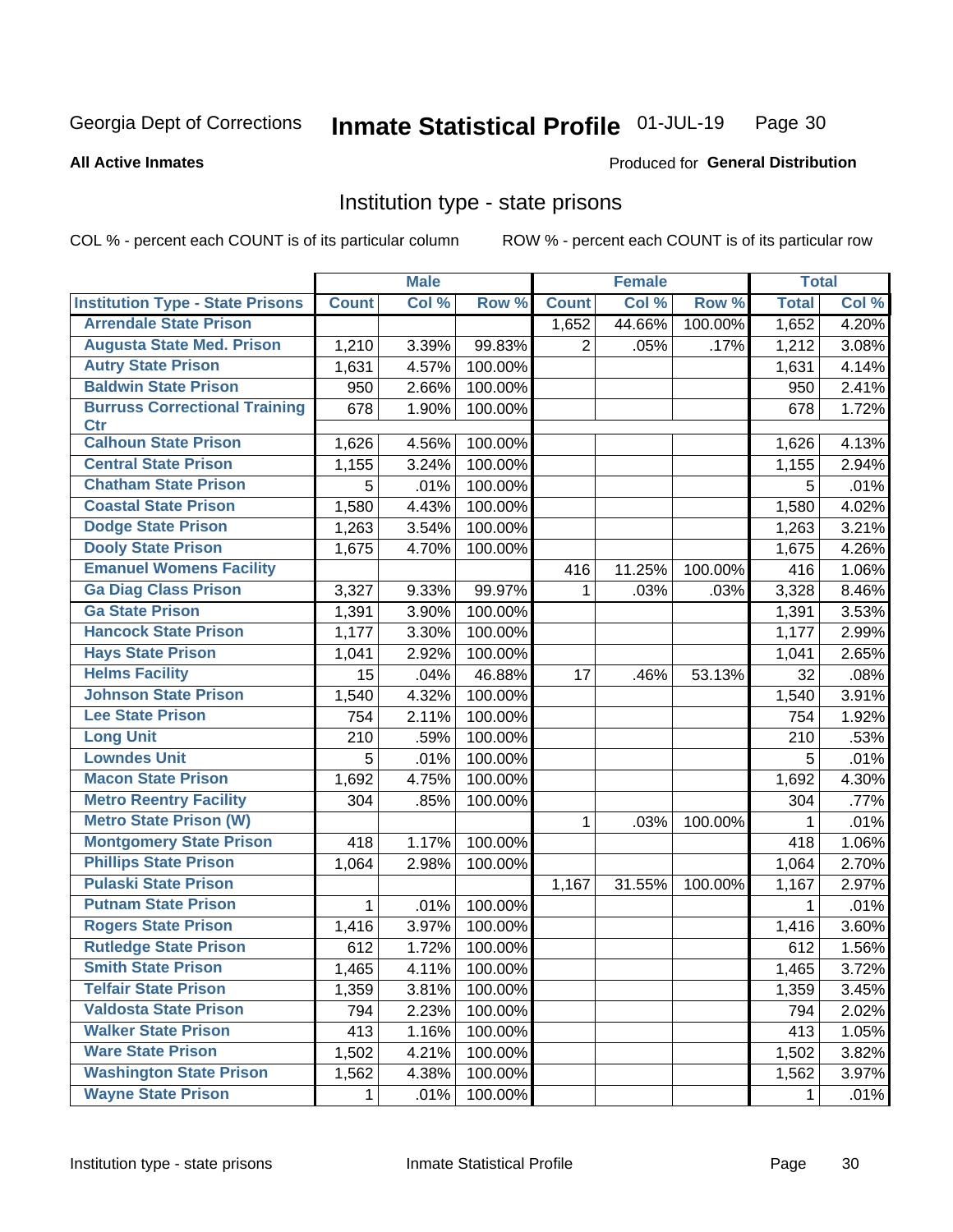#### Inmate Statistical Profile 01-JUL-19 Page 31

**All Active Inmates** 

#### Produced for General Distribution

## Institution type - state prisons

COL % - percent each COUNT is of its particular column ROW % - percent each COUNT is of its particular row

|                                         |                             | <b>Male</b> |                               |              | <b>Female</b> |                                |              | <b>Total</b> |
|-----------------------------------------|-----------------------------|-------------|-------------------------------|--------------|---------------|--------------------------------|--------------|--------------|
| <b>Institution Type - State Prisons</b> | <b>Count</b>                | Col %       | Row %                         | <b>Count</b> | Col %         | Row %                          | <b>Total</b> | Col %        |
| <b>Whitworth Women'S Facility</b>       |                             | .01%        | $.23\%$                       | 443          | 11.98%        | 99.77%                         | 444          | 1.13%        |
| <b>Wilcox State Prison</b>              | 1,814                       | 5.09%       | 100.00%                       |              |               |                                | 1.814        | 4.61%        |
| <b>Total Reported</b>                   | 35,651                      | 100%        | 90.6%                         | 3,699        | 100%          | $9.4\%$                        | 39,350       | 100%         |
| <b>Not Reported</b>                     |                             | 0           |                               |              | 0             |                                | 0            |              |
| <b>Grand Total</b>                      |                             | 35,651      |                               | 3,699        |               |                                | 39,350       |              |
| <b>Mode (most frequent)</b>             | <b>Ga Diag Class Prison</b> |             | <b>Arrendale State Prison</b> |              |               | <b>Ga Diag Class</b><br>Prison |              |              |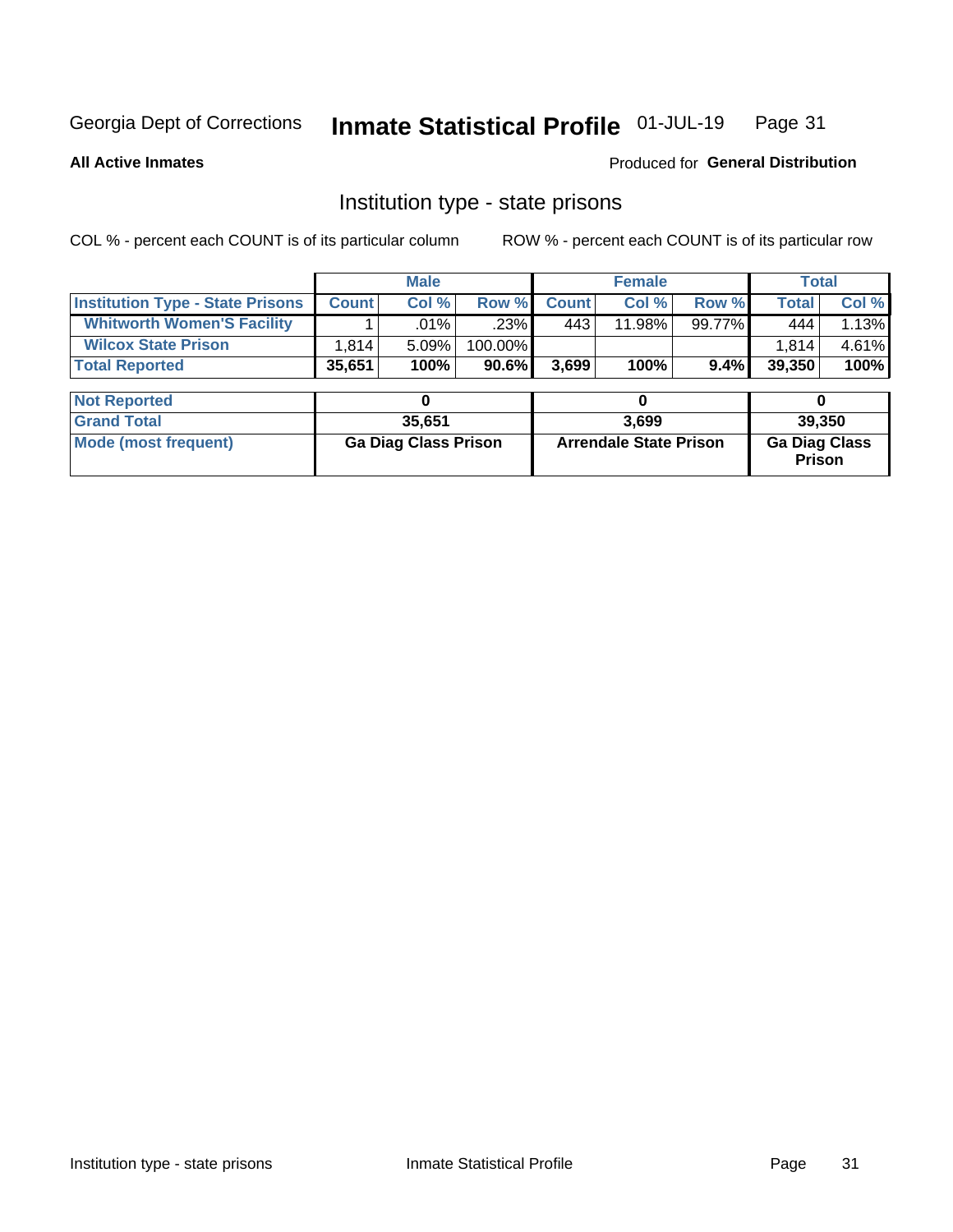#### Inmate Statistical Profile 01-JUL-19 Page 32

**All Active Inmates** 

#### Produced for General Distribution

## Institution type - private prisons

COL % - percent each COUNT is of its particular column

|                                           |              | <b>Male</b> |                    | <b>Female</b> |       |       | <b>Total</b> |
|-------------------------------------------|--------------|-------------|--------------------|---------------|-------|-------|--------------|
| <b>Institution Type - Private Prisons</b> | <b>Count</b> | Col %       | <b>Row % Count</b> | Col %         | Row % | Total | Col %        |
| <b>Coffee Corr Facility</b>               | 2.661        | 33.25%      | 100.00%            |               |       | 2,661 | 33.25%       |
| <b>Jenkins Corr Facility</b>              | 1,148        | 14.35%      | 100.00%            |               |       | 1,148 | 14.35%       |
| <b>Riverbend Corr Facility</b>            | 1.527        | 19.08%      | 100.00%            |               |       | 1,527 | 19.08%       |
| <b>Wheeler Corr Facility</b>              | 2,666        | 33.32%      | 100.00%            |               |       | 2,666 | 33.32%       |
| <b>Total Reported</b>                     | 8,002        | 100%        | $100\%$            |               | %     | 8,002 | 100%         |

| <b>Not Reported</b> |       |       |
|---------------------|-------|-------|
| <b>Total</b>        | 8,002 | 8,002 |

| <b>Mode (most frequent)</b> | <b>Wheeler Corr Facility</b> | <b>Null</b> | <b>Wheeler Corr</b><br><b>Facility</b> |
|-----------------------------|------------------------------|-------------|----------------------------------------|
|-----------------------------|------------------------------|-------------|----------------------------------------|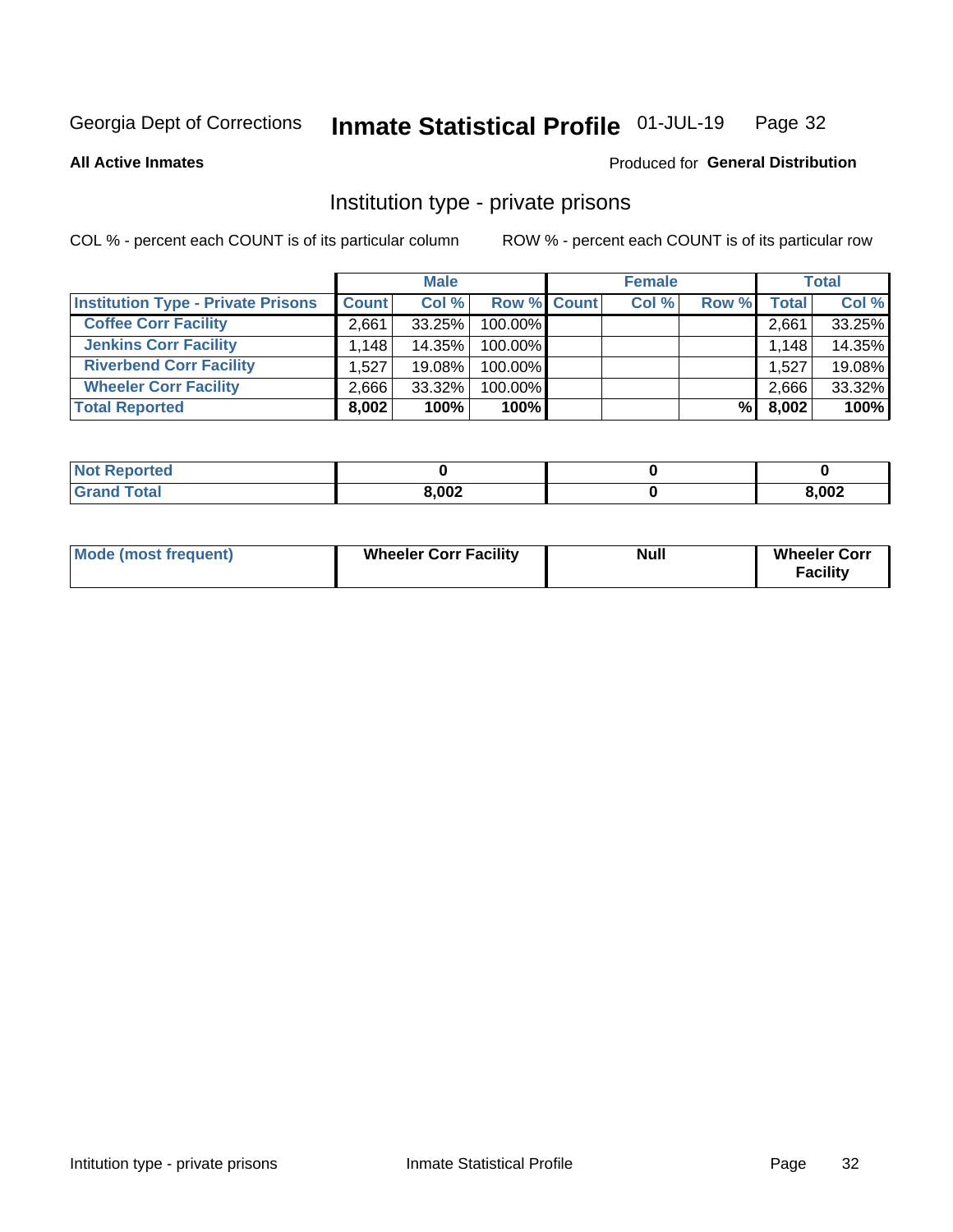#### Inmate Statistical Profile 01-JUL-19 Page 33

**All Active Inmates** 

#### Produced for General Distribution

## Institution type - inmate boot camp

COL % - percent each COUNT is of its particular column

|                                      |              | <b>Male</b> |               |              | <b>Female</b> |             | <b>Total</b> |
|--------------------------------------|--------------|-------------|---------------|--------------|---------------|-------------|--------------|
| <b>Institution Type - Boot Camps</b> | <b>Count</b> | Col %       | <b>Row %I</b> | <b>Count</b> | Col %         | Row % Total | Col %        |
| <b>Total Rported</b>                 |              |             |               |              |               |             |              |

| <b>Not Reported</b>            |  |  |
|--------------------------------|--|--|
| <b>Total</b><br>C <sub>r</sub> |  |  |

| Mod<br>uamo | Nul.<br>$- - - - - -$ | <b>Null</b> | <br>uu.<br>------ |
|-------------|-----------------------|-------------|-------------------|
|             |                       |             |                   |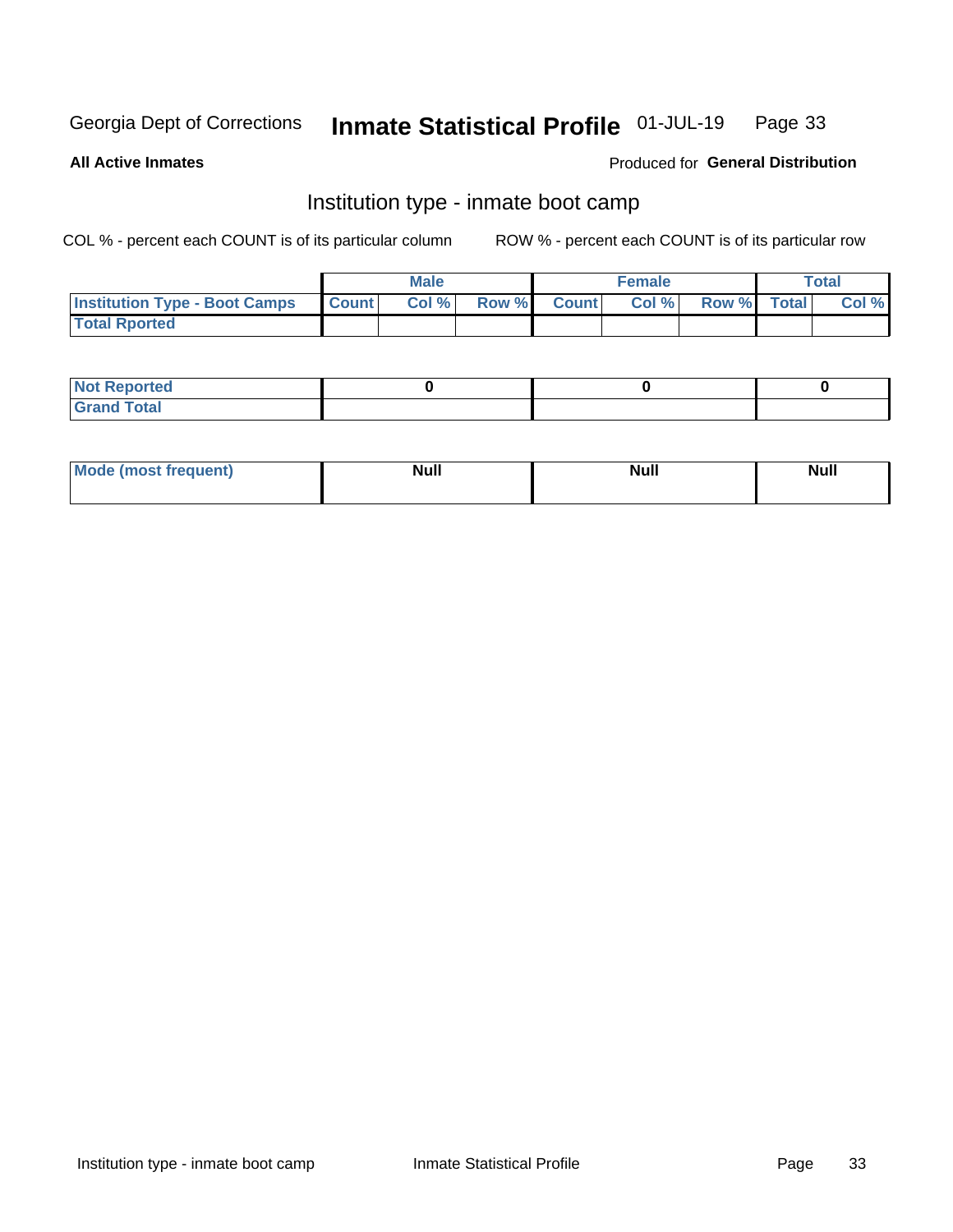#### Inmate Statistical Profile 01-JUL-19 Page 34

**All Active Inmates** 

#### Produced for General Distribution

## Number of disciplinary reports

COL % - percent each COUNT is of its particular column

|                                       |              | <b>Male</b> |             |       | <b>Female</b> |          |        | <b>Total</b> |
|---------------------------------------|--------------|-------------|-------------|-------|---------------|----------|--------|--------------|
| <b>Number of Disciplinary Reports</b> | <b>Count</b> | Col %       | Row % Count |       | Col %         | Row %    | Total  | Col %        |
| $\bf{0}$                              | 24,235       | 47.45%      | 89.67%      | 2,791 | 70.18%        | 10.33%   | 27,026 | 49.10%       |
|                                       | 6,358        | 12.45%      | 93.71%      | 427   | 10.74%        | 6.29%    | 6,785  | 12.33%       |
| $\mathbf{2}$                          | 3,604        | 7.06%       | 95.32%      | 177   | 4.45%         | 4.68%    | 3,781  | 6.87%        |
| 3                                     | 2,551        | 5.00%       | 95.76%      | 113   | 2.84%         | 4.24%    | 2,664  | 4.84%        |
|                                       | .821         | 3.57%       | 96.40%      | 68    | 1.71%         | 3.60%    | 1,889  | 3.43%        |
| 5                                     | .489         | 2.92%       | 96.94%      | 47    | 1.18%         | $3.06\%$ | 1,536  | 2.79%        |
| <b>More Than 5</b>                    | 11,012       | 21.56%      | 96.89%      | 354   | 8.90%         | 3.11%    | 11,366 | 20.65%       |
| <b>Total Reported</b>                 | 51,070       | 100%        | 92.78%      | 3,977 | 100%          | 7.22%    | 55,047 | 100.0%       |

| Reported<br>NOT I |        |               |        |
|-------------------|--------|---------------|--------|
| ⊺otaì             | 51,070 | , 277<br>v.v. | 55,047 |

| Mean (average)         | 4.75 | 2.00 | 4.55 |
|------------------------|------|------|------|
| <b>Median (middle)</b> |      |      |      |
| Mode (most frequent)   |      |      |      |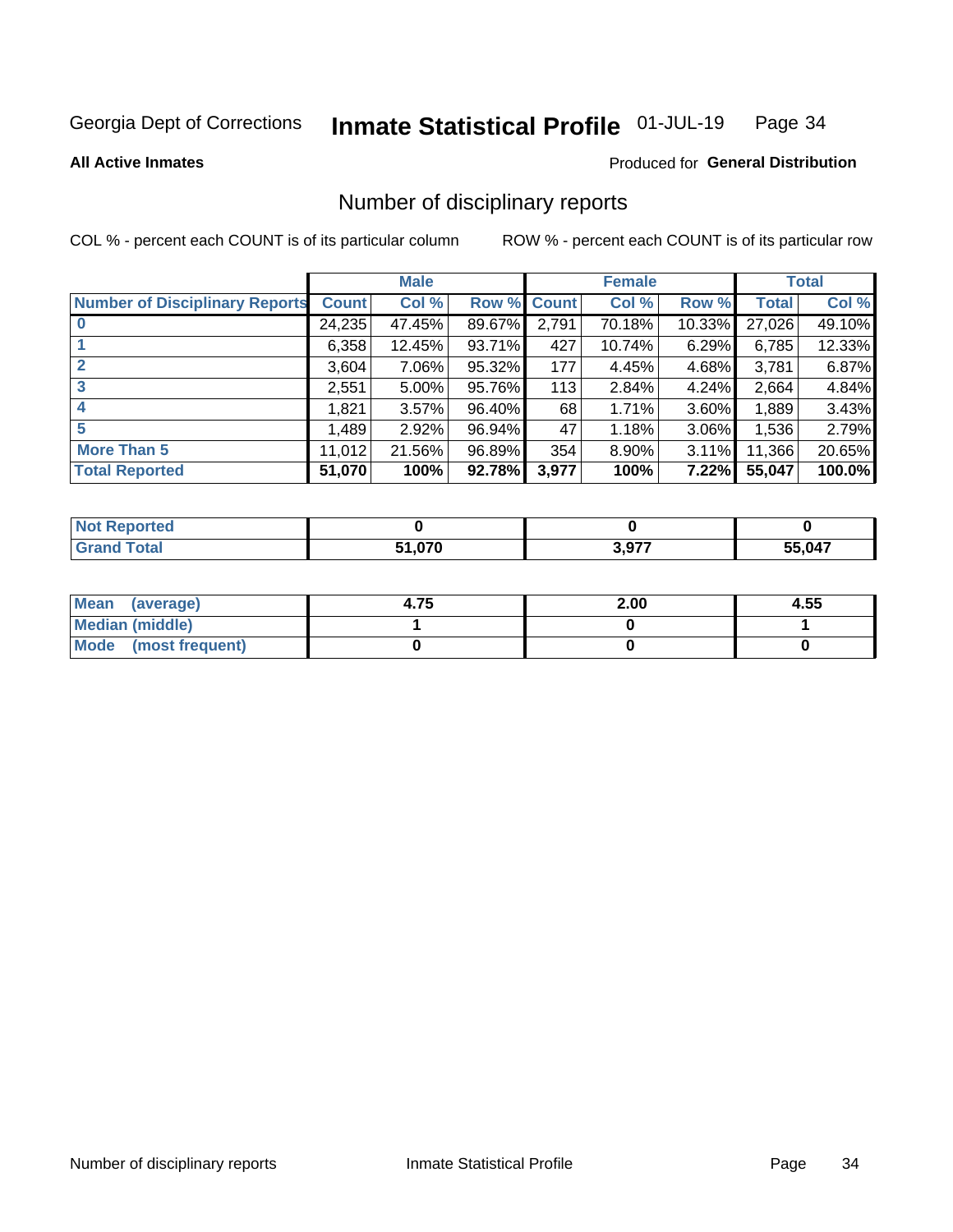#### Inmate Statistical Profile 01-JUL-19 Page 35

**All Active Inmates** 

#### Produced for General Distribution

## Number of transfers

COL % - percent each COUNT is of its particular column

|                            |              | <b>Male</b> |             |       | <b>Female</b> |          |              | <b>Total</b> |
|----------------------------|--------------|-------------|-------------|-------|---------------|----------|--------------|--------------|
| <b>Number of Transfers</b> | <b>Count</b> | Col %       | Row % Count |       | Col %         | Row %    | <b>Total</b> | Col %        |
|                            | 4,512        | 8.83%       | 83.90%      | 866   | 21.78%        | 16.10%   | 5,378        | 9.77%        |
|                            | 15,672       | 30.69%      | 90.28%      | 1,688 | 42.44%        | 9.72%    | 17,360       | 31.54%       |
|                            | 7,993        | 15.65%      | 91.32%      | 760   | 19.11%        | 8.68%    | 8,753        | 15.90%       |
| 3                          | 5,401        | 10.58%      | 95.37%      | 262   | 6.59%         | 4.63%    | 5,663        | 10.29%       |
|                            | 3,524        | $6.90\%$    | 96.39%      | 132   | 3.32%         | 3.61%    | 3,656        | 6.64%        |
| 5                          | 2,544        | 4.98%       | 96.84%      | 83    | 2.09%         | $3.16\%$ | 2,627        | 4.77%        |
| <b>More Than 5</b>         | 11,424       | 22.37%      | 98.40%      | 186   | 4.68%         | 1.60%    | 11,610       | 21.09%       |
| <b>Total Reported</b>      | 51,070       | 100%        | 92.78%      | 3,977 | 100.0%        | 7.22%    | 55,047       | 100%         |

| <b>Not Reported</b> |        |                |        |
|---------------------|--------|----------------|--------|
| <b>Total</b>        | 51,070 | 2077<br>J.JI . | 55,047 |

| Mean (average)         | 4.18 | 1.64 | 4.00 |
|------------------------|------|------|------|
| <b>Median (middle)</b> |      |      |      |
| Mode (most frequent)   |      |      |      |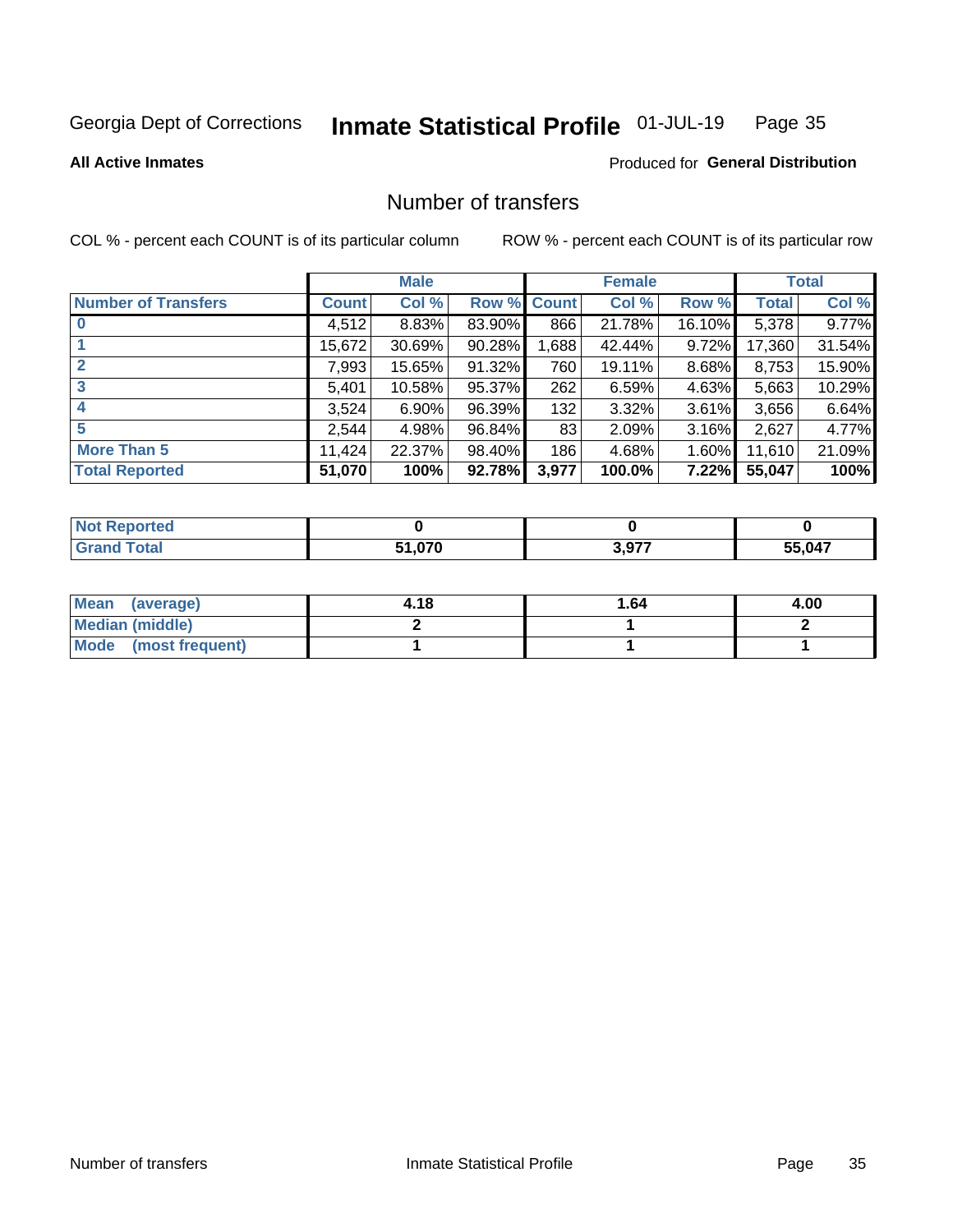#### Inmate Statistical Profile 01-JUL-19 Page 36

**All Active Inmates** 

**Produced for General Distribution** 

## Number of escapes

COL % - percent each COUNT is of its particular column

|                          |              | <b>Male</b> |             |       | <b>Female</b> |       |        | <b>Total</b> |
|--------------------------|--------------|-------------|-------------|-------|---------------|-------|--------|--------------|
| <b>Number of Escapes</b> | <b>Count</b> | Col %       | Row % Count |       | Col %         | Row % | Total  | Col %        |
|                          | 50,493       | 98.87%      | 92.72%      | 3,964 | 99.67%        | 7.28% | 54,457 | 98.93%       |
|                          | 549          | $1.07\%$    | $97.69\%$   | 13    | 0.33%         | 2.31% | 562    | 1.02%        |
|                          | 24           | 0.05%       | 100.00%     |       |               |       | 24     | 0.04%        |
|                          | 3            | 0.01%       | 100.00%     |       |               |       | 3      | 0.01%        |
|                          |              | 0.01%       | 100.00%     |       |               |       |        | 0.01%        |
| <b>Total Reported</b>    | 51,070       | 100%        | $92.78\%$   | 3,977 | 100%          | 7.22% | 55,047 | 100.0%       |

| Reported<br>Not. |        |       |        |
|------------------|--------|-------|--------|
| Total            | 51,070 | 2.077 | 55,047 |

| Mean (average)       |  | ו ש. |
|----------------------|--|------|
| Median (middle)      |  |      |
| Mode (most frequent) |  |      |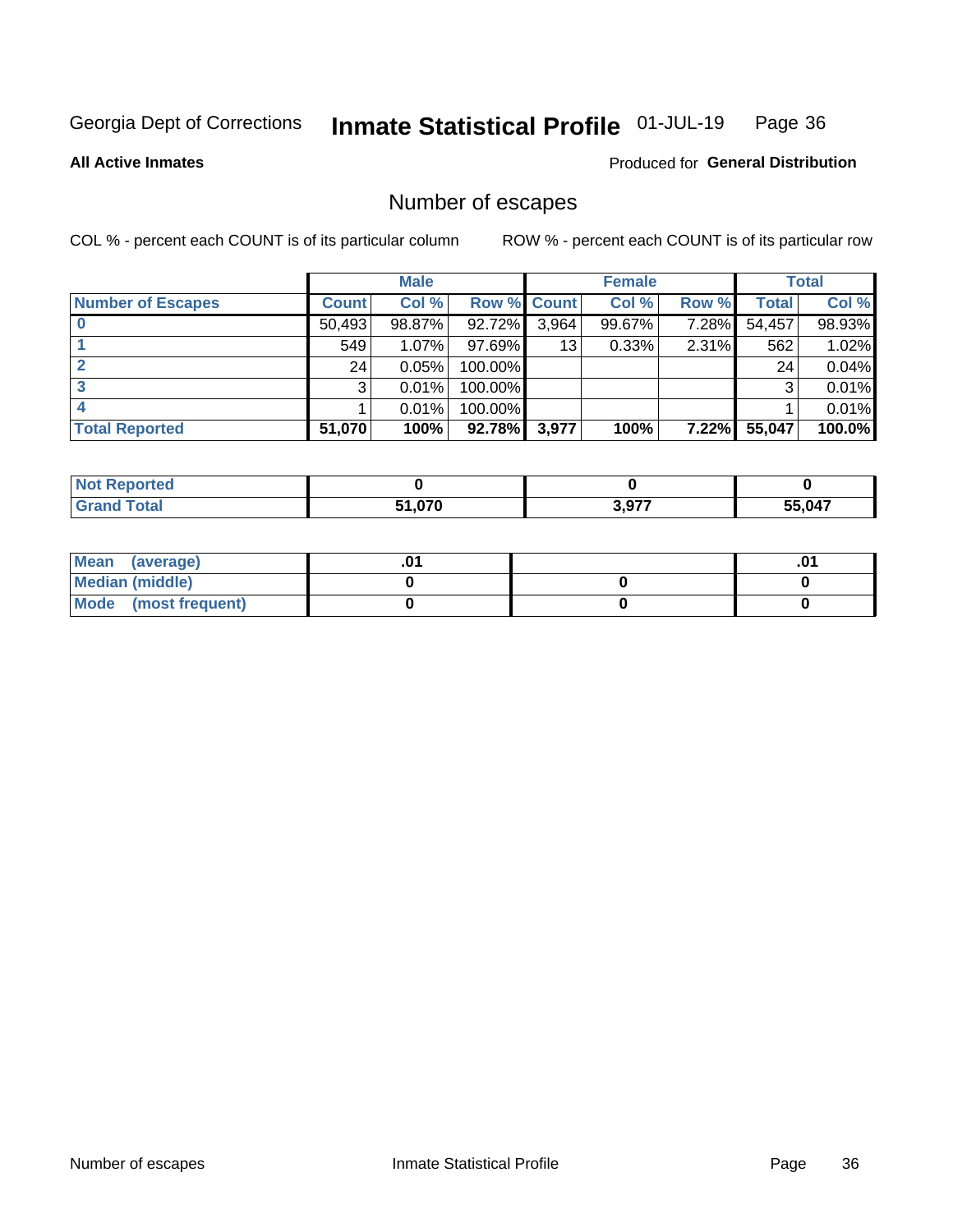#### Inmate Statistical Profile 01-JUL-19 Page 37

**All Active Inmates** 

#### Produced for General Distribution

## Split sentences - Probation to follow

COL % - percent each COUNT is of its particular column

|                            |              | <b>Male</b> |                    |       | <b>Female</b> |          |                 | <b>Total</b> |
|----------------------------|--------------|-------------|--------------------|-------|---------------|----------|-----------------|--------------|
| <b>Probation to follow</b> | <b>Count</b> | Col%        | <b>Row % Count</b> |       | Col %         | Row %    | <b>Total</b>    | Col %        |
| <b>Yes</b>                 | 38.457       | 75.30%      | 92.54% 3.098       |       | 77.90%        |          | 7.46% 41,555    | 75.49%       |
| <b>No</b>                  | 12.613       | 24.70%      | 93.49%             | 879 ' | 22.10%        |          | $6.51\%$ 13,492 | 24.51%       |
| <b>Total Reported</b>      | 51,070       | 100%        | 92.78% 3,977       |       | 100%          | $7.22\%$ | 55,047          | 100%         |

| <b>FA 070</b> | 3.977 | 55.047 |
|---------------|-------|--------|
|               |       |        |

| <b>Mode</b><br>reauent)<br>Yes<br>v^c<br>0٥<br>.<br>. .<br>$\sim$ |
|-------------------------------------------------------------------|
|-------------------------------------------------------------------|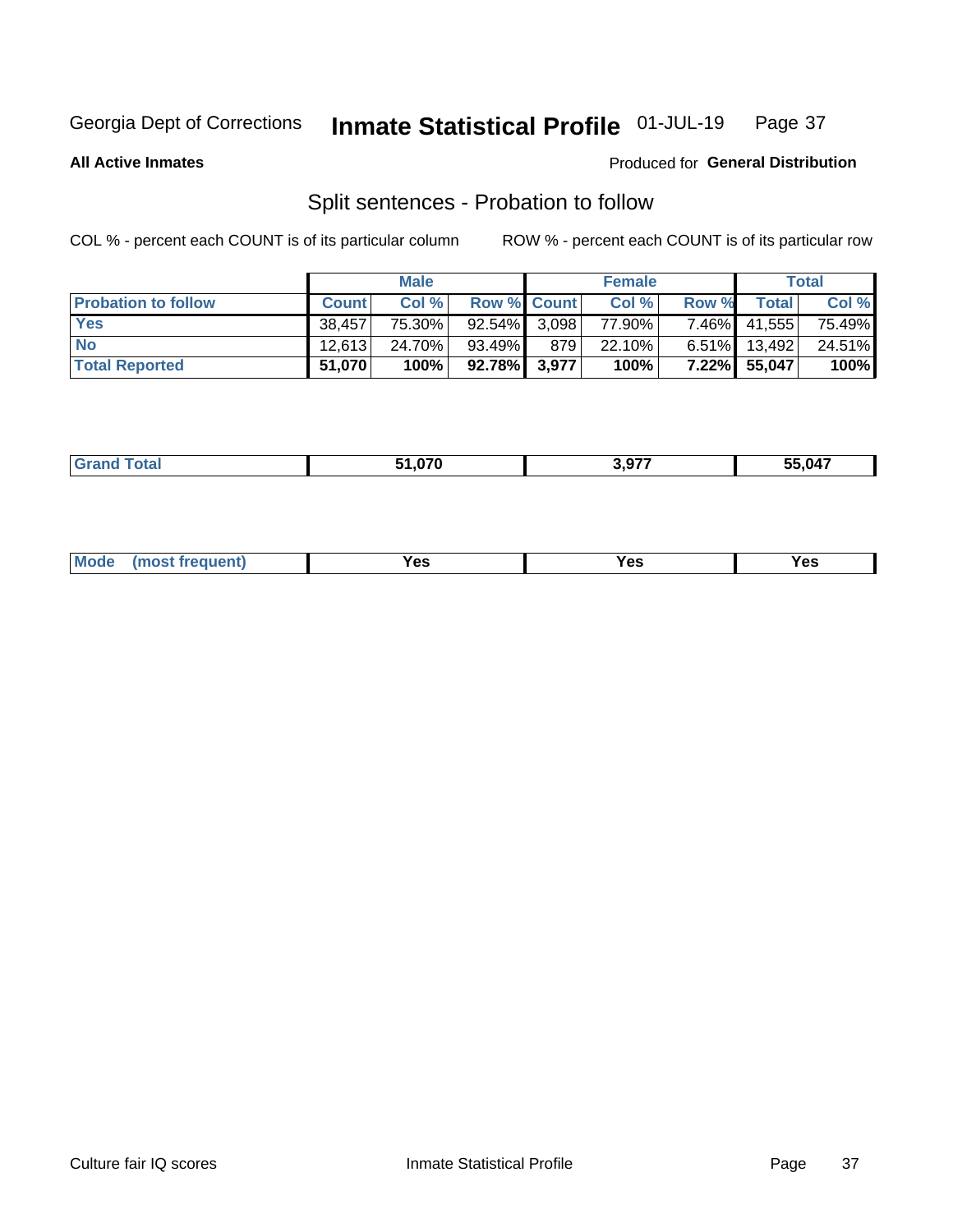#### Inmate Statistical Profile 01-JUL-19 Page 38

**All Active Inmates** 

#### Produced for General Distribution

## Probable future release type of still active inmates

COL % - percent each COUNT is of its particular column

|                                         |              | <b>Male</b> |                    |                  | <b>Female</b> |       | <b>Total</b> |        |
|-----------------------------------------|--------------|-------------|--------------------|------------------|---------------|-------|--------------|--------|
| <b>Probable Future Release Type</b>     | <b>Count</b> | Col %       | <b>Row % Count</b> |                  | Col %         | Row % | <b>Total</b> | Col %  |
| <b>Paroled with probation to follow</b> | 20,174       | 41.17%      | 91.31% 1,921       |                  | 49.37%        | 8.69% | 22,095       | 41.77% |
| Paroled w/o probation to follow         | 5,639        | 11.51%      | 91.72%             | 509 <sup>1</sup> | 13.08%        | 8.28% | 6,148        | 11.62% |
| <b>Maxout with probation to follow</b>  | 15,318       | 31.26%      | 93.44% 1.075       |                  | 27.63%        | 6.56% | 16,393       | 30.99% |
| <b>Maxout w/o probation to follow</b>   | 2,198        | 4.49%       | 93.41%             | 155              | 3.98%         | 6.59% | 2,353        | 4.45%  |
| Life, LWOP or death sentence            | 5,678        | 11.59%      | 96.09%             | 231              | 5.94%         | 3.91% | 5,909        | 11.17% |
| <b>Total Reported</b>                   | 49,007       | 100%        | 92.64% 3,891       |                  | 100%          | 7.36% | 52,898       | 100%   |

| 7560                  |        |       |        |
|-----------------------|--------|-------|--------|
| $f \wedge f \wedge f$ | 49,007 | 3.891 | 52,898 |

| <b>Mode (most frequent)</b> | <b>PAR with PROB follow</b> | <b>PAR with PROB follow</b> | <b>PAR with PROB</b> |
|-----------------------------|-----------------------------|-----------------------------|----------------------|
|                             |                             |                             | follow               |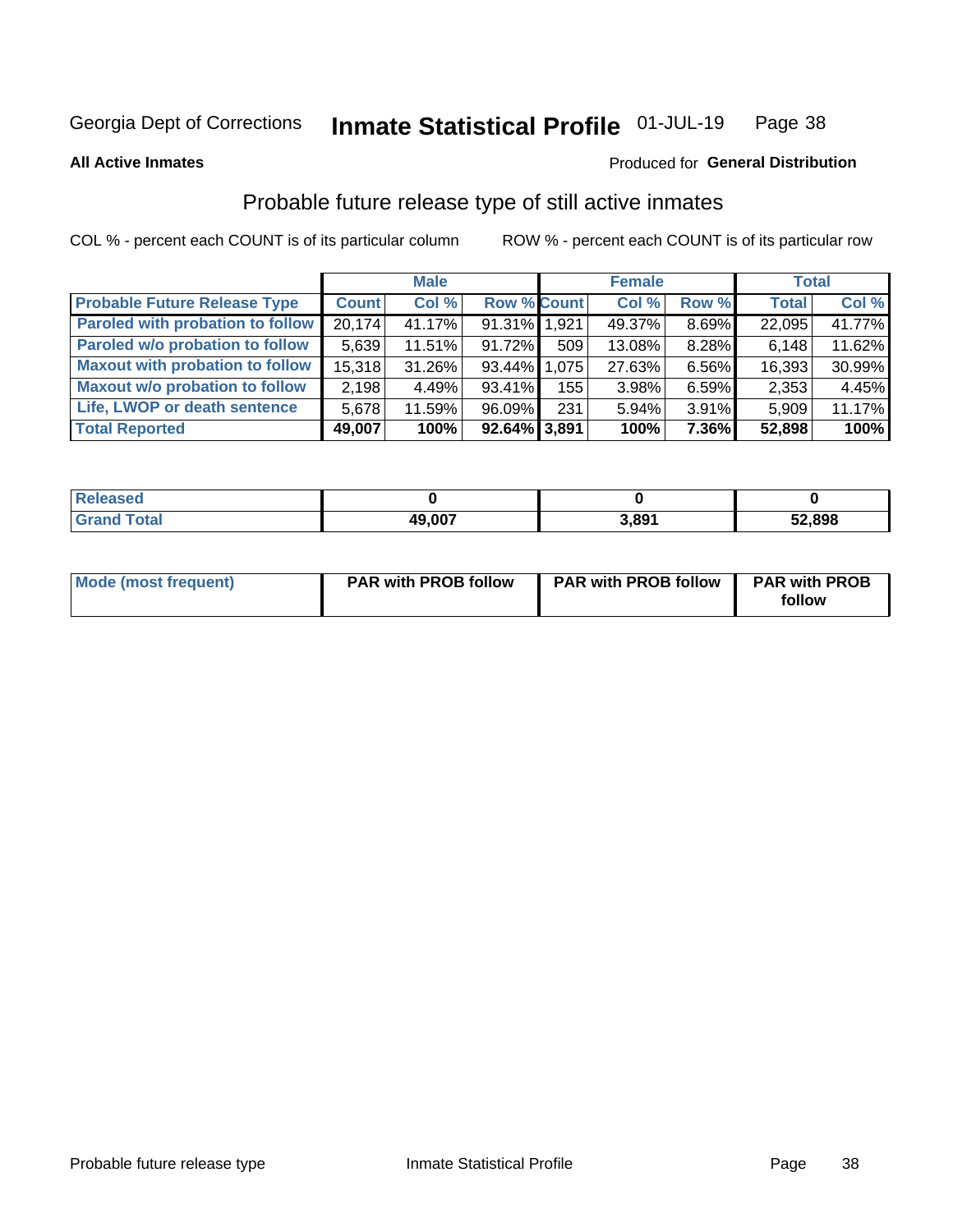### **All Active Inmates**

### Produced for General Distribution

### Time served in current (or last) institution

COL % - percent each COUNT is of its particular column

|                            |              | <b>Male</b> |        |              | <b>Female</b> |        |              | <b>Total</b> |
|----------------------------|--------------|-------------|--------|--------------|---------------|--------|--------------|--------------|
| <b>Time In Institution</b> | <b>Count</b> | Col %       | Row %  | <b>Count</b> | Col %         | Row %  | <b>Total</b> | Col $%$      |
| 0 to 3 months              | 13,453       | 26.34%      | 91.94% | 1,179        | 29.65%        | 8.06%  | 14,632       | 26.58%       |
| 3.01 to 6 months           | 7,399        | 14.49%      | 92.35% | 613          | 15.41%        | 7.65%  | 8,012        | 14.55%       |
| 6.01 to 9 months           | 4,978        | 9.75%       | 92.12% | 426          | 10.71%        | 7.88%  | 5,404        | 9.82%        |
| 9.01 to 12 months          | 4,261        | 8.34%       | 93.79% | 282          | 7.09%         | 6.21%  | 4,543        | 8.25%        |
| <b>12.01 to 18 months</b>  | 5,338        | 10.45%      | 92.42% | 438          | 11.01%        | 7.58%  | 5,776        | 10.49%       |
| <b>18.01 to 24 months</b>  | 3,556        | 6.96%       | 94.78% | 196          | 4.93%         | 5.22%  | 3,752        | 6.82%        |
| 2.01 to 3 years            | 4,053        | 7.94%       | 94.30% | 245          | 6.16%         | 5.70%  | 4,298        | 7.81%        |
| $3.01$ to 4 years          | 2,570        | 5.03%       | 94.80% | 141          | 3.55%         | 5.20%  | 2,711        | 4.92%        |
| 4.01 to 5 years            | 1,803        | 3.53%       | 94.10% | 113          | 2.84%         | 5.90%  | 1,916        | 3.48%        |
| 5.01 to 6 years            | 1,014        | 1.99%       | 94.41% | 60           | 1.51%         | 5.59%  | 1,074        | 1.95%        |
| $6.01$ to 7 years          | 625          | 1.22%       | 90.45% | 66           | 1.66%         | 9.55%  | 691          | 1.26%        |
| $7.01$ to 8 years          | 518          | 1.01%       | 93.67% | 35           | 0.88%         | 6.33%  | 553          | 1.00%        |
| $8.01$ to 9 years          | 343          | 0.67%       | 79.95% | 86           | 2.16%         | 20.05% | 429          | 0.78%        |
| 9.01 to 10 years           | 195          | 0.38%       | 91.55% | 18           | 0.45%         | 8.45%  | 213          | 0.39%        |
| Over 10 years              | 964          | 1.89%       | 92.43% | 79           | 1.99%         | 7.57%  | 1,043        | 1.89%        |
| <b>Total Reported</b>      | 51,070       | 100%        | 92.78% | 3,977        | 100%          | 7.22%  | 55,047       | 100%         |

| NO1<br>orreg |                           |           |        |
|--------------|---------------------------|-----------|--------|
| ntal.        | <b>E4 070</b><br>. .v / v | 077<br>__ | 55 047 |

| <b>Mean</b><br>(average) | 25 months | 19 months | 24 months |
|--------------------------|-----------|-----------|-----------|
| Median (middle)          | 9 months  | 8 months  | 9 months  |
| Mode (most frequent)     | 0 months  | months    | 1 months  |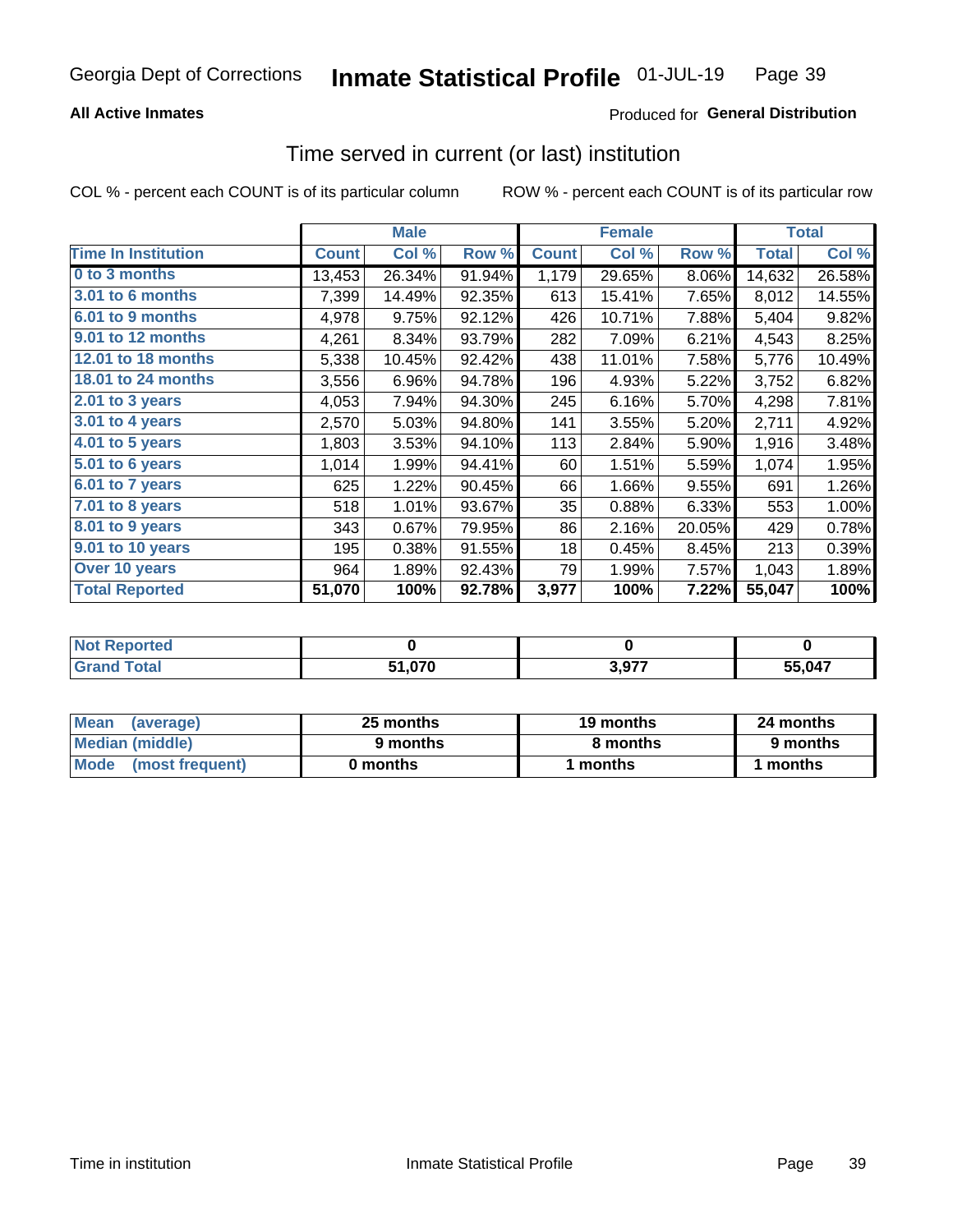#### **All Active Inmates**

#### Produced for General Distribution

### Highest grade level attained

COL % - percent each COUNT is of its particular column

|                              |                 | <b>Male</b> |         |                | <b>Female</b> |        |                 | <b>Total</b> |
|------------------------------|-----------------|-------------|---------|----------------|---------------|--------|-----------------|--------------|
| <b>Grade Level</b>           | <b>Count</b>    | Col %       | Row %   | <b>Count</b>   | Col %         | Row %  | <b>Total</b>    | Col %        |
| No school at all             | $\overline{14}$ | 0.04%       | 100.00% |                |               |        | $\overline{14}$ | 0.04%        |
| <b>Grade 1</b>               | 18              | 0.05%       | 94.74%  | 1              | 0.04%         | 5.26%  | 19              | 0.05%        |
| <b>Grade 2</b>               | 24              | 0.07%       | 96.00%  | 1              | 0.04%         | 4.00%  | 25              | 0.07%        |
| Grade 3                      | 66              | 0.18%       | 98.51%  | $\mathbf{1}$   | 0.04%         | 1.49%  | 67              | 0.18%        |
| <b>Grade 4</b>               | 72              | 0.20%       | 92.31%  | $\,6$          | 0.25%         | 7.69%  | 78              | 0.20%        |
| Grade 5                      | 88              | 0.25%       | 95.65%  | 4              | 0.17%         | 4.35%  | 92              | 0.24%        |
| Grade 6                      | 331             | 0.92%       | 96.78%  | 11             | 0.47%         | 3.22%  | 342             | 0.89%        |
| <b>Grade 7</b>               | 651             | 1.81%       | 94.08%  | 41             | 1.74%         | 5.92%  | 692             | 1.81%        |
| Grade 8                      | 2,347           | 6.54%       | 94.18%  | 145            | 6.14%         | 5.82%  | 2,492           | 6.52%        |
| Grade 9                      | 4,504           | 12.56%      | 95.65%  | 205            | 8.68%         | 4.35%  | 4,709           | 12.32%       |
| Grade 10                     | 6,131           | 17.09%      | 95.59%  | 283            | 11.98%        | 4.41%  | 6,414           | 16.78%       |
| Grade 11                     | 6,009           | 16.75%      | 95.05%  | 313            | 13.25%        | 4.95%  | 6,322           | 16.54%       |
| <b>Grade 12 or GED</b>       | 12,283          | 34.24%      | 93.17%  | 900            | 38.10%        | 6.83%  | 13,183          | 34.48%       |
| <b>Some tech school</b>      | 248             | 0.69%       | 84.35%  | 46             | 1.95%         | 15.65% | 294             | 0.77%        |
| <b>Completed tech school</b> | 250             | 0.70%       | 81.97%  | 55             | 2.33%         | 18.03% | 305             | 0.80%        |
| College, 1 year              | 974             | 2.72%       | 90.69%  | 100            | 4.23%         | 9.31%  | 1,074           | 2.81%        |
| College, 2 year              | 1,103           | 3.08%       | 87.68%  | 155            | 6.56%         | 12.32% | 1,258           | 3.29%        |
| College, 3 year              | 291             | 0.81%       | 88.72%  | 37             | 1.57%         | 11.28% | 328             | 0.86%        |
| <b>Bachelor's degree</b>     | 367             | 1.02%       | 88.65%  | 47             | 1.99%         | 11.35% | 414             | 1.08%        |
| <b>Master's degree</b>       | 65              | 0.18%       | 90.28%  | 7              | 0.30%         | 9.72%  | 72              | 0.19%        |
| Ph.D. degree                 | 9               | 0.03%       | 81.82%  | $\overline{c}$ | 0.08%         | 18.18% | 11              | 0.03%        |
| Law degree                   | 14              | 0.04%       | 93.33%  | $\mathbf{1}$   | 0.04%         | 6.67%  | 15              | 0.04%        |
| <b>Some medical school</b>   | $\overline{2}$  | 0.01%       | 66.67%  | 1              | 0.04%         | 33.33% | 3               | 0.01%        |
| <b>Medical degree</b>        | $\overline{7}$  | 0.02%       | 100.00% |                |               |        | $\overline{7}$  | 0.02%        |
|                              | 1.              | 0.01%       | 100.00% |                |               |        | 1               | 0.01%        |
| <b>Total Reported</b>        | 35,869          | 100%        | 93.82%  | 2,362          | 100%          | 6.18%  | 38,231          | 100.0%       |

| w | 15,201 | .615، | 16,816    |
|---|--------|-------|-----------|
|   | 51,070 | 2077  | ` በ47<br> |

| Mean<br>(average)    | 10.83           | 11.36           | 10.86           |
|----------------------|-----------------|-----------------|-----------------|
| Median (middle)      | Grade 11        | Grade 12 or GED | Grade 11        |
| Mode (most frequent) | Grade 12 or GED | Grade 12 or GED | Grade 12 or GED |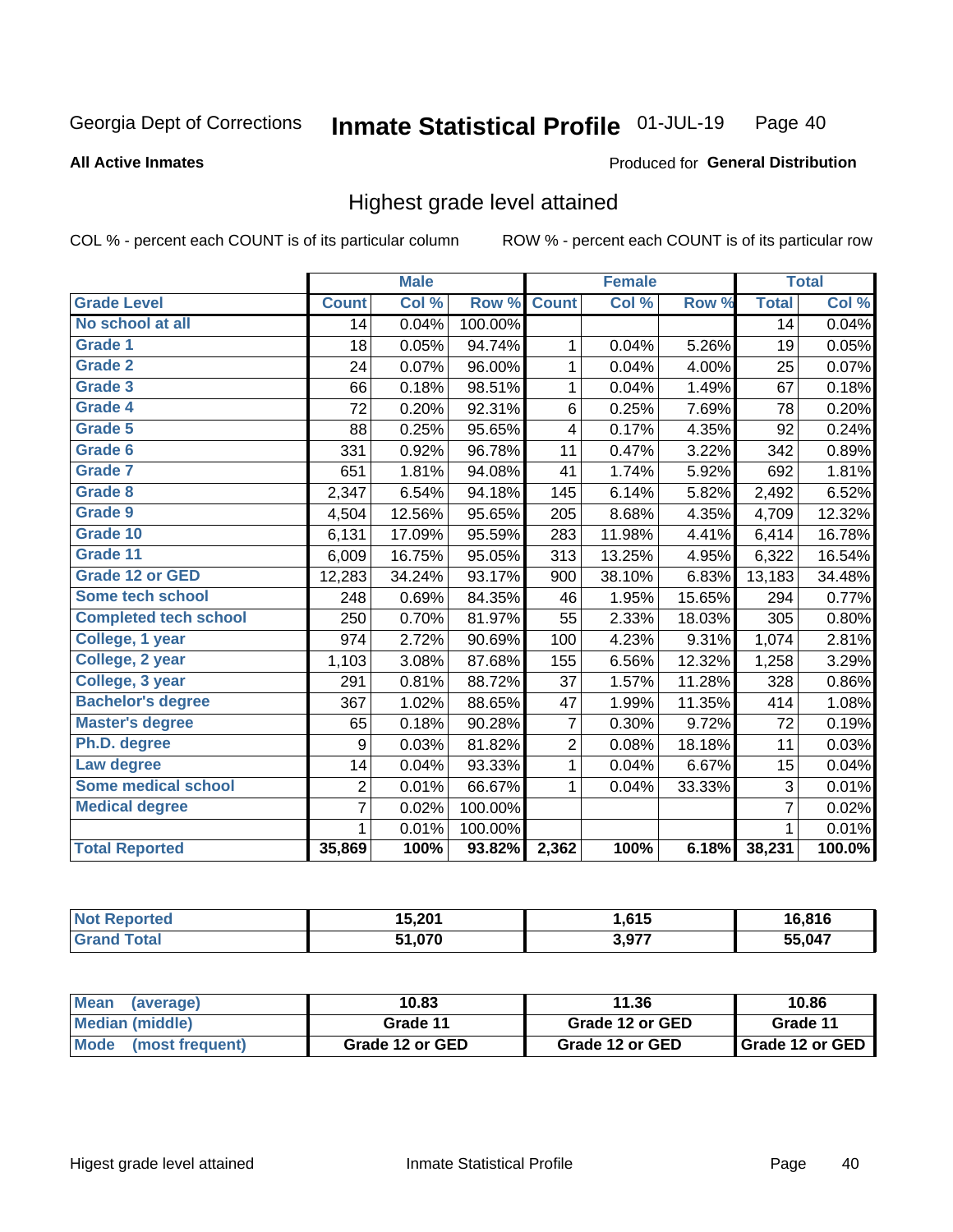#### Inmate Statistical Profile 01-JUL-19 Page 41

#### **All Active Inmates**

### Produced for General Distribution

## Culture fair IQ scores

COL % - percent each COUNT is of its particular column

|                       |              | <b>Male</b> |             |       | <b>Female</b> |        |              | <b>Total</b> |
|-----------------------|--------------|-------------|-------------|-------|---------------|--------|--------------|--------------|
| <b>IQ Scores</b>      | <b>Count</b> | Col %       | Row % Count |       | Col %         | Row %  | <b>Total</b> | Col %        |
| $60 - 69$             | 959          | 2.39%       | 93.11%      | 71    | 2.07%         | 6.89%  | 1,030        | 2.37%        |
| $70 - 79$             | 2,721        | 6.79%       | 92.11%      | 233   | 6.79%         | 7.89%  | 2,954        | 6.79%        |
| $80 - 89$             | 5,852        | 14.59%      | 87.87%      | 808   | 23.55%        | 12.13% | 6,660        | 15.30%       |
| $90 - 99$             | 11,060       | 27.58%      | 89.53%      | 1,294 | 37.71%        | 10.47% | 12,354       | 28.38%       |
| $100 - 109$           | 11,151       | 27.81%      | 94.97%      | 590   | 17.20%        | 5.03%  | 11,741       | 26.97%       |
| $110 - 119$           | 6,901        | 17.21%      | 96.68%      | 237   | 6.91%         | 3.32%  | 7,138        | 16.40%       |
| $120 - 129$           | 1,399        | 3.49%       | 91.50%      | 130   | 3.79%         | 8.50%  | 1,529        | 3.51%        |
| $130 - 139$           | 55           | 0.14%       | 54.46%      | 46    | 1.34%         | 45.54% | 101          | 0.23%        |
| 140 & Up              | 4            | 0.01%       | 15.38%      | 22    | 0.64%         | 84.62% | 26           | 0.06%        |
| <b>Total Reported</b> | 40,102       | 100%        | 92.12%      | 3,431 | 100%          | 7.88%  | 43,533       | 100.0%       |

| <b>Not Reported</b>         | 10,259 | 373   | 10,632 |
|-----------------------------|--------|-------|--------|
| <b>Not Valid (under 60)</b> | 709    | 173   | 882    |
| <b>Grand Total</b>          | 51,070 | 3,977 | 55,047 |

| <b>Mean</b><br>(average) | 98  | 96  | 98 |
|--------------------------|-----|-----|----|
| <b>Median (middle)</b>   | 99  | 94  | 99 |
| Mode<br>(most frequent)  | 103 | 102 | 99 |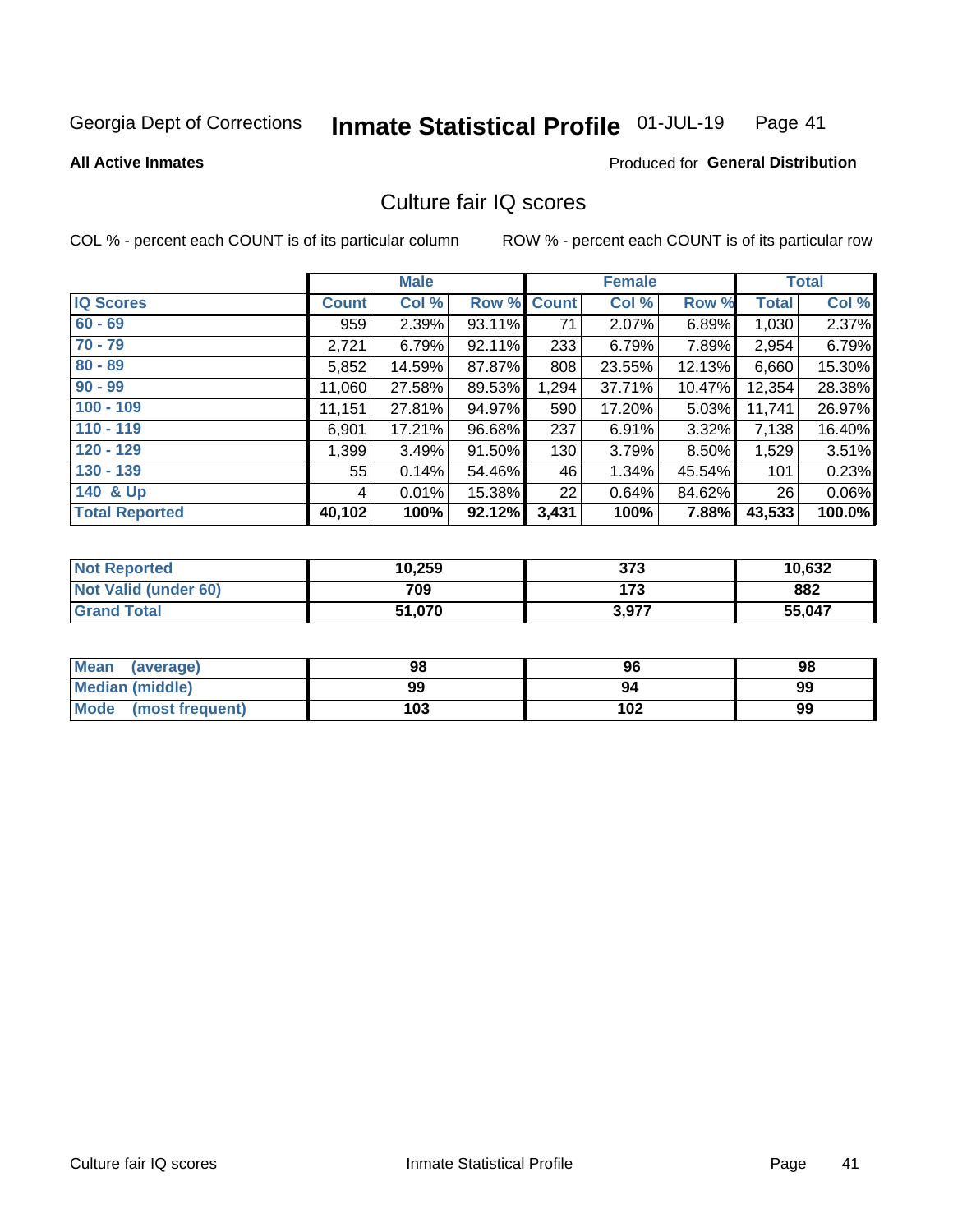#### Inmate Statistical Profile 01-JUL-19 Page 42

**All Active Inmates** 

### Produced for General Distribution

## Wide Range Achievement Test (WRAT) reading score

COL % - percent each COUNT is of its particular column

|                           |              | <b>Male</b> |        |                 | <b>Female</b> |        |              | <b>Total</b> |
|---------------------------|--------------|-------------|--------|-----------------|---------------|--------|--------------|--------------|
| <b>WRAT Reading Score</b> | <b>Count</b> | Col %       | Row %  | <b>Count</b>    | Col %         | Row %  | <b>Total</b> | Col %        |
| 0.1 to 0.9                | 857          | 1.89%       | 99.54% | 4               | 0.11%         | 0.46%  | 861          | 1.76%        |
| 1.0 to 1.9                | 853          | 1.88%       | 98.61% | 12 <sub>2</sub> | 0.33%         | 1.39%  | 865          | 1.77%        |
| 2.0 to 2.9                | 1,554        | 3.43%       | 97.55% | 39              | 1.08%         | 2.45%  | 1,593        | 3.26%        |
| 3.0 to 3.9                | 3,286        | 7.25%       | 96.82% | 108             | 3.00%         | 3.18%  | 3,394        | 6.94%        |
| 4.0 to 4.9                | 3,991        | 8.81%       | 95.02% | 209             | 5.80%         | 4.98%  | 4,200        | 8.59%        |
| 5.0 to 5.9                | 3,763        | 8.31%       | 95.75% | 167             | 4.63%         | 4.25%  | 3,930        | 8.03%        |
| 6.0 to 6.9                | 4,107        | 9.06%       | 94.41% | 243             | 6.74%         | 5.59%  | 4,350        | 8.89%        |
| 7.0 to 7.9                | 1,925        | 4.25%       | 94.73% | 107             | 2.97%         | 5.27%  | 2,032        | 4.15%        |
| 8.0 to 8.9                | 3,496        | 7.72%       | 94.51% | 203             | 5.63%         | 5.49%  | 3,699        | 7.56%        |
| 9.0 to 9.9                | 1,921        | 4.24%       | 94.21% | 118             | 3.27%         | 5.79%  | 2,039        | 4.17%        |
| 10.0 to 10.9              | 2,964        | 6.54%       | 92.77% | 231             | 6.41%         | 7.23%  | 3,195        | 6.53%        |
| 11.0 to 11.9              | 3,883        | 8.57%       | 90.51% | 407             | 11.29%        | 9.49%  | 4,290        | 8.77%        |
| 12.0 to 12.9              | 12,149       | 26.81%      | 87.83% | 1,684           | 46.71%        | 12.17% | 13,833       | 28.28%       |
| 13                        | 558          | 1.23%       | 88.43% | 73              | 2.02%         | 11.57% | 631          | 1.29%        |
| <b>Total Reported</b>     | 45,307       | 100%        | 92.63% | 3,605           | 100%          | 7.37%  | 48,912       | 100%         |

| rteo | 5,763  | 27c<br>JIL | 6,135  |
|------|--------|------------|--------|
|      | 51,070 | 3,977      | 55,047 |

| Mean<br>(average)              | 8.43 | 10.30 | 8.56 |
|--------------------------------|------|-------|------|
| Median (middle)                | 8.8  | 11.9  | 8.9  |
| <b>Mode</b><br>(most frequent) | 12.9 | 12.9  | 12.9 |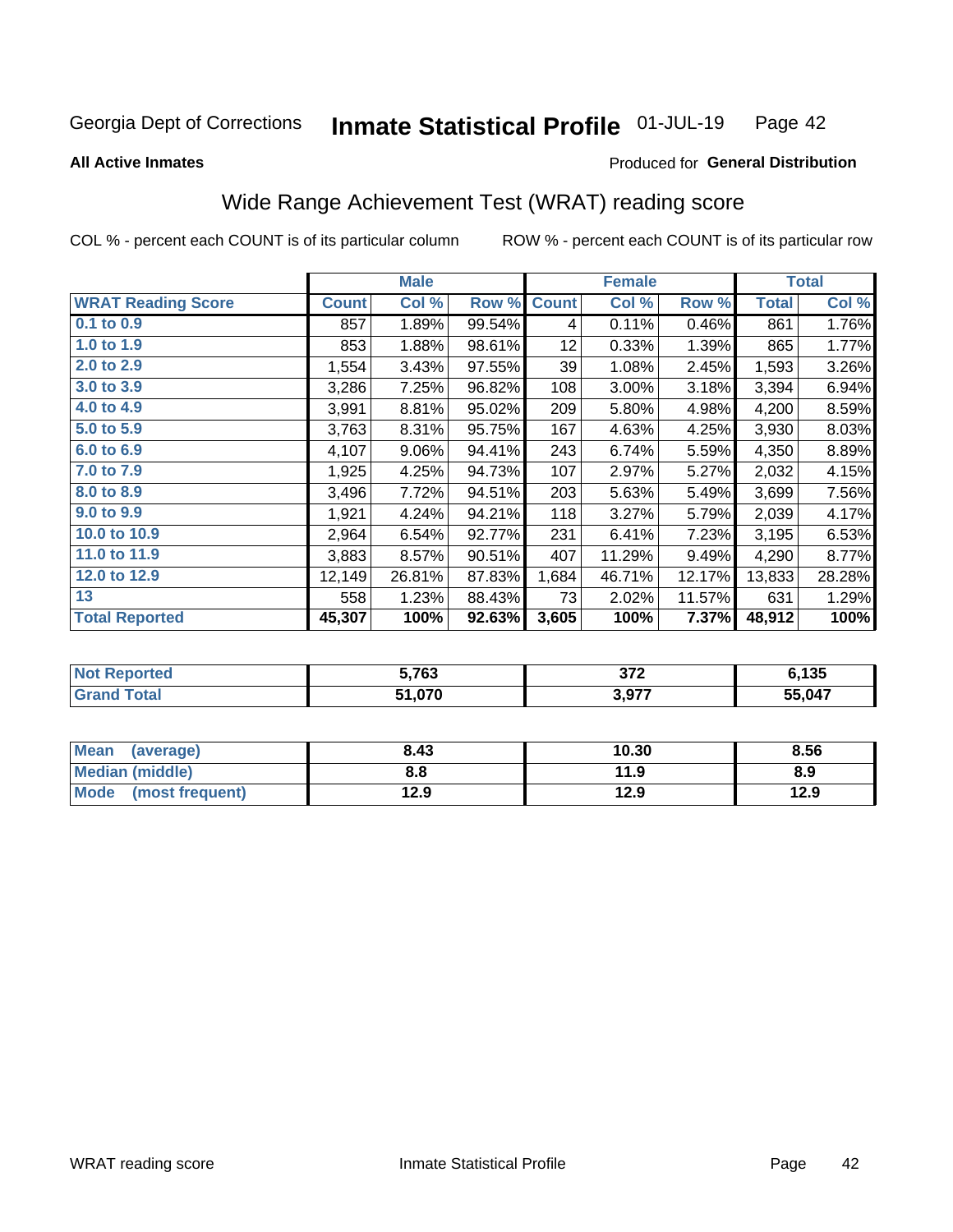#### Inmate Statistical Profile 01-JUL-19 Page 43

Produced for General Distribution

#### **All Active Inmates**

## Wide Range Achievement Test (WRAT) math score

COL % - percent each COUNT is of its particular column

|                              |              | <b>Male</b> |         |              | <b>Female</b> |        |              | <b>Total</b> |
|------------------------------|--------------|-------------|---------|--------------|---------------|--------|--------------|--------------|
| <b>WRAT Mathematic Score</b> | <b>Count</b> | Col %       | Row %   | <b>Count</b> | Col %         | Row %  | <b>Total</b> | Col %        |
| 0.1 to 0.9                   | 237          | 0.52%       | 100.00% |              |               |        | 237          | 0.48%        |
| 1.0 to 1.9                   | 453          | 1.00%       | 98.69%  | 6            | 0.17%         | 1.31%  | 459          | 0.94%        |
| 2.0 to 2.9                   | 1,149        | 2.54%       | 96.64%  | 40           | 1.11%         | 3.36%  | 1,189        | 2.43%        |
| 3.0 to 3.9                   | 2,546        | 5.62%       | 96.15%  | 102          | 2.83%         | 3.85%  | 2,648        | 5.41%        |
| 4.0 to 4.9                   | 5,711        | 12.61%      | 93.85%  | 374          | 10.37%        | 6.15%  | 6,085        | 12.44%       |
| 5.0 to 5.9                   | 7,144        | 15.77%      | 91.83%  | 636          | 17.63%        | 8.17%  | 7,780        | 15.91%       |
| 6.0 to 6.9                   | 8,787        | 19.39%      | 92.01%  | 763          | 21.15%        | 7.99%  | 9,550        | 19.52%       |
| 7.0 to 7.9                   | 3,600        | 7.95%       | 93.00%  | 271          | 7.51%         | 7.00%  | 3,871        | 7.91%        |
| 8.0 to 8.9                   | 4,503        | 9.94%       | 90.66%  | 464          | 12.86%        | 9.34%  | 4,967        | 10.15%       |
| 9.0 to 9.9                   | 2,598        | 5.73%       | 92.49%  | 211          | 5.85%         | 7.51%  | 2,809        | 5.74%        |
| 10.0 to 10.9                 | 744          | 1.64%       | 97.89%  | 16           | 0.44%         | 2.11%  | 760          | 1.55%        |
| 11.0 to 11.9                 | 1,555        | 3.43%       | 91.31%  | 148          | 4.10%         | 8.69%  | 1,703        | 3.48%        |
| 12.0 to 12.9                 | 6,212        | 13.71%      | 91.76%  | 558          | 15.47%        | 8.24%  | 6,770        | 13.84%       |
| 13                           | 68           | 0.15%       | 79.07%  | 18           | 0.50%         | 20.93% | 86           | 0.18%        |
| <b>Total Reported</b>        | 45,307       | 100%        | 92.63%  | 3,607        | 100%          | 7.37%  | 48,914       | 100%         |

| keported     | $E$ 700<br>נט ו | 370   | e 199<br>199 |
|--------------|-----------------|-------|--------------|
| <b>cotal</b> | 51,070          | 3,977 | 55,047       |

| <b>Mean</b><br>(average) | 7.25 | 7.68 | 7.29 |
|--------------------------|------|------|------|
| Median (middle)          | כ.ס  | 6.9  | ხ.მ  |
| Mode<br>(most frequent)  | 12.9 | 12.9 | 12.9 |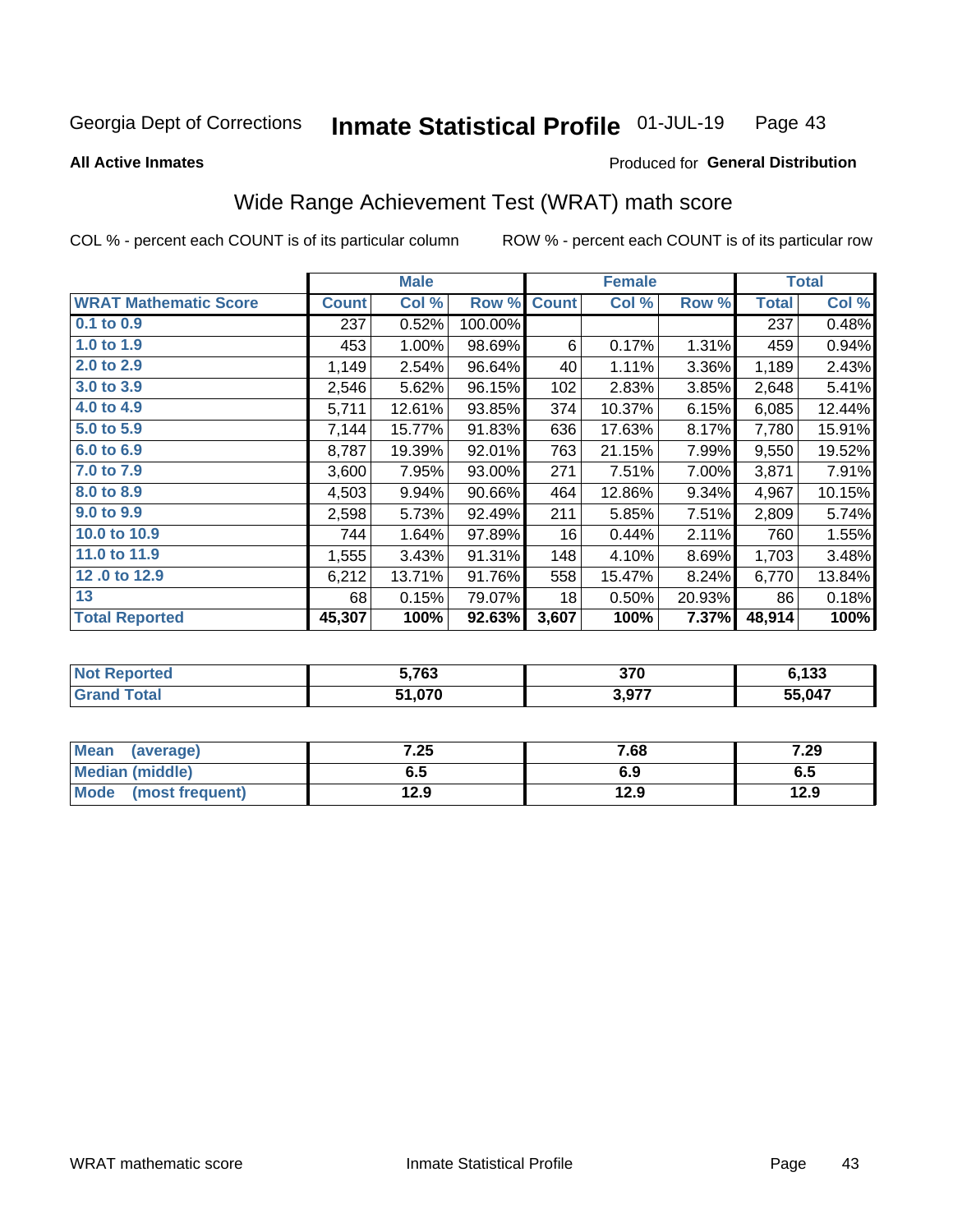#### Inmate Statistical Profile 01-JUL-19 Page 44

#### **All Active Inmates**

### Produced for General Distribution

## Wide Range Achievement Test (WRAT) spelling score

COL % - percent each COUNT is of its particular column

|                            |              | <b>Male</b> |        |              | <b>Female</b> |        |              | <b>Total</b> |
|----------------------------|--------------|-------------|--------|--------------|---------------|--------|--------------|--------------|
| <b>WRAT Spelling Score</b> | <b>Count</b> | Col %       | Row %  | <b>Count</b> | Col %         | Row %  | <b>Total</b> | Col %        |
| $0.1$ to $0.9$             | 958          | 2.11%       | 99.38% | 6            | 0.17%         | 0.62%  | 964          | 1.97%        |
| 1.0 to 1.9                 | 1,199        | 2.65%       | 98.68% | 16           | 0.44%         | 1.32%  | 1,215        | 2.48%        |
| 2.0 to 2.9                 | 2,237        | 4.94%       | 98.29% | 39           | 1.08%         | 1.71%  | 2,276        | 4.65%        |
| 3.0 to 3.9                 | 3,404        | 7.51%       | 97.82% | 76           | 2.11%         | 2.18%  | 3,480        | 7.11%        |
| 4.0 to 4.9                 | 3,008        | 6.64%       | 96.72% | 102          | 2.83%         | 3.28%  | 3,110        | 6.36%        |
| 5.0 to 5.9                 | 4,604        | 10.16%      | 95.18% | 233          | 6.46%         | 4.82%  | 4,837        | 9.89%        |
| 6.0 to 6.9                 | 4,150        | 9.16%       | 94.81% | 227          | 6.29%         | 5.19%  | 4,377        | 8.95%        |
| 7.0 to 7.9                 | 3,916        | 8.64%       | 93.62% | 267          | 7.40%         | 6.38%  | 4,183        | 8.55%        |
| 8.0 to 8.9                 | 3,914        | 8.64%       | 92.97% | 296          | 8.21%         | 7.03%  | 4,210        | 8.61%        |
| 9.0 to 9.9                 | 2,206        | 4.87%       | 92.85% | 170          | 4.71%         | 7.15%  | 2,376        | 4.86%        |
| 10.0 to 10.9               | 2,176        | 4.80%       | 92.52% | 176          | 4.88%         | 7.48%  | 2,352        | 4.81%        |
| 11.0 to 11.9               | 3,294        | 7.27%       | 89.95% | 368          | 10.20%        | 10.05% | 3,662        | 7.48%        |
| 12.0 to 12.9               | 9,990        | 22.04%      | 86.27% | 1,590        | 44.08%        | 13.73% | 11,580       | 23.67%       |
| 13                         | 262          | 0.58%       | 86.47% | 41           | 1.14%         | 13.53% | 303          | 0.62%        |
| <b>Total Reported</b>      | 45,318       | 100%        | 92.63% | 3,607        | 100%          | 7.37%  | 48,925       | 100.0%       |

| <b>Reported</b> | e ven  | 370   | 0.122  |
|-----------------|--------|-------|--------|
| ' NOt           | ບ.≀ ບ∠ |       | 144    |
| <b>cotal</b>    | 51,070 | 3,977 | 55,047 |

| <b>Mean</b><br>(average)       | 7.92 | 10.16 | 8.09 |
|--------------------------------|------|-------|------|
| Median (middle)                | .    | 11.6  |      |
| <b>Mode</b><br>(most frequent) | 12.9 | 12.9  | 12.9 |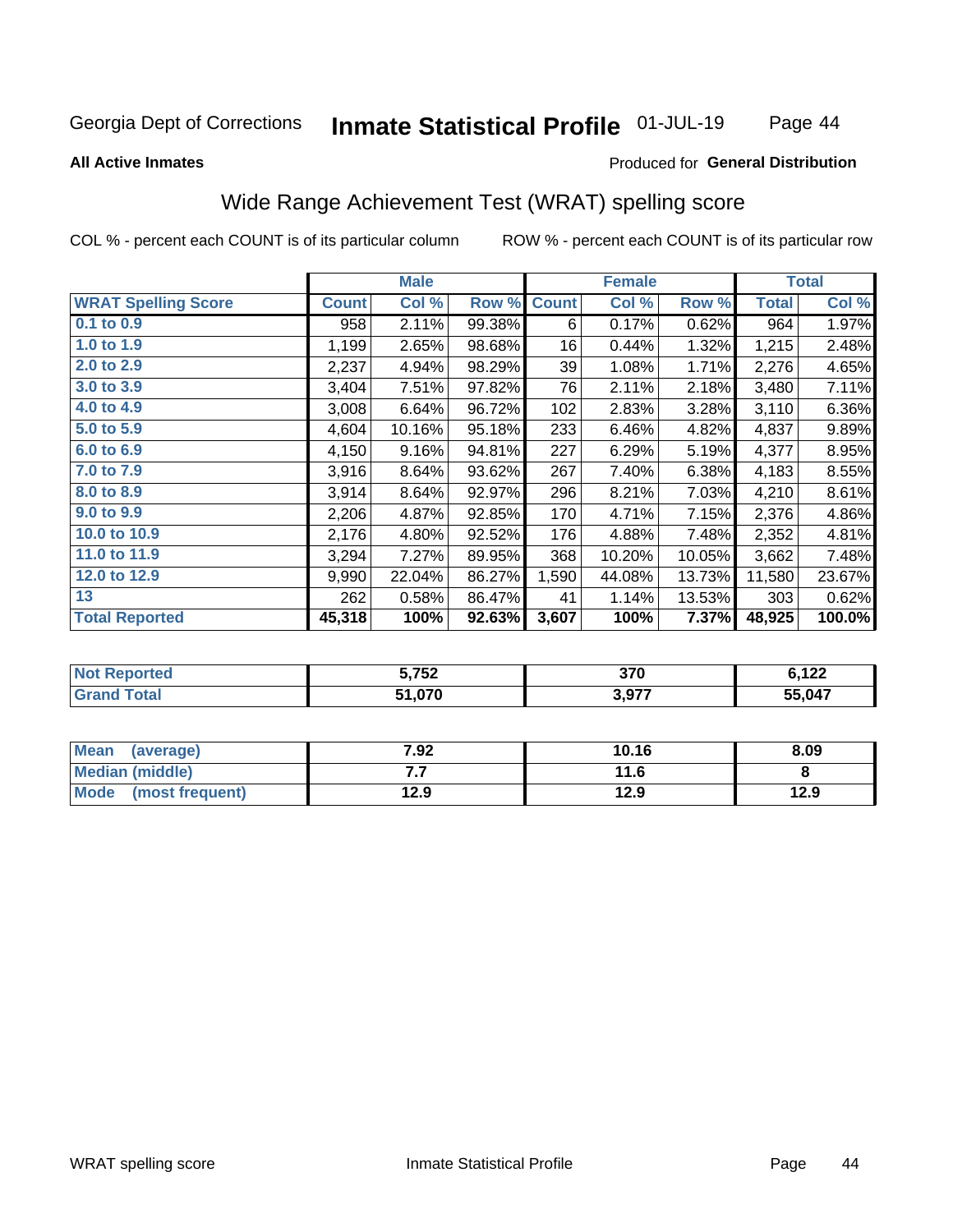#### Inmate Statistical Profile 01-JUL-19 Page 45

**All Active Inmates** 

### **Produced for General Distribution**

## Current / last mental health treatment level

COL % - percent each COUNT is of its particular column

|                                    |              | <b>Male</b> |         |              | <b>Female</b> |        |              | <b>Total</b> |
|------------------------------------|--------------|-------------|---------|--------------|---------------|--------|--------------|--------------|
| <b>Mental Health Treatment Lev</b> | <b>Count</b> | Col %       | Row %   | <b>Count</b> | Col %         | Row %  | <b>Total</b> | Col %        |
| 1 No problem at current time       | 8,495        | 49.17%      | 92.45%  | 694          | 22.39%        | 7.55%  | 9,189        | 45.10%       |
| 2 Receiving outpatient             | 7,000        | 40.52%      | 74.86%  | 2,351        | 75.86%        | 25.14% | 9,351        | 45.89%       |
| <b>Treatment</b>                   |              |             |         |              |               |        |              |              |
| 3 Inpatient, moderate              | 1,424        | 8.24%       | 97.27%  | 40           | 1.29%         | 2.73%  | 1,464        | 7.18%        |
| <b>Treatment</b>                   |              |             |         |              |               |        |              |              |
| 4 Inpatient, intensive             | 329          | 1.90%       | 95.92%  | 14           | 0.45%         | 4.08%  | 343          | 1.68%        |
| Treatment                          |              |             |         |              |               |        |              |              |
| <b>5 Undergoing crisis</b>         | 28           | 0.16%       | 100.00% |              |               |        | 28           | 0.14%        |
| <b>stabilization</b>               |              |             |         |              |               |        |              |              |
| <b>6 Hospital for criminally</b>   |              | 0.01%       | 100.00% |              |               |        |              | 0.01%        |
| <b>Tinsane</b>                     |              |             |         |              |               |        |              |              |
| <b>Total Evaluated</b>             | 17,277       | 100%        | 84.79%  | 3,099        | 100%          | 15.21% | 20,376       | 100%         |

| <b>Never had MH evaluation</b> | 33,793        | 878         | 34,671 |
|--------------------------------|---------------|-------------|--------|
| Total                          | 51.070<br>C 4 | 077<br>J.JI | 55.047 |

| Median (middle)                | <b>Receiving outpatient</b><br>treatment | <b>Receiving outpatient</b><br>treatment | <b>Receiving</b><br>outpatient<br>treatment |  |
|--------------------------------|------------------------------------------|------------------------------------------|---------------------------------------------|--|
| <b>Mode</b><br>(most frequent) | No problem at current time               | <b>Receiving outpatient</b><br>treatment | Receiving<br>outpatient<br>treatment        |  |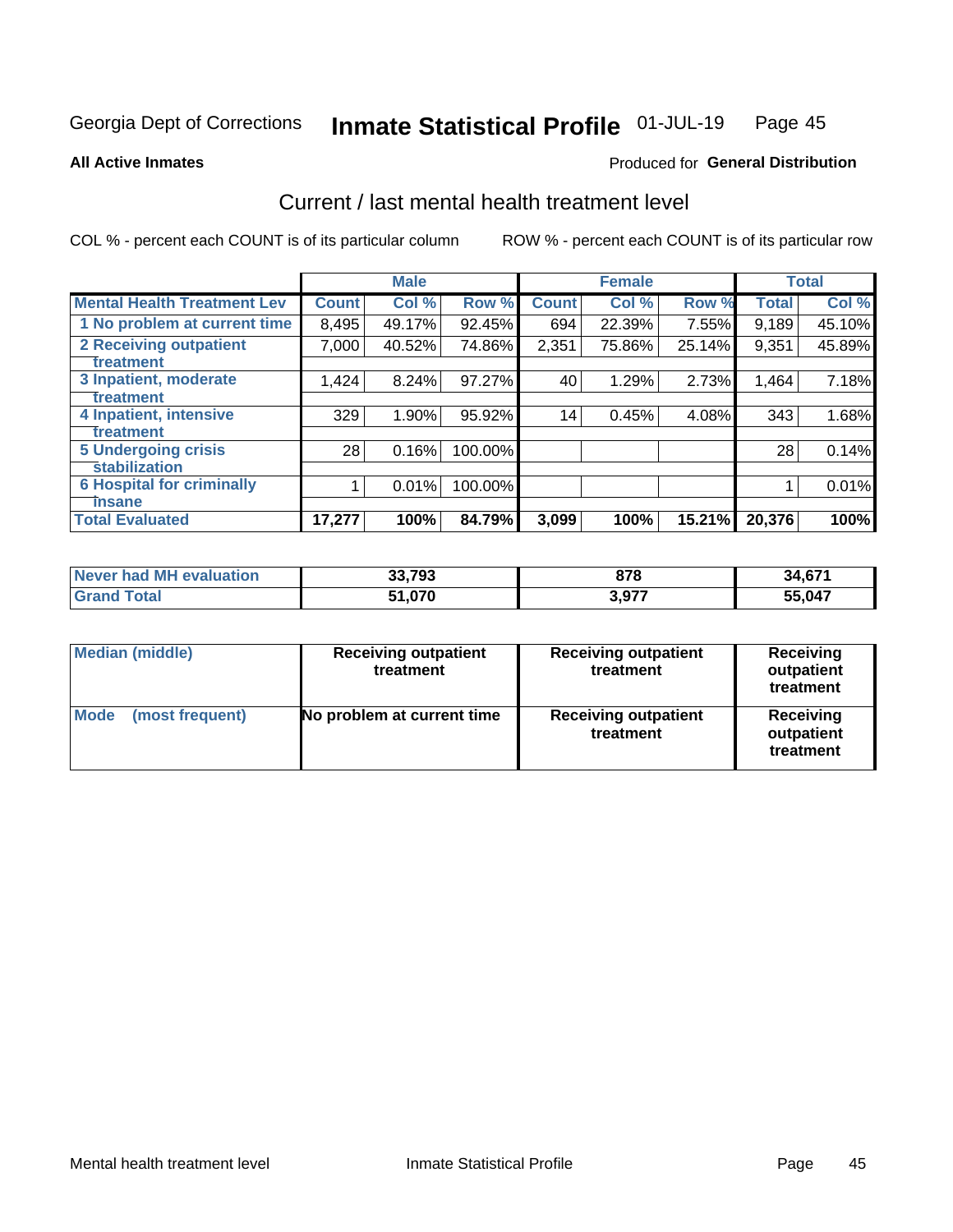### **All Active Inmates**

### Produced for General Distribution

## PULHESDWIT medical scale - 'P' overall condition ('P'hysical)

COL % - percent each COUNT is of its particular column

|                                  |              | <b>Male</b> |         |              | <b>Female</b> |        |              | <b>Total</b> |
|----------------------------------|--------------|-------------|---------|--------------|---------------|--------|--------------|--------------|
| 'P' Overall Condition            | <b>Count</b> | Col %       | Row %   | <b>Count</b> | Col %         | Row %  | <b>Total</b> | Col %        |
| 1 No medical illness             | 34,497       | 75.21%      | 93.73%  | 2,307        | 62.76%        | 6.27%  | 36,804       | 74.29%       |
| 2 Well-controlled chronic        | 10,380       | 22.63%      | 89.17%  | 1,261        | 34.30%        | 10.83% | 11,641       | 23.50%       |
| <b>lillness</b>                  |              |             |         |              |               |        |              |              |
| 3 Poorly-controlled chronic      | 922          | $2.01\%$    | 91.74%  | 83           | 2.26%         | 8.26%  | 1,005        | 2.03%        |
| <b>lillness</b>                  |              |             |         |              |               |        |              |              |
| 4 Significant problems requiring | 62           | 0.14%       | 77.50%  | 18           | 0.49%         | 22.50% | 80           | 0.16%        |
| special housing                  |              |             |         |              |               |        |              |              |
| 5 Terminal illness, < 6 months   | 6            | 0.01%       | 100.00% |              |               |        | 6            | 0.01%        |
| to live                          |              |             |         |              |               |        |              |              |
| 6 Inmate is pregnant             |              | 0.01%       | 12.50%  | 7            | 0.19%         | 87.50% | 8            | 0.02%        |
| <b>Total Reported</b>            | 45,868       | 100%        | 92.58%  | 3,676        | 100%          | 7.42%  | 49,544       | 100.0%       |

| ua u | 5,202 | 30' | $-503$ |
|------|-------|-----|--------|
|      | 07C   | 077 | 55,047 |

| Mode<br>(most frequent) |  | <sup>1</sup> No medical illness | 1 No medical illness | 1 No medical<br>illness |
|-------------------------|--|---------------------------------|----------------------|-------------------------|
|-------------------------|--|---------------------------------|----------------------|-------------------------|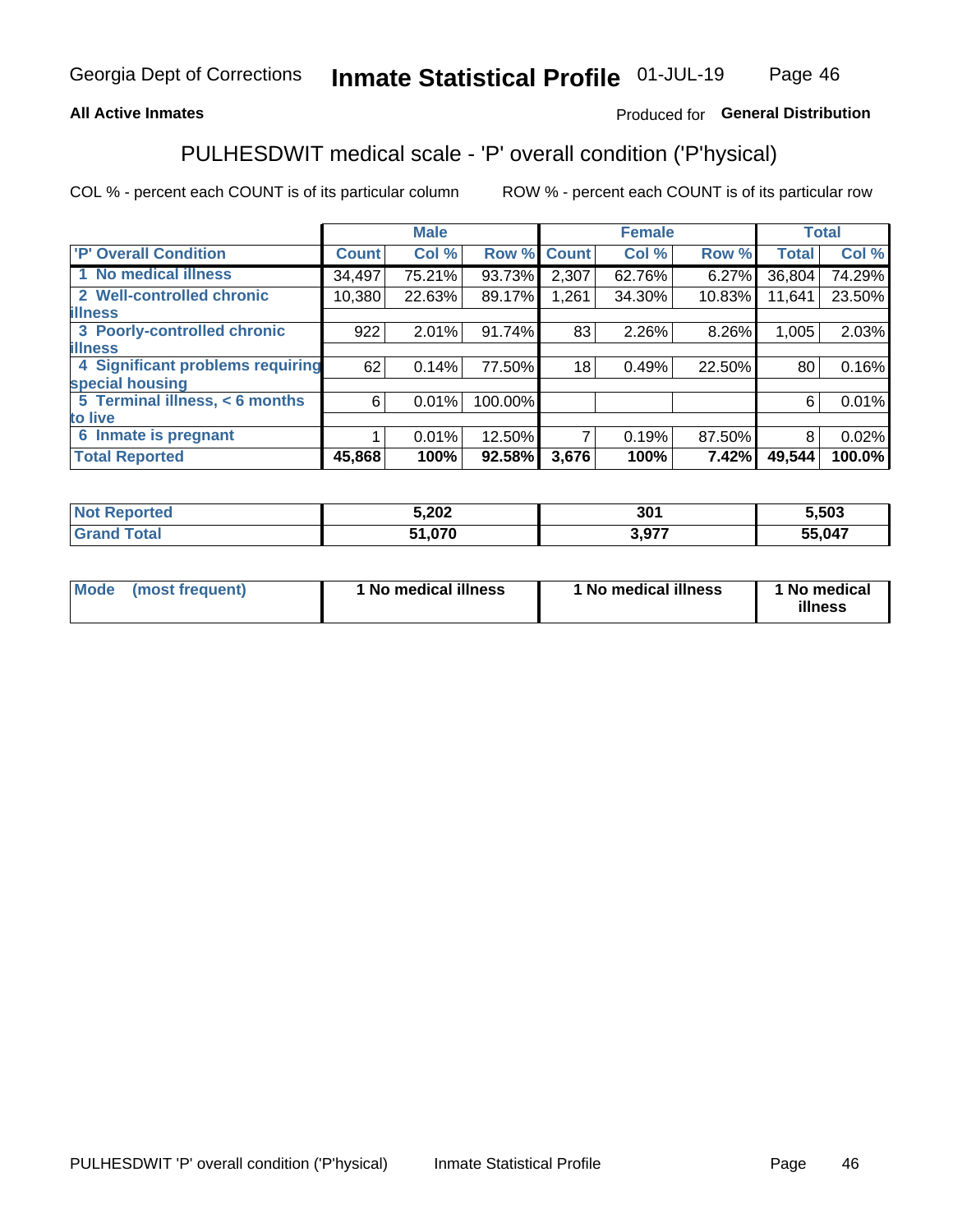### **All Active Inmates**

### Produced for General Distribution

# PULHESDWIT medical scale - 'U' upper body

COL % - percent each COUNT is of its particular column

|                              |              | <b>Male</b> |           |              | <b>Female</b> |        |              | <b>Total</b> |
|------------------------------|--------------|-------------|-----------|--------------|---------------|--------|--------------|--------------|
| <b>U' Upper Body</b>         | <b>Count</b> | Col %       | Row %     | <b>Count</b> | Col %         | Row %  | <b>Total</b> | Col %        |
| 1 Upper bones, joints,       | 43,715       | 95.72%      | 92.66%    | 3,463        | 94.18%        | 7.34%  | 47,178       | 95.60%       |
| muscles all OK               |              |             |           |              |               |        |              |              |
| 2 One or both arms minimally | 1,690        | 3.70%       | 89.85%    | 191          | 5.19%         | 10.15% | 1,881        | 3.81%        |
| limited                      |              |             |           |              |               |        |              |              |
| 3 One or both arms           | 217          | 0.48%       | 91.56%    | 20           | 0.54%         | 8.44%  | 237          | 0.48%        |
| <b>moderately limited</b>    |              |             |           |              |               |        |              |              |
| 4 One arm disabled,          | 46           | 0.10%       | 93.88%    | 3            | 0.08%         | 6.12%  | 49           | 0.10%        |
| paralyzed, or amputated      |              |             |           |              |               |        |              |              |
| 5 Both arms disabled,        | 3            | 0.01%       | 100.00%   |              |               |        | 3            | 0.01%        |
| paralyzed, or amputated      |              |             |           |              |               |        |              |              |
| <b>Total Reported</b>        | 45,671       | 100%        | $92.55\%$ | 3,677        | 100%          | 7.45%  | 49,348       | 100%         |

| <b>Not Reported</b>   | 5,399  | 300   | 5,699  |
|-----------------------|--------|-------|--------|
| <b>Total</b><br>Grand | 51,070 | 3,977 | 55,047 |

| Mode<br>(most frequent) | 1 Upper bones, joints,<br>muscles all OK | 1 Upper bones, joints,<br>muscles all OK | 1 Upper bones,<br>joints, muscles all<br>ΟK |
|-------------------------|------------------------------------------|------------------------------------------|---------------------------------------------|
|-------------------------|------------------------------------------|------------------------------------------|---------------------------------------------|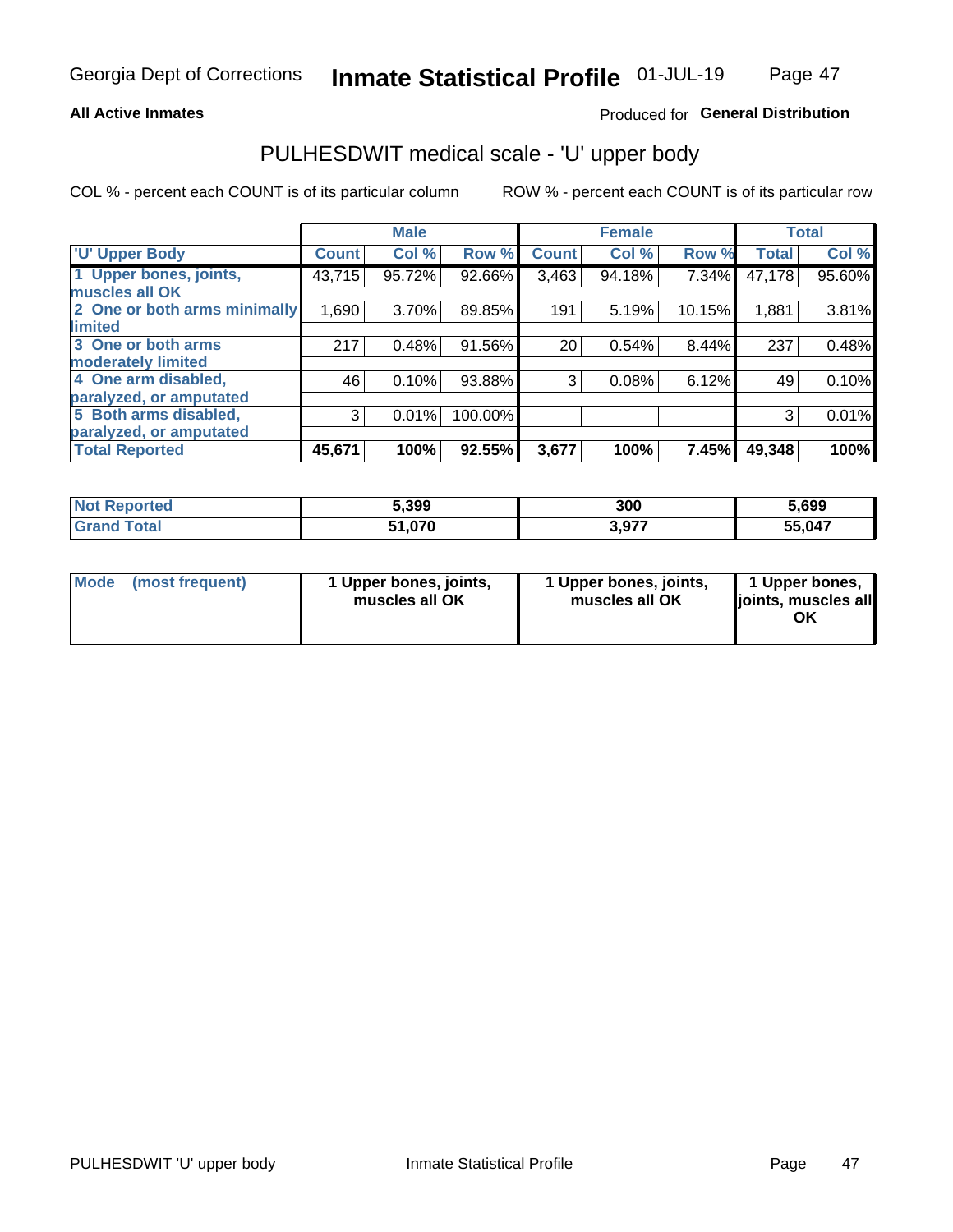### **All Active Inmates**

### Produced for General Distribution

## PULHESDWIT medical scale - 'L' lower body

COL % - percent each COUNT is of its particular column

|                                |              | <b>Male</b> |         |              | <b>Female</b> |       |              | <b>Total</b> |
|--------------------------------|--------------|-------------|---------|--------------|---------------|-------|--------------|--------------|
| 'L' Lower Body                 | <b>Count</b> | Col %       | Row %   | <b>Count</b> | Col %         | Row % | <b>Total</b> | Col %        |
| 1 Lower bones, joints,         | 41,275       | 90.38%      | 92.70%  | 3,248        | 88.41%        | 7.30% | 44,523       | 90.24%       |
| muscles all OK                 |              |             |         |              |               |       |              |              |
| 2 One or both legs minimally   | 3,661        | 8.02%       | 90.75%  | 373          | 10.15%        | 9.25% | 4,034        | 8.18%        |
| limited                        |              |             |         |              |               |       |              |              |
| 3 One or both legs             | 592          | 1.30%       | 93.08%  | 44           | 1.20%         | 6.92% | 636          | 1.29%        |
| moderately limited             |              |             |         |              |               |       |              |              |
| 4 One leg disabled, paralyzed, | 121          | 0.26%       | 93.08%  | 9            | 0.24%         | 6.92% | 130          | 0.26%        |
| or amputated                   |              |             |         |              |               |       |              |              |
| 5 Both legs disabled,          | 18           | 0.04%       | 100.00% |              |               |       | 18           | 0.04%        |
| paralyzed, or amputated        |              |             |         |              |               |       |              |              |
| <b>Total Reported</b>          | 45,667       | 100%        | 92.55%  | 3,674        | 100%          | 7.45% | 49,341       | 100.0%       |

| <b>Not Reported</b> | 5,403  | 303   | 5,706  |
|---------------------|--------|-------|--------|
| <b>Grand Total</b>  | 51,070 | 3,977 | 55,047 |

|  | Mode (most frequent) | 1 Lower bones, joints,<br>muscles all OK | 1 Lower bones, joints,<br>muscles all OK | 1 Lower bones,<br>joints, muscles all<br>ΟK |
|--|----------------------|------------------------------------------|------------------------------------------|---------------------------------------------|
|--|----------------------|------------------------------------------|------------------------------------------|---------------------------------------------|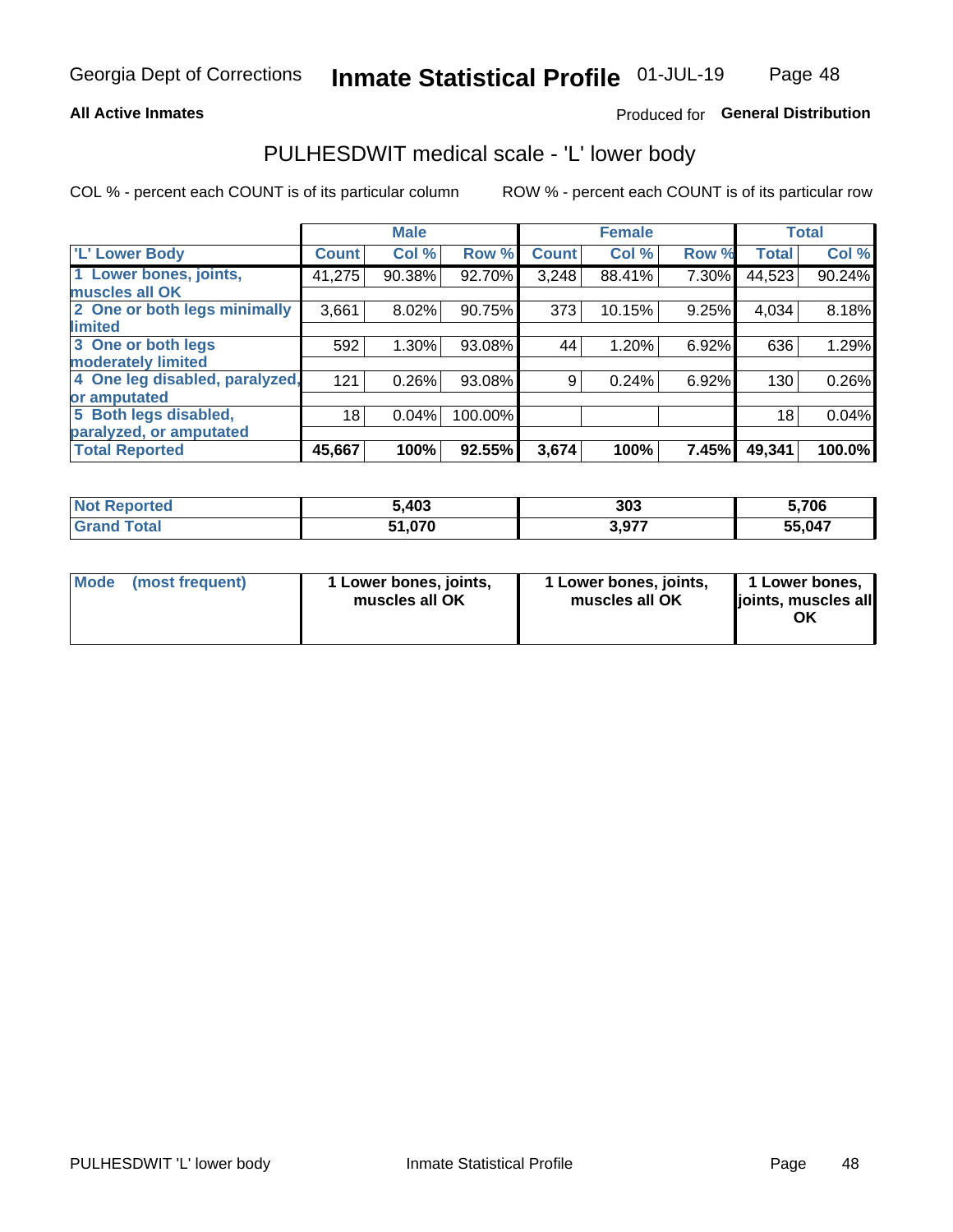### **All Active Inmates**

### Produced for General Distribution

### PULHESDWIT medical scale - 'H' hearing

COL % - percent each COUNT is of its particular column

|                                |              | <b>Male</b> |        |             | <b>Female</b> |                | <b>Total</b> |        |
|--------------------------------|--------------|-------------|--------|-------------|---------------|----------------|--------------|--------|
| <b>'H' Hearing</b>             | <b>Count</b> | Col %       |        | Row % Count | Col %         | Row %          | <b>Total</b> | Col %  |
| 1 Normal hearing both ears     | 45,018       | 98.64%      | 92.56% | 3,618       | 98.48%        | 7.44%          | 48,636       | 98.63% |
| 2 Some loss in one ear with    | 475          | 1.04%       | 91.00% | 47          | 1.28%         | 9.00%          | 522          | 1.06%  |
| other OK, or mild loss in both |              |             |        |             |               |                |              |        |
| 3 Total loss in one ear with   | 96           | 0.21%       | 96.97% | 3           | 0.08%         | 3.03%          | 99           | 0.20%  |
| mild loss in other             |              |             |        |             |               |                |              |        |
| 4 Severe loss in both ears     | 32           | 0.07%       | 88.89% | 4           | 0.11%         | 11.11%         | 36           | 0.07%  |
| 5 Total loss in both ears,     | 16           | 0.04%       | 88.89% | 2           | 0.05%         | $11.11\%$      | 18           | 0.04%  |
| requiring special housing      |              |             |        |             |               |                |              |        |
| <b>Total Reported</b>          | 45,637       | 100%        | 92.55% | 3,674       | 100%          | 7.45% <b> </b> | 49,311       | 100%   |

| <b>Not Reno</b> | $\overline{132}$ | 303           | ^ מפי  |
|-----------------|------------------|---------------|--------|
| ື∩rted          | ว,4งง            |               | 0ט ו   |
| Total           | 51,070           | 077<br>- 7.71 | 55,047 |

| Mode (most frequent) | 1 Normal hearing both ears 11 Normal hearing both ears 1 Normal hearing | both ears |
|----------------------|-------------------------------------------------------------------------|-----------|
|                      |                                                                         |           |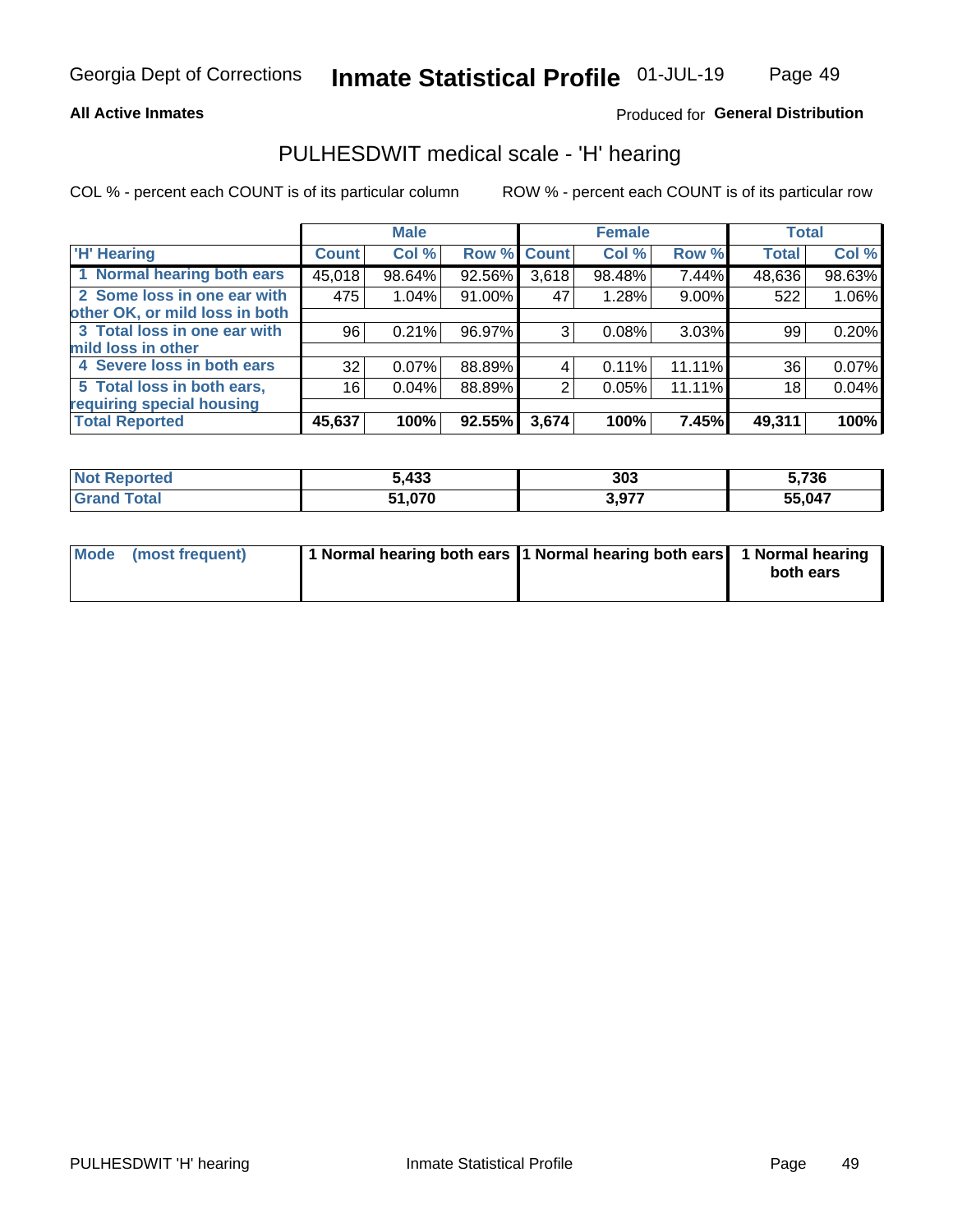### **All Active Inmates**

### Produced for General Distribution

## PULHESDWIT medical scale - 'E' vision

COL % - percent each COUNT is of its particular column

|                                 |              | <b>Male</b> |        |              | <b>Female</b> |        |              | <b>Total</b> |
|---------------------------------|--------------|-------------|--------|--------------|---------------|--------|--------------|--------------|
| 'E' Vision                      | <b>Count</b> | Col %       | Row %  | <b>Count</b> | Col %         | Row %  | <b>Total</b> | Col %        |
| 1 Correctable to 20/40 in both  | 35,502       | 78.52%      | 94.99% | ,873         | 51.48%        | 5.01%  | 37,375       | 76.51%       |
| eyes                            |              |             |        |              |               |        |              |              |
| 2 Correctable to 20/70 in one   | 8,714        | 19.27%      | 84.52% | 1,596        | 43.87%        | 15.48% | 10,310       | 21.10%       |
| eye, may be blind in other      |              |             |        |              |               |        |              |              |
| 3 Correctable to 20/200 in one  | 811          | 1.79%       | 85.19% | 141          | 3.88%         | 14.81% | 952          | 1.95%        |
| eye, may be blind in other      |              |             |        |              |               |        |              |              |
| 4 One eye not correctable to    | 167          | 0.37%       | 86.53% | 26           | 0.71%         | 13.47% | 193          | 0.40%        |
| 20/200, other may be blind      |              |             |        |              |               |        |              |              |
| 5 Blind in both eyes, requiring | 19           | 0.04%       | 90.48% | 2            | 0.05%         | 9.52%  | 21           | 0.04%        |
| special housing                 |              |             |        |              |               |        |              |              |
| <b>Total Reported</b>           | 45,213       | 100%        | 92.55% | 3,638        | 100%          | 7.45%  | 48,851       | 100%         |

| <b>Not Reported</b> | 5,857         | 339   | 6,196  |
|---------------------|---------------|-------|--------|
| Гоtal               | 51,070<br>E4. | 3,977 | 55,047 |

| Mode (most frequent) | 1 Correctable to 20/40 in both<br>eves | 1 Correctable to 20/40 in   1 Correctable to  <br>both eves | 20/40 in both eyes |
|----------------------|----------------------------------------|-------------------------------------------------------------|--------------------|
|                      |                                        |                                                             |                    |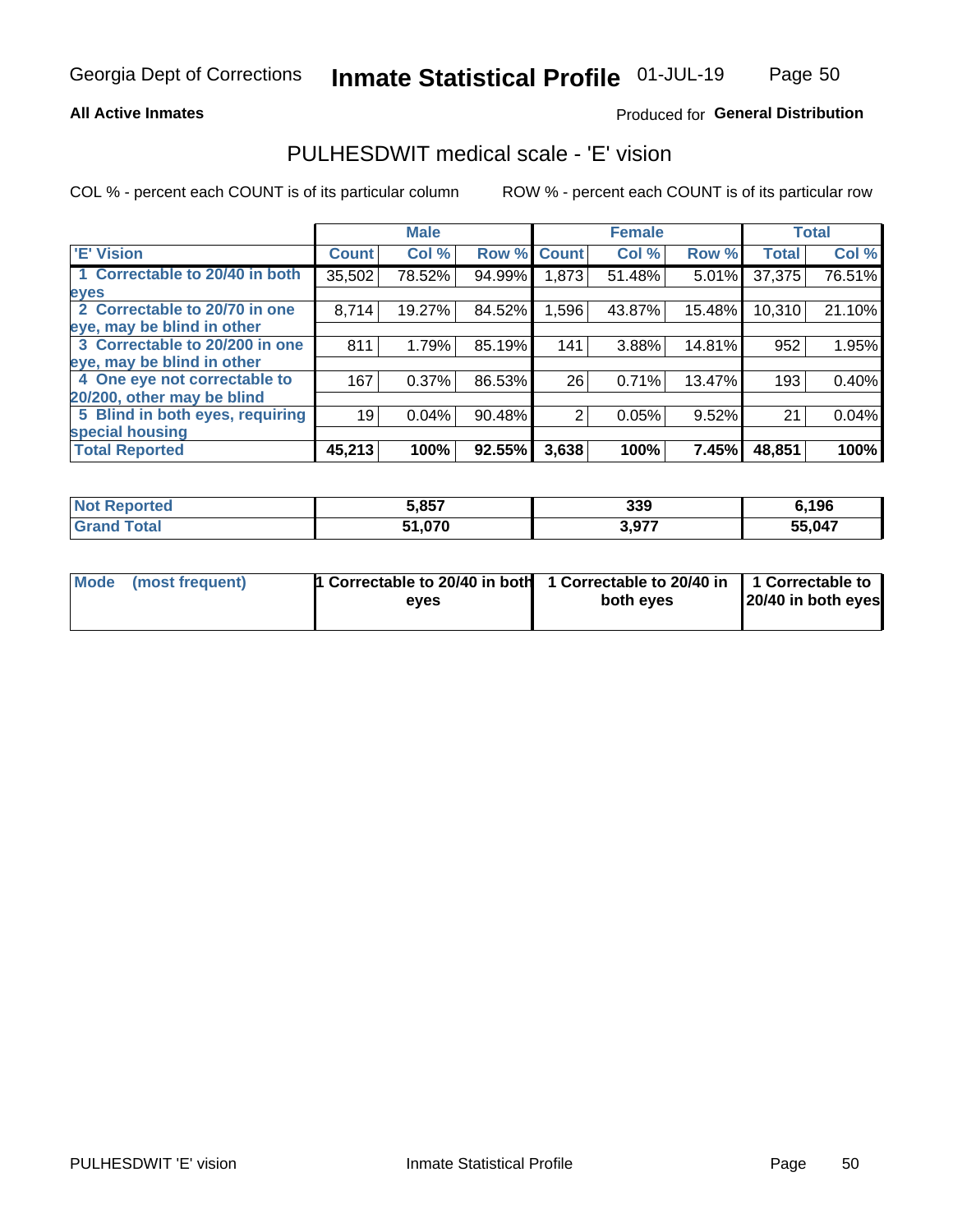### **All Active Inmates**

### Produced for General Distribution

## PULHESDWIT medical scale - 'S' pSychiatric

COL % - percent each COUNT is of its particular column

|                                        |              | <b>Male</b> |        |             | <b>Female</b> |        |              | <b>Total</b> |
|----------------------------------------|--------------|-------------|--------|-------------|---------------|--------|--------------|--------------|
| 'S' pSychiatric                        | <b>Count</b> | Col %       |        | Row % Count | Col %         | Row %  | <b>Total</b> | Col %        |
| 1 No impairment or disorders           | 40,508       | 89.01%      | 96.90% | 1,297       | 37.98%        | 3.10%  | 41,805       | 85.45%       |
| 2 Stable, or in remission, or          | 3,981        | 8.75%       | 65.53% | 2,094       | 61.32%        | 34.47% | 6,075        | 12.42%       |
| mild impairment or retardation         |              |             |        |             |               |        |              |              |
| 3 Requires moderate inpatient          | 831          | 1.83%       | 98.23% | 15          | 0.44%         | 1.77%  | 846          | 1.73%        |
| treatment                              |              |             |        |             |               |        |              |              |
| 4 Requires intensive inpatient         | 184          | 0.40%       | 95.83% | 8           | 0.23%         | 4.17%  | 192          | 0.39%        |
| treatment                              |              |             |        |             |               |        |              |              |
| <b>5 Requires Crisis Stabilization</b> | 6            | 0.01%       | 85.71% |             | 0.03%         | 14.29% |              | 0.01%        |
| Unit (CSU) inpatient care              |              |             |        |             |               |        |              |              |
| <b>Total Reported</b>                  | 45,510       | 100%        | 93.02% | 3,415       | 100%          | 6.98%  | 48,925       | 100%         |

| <b>Not Reported</b> | 5,560   | 562   | <b>C</b> 199<br><u><b>V.IZZ</b></u> |
|---------------------|---------|-------|-------------------------------------|
| <b>Total</b>        | 070     | 2077  | 55,047                              |
| Gran                | 1.V / V | J,JII |                                     |

| Mode | (most frequent) | <b>t No impairment or disorders 2 Stable, or in remission, 1 No impairment or</b> |                       |           |
|------|-----------------|-----------------------------------------------------------------------------------|-----------------------|-----------|
|      |                 |                                                                                   | or mild impairment or | disorders |
|      |                 |                                                                                   | retardation           |           |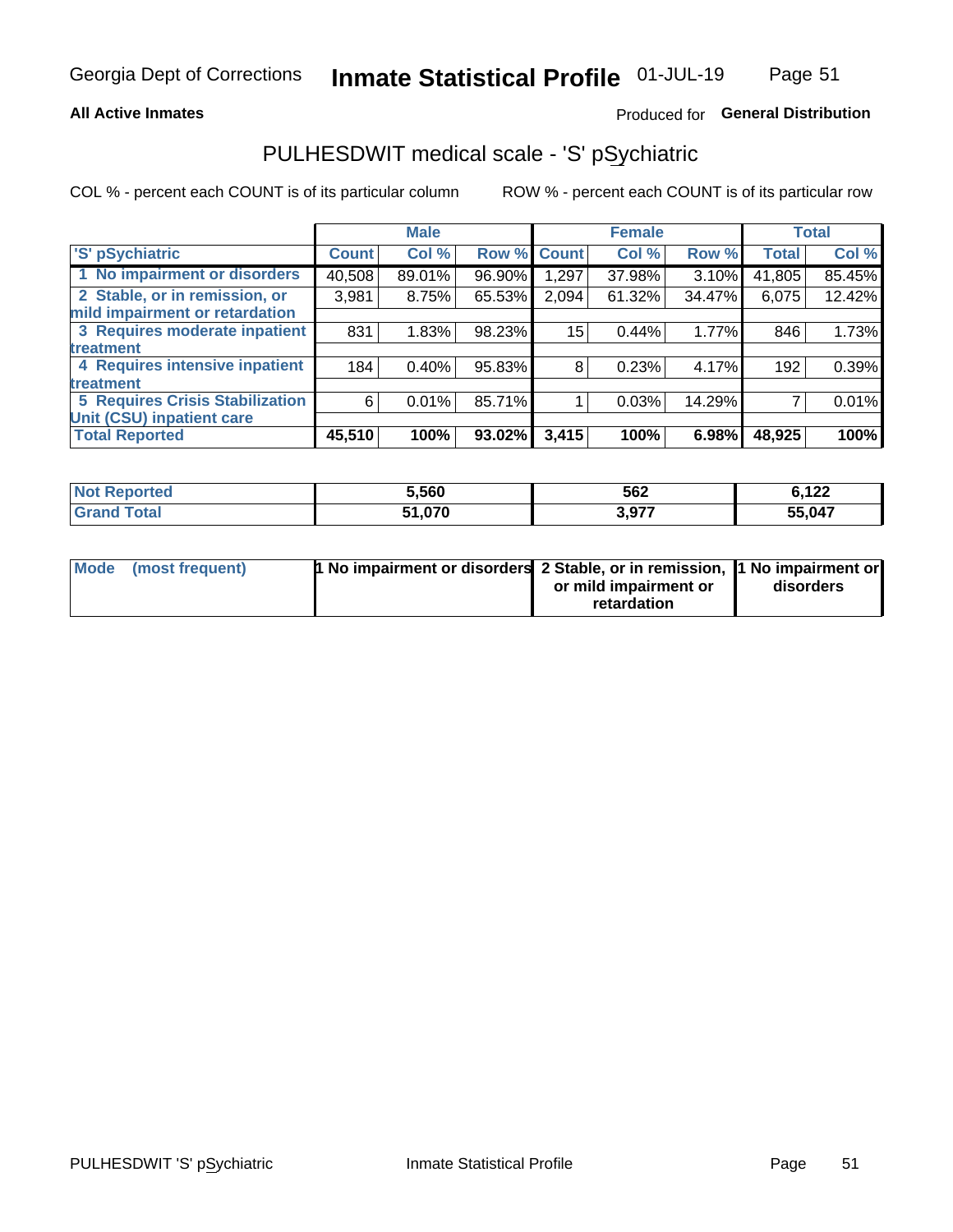### **All Active Inmates**

### Produced for General Distribution

## PULHESDWIT medical scale - 'D' dental

COL % - percent each COUNT is of its particular column

|                                 |              | <b>Male</b> |         |              | <b>Female</b> |        |              | <b>Total</b> |
|---------------------------------|--------------|-------------|---------|--------------|---------------|--------|--------------|--------------|
| <b>D'</b> Dental                | <b>Count</b> | Col %       | Row %   | <b>Count</b> | Col %         | Row %  | <b>Total</b> | Col %        |
| 1 Minimal routine dental health | 25,690       | 59.81%      | 91.25%  | 2,462        | 70.93%        | 8.75%  | 28,152       | 60.64%       |
| <b>needs</b>                    |              |             |         |              |               |        |              |              |
| 2 Moderate cavities and/or gum  | 14,780       | 34.41%      | 95.81%  | 647          | 18.64%        | 4.19%  | 15,427       | 33.23%       |
| disease                         |              |             |         |              |               |        |              |              |
| 3 Extensive gum disease         | 2,441        | 5.68%       | 87.15%  | 360          | 10.37%        | 12.85% | 2,801        | 6.03%        |
| and/or widespread decay         |              |             |         |              |               |        |              |              |
| 4 Urgent need for dental        | 38           | 0.09%       | 95.00%  | 2            | 0.06%         | 5.00%  | 40           | 0.09%        |
| <b>services</b>                 |              |             |         |              |               |        |              |              |
| 5 Life-threatening disease or   |              | 0.01%       | 100.00% |              |               |        |              | 0.01%        |
| extreme pain or infection       |              |             |         |              |               |        |              |              |
| <b>Total Reported</b>           | 42,950       | 100%        | 92.52%  | 3,471        | 100%          | 7.48%  | 46,421       | 100%         |

| <b>Not Reported</b> | ,120          | 506   | 8,626  |
|---------------------|---------------|-------|--------|
| Гоtal               | 51,070<br>E4. | 3,977 | 55,047 |

| 1 Minimal routine dental<br>Mode<br>(most frequent)<br>health needs | 1 Minimal routine dental 1 Minimal routine<br>health needs | dental health<br>needs |
|---------------------------------------------------------------------|------------------------------------------------------------|------------------------|
|---------------------------------------------------------------------|------------------------------------------------------------|------------------------|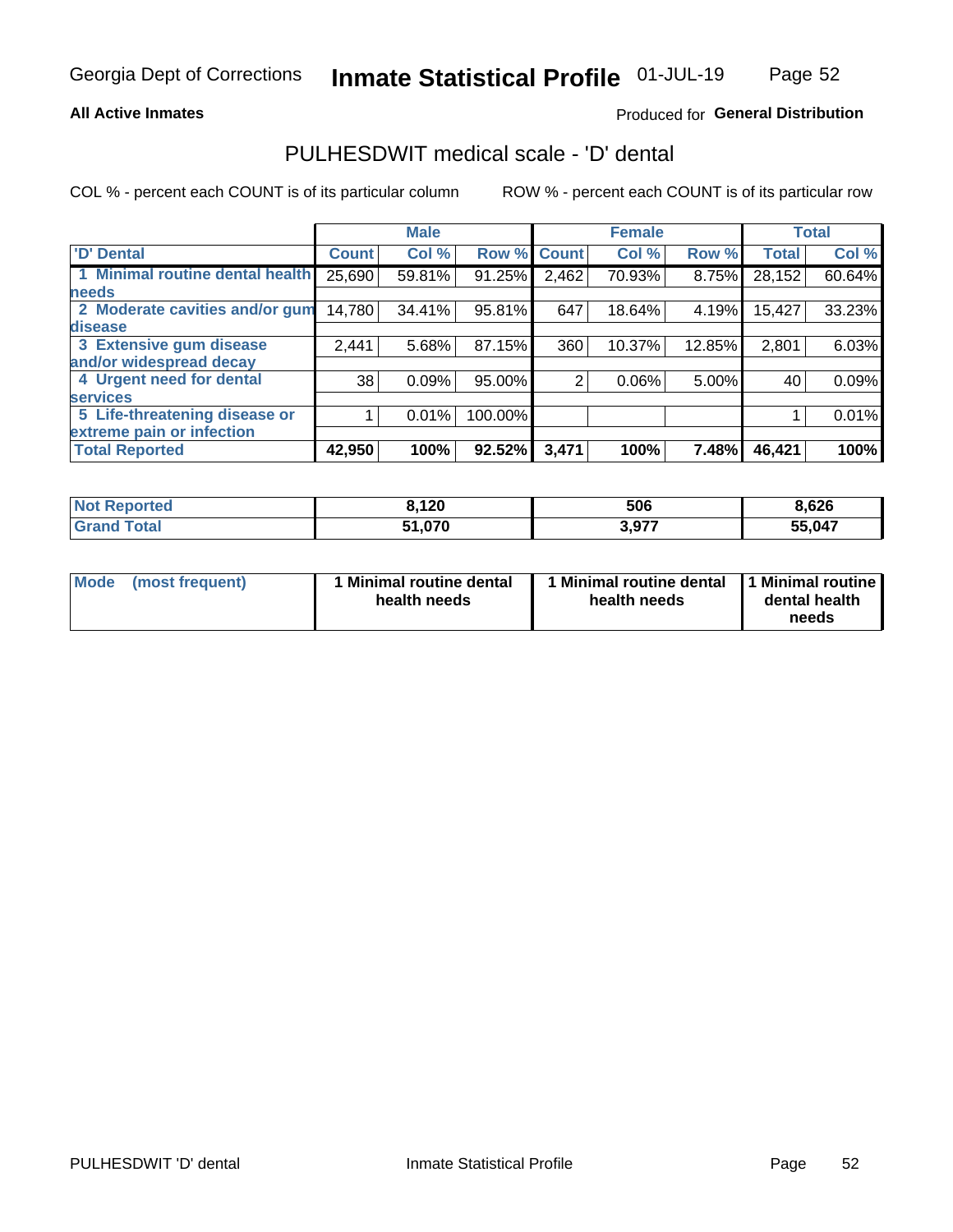### **All Active Inmates**

### Produced for General Distribution

## PULHESDWIT medical scale - 'W' work ability

COL % - percent each COUNT is of its particular column

|                                 |                    | <b>Male</b> |        |             | <b>Female</b> |          |              | <b>Total</b> |
|---------------------------------|--------------------|-------------|--------|-------------|---------------|----------|--------------|--------------|
| <b>W</b> work ability           | Count <sup>1</sup> | Col %       |        | Row % Count | Col %         | Row %    | <b>Total</b> | Col %        |
| 1 Unrestricted work or activity | 38,965             | 85.34%      | 93.27% | 2,811       | 76.53%        | $6.73\%$ | 41,776       | 84.69%       |
| 2 Minor restrictions on type of | 5,324              | 11.66%      | 87.64% | 751         | 20.45%        | 12.36%   | 6,075        | 12.31%       |
| <b>work</b>                     |                    |             |        |             |               |          |              |              |
| 3 Moderate restrictions on type | 939                | $2.06\%$    | 92.60% | 75          | 2.04%         | 7.40%    | 1,014        | 2.06%        |
| lof work                        |                    |             |        |             |               |          |              |              |
| 4 Major restrictions on type of | 308                | 0.67%       | 91.94% | 27          | 0.74%         | 8.06%    | 335          | 0.68%        |
| <b>work</b>                     |                    |             |        |             |               |          |              |              |
| 5 Cannot work under any         | 122                | 0.27%       | 93.13% | 9           | 0.25%         | 6.87%    | 131          | 0.27%        |
| <b>circumstances</b>            |                    |             |        |             |               |          |              |              |
| <b>Total Reported</b>           | 45,658             | 100%        | 92.55% | 3,673       | 100%          | 7.45%    | 49,331       | 100.0%       |

| <b>Not Reported</b> | 412,   | 304   | 5,716<br>J., |
|---------------------|--------|-------|--------------|
| Total<br>Grand      | 51,070 | 3,977 | 55,047       |

| <b>Mode</b>     | 1 Unrestricted work or | 1 Unrestricted work or | 1 Unrestricted   |
|-----------------|------------------------|------------------------|------------------|
| (most frequent) | activity               | activity               | work or activity |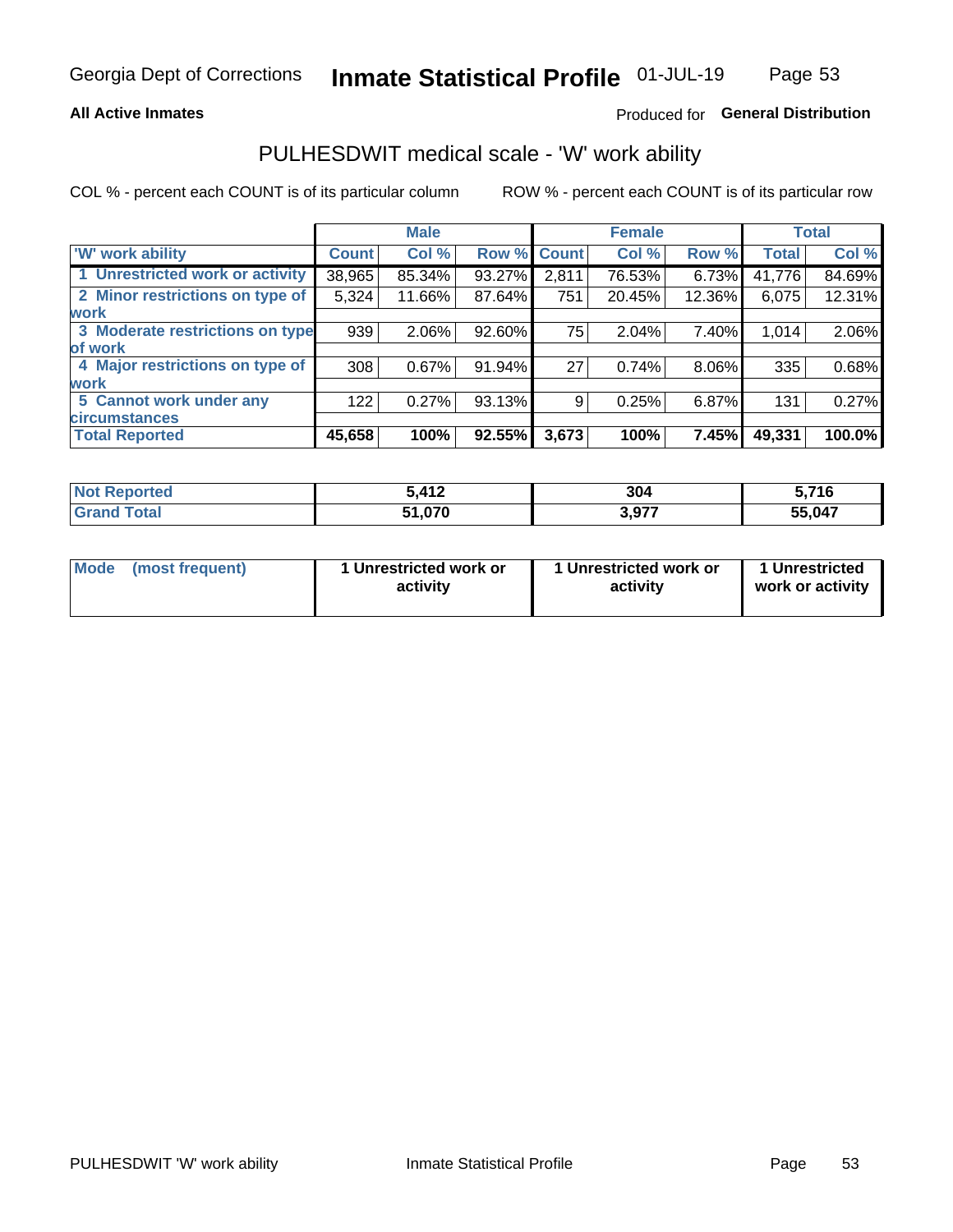### **All Active Inmates**

### Produced for General Distribution

## PULHESDWIT medical scale - 'I' impairment

COL % - percent each COUNT is of its particular column ROW % - percent each COUNT is of its particular row

|                                   |              | <b>Male</b> |             |       | <b>Female</b> |       |              | <b>Total</b> |
|-----------------------------------|--------------|-------------|-------------|-------|---------------|-------|--------------|--------------|
| 'l' Impairment                    | <b>Count</b> | Col %       | Row % Count |       | Col %         | Row % | <b>Total</b> | Col %        |
| 1 No impairments or               | 45,232       | 99.10%      | 92.52%      | 3,657 | 99.54%        | 7.48% | 48,889       | 99.14%       |
| disabilities                      |              |             |             |       |               |       |              |              |
| 2 Wheelchair-bound but            | 267          | 0.59%       | 97.09%      | 8     | 0.22%         | 2.91% | 275          | 0.56%        |
| otherwise OK                      |              |             |             |       |               |       |              |              |
| <b>3 Needs low-level Assisted</b> | 47           | 0.10%       | 92.16%      | 4     | 0.11%         | 7.84% | 51           | 0.10%        |
| Living (level I)                  |              |             |             |       |               |       |              |              |
| 4 Needs moderate Assisted         | 22           | 0.05%       | 100.00%     |       |               |       | 22           | 0.04%        |
| Living (level II)                 |              |             |             |       |               |       |              |              |
| <b>5 Needs maximal Assisted</b>   | 73           | 0.16%       | 93.59%      | 5     | 0.14%         | 6.41% | 78           | 0.16%        |
| <b>Living (level III)</b>         |              |             |             |       |               |       |              |              |
| <b>Total Reported</b>             | 45,641       | 100%        | 92.55%      | 3,674 | 100%          | 7.45% | 49,315       | 100%         |

| Reported<br><b>NOT</b> | 5,429  | 303 | F722<br>3,73Z |
|------------------------|--------|-----|---------------|
|                        | 51,070 | 077 | 55,047        |

| <b>Mode</b> | (most frequent) | <b>No impairments or</b><br>disabilities | 1 No impairments or<br>disabilities | 1 No impairments<br>or disabilities |
|-------------|-----------------|------------------------------------------|-------------------------------------|-------------------------------------|
|-------------|-----------------|------------------------------------------|-------------------------------------|-------------------------------------|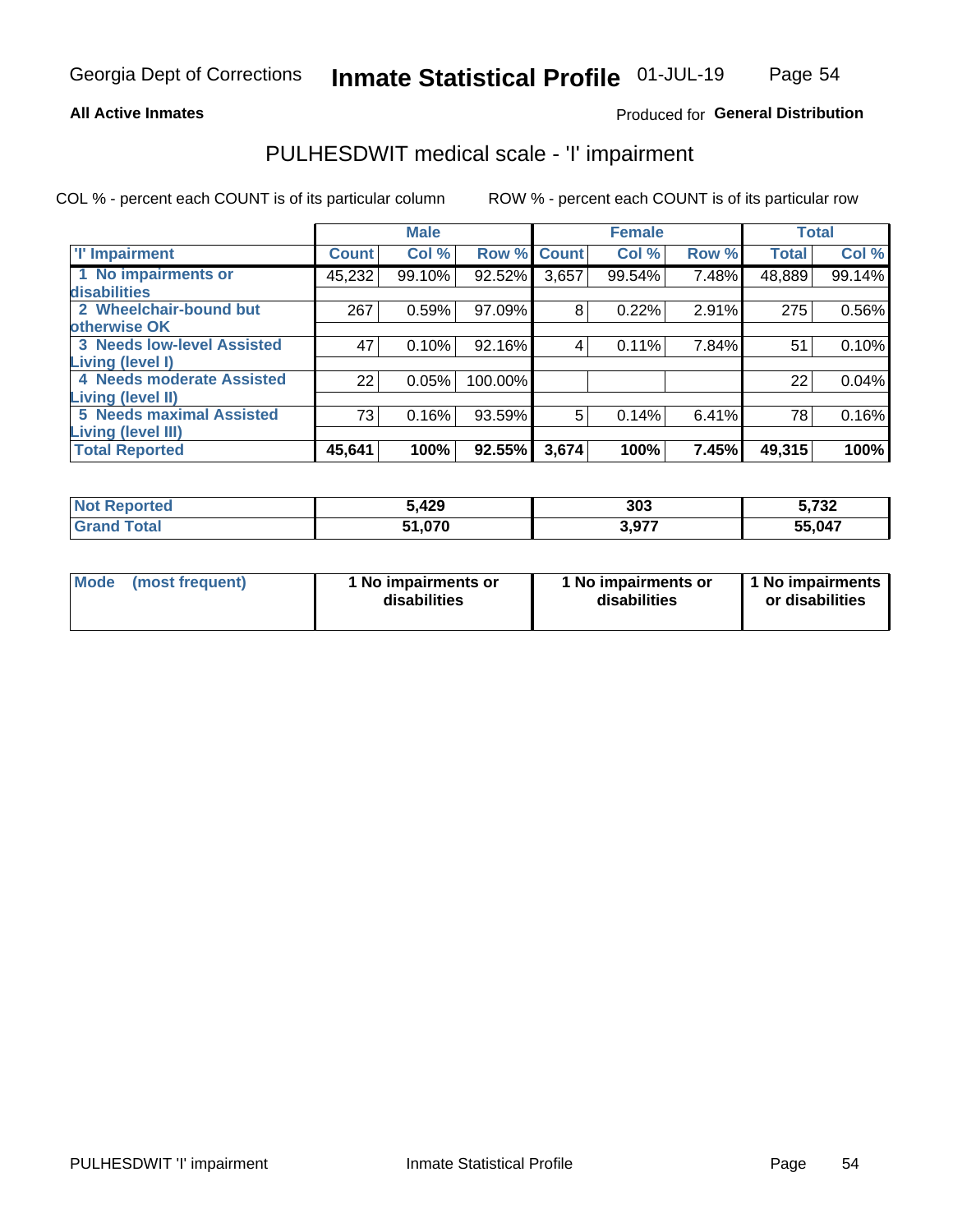### **All Active Inmates**

### Produced fo General Distribution

## PULHESDWIT medical scale - 'T' transportability

COL % - percent each COUNT is of its particular column

|                              |              | <b>Male</b> |         |              | <b>Female</b> |       |              | <b>Total</b> |
|------------------------------|--------------|-------------|---------|--------------|---------------|-------|--------------|--------------|
| <b>T' Transportability</b>   | <b>Count</b> | Col %       | Row %   | <b>Count</b> | Col %         | Row % | <b>Total</b> | Col %        |
| 1 Can be transported in any  | 45,430       | 99.23%      | 92.55%  | 3,655        | 99.62%        | 7.45% | 49,085       | 99.26%       |
| ordinary approved vehicle    |              |             |         |              |               |       |              |              |
| 2 Wheelchair-bound, not      | 60           | 0.13%       | 96.77%  | 2            | 0.05%         | 3.23% | 62           | 0.13%        |
| needing special vehicle      |              |             |         |              |               |       |              |              |
| 3 Wheelchair-bound, requires | 9            | 0.02%       | 100.00% |              |               |       | 9            | 0.02%        |
| special vehicle              |              |             |         |              |               |       |              |              |
| 4 Needs specially-equipped   | 6            | 0.01%       | 100.00% |              |               |       | 6            | 0.01%        |
| medical vehicle              |              |             |         |              |               |       |              |              |
| <b>5 Requires ambulance</b>  | 279          | 0.61%       | 95.88%  | 12           | 0.33%         | 4.12% | 291          | 0.59%        |
| transport                    |              |             |         |              |               |       |              |              |
| <b>Total Reported</b>        | 45,784       | 100%        | 92.58%  | 3,669        | 100%          | 7.42% | 49,453       | 100.0%       |

| :ported    | 5,286  | 308 | 5,594  |
|------------|--------|-----|--------|
| <b>ota</b> | 51.070 | 077 | 55,047 |

|  | Mode (most frequent) | 1 Can be transported in any 1 Can be transported in any<br>ordinary approved vehicle   ordinary approved vehicle   transported in any |  | 1 Can be<br>  ordinary approved  <br>vehicle |
|--|----------------------|---------------------------------------------------------------------------------------------------------------------------------------|--|----------------------------------------------|
|--|----------------------|---------------------------------------------------------------------------------------------------------------------------------------|--|----------------------------------------------|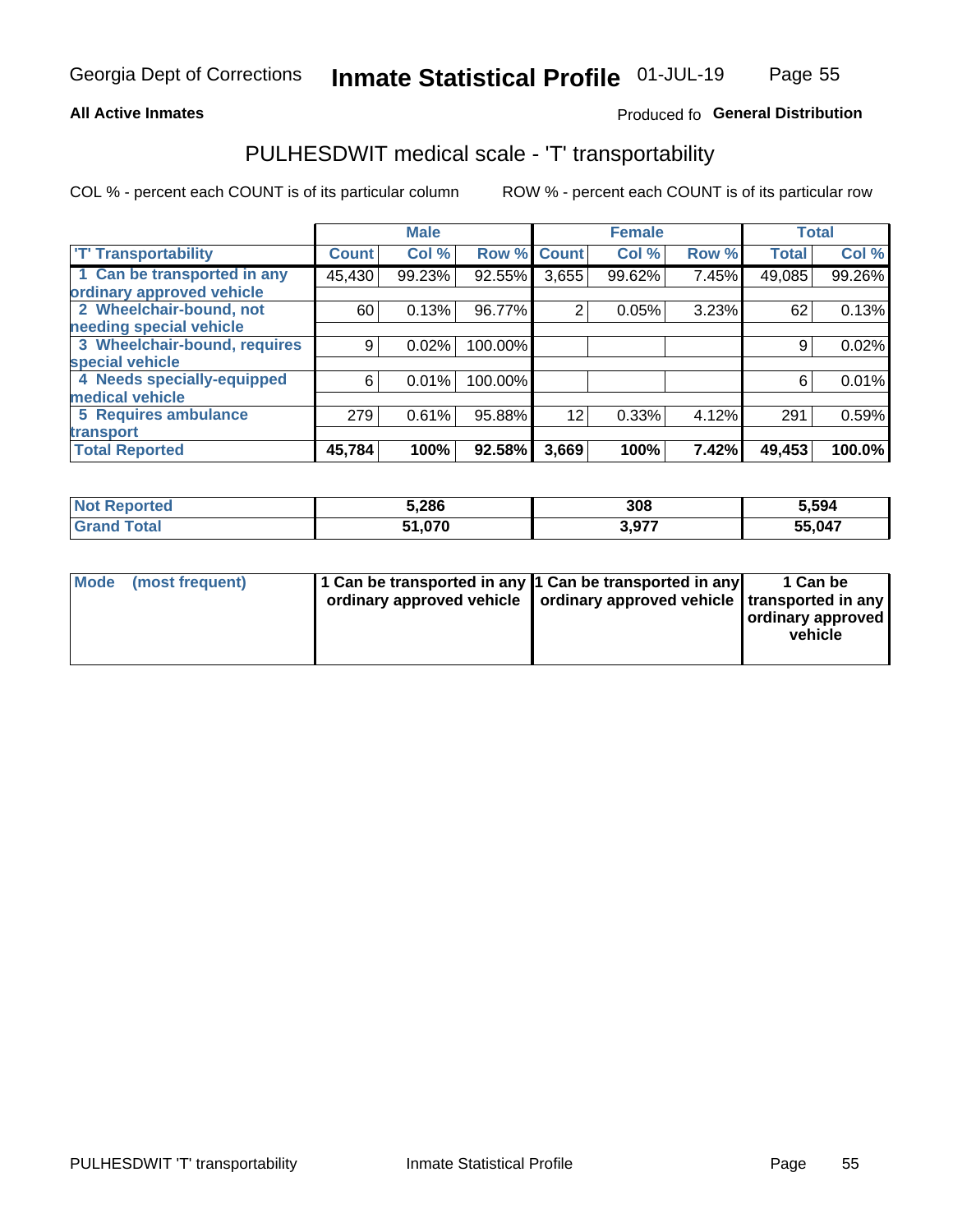#### Inmate Statistical Profile 01-JUL-19 Page 56

**All Active Inmates** 

### **Produced for General Distribution**

## Number of prior Georgia incarcerations

COL % - percent each COUNT is of its particular column

|                                       |              | <b>Male</b> |                    |       | <b>Female</b> |       |        | <b>Total</b> |
|---------------------------------------|--------------|-------------|--------------------|-------|---------------|-------|--------|--------------|
| <b>Num of Prior GA Incarcerations</b> | <b>Count</b> | Col %       | <b>Row % Count</b> |       | Col %         | Row % | Total  | Col %        |
| $\bf{0}$                              | 28,312       | 55.44%      | 90.85%             | 2,852 | 71.71%        | 9.15% | 31,164 | 56.61%       |
|                                       | 9,449        | 18.50%      | 94.17%             | 585   | 14.71%        | 5.83% | 10,034 | 18.23%       |
|                                       | 5,489        | 10.75%      | 95.11%             | 282   | 7.09%         | 4.89% | 5,771  | 10.48%       |
| 3                                     | 3,241        | 6.35%       | 96.69%             | 111   | 2.79%         | 3.31% | 3,352  | 6.09%        |
|                                       | 1,878        | 3.68%       | 97.31%             | 52    | 1.31%         | 2.69% | 1,930  | 3.51%        |
| 5                                     | 1,098        | 2.15%       | 96.15%             | 44    | 1.11%         | 3.85% | 1,142  | 2.07%        |
| <b>More Than 5</b>                    | 1,603        | 3.14%       | 96.92%             | 51    | 1.28%         | 3.08% | 1,654  | 3.00%        |
| <b>Total Reported</b>                 | 51,070       | 100%        | 92.78%             | 3,977 | 100%          | 7.22% | 55,047 | 100%         |

| <b>Reported</b><br><b>NOT</b> |        |                 |        |
|-------------------------------|--------|-----------------|--------|
| Total<br>' Gra                | 51,070 | 077<br>- 3,91 . | 55,047 |

| Mean (average)         | . .07 | 1.04 |
|------------------------|-------|------|
| <b>Median (middle)</b> |       |      |
| Mode (most frequent)   |       |      |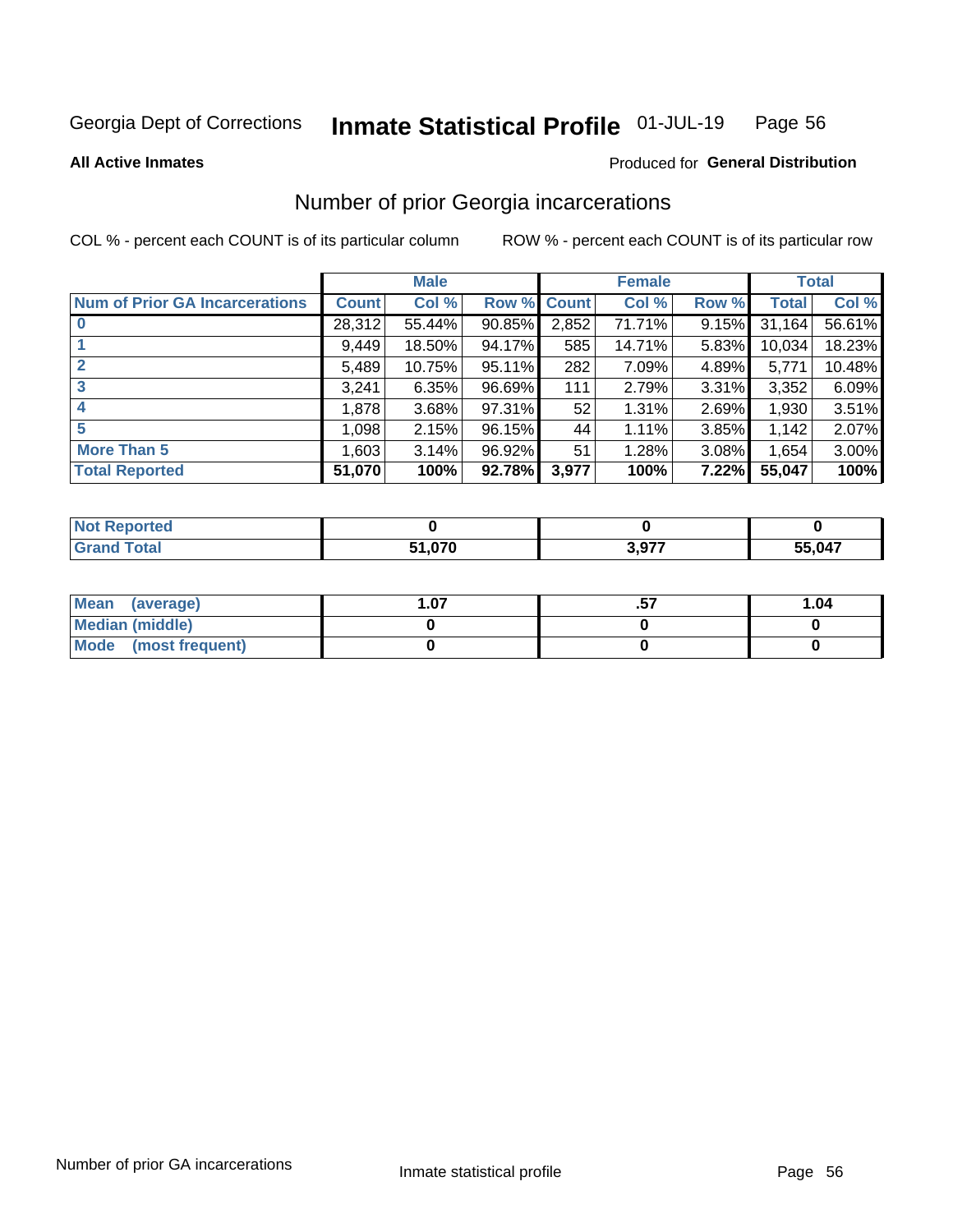#### Inmate Statistical Profile 01-JUL-19 Page 57

**All Active Inmates** 

### Produced for General Distribution

### Prison sentence in years

COL % - percent each COUNT is of its particular column

ROW % - percent each COUNT is of its particular row

|                                 |              | <b>Male</b> |        |              | <b>Female</b> |        |              | <b>Total</b> |
|---------------------------------|--------------|-------------|--------|--------------|---------------|--------|--------------|--------------|
| <b>Prison Sentence In Years</b> | <b>Count</b> | Col %       | Row %  | <b>Count</b> | Col %         | Row %  | <b>Total</b> | Col %        |
| $0 - 1$                         | 531          | 1.04%       | 90.31% | 57           | 1.43%         | 9.69%  | 588          | 1.07%        |
| $1.1 - 2$                       | 800          | 1.57%       | 90.50% | 84           | 2.11%         | 9.50%  | 884          | 1.61%        |
| $2.1 - 3$                       | 1,131        | 2.21%       | 86.93% | 170          | 4.27%         | 13.07% | 1,301        | 2.36%        |
| $3.1 - 4$                       | 925          | 1.81%       | 88.35% | 122          | 3.07%         | 11.65% | 1,047        | 1.90%        |
| $4.1 - 5$                       | 1,895        | 3.71%       | 89.18% | 230          | 5.78%         | 10.82% | 2,125        | 3.86%        |
| $5.1 - 6$                       | 1,096        | 2.15%       | 89.84% | 124          | 3.12%         | 10.16% | 1,220        | 2.22%        |
| $6.1 - 7$                       | 1,073        | 2.10%       | 91.55% | 99           | 2.49%         | 8.45%  | 1,172        | 2.13%        |
| $7.1 - 8$                       | 1,146        | 2.24%       | 91.75% | 103          | 2.59%         | 8.25%  | 1,249        | 2.27%        |
| $8.1 - 9$                       | 1,255        | 2.46%       | 93.17% | 92           | 2.31%         | 6.83%  | 1,347        | 2.45%        |
| $9.1 - 10$                      | 3,628        | 7.10%       | 89.54% | 424          | 10.66%        | 10.46% | 4,052        | 7.36%        |
| $10.1 - 12$                     | 2,303        | 4.51%       | 90.88% | 231          | 5.81%         | 9.12%  | 2,534        | 4.60%        |
| $12.1 - 15$                     | 5,073        | 9.93%       | 92.29% | 424          | 10.66%        | 7.71%  | 5,497        | 9.99%        |
| $15.1 - 20$                     | 9,468        | 18.54%      | 93.19% | 692          | 17.40%        | 6.81%  | 10,160       | 18.46%       |
| 20.1 - Over                     | 11,642       | 22.80%      | 94.40% | 690          | 17.35%        | 5.60%  | 12,332       | 22.40%       |
| <b>Life</b>                     | 7,426        | 14.54%      | 95.21% | 374          | 9.40%         | 4.79%  | 7,800        | 14.17%       |
| <b>Life Without Parole</b>      | 1,526        | 2.99%       | 96.46% | 56           | 1.41%         | 3.54%  | 1,582        | 2.87%        |
| <b>Death</b>                    | 86           | 0.17%       | 98.85% |              | 0.03%         | 1.15%  | 87           | 0.16%        |
| <b>Youthful Offenders</b>       | 66           | 0.13%       | 94.29% | 4            | 0.10%         | 5.71%  | 70           | 0.13%        |
| <b>Total Reported</b>           | 51,070       | 100%        | 92.78% | 3,977        | 100%          | 7.22%  | 55,047       | 100.0%       |

| ported<br>I NOT |     |     |        |
|-----------------|-----|-----|--------|
| .'nta'          | 070 | 077 | 55,047 |

#### **Determinate (numeric) sentences only**

| <b>Mear</b> | $- - - -$<br><b>25.24</b> | $\sim$<br>n.<br>20.LJ | 25.24 |
|-------------|---------------------------|-----------------------|-------|
|             |                           |                       |       |

All sentences (including determinate), with life, life without parole, and death sentences figured at 45 years

| Mean | 36.1. | 38.56 | 36.20 |
|------|-------|-------|-------|
|      |       |       |       |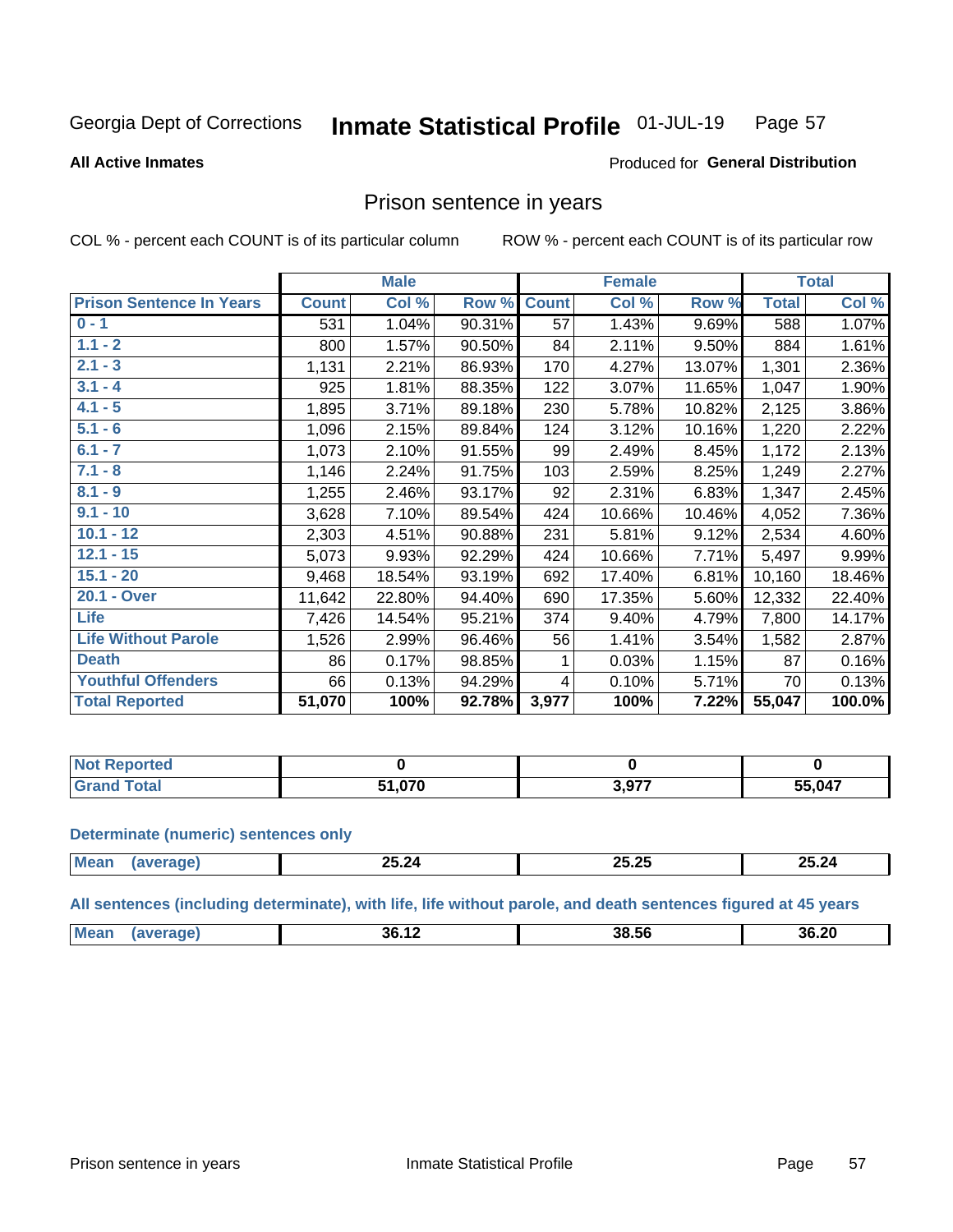#### Inmate Statistical Profile 01-JUL-19 Page 58

### **All Active Inmates**

### Produced for General Distribution

## Primary offense, broken out into felonies vs misdemeanors

COL % - percent each COUNT is of its particular column

|                                  |              | <b>Male</b> |           |                    | <b>Female</b> |          | Total  |        |
|----------------------------------|--------------|-------------|-----------|--------------------|---------------|----------|--------|--------|
| <b>Felonies and Misdemeanors</b> | <b>Count</b> | Col %       |           | <b>Row % Count</b> | Col %         | Row %    | Total  | Col %  |
| <b>Felonies</b>                  | 50,833       | 99.81%      | 92.76%    | 3.967              | 99.92%        | $7.24\%$ | 54,800 | 99.82% |
| <b>Misdemeanors</b>              | 95           | 19%         | 96.94%    |                    | .08%          | $3.06\%$ | 98     | 18%    |
| <b>Total Reported</b>            | 50,928       | 100%        | $92.77\%$ | 3,970              | 100%          | 7.23%    | 54,898 | 100%   |

| <b>Not</b><br><b>Reported</b> | $\Lambda$<br>14Z |        | 49     |
|-------------------------------|------------------|--------|--------|
| <b>Grand</b>                  | 24. A7C          | CO OOF | 55,047 |
| ™otal                         | , , , U / U      | ™.ສາລ  |        |

|  | Mo | . | a masa sa sa<br>. | onies<br>. |
|--|----|---|-------------------|------------|
|--|----|---|-------------------|------------|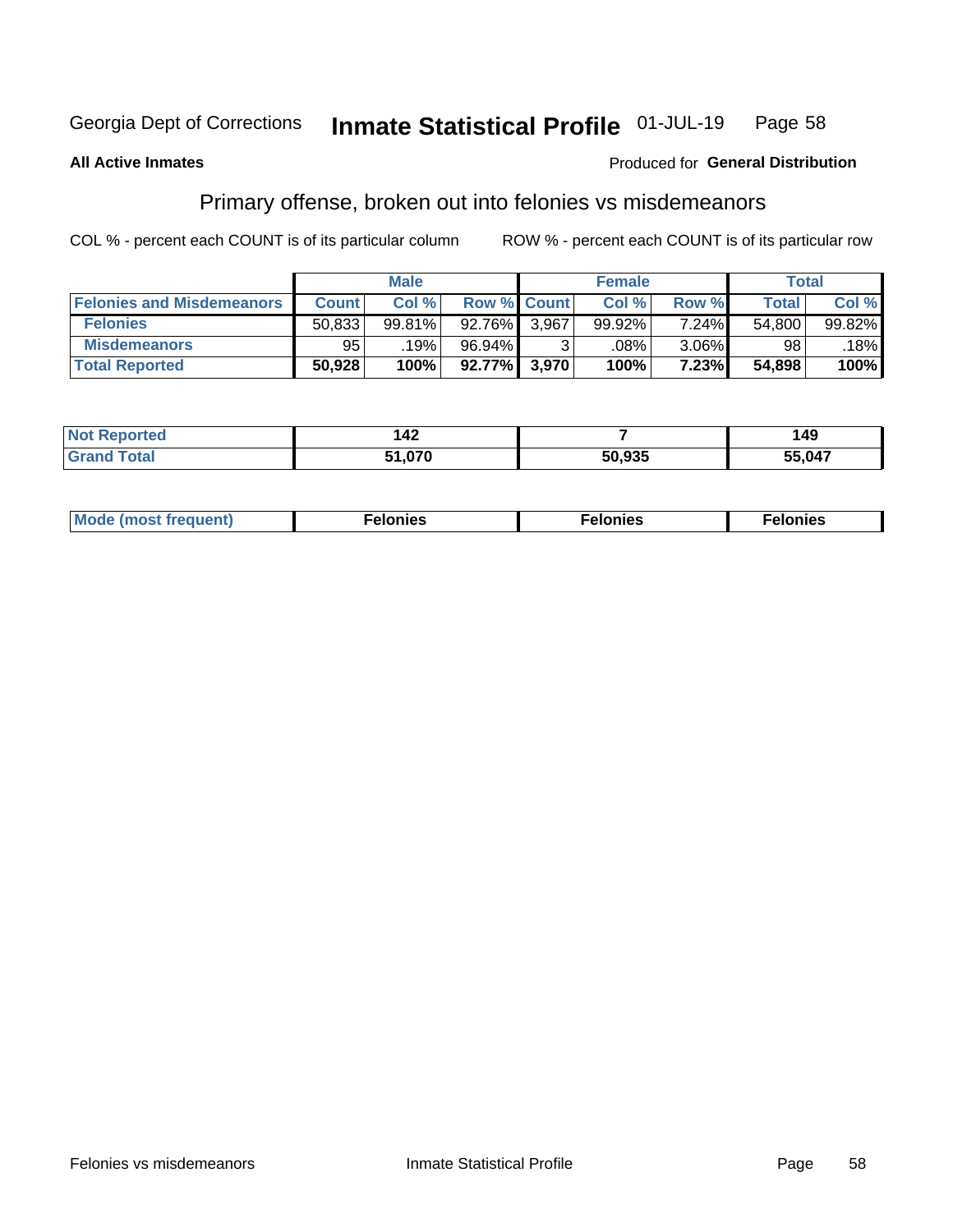#### Inmate Statistical Profile 01-JUL-19 Page 59

#### **All Active Inmates**

### Produced for General Distribution

## Primary offense, broken out into six broad crime categories

COL % - percent each COUNT is of its particular column

|                         |                  |              | <b>Male</b> |        |             | <b>Female</b> |        |              | <b>Total</b> |
|-------------------------|------------------|--------------|-------------|--------|-------------|---------------|--------|--------------|--------------|
| <b>Crime Categories</b> |                  | <b>Count</b> | Col %       |        | Row % Count | Col %         | Row %  | <b>Total</b> | Col %        |
|                         | <b>Violent</b>   | 26,743       | 52.46%      | 93.74% | 1,785       | 44.88%        | 6.26%  | 28,528       | 51.91%       |
| $\mathbf{2}$            | <b>Sex Crime</b> | 8,670        | 17.01%      | 98.37% | 144         | 3.62%         | 1.63%  | 8,814        | 16.04%       |
| 3                       | <b>Property</b>  | 7,453        | 14.62%      | 89.20% | 902         | 22.68%        | 10.80% | 8,355        | 15.20%       |
| 4                       | <b>Drug</b>      | 5,305        | 10.41%      | 85.52% | 898         | 22.58%        | 14.48% | 6,203        | 11.29%       |
| 5                       | <b>Habit/DUI</b> | 96           | .19%        | 87.27% | 14          | $.35\%$       | 12.73% | 110          | .20%         |
| 6                       | <b>Other</b>     | 2,708        | 5.31%       | 92.05% | 234         | 5.88%         | 7.95%  | 2,942        | 5.35%        |
| <b>Total Reported</b>   |                  | 50,975       | 100%        | 92.76% | 3,977       | 100%          | 7.24%  | 54,952       | 100%         |

| orred       | o<br>JJ.             |            | --<br>oб<br>ື |
|-------------|----------------------|------------|---------------|
| <b>otal</b> | $\sim$<br>E 4<br>, u | דלם י<br>. | .047<br>.Е    |

| Mc | .<br>$\cdots$ | VIOIEM |
|----|---------------|--------|
|    |               |        |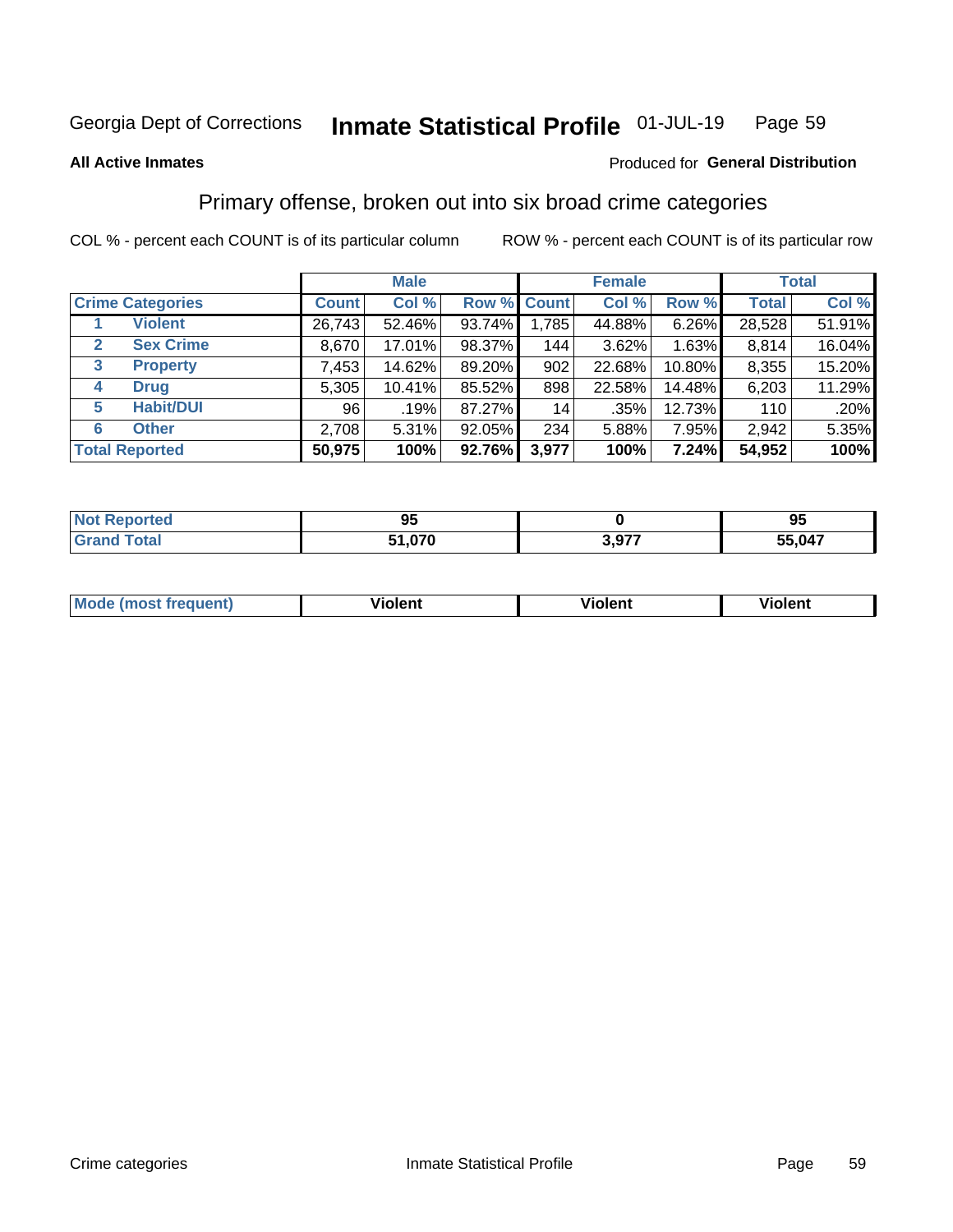#### Inmate Statistical Profile 01-JUL-19 Page 60

**All Active Inmates** 

#### Produced for General Distribution

## Primary offense, detailed offense code

COL % - percent each COUNT is of its particular column

|                                               |                     | <b>Male</b> |         |                | <b>Female</b> |         |                 | <b>Total</b> |
|-----------------------------------------------|---------------------|-------------|---------|----------------|---------------|---------|-----------------|--------------|
| <b>Primary Offense</b>                        | <b>Count</b>        | Col %       | Row %   | <b>Count</b>   | Col %         | Row %   | <b>Total</b>    | Col %        |
| <b>Abuse Neglect Elder/Disab (2812)</b>       | 46                  | .09%        | 63.89%  | 26             | .65%          | 36.11%  | $\overline{72}$ | .13%         |
| Agg Aslt W Intnt To Rape (2095)               | 74                  | .15%        | 100.00% |                |               |         | 74              | .13%         |
| <b>Agg Sex Battery Atmpt (2099)</b>           | 3                   | .01%        | 100.00% |                |               |         | 3               | .01%         |
| <b>Aggrav Assault (1302)</b>                  | 5,281               | 10.36%      | 94.49%  | 308            | 7.74%         | 5.51%   | 5,589           | 10.17%       |
| <b>Aggrav Assault Peace Ofcr</b>              | 350                 | .69%        | 94.34%  | 21             | .53%          | 5.66%   | 371             | .68%         |
| (1314)                                        |                     |             |         |                |               |         |                 |              |
| <b>Aggrav Battery (1305)</b>                  | 1,342               | 2.63%       | 93.72%  | 90             | 2.26%         | 6.28%   | 1,432           | 2.61%        |
| <b>Aggrav Battery Peace Ofcr</b><br>(1315)    | 29                  | .06%        | 96.67%  | 1              | .03%          | 3.33%   | 30              | .05%         |
| <b>Aggrav Ch Molest Atmpt (2096)</b>          | 5                   | .01%        | 100.00% |                |               |         | 5               | .01%         |
| <b>Aggrav Child Molestation (2021)</b>        | 1,304               | 2.56%       | 98.34%  | 22             | .55%          | 1.66%   | 1,326           | 2.41%        |
| <b>Aggrav Cruelty To Animals</b>              | 14                  | .03%        | 93.33%  | 1              | .03%          | 6.67%   | 15              | .03%         |
| (2972)<br><b>Aggrav Sexual Battery (2009)</b> | 239                 | .47%        | 99.17%  | $\overline{2}$ | .05%          | .83%    | 241             | .44%         |
| <b>Aggrav Sodomy (2003)</b>                   | 225                 | .44%        | 98.68%  | $\overline{3}$ | .08%          | 1.32%   | 228             | .41%         |
| <b>Aggrav Stalking (1321)</b>                 | 310                 | .61%        | 94.80%  | 17             | .43%          | 5.20%   | 327             | .60%         |
| <b>Aggravated Assault On 65+</b>              | 6                   | .01%        | 75.00%  | $\overline{2}$ | .05%          | 25.00%  | 8               | .01%         |
| (1304)                                        |                     |             |         |                |               |         |                 |              |
| <b>Aiding Escape (2502)</b>                   |                     |             |         | $\overline{2}$ | .05%          | 100.00% | $\overline{2}$  | .01%         |
| <b>Alter Id (1506)</b>                        | 1                   | .01%        | 100.00% |                |               |         | 1               | .01%         |
| <b>Armed Robbery (1902)</b>                   | 5,810               | 11.40%      | 96.43%  | 215            | 5.41%         | 3.57%   | 6,025           | 10.96%       |
| Arson 1st Degree (1401)                       | 59                  | .12%        | 84.29%  | 11             | .28%          | 15.71%  | 70              | .13%         |
| <b>Arson 2nd Degree (1402)</b>                | 11                  | .02%        | 91.67%  | 1              | .03%          | 8.33%   | 12              | .02%         |
| <b>Arson 3rd Degree (1403)</b>                | 3                   | .01%        | 100.00% |                |               |         | $\mathfrak{S}$  | .01%         |
| <b>Arson Misc (1400)</b>                      | 2                   | .01%        | 100.00% |                |               |         | $\overline{c}$  | .01%         |
| <b>Ass W/ Int Transmit Hiv (1313)</b>         | 1                   | .01%        | 50.00%  | 1              | .03%          | 50.00%  | $\overline{2}$  | .01%         |
| <b>Atmpt Aggrav Assault (1303)</b>            | 10                  | .02%        | 90.91%  | 1              | .03%          | 9.09%   | 11              | .02%         |
| <b>Atmpt Aggrav Sodomy (2093)</b>             | 4                   | .01%        | 100.00% |                |               |         | 4               | .01%         |
| <b>Atmpt Armed Robbery (1992)</b>             | 92                  | .18%        | 92.93%  | 7              | .18%          | 7.07%   | 99              | .18%         |
| <b>Atmpt Burglary (1690)</b>                  | 21                  | .04%        | 95.45%  | 1              | .03%          | 4.55%   | 22              | .04%         |
| <b>Atmpt Child Molestation (2094)</b>         | 46                  | .09%        | 100.00% |                |               |         | 46              | .08%         |
| <b>Atmpt Finan Ident Frd (7014)</b>           | 1                   | .01%        | 100.00% |                |               |         | $\mathbf 1$     | .01%         |
| <b>Atmpt Kidnap (1390)</b>                    | $\overline{\omega}$ | .01%        | 100.00% |                |               |         | $\overline{3}$  | .01%         |
| <b>Atmpt Murder (1190)</b>                    | 145                 | .28%        | 91.77%  | 13             | .33%          | 8.23%   | 158             | .29%         |
| Atmpt Rape (2091)                             | 49                  | .10%        | 98.00%  | $\mathbf{1}$   | .03%          | 2.00%   | 50              | .09%         |
| <b>Atmpt Robbery (1991)</b>                   | 34                  | .07%        | 97.14%  | $\mathbf{1}$   | .03%          | 2.86%   | 35              | .06%         |
| <b>Atmpt Sodomy (2092)</b>                    | 1                   | .01%        | 100.00% |                |               |         | 1               | .01%         |
| <b>Atmpt Theft By Taking (1812)</b>           | $\overline{c}$      | .01%        | 100.00% |                |               |         | $\overline{c}$  | .01%         |
| <b>Atmpt Viol Substance Act (4090)</b>        | 15                  | .03%        | 78.95%  | 4              | .10%          | 21.05%  | 19              | .03%         |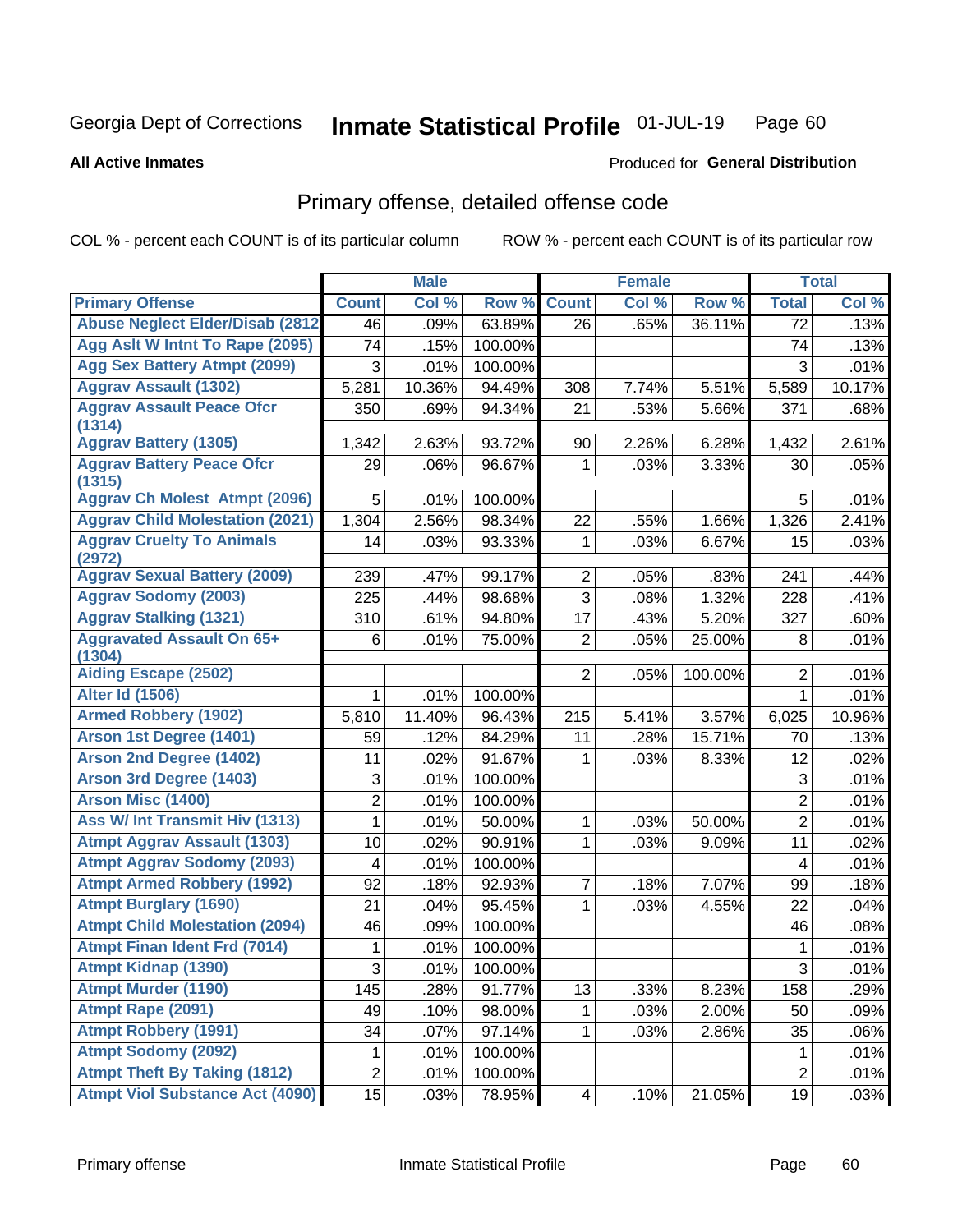#### Inmate Statistical Profile 01-JUL-19 Page 61

#### **All Active Inmates**

### **Produced for General Distribution**

## Primary offense, detailed offense code

COL % - percent each COUNT is of its particular column

|                                                                    |                | <b>Male</b>               |         |                | <b>Female</b> |         |                     | <b>Total</b> |
|--------------------------------------------------------------------|----------------|---------------------------|---------|----------------|---------------|---------|---------------------|--------------|
| <b>Primary Offense</b>                                             | <b>Count</b>   | $\overline{\text{Col 9}}$ | Row %   | <b>Count</b>   | Col %         | Row %   | <b>Total</b>        | Col %        |
| <b>Att/Consprcy Commt C/S/Of</b>                                   | 47             | .09%                      | 87.04%  | $\overline{7}$ | .18%          | 12.96%  | 54                  | .10%         |
| (4134)<br><b>Bad Checks (1704)</b>                                 |                | .01%                      | 100.00% |                |               |         | 1                   | .01%         |
| <b>Bail Jumping (2511)</b>                                         | 1<br>5         | .01%                      | 100.00% |                |               |         | 5                   | .01%         |
| <b>Bestiality (2004)</b>                                           | 1              | .01%                      | 100.00% |                |               |         | 1                   | .01%         |
| <b>Bigamy (2007)</b>                                               |                |                           |         |                |               |         |                     |              |
| <b>Bribery Govt Officer (2301)</b>                                 | 3              | .01%                      | 100.00% |                |               |         | 3<br>$\overline{2}$ | .01%         |
|                                                                    | 1              | .01%                      | 50.00%  | 1              | .03%          | 50.00%  |                     | .01%         |
| <b>Bribery Of Contestant (2711)</b><br>Burg 1st Aft 6/30/12 (1611) |                |                           |         | 1              | .03%          | 100.00% | 1                   | .01%         |
|                                                                    | 2,008          | 3.94%                     | 91.69%  | 182            | 4.58%         | 8.31%   | 2,190               | 3.99%        |
| Burg 2nd Aft 6/30/12 (1612)                                        | 705            | 1.38%                     | 96.18%  | 28             | .70%          | 3.82%   | 733                 | 1.33%        |
| Burg Bef 7/1/12 (1601)                                             | 2,042          | 4.01%                     | 96.82%  | 67             | 1.68%         | 3.18%   | 2,109               | 3.84%        |
| <b>Carry Pistl Without Licns (2903)</b>                            | 1              | .01%                      | 100.00% |                |               |         | 1                   | .01%         |
| <b>Carry Weapon At School (2915)</b>                               | 5              | .01%                      | 100.00% |                |               |         | 5                   | .01%         |
| <b>Child Molestation (2019)</b>                                    | 2,662          | 5.22%                     | 97.90%  | 57             | 1.43%         | 2.10%   | 2,719               | 4.95%        |
| <b>Cnspire Traffic Cntrl Sub (4130)</b>                            | 6              | .01%                      | 100.00% |                |               |         | 6                   | .01%         |
| <b>Computer Pornography (1760)</b>                                 | 104            | .20%                      | 99.05%  | 1              | .03%          | .95%    | 105                 | .19%         |
| <b>Computer Theft (1761)</b>                                       | 1              | .01%                      | 11.11%  | 8              | .20%          | 88.89%  | 9                   | .02%         |
| <b>Computer Trespass (1762)</b>                                    | 1              | .01%                      | 33.33%  | $\overline{2}$ | .05%          | 66.67%  | 3                   | .01%         |
| <b>Conceal Death Of Another (1125)</b>                             | 13             | .03%                      | 61.90%  | 8              | .20%          | 38.10%  | 21                  | .04%         |
| <b>Conspiracy (9901)</b>                                           | 28             | .05%                      | 84.85%  | 5              | .13%          | 15.15%  | 33                  | .06%         |
| Crim Use W/Alt Id Mark (7010)                                      | 4              | .01%                      | 100.00% |                |               |         | 4                   | .01%         |
| Crmnl Atmpt (9905)                                                 | 3              | .01%                      | 100.00% |                |               |         | 3                   | .01%         |
| <b>Crmnl Damage 1st Degree (1501)</b>                              | 24             | .05%                      | 100.00% |                |               |         | 24                  | .04%         |
| <b>Crmnl Damage 2nd Degree</b><br>(1502)                           | 66             | .13%                      | 85.71%  | 11             | .28%          | 14.29%  | 77                  | .14%         |
| <b>Crmnl Interfere Govt Prop (2613)</b>                            | 22             | .04%                      | 95.65%  | 1              | .03%          | 4.35%   | 23                  | .04%         |
| <b>Crmnl Solicitation (9910)</b>                                   | $\overline{2}$ | .01%                      | 100.00% |                |               |         | $\overline{2}$      | .01%         |
| <b>Cruelty To An Inmate (2810)</b>                                 | 1              | .01%                      | 100.00% |                |               |         | 1                   | .01%         |
| <b>Cruelty To Animals (2971)</b>                                   | 1              | .01%                      | 100.00% |                |               |         | 1                   | .01%         |
| <b>Cruelty To Children (2801)</b>                                  | 299            | .59%                      | 73.65%  | 107            | 2.69%         | 26.35%  | 406                 | .74%         |
| <b>Cruelty To Elder Person (2811)</b>                              | 26             | .05%                      | 63.41%  | 15             | .38%          | 36.59%  | 41                  | .07%         |
| <b>Damage Destroy Secr Prop</b><br>(1504)                          | 2              | .01%                      | 100.00% |                |               |         | $\overline{2}$      | .01%         |
| <b>Distr Mat Depict Nudity (2102)</b>                              | 1              | .01%                      | 100.00% |                |               |         | 1                   | .01%         |
| Dogfighting (2718)                                                 | $\overline{2}$ | .01%                      | 100.00% |                |               |         | $\overline{2}$      | .01%         |
| Drv W/ Improp Veh Reg (7013)                                       | $\overline{5}$ | .01%                      | 100.00% |                |               |         | 5                   | .01%         |
| <b>Drvng Habtl Violator (5004)</b>                                 | 3              | .01%                      | 60.00%  | $\overline{2}$ | .05%          | 40.00%  | 5                   | .01%         |
| <b>Embracery (2407)</b>                                            | 1              | .01%                      | 100.00% |                |               |         | 1                   | .01%         |
| <b>Entering Vehicle (1880)</b>                                     | 97             | .19%                      | 96.04%  | 4              | .10%          | 3.96%   | 101                 | .18%         |
|                                                                    |                |                           |         |                |               |         |                     |              |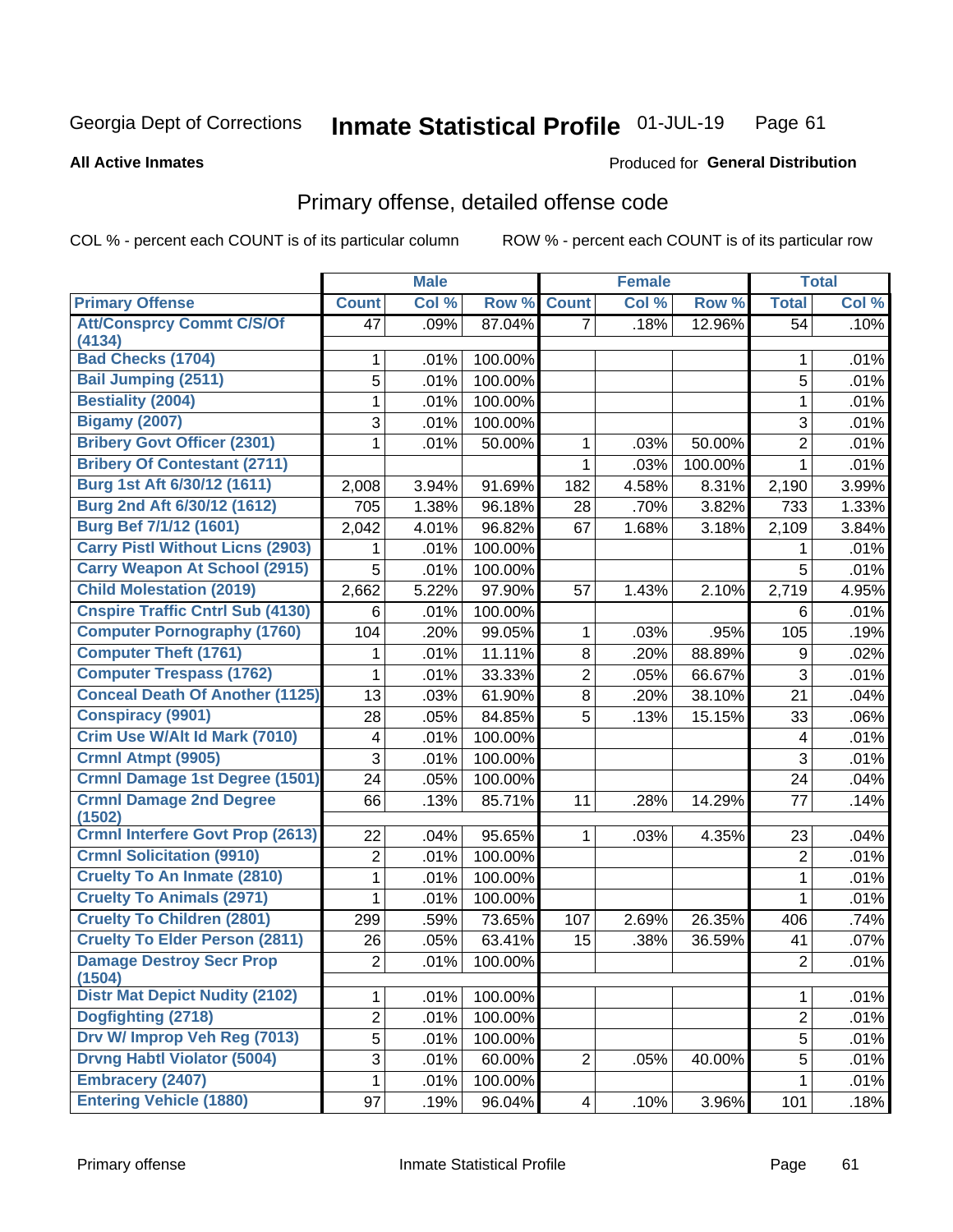#### Inmate Statistical Profile 01-JUL-19 Page 62

**All Active Inmates** 

### **Produced for General Distribution**

## Primary offense, detailed offense code

COL % - percent each COUNT is of its particular column

|                                            |                         | <b>Male</b> |         |                | <b>Female</b> |         |                | <b>Total</b> |
|--------------------------------------------|-------------------------|-------------|---------|----------------|---------------|---------|----------------|--------------|
| <b>Primary Offense</b>                     | <b>Count</b>            | Col %       | Row %   | <b>Count</b>   | Col %         | Row %   | <b>Total</b>   | Col %        |
| <b>Entice Child Attempted (2090)</b>       | 6                       | .01%        | 100.00% |                |               |         | 6              | .01%         |
| <b>Enticing Child-Indec Purp (2020)</b>    | 77                      | .15%        | 91.67%  | 7              | .18%          | 8.33%   | 84             | .15%         |
| <b>Escape (2501)</b>                       | 31                      | .06%        | 86.11%  | 5              | .13%          | 13.89%  | 36             | .07%         |
| <b>Exploit Disabled/Elder (7022)</b>       | $\,6$                   | .01%        | 54.55%  | 5              | .13%          | 45.45%  | 11             | .02%         |
| <b>False Certificates (2311)</b>           | 1                       | .01%        | 100.00% |                |               |         | 1              | .01%         |
| <b>False Imprisonment (1308)</b>           | 195                     | .38%        | 95.12%  | 10             | .25%          | 4.88%   | 205            | .37%         |
| <b>False Public Alarm (2609)</b>           | 1                       | .01%        | 100.00% |                |               |         | 1              | .01%         |
| <b>False Statements Govt (2408)</b>        | 22                      | .04%        | 75.86%  | 7              | .18%          | 24.14%  | 29             | .05%         |
| <b>False Swearing (2402)</b>               |                         |             |         | 1              | .03%          | 100.00% | 1              | .01%         |
| <b>Family Violence Battery (1301)</b>      | 158                     | .31%        | 98.14%  | 3              | .08%          | 1.86%   | 161            | .29%         |
| Feticide (1121)                            | 1                       | .01%        | 100.00% |                |               |         | 1              | .01%         |
| <b>Feticide By Vehicle (1118)</b>          | $\,6$                   | .01%        | 100.00% |                |               |         | 6              | .01%         |
| <b>Financial Identity Fraud (1756)</b>     | 61                      | .12%        | 76.25%  | 19             | .48%          | 23.75%  | 80             | .15%         |
| <b>Fleeing/Eluding Police (2316)</b>       | 491                     | .96%        | 94.42%  | 29             | .73%          | 5.58%   | 520            | .95%         |
| Forg 1st Aft 6/30/12 (1711)                | 113                     | .22%        | 75.33%  | 37             | .93%          | 24.67%  | 150            | .27%         |
| Forg 1st Bef 7/1/12 (1701)                 | 172                     | .34%        | 71.97%  | 67             | 1.68%         | 28.03%  | 239            | .43%         |
| Forg 2nd Aft 6/30/12 (1712)                | 38                      | .07%        | 82.61%  | 8              | .20%          | 17.39%  | 46             | .08%         |
| Forg 2nd Bef 7/1/12 (1702)                 | 3                       | .01%        | 75.00%  | 1              | .03%          | 25.00%  | 4              | .01%         |
| Forg 3rd Aft 6/30/12 (1713)                | 58                      | .11%        | 82.86%  | 12             | .30%          | 17.14%  | 70             | .13%         |
| Forg 4th Aft 6/30/12 (1714)                | 15                      | .03%        | 65.22%  | 8              | .20%          | 34.78%  | 23             | .04%         |
| <b>Forgery Credit Card (1752)</b>          | 5                       | .01%        | 83.33%  | 1              | .03%          | 16.67%  | $\,6$          | .01%         |
| <b>Fraudulent Access Compute</b>           | $\overline{2}$          | .01%        | 66.67%  | 1              | .03%          | 33.33%  | 3              | .01%         |
| (1796)                                     |                         |             |         |                |               |         |                |              |
| <b>Fraudulent Checks (1750)</b>            | $\overline{2}$          | .01%        | 100.00% |                |               |         | $\overline{2}$ | .01%         |
| <b>Fraudulent Credit Card (1753)</b>       | 62                      | .12%        | 68.89%  | 28             | .70%          | 31.11%  | 90             | .16%         |
| <b>Gang Participation (9914)</b>           | 53                      | .10%        | 96.36%  | 2              | .05%          | 3.64%   | 55             | .10%         |
| <b>Guard Line W/Weapon/Drugs</b><br>(2963) | 18                      | .04%        | 54.55%  | 15             | .38%          | 45.45%  | 33             | .06%         |
| <b>Habit Traf Viol/Impaired (5005)</b>     | 6                       | .01%        | 100.00% |                |               |         | 6              | .01%         |
| <b>Habit Traf Viol/Other (5006)</b>        | $\overline{\mathbf{4}}$ | .01%        | 66.67%  | $\overline{2}$ | .05%          | 33.33%  | $\,6$          | .01%         |
| <b>Hijacking Motor Vehicle (1911)</b>      | 43                      | .08%        | 100.00% |                |               |         | 43             | .08%         |
| <b>Hindering Appreh Or Pun (2503)</b>      | 5                       | .01%        | 71.43%  | $\overline{2}$ | .05%          | 28.57%  | $\overline{7}$ | $.01\%$      |
| Hit-Run W/Injury/Fatality (5007)           | 41                      | .08%        | 83.67%  | 8              | .20%          | 16.33%  | 49             | .09%         |
| Home Invasion 1st Degree (7007)            | 19                      | .04%        | 86.36%  | 3              | .08%          | 13.64%  | 22             | .04%         |
| <b>Homicide By Vessel (1124)</b>           | 42                      | .08%        | 87.50%  | 6              | .15%          | 12.50%  | 48             | .09%         |
| <b>Illegal Attm To Obt Drugs (4011)</b>    | $\sqrt{5}$              | .01%        | 83.33%  | 1              | .03%          | 16.67%  | 6              | .01%         |
| <b>Impersonating Officer (2405)</b>        | 1                       | .01%        | 100.00% |                |               |         | 1              | .01%         |
| <b>Impersonation (2404)</b>                | 3                       | .01%        | 100.00% |                |               |         | 3              | .01%         |
| <b>Incest (2006)</b>                       | 214                     | .42%        | 99.53%  | $\mathbf{1}$   | .03%          | .47%    | 215            | .39%         |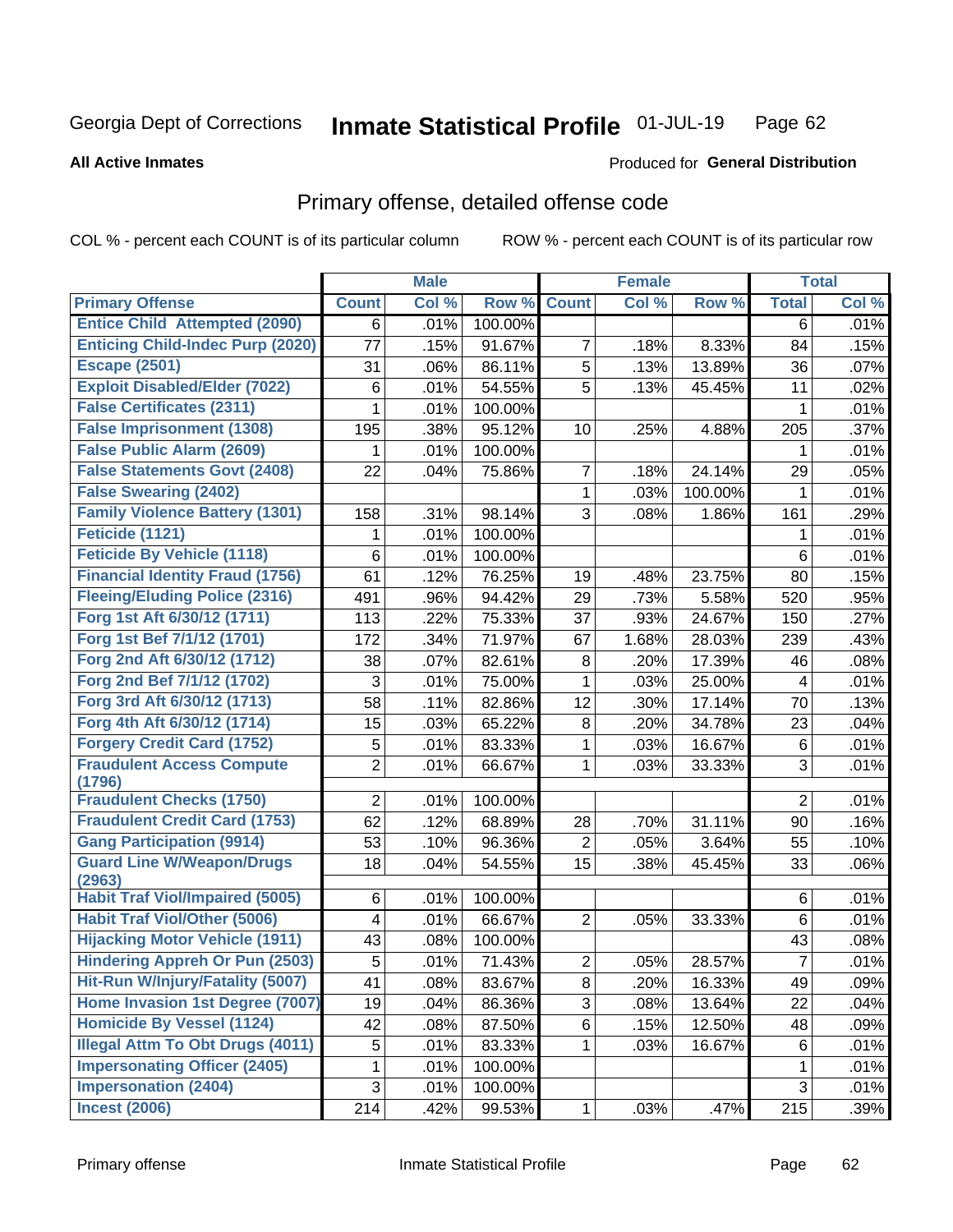#### Inmate Statistical Profile 01-JUL-19 Page 63

#### **All Active Inmates**

## **Produced for General Distribution**

## Primary offense, detailed offense code

COL % - percent each COUNT is of its particular column

|                                         |                | <b>Male</b> |         |                | <b>Female</b> |        |                | <b>Total</b> |
|-----------------------------------------|----------------|-------------|---------|----------------|---------------|--------|----------------|--------------|
| <b>Primary Offense</b>                  | <b>Count</b>   | Col %       | Row %   | <b>Count</b>   | Col %         | Row %  | <b>Total</b>   | Col %        |
| <b>Incest Atmpt (2098)</b>              | 1              | .01%        | 100.00% |                |               |        | $\mathbf 1$    | .01%         |
| <b>Inciting To Insurrection (2203)</b>  | 3              | .01%        | 100.00% |                |               |        | 3              | .01%         |
| <b>Influencing Witness (2313)</b>       | $\overline{7}$ | .01%        | 70.00%  | 3              | .08%          | 30.00% | 10             | .02%         |
| <b>Injury By Vehicle (1318)</b>         | 101            | .20%        | 79.53%  | 26             | .65%          | 20.47% | 127            | .23%         |
| <b>Insurance Fraud (7023)</b>           | 1              | .01%        | 100.00% |                |               |        | 1              | .01%         |
| <b>Insurrection (2202)</b>              | 3              | .01%        | 100.00% |                |               |        | 3              | .01%         |
| <b>Interfere Electronic Dvce (2614)</b> | 1              | .01%        | 100.00% |                |               |        | $\mathbf{1}$   | .01%         |
| <b>Interference With Custody (1312)</b> | 13             | .03%        | 92.86%  | 1              | .03%          | 7.14%  | 14             | .03%         |
| <b>Involuntary Manslaughter (1103)</b>  | 172            | .34%        | 86.87%  | 26             | .65%          | 13.13% | 198            | .36%         |
| Kidnapping (1311)                       | 1,465          | 2.87%       | 96.83%  | 48             | 1.21%         | 3.17%  | 1,513          | 2.75%        |
| <b>Livestock Theft (1817)</b>           | 5              | .01%        | 100.00% |                |               |        | 5              | .01%         |
| <b>Lottery Violation (2730)</b>         | 3              | .01%        | 100.00% |                |               |        | 3              | .01%         |
| <b>Machine Gun Activities (2906)</b>    | 1              | .01%        | 100.00% |                |               |        | $\mathbf{1}$   | .01%         |
| Manf Methamph 200-399 Gm                | 8              | .02%        | 100.00% |                |               |        | 8              | .01%         |
| (4144)<br>Manf Methamph 28-199 Gm       |                |             |         |                |               |        |                |              |
| (4143)                                  | 11             | .02%        | 84.62%  | $\overline{2}$ | .05%          | 15.38% | 13             | .02%         |
| Manf Methamph 400+ Gm (4145)            | 1              | .01%        | 100.00% |                |               |        | 1              | .01%         |
| <b>Manf Methamph Unspec Amt</b>         | 98             | .19%        | 89.09%  | 12             | .30%          | 10.91% | 110            | .20%         |
| (4147)                                  |                |             |         |                |               |        |                |              |
| <b>Manufac Marijuana (7012)</b>         | 27             | .05%        | 93.10%  | $\overline{2}$ | .05%          | 6.90%  | 29             | .05%         |
| <b>Manufact Meth Near Child (2803)</b>  | 12             | .02%        | 80.00%  | 3              | .08%          | 20.00% | 15             | .03%         |
| <b>Misc Assault/Battery (1300)</b>      | 11             | .02%        | 100.00% |                |               |        | 11             | .02%         |
| <b>Misc Correctionl Inst Off (6200)</b> | 8              | .02%        | 100.00% |                |               |        | 8              | .01%         |
| <b>Misc Drugs Trafficking (4100)</b>    | 4              | .01%        | 100.00% |                |               |        | 4              | .01%         |
| <b>Misc Forgery (1700)</b>              | 3              | .01%        | 100.00% |                |               |        | 3              | .01%         |
| <b>Misc Fraud (1799)</b>                | 9              | .02%        | 60.00%  | 6              | .15%          | 40.00% | 15             | .03%         |
| <b>Misc Homicide Offense (1100)</b>     | 6              | .01%        | 85.71%  | 1              | .03%          | 14.29% | $\overline{7}$ | .01%         |
| <b>Misc Invasion Of Privacy (3000)</b>  | 5              | .01%        | 100.00% |                |               |        | 5              | .01%         |
| <b>Misc Obscenity (2100)</b>            | 5              | .01%        | 100.00% |                |               |        | 5              | .01%         |
| <b>Misc Public Order (2200)</b>         | 1              | .01%        | 100.00% |                |               |        | $\mathbf{1}$   | .01%         |
| <b>Misc Sexual Offense (2000)</b>       | 21             | .04%        | 95.45%  | $\mathbf{1}$   | .03%          | 4.55%  | 22             | .04%         |
| <b>Misuse Firearm Hunting (2970)</b>    | 1              | .01%        | 100.00% |                |               |        | 1              | .01%         |
| <b>Murder (1101)</b>                    | 6,236          | 12.23%      | 93.63%  | 424            | 10.66%        | 6.37%  | 6,660          | 12.12%       |
| <b>Murder Conspire To Commit</b>        | 17             | .03%        | 89.47%  | 2 <sup>1</sup> | .05%          | 10.53% | 19             | .03%         |
| (1191)<br>Mutiny In Penal Inst (2507)   |                |             |         |                |               |        |                |              |
|                                         | 11             | .02%        | 100.00% |                |               |        | 11             | .02%         |
| Necrophilia (2022)                      | 1              | .01%        | 100.00% |                |               |        | $\mathbf 1$    | .01%         |
| <b>Obstr Of Law Enf Officer (2314)</b>  | 407            | .80%        | 90.85%  | 41             | 1.03%         | 9.15%  | 448            | .82%         |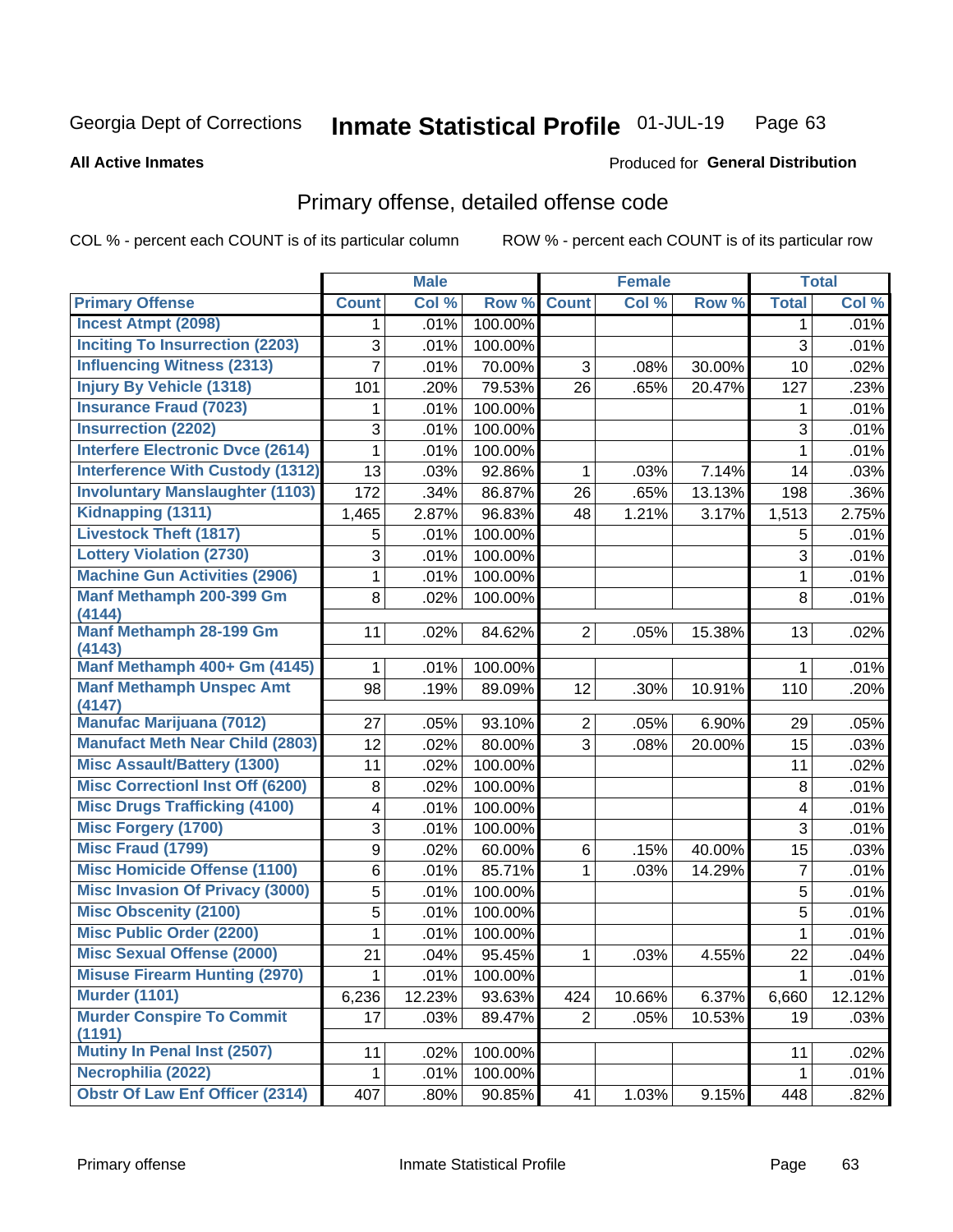#### Inmate Statistical Profile 01-JUL-19 Page 64

#### **All Active Inmates**

## **Produced for General Distribution**

## Primary offense, detailed offense code

COL % - percent each COUNT is of its particular column

|                                            |                           | <b>Male</b> |         |                | <b>Female</b> |        |                | <b>Total</b> |
|--------------------------------------------|---------------------------|-------------|---------|----------------|---------------|--------|----------------|--------------|
| <b>Primary Offense</b>                     | <b>Count</b>              | Col %       | Row %   | <b>Count</b>   | Col %         | Row %  | <b>Total</b>   | Col %        |
| <b>Pandering By Compulsion (2017)</b>      | 3                         | .01%        | 100.00% |                |               |        | 3              | .01%         |
| Party To A Crime (9911)                    | 1                         | .01%        | 100.00% |                |               |        | 1              | .01%         |
| Peeping Tom (3002)                         | 14                        | .03%        | 100.00% |                |               |        | 14             | .03%         |
| <b>Perjury (2401)</b>                      | 3                         | .01%        | 100.00% |                |               |        | $\sqrt{3}$     | .01%         |
| Pimping A Minor Under 18 (2016)            | 6                         | .01%        | 85.71%  | 1              | .03%          | 14.29% | $\overline{7}$ | .01%         |
| Poss Alprazolam (7003)                     | 8                         | .02%        | 72.73%  | $\overline{3}$ | .08%          | 27.27% | 11             | .02%         |
| Poss By Inm Proh Items (7015)              | 8                         | .02%        | 57.14%  | 6              | .15%          | 42.86% | 14             | .03%         |
| <b>Poss Contraband Articles (5171)</b>     | $\overline{2}$            | .01%        | 100.00% |                |               |        | $\overline{2}$ | .01%         |
| <b>Poss Dep Stim Cntrf Drugs</b><br>(4007) | 71                        | .14%        | 69.61%  | 31             | .78%          | 30.39% | 102            | .19%         |
| <b>Poss Drug Related Matri (4016)</b>      | 23                        | .05%        | 82.14%  | 5              | .13%          | 17.86% | 28             | .05%         |
| Poss Ephedrine (4030)                      | $\overline{2}$            | .01%        | 100.00% |                |               |        | $\overline{2}$ | .01%         |
| Poss Firearm 1st Offender (2913)           | 136                       | .27%        | 93.79%  | 9              | .23%          | 6.21%  | 145            | .26%         |
| <b>Poss Firearm Convct Felon</b>           | 1,193                     | 2.34%       | 96.37%  | 45             | 1.13%         | 3.63%  | 1,238          | 2.25%        |
| (2914)                                     |                           |             |         |                |               |        |                |              |
| Poss Hydrocodone (7004)                    | 17                        | .03%        | 60.71%  | 11             | .28%          | 39.29% | 28             | .05%         |
| <b>Poss Knife During Crime (2911)</b>      | $\ensuremath{\mathsf{3}}$ | .01%        | 100.00% |                |               |        | 3              | .01%         |
| Poss Mda/Extsy (4033)                      | 5                         | .01%        | 100.00% |                |               |        | 5              | .01%         |
| Poss Methamphetamine (4031)                | 513                       | 1.01%       | 74.13%  | 179            | 4.50%         | 25.87% | 692            | 1.26%        |
| Poss Narcotics Opiates (4006)              | 65                        | .13%        | 74.71%  | 22             | .55%          | 25.29% | 87             | .16%         |
| <b>Poss Of Certain Weapons (2912)</b>      | 24                        | .05%        | 92.31%  | $\overline{2}$ | .05%          | 7.69%  | 26             | .05%         |
| Poss Of Cocaine (4022)                     | 299                       | .59%        | 87.17%  | 44             | 1.11%         | 12.83% | 343            | .62%         |
| <b>Poss Of Firearm Dur Crime</b><br>(2910) | 955                       | 1.87%       | 95.21%  | 48             | 1.21%         | 4.79%  | 1,003          | 1.83%        |
| <b>Poss Of Lsd (4008)</b>                  | 1                         | .01%        | 100.00% |                |               |        | 1              | .01%         |
| Poss Of Marijuana (4009)                   | 65                        | .13%        | 97.01%  | $\overline{2}$ | .05%          | 2.99%  | 67             | .12%         |
| <b>Poss Tools Commit Crime (1602)</b>      | 18                        | .04%        | 90.00%  | $\overline{2}$ | .05%          | 10.00% | 20             | .04%         |
| Poss W Int Dis Other Drug (4053)           | 130                       | .26%        | 86.09%  | 21             | .53%          | 13.91% | 151            | .27%         |
| <b>Poss W Int Dist Cocaine (4050)</b>      | 251                       | .49%        | 96.91%  | 8              | .20%          | 3.09%  | 259            | .47%         |
| Poss W Int Dist Marijuana (4051)           | 631                       | 1.24%       | 93.21%  | 46             | 1.16%         | 6.79%  | 677            | 1.23%        |
| Poss W Int Dist Meth (4052)                | 536                       | 1.05%       | 77.79%  | 153            | 3.85%         | 22.21% | 689            | 1.25%        |
| Poss Within 1000 Hous Pjt (7009)           | 5                         | .01%        | 83.33%  | 1              | .03%          | 16.67% | 6              | .01%         |
| <b>Poss Wpn Drugs By Prisnr</b><br>(2965)  | 29                        | .06%        | 82.86%  | 6              | .15%          | 17.14% | 35             | .06%         |
| <b>Prov Sex Mater To Minors (2110)</b>     |                           | .01%        | 100.00% |                |               |        |                | .01%         |
| <b>Racketeering (3404)</b>                 | 125                       | .25%        | 73.10%  | 46             | 1.16%         | 26.90% | 171            | .31%         |
| <b>Rape (2001)</b>                         | 1,847                     | 3.62%       | 99.52%  | 9              | .23%          | .48%   | 1,856          | 3.38%        |
| <b>Reck Cond Infected Person</b><br>(1317) | 7                         | .01%        | 63.64%  | $\overline{4}$ | .10%          | 36.36% | 11             | .02%         |
| <b>Reckless Abandonment (1120)</b>         | 1                         | .01%        | 100.00% |                |               |        | 1              | .01%         |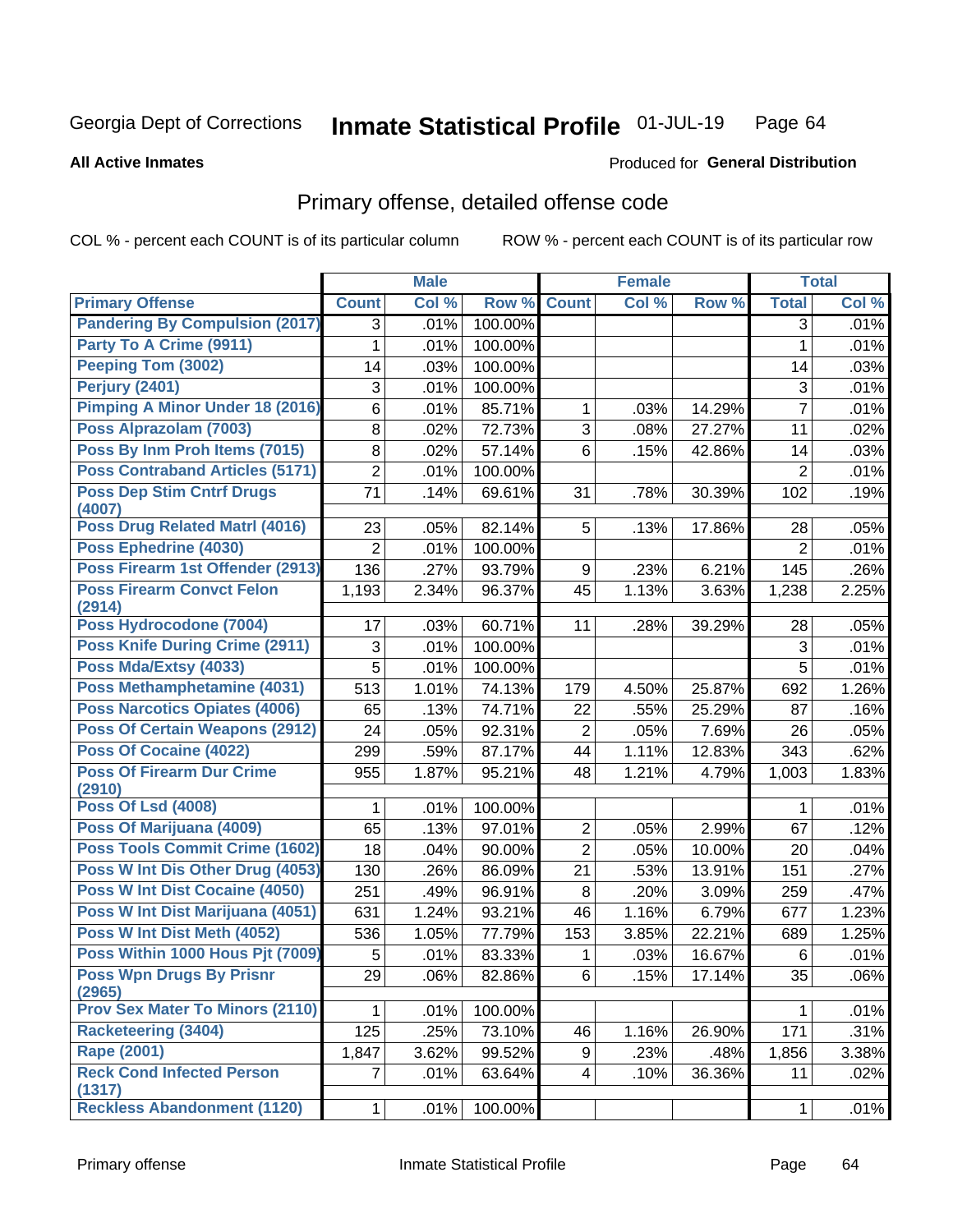#### Inmate Statistical Profile 01-JUL-19 Page 65

**Produced for General Distribution** 

#### **All Active Inmates**

## Primary offense, detailed offense code

COL % - percent each COUNT is of its particular column

|                                            |                | <b>Male</b> |         |                 | <b>Female</b> |        |                | <b>Total</b> |
|--------------------------------------------|----------------|-------------|---------|-----------------|---------------|--------|----------------|--------------|
| <b>Primary Offense</b>                     | <b>Count</b>   | Col %       | Row %   | <b>Count</b>    | Col %         | Row %  | <b>Total</b>   | Col %        |
| <b>Recv Gds Srvs Fraud Obtnd</b>           | $\mathbf 1$    | .01%        | 100.00% |                 |               |        | $\mathbf{1}$   | .01%         |
| (1755)                                     |                |             |         |                 |               |        |                |              |
| <b>Remov/Atmpt Wpn Pub Offl</b><br>(7021)  | $\overline{2}$ | .01%        | 100.00% |                 |               |        | $\overline{2}$ | .01%         |
| <b>Removal Baggage Cargo Etc</b>           | $\overline{2}$ | .01%        | 100.00% |                 |               |        | $\overline{2}$ | .01%         |
| (2761)                                     |                |             |         |                 |               |        |                |              |
| <b>Robbery (1901)</b>                      | 1,098          | 2.15%       | 93.69%  | 74              | 1.86%         | 6.31%  | 1,172          | 2.13%        |
| <b>Robbery By Force (1903)</b>             | 212            | .42%        | 97.25%  | 6               | .15%          | 2.75%  | 218            | .40%         |
| <b>Robbery By Intimidation (1904)</b>      | 269            | .53%        | 93.40%  | 19              | .48%          | 6.60%  | 288            | .52%         |
| <b>Robbery By Sudden Snatch</b><br>(1905)  | 121            | .24%        | 94.53%  | $\overline{7}$  | .18%          | 5.47%  | 128            | .23%         |
| S/D Cocaine (4021)                         | 356            | .70%        | 96.48%  | 13              | .33%          | 3.52%  | 369            | .67%         |
| S/D Cont Sub Public (4017)                 | 32             | .06%        | 100.00% |                 |               |        | 32             | .06%         |
| S/D Cont Sub School (4018)                 | 25             | .05%        | 89.29%  | 3               | .08%          | 10.71% | 28             | .05%         |
| S/D Dep Stim Cntrf Drugs (4002)            | 53             | .10%        | 88.33%  | $\overline{7}$  | .18%          | 11.67% | 60             | .11%         |
| <b>S/D Narcotics Opiates (4001)</b>        | 16             | .03%        | 66.67%  | 8               | .20%          | 33.33% | 24             | .04%         |
| S/D Of Marijuana (4004)                    | 208            | .41%        | 96.74%  | $\overline{7}$  | .18%          | 3.26%  | 215            | .39%         |
| Sale Mda/Extsy (4034)                      | $\overline{2}$ | .01%        | 100.00% |                 |               |        | $\overline{2}$ | .01%         |
| Sale Methamphetamine (4032)                | 222            | .44%        | 79.29%  | 58              | 1.46%         | 20.71% | 280            | .51%         |
| <b>Sex Exploitation Child (2843)</b>       | 235            | .46%        | 99.58%  | $\mathbf{1}$    | .03%          | .42%   | 236            | .43%         |
| Sex Offender Fail Registr (2026)           | 541            | 1.06%       | 98.19%  | 10              | .25%          | 1.81%  | 551            | 1.00%        |
| <b>Sex Offender Fail To Move (2028)</b>    | 4              | .01%        | 100.00% |                 |               |        | $\overline{4}$ | .01%         |
| Sexl/Asslt/Agn/Pers/Cstdy (2023)           | 20             | .04%        | 90.91%  | $\overline{2}$  | .05%          | 9.09%  | 22             | .04%         |
| <b>Sexual Aslt By Therapist (2024)</b>     | $\overline{2}$ | .01%        | 66.67%  | $\mathbf{1}$    | .03%          | 33.33% | 3              | .01%         |
| <b>Sexual Battery (2011)</b>               | 173            | .34%        | 98.30%  | 3               | .08%          | 1.70%  | 176            | .32%         |
| <b>Simple Battery (1316)</b>               | 15             | .03%        | 93.75%  | $\mathbf{1}$    | .03%          | 6.25%  | 16             | .03%         |
| <b>Sodomy (2002)</b>                       | 21             | .04%        | 100.00% |                 |               |        | 21             | .04%         |
| <b>Solicit Sodomy From Minor</b><br>(2025) | $\overline{7}$ | .01%        | 87.50%  | $\mathbf 1$     | .03%          | 12.50% | 8              | .01%         |
| <b>Stalking (1320)</b>                     | $\overline{2}$ | .01%        | 66.67%  | $\mathbf{1}$    | .03%          | 33.33% | 3              | .01%         |
| <b>Statutory Rape (2018)</b>               | 753            | 1.48%       | 97.41%  | 20              | .50%          | 2.59%  | 773            | 1.41%        |
| <b>Tampering With Evidence (2315)</b>      | 14             | .03%        | 70.00%  | 6               | .15%          | 30.00% | 20             | .04%         |
| <b>Terrorist Threats &amp; Acts (1307)</b> | 329            | .65%        | 92.68%  | 26              | .65%          | 7.32%  | 355            | .65%         |
| <b>Theft Bring Prop In State (1815)</b>    | 6              | .01%        | 75.00%  | $\overline{2}$  | .05%          | 25.00% | 8              | .01%         |
| <b>Theft By Conversion (1808)</b>          | 26             | .05%        | 83.87%  | 5               | .13%          | 16.13% | 31             | .06%         |
| <b>Theft By Deception (1803)</b>           | 36             | .07%        | 78.26%  | 10 <sup>1</sup> | .25%          | 21.74% | 46             | .08%         |
| <b>Theft By Extortion (1804)</b>           | 1              | .01%        | 100.00% |                 |               |        | $\mathbf{1}$   | .01%         |
| Theft By Rec Stolen Prop (1806)            | 472            | .93%        | 91.12%  | 46              | 1.16%         | 8.88%  | 518            | .94%         |
| <b>Theft By Shoplifting (1821)</b>         | 435            | .85%        | 73.85%  | 154             | 3.87%         | 26.15% | 589            | 1.07%        |
| <b>Theft By Taking (1802)</b>              | 628            | 1.23%       | 83.29%  | 126             | 3.17%         | 16.71% | 754            | 1.37%        |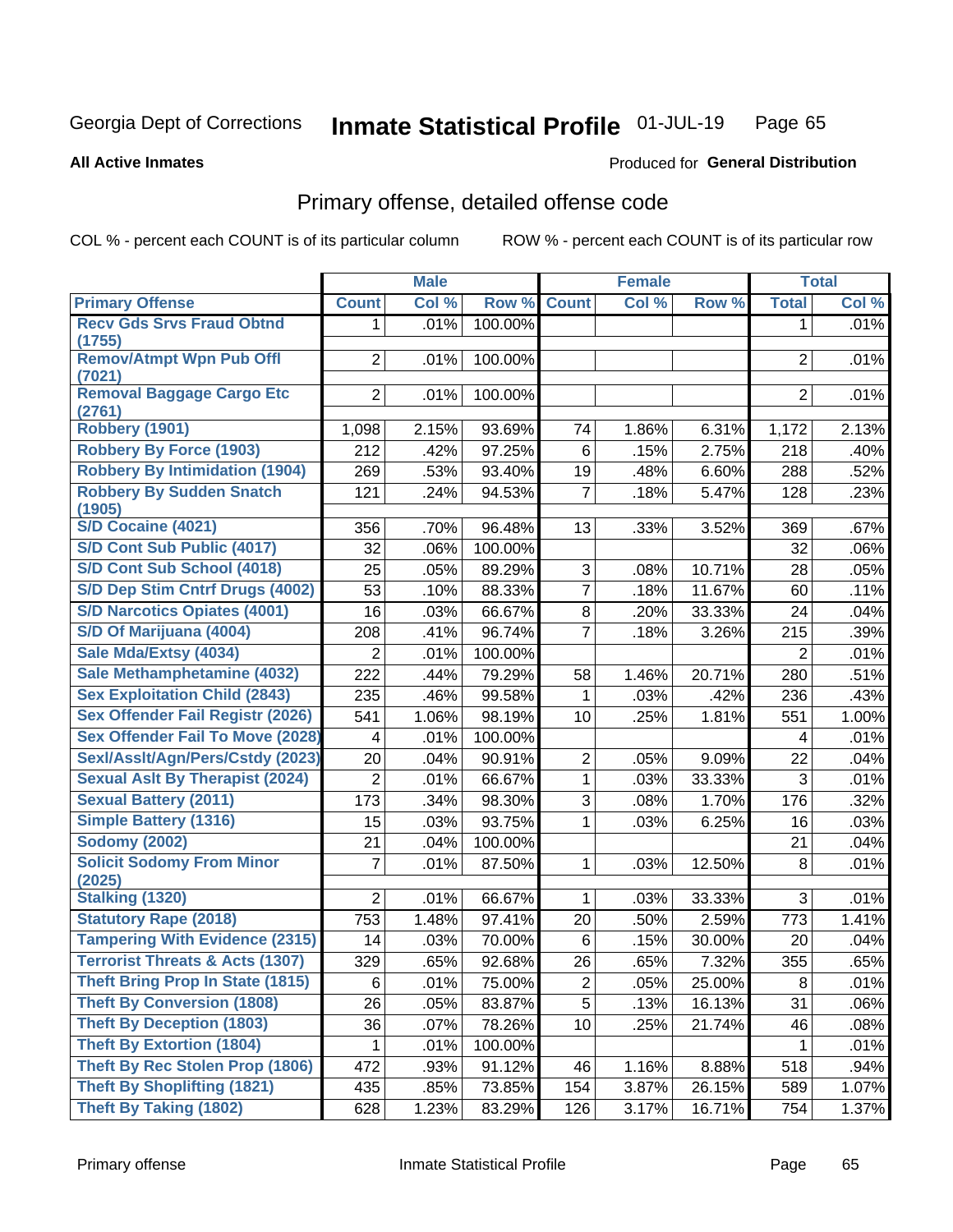#### Inmate Statistical Profile 01-JUL-19 Page 66

#### **All Active Inmates**

## **Produced for General Distribution**

## Primary offense, detailed offense code

COL % - percent each COUNT is of its particular column

|                                                 |                | <b>Male</b> |         |                | <b>Female</b> |         |                | <b>Total</b> |
|-------------------------------------------------|----------------|-------------|---------|----------------|---------------|---------|----------------|--------------|
| <b>Primary Offense</b>                          | <b>Count</b>   | Col %       | Row %   | <b>Count</b>   | Col %         | Row %   | <b>Total</b>   | Col %        |
| <b>Theft Credit Card (1751)</b>                 | 14             | .03%        | 73.68%  | 5              | .13%          | 26.32%  | 19             | .03%         |
| <b>Theft Motorveh Or Part (1813)</b>            | 29             | .06%        | 100.00% |                |               |         | 29             | .05%         |
| <b>Theft Of Lost Property (1805)</b>            |                |             |         | 1              | .03%          | 100.00% | 1              | .01%         |
| <b>Theft Of Services (1807)</b>                 | 1              | .01%        | 50.00%  | 1              | .03%          | 50.00%  | $\overline{2}$ | .01%         |
| <b>Theft Recv Prop Out State (1816)</b>         | 3              | .01%        | 100.00% |                |               |         | $\mathfrak{B}$ | .01%         |
| <b>Traf Amphtmine 200-399 Gm</b>                | 4              | .01%        | 80.00%  | 1              | .03%          | 20.00%  | 5              | .01%         |
| (4127)                                          |                |             |         |                |               |         |                |              |
| <b>Traf Amphtmine 28-199 Gm</b>                 | 9              | .02%        | 75.00%  | 3              | .08%          | 25.00%  | 12             | .02%         |
| (4126)<br>Traf Amphtmine 400+ Gm (4128)         | 4              | .01%        | 100.00% |                |               |         | 4              | .01%         |
| <b>Traf Cocaine 201-400 Gm (4102)</b>           | 92             | .18%        | 98.92%  | 1              | .03%          | 1.08%   | 93             | .17%         |
| <b>Traf Cocaine 401+ Gm (4103)</b>              | 84             | .16%        | 94.38%  | $\overline{5}$ | .13%          | 5.62%   | 89             | .16%         |
| Traf Cocaine Less 200 Gm (4101)                 | 189            | .37%        | 97.42%  | 5              | .13%          | 2.58%   | 194            | .35%         |
| <b>Traf Marijna 10-2000 Lb (4121)</b>           | 48             | .09%        | 97.96%  | 1              | .03%          | 2.04%   | 49             | .09%         |
| Traf Mda/Extsy 200-399gm                        | 3              | .01%        | 100.00% |                |               |         | 3              | .01%         |
| (4151)                                          |                |             |         |                |               |         |                |              |
| <b>Traf Mda/Extsy 28-199gm (4150)</b>           | 9              | .02%        | 90.00%  | 1              | .03%          | 10.00%  | 10             | .02%         |
| Traf Mda/Extsy 400+Gm (4152)                    | 4              | .01%        | 100.00% |                |               |         | 4              | .01%         |
| Traf Methamph 200-399 Gm                        | 130            | .26%        | 84.97%  | 23             | .58%          | 15.03%  | 153            | .28%         |
| (4141)                                          |                |             |         |                |               |         |                |              |
| <b>Traf Methamph 28-199 Gm</b>                  | 443            | .87%        | 78.69%  | 120            | 3.02%         | 21.31%  | 563            | 1.02%        |
| (4140)<br>Traf Methamph 400+ Gm (4142)          |                |             |         |                |               |         |                |              |
| <b>Traf Methamph Unspec Amt</b>                 | 91             | .18%        | 83.49%  | 18             | .45%          | 16.51%  | 109            | .20%         |
| (4146)                                          | 114            | .22%        | 85.07%  | 20             | .50%          | 14.93%  | 134            | .24%         |
| <b>Traf Methaqualone&lt; 400 Gm</b>             | $\overline{2}$ | .01%        | 100.00% |                |               |         | $\overline{2}$ | .01%         |
| (4124)                                          |                |             |         |                |               |         |                |              |
| <b>Traf Narcotic 15-28 Gm (4112)</b>            | 36             | .07%        | 90.00%  | 4              | .10%          | 10.00%  | 40             | .07%         |
| Traf Narcotic 29+ Gm (4113)                     | 31             | .06%        | 96.88%  | 1              | .03%          | 3.13%   | 32             | .06%         |
| Traf Narcotic Less 14 Gm (4111)                 | 43             | .08%        | 82.69%  | 9              | .23%          | 17.31%  | 52             | .09%         |
| <b>Traffick Labor Servitude (1330)</b>          | $\overline{2}$ | .01%        | 100.00% |                |               |         | $\overline{c}$ | .01%         |
| <b>Traffick Sexual Servitude (1331)</b>         | 19             | .04%        | 86.36%  | 3              | .08%          | 13.64%  | 22             | .04%         |
| <b>Transactions Cntrft Drugs (4132)</b>         | 1              | .01%        | 100.00% |                |               |         | $\mathbf 1$    | .01%         |
| <b>Unauth Dist Recrd Devices</b>                | $1\vert$       | .01%        | 100.00% |                |               |         | $\mathbf{1}$   | .01%         |
| (9907)                                          |                |             |         |                |               |         |                |              |
| <b>Unknown Offense (9999)</b>                   | 16             | .03%        | 84.21%  | 3 <sup>1</sup> | .08%          | 15.79%  | 19             | .03%         |
| Uniwfl Mfg/Del/Dist N-C S (4014)                | 5              | .01%        | 100.00% |                |               |         | 5              | .01%         |
| <b>Use Comm Facity Vio C Sub</b>                | 14             | .03%        | 87.50%  | $\overline{2}$ | .05%          | 12.50%  | 16             | .03%         |
| (4133)<br><b>Vandalism To Church Etc (1505)</b> |                | .01%        | 100.00% |                |               |         | 1              | .01%         |
| <b>Vehicular Homicide (1123)</b>                | 319            | .63%        | 78.19%  | 89             | 2.24%         | 21.81%  | 408            | .74%         |
|                                                 |                |             |         |                |               |         |                |              |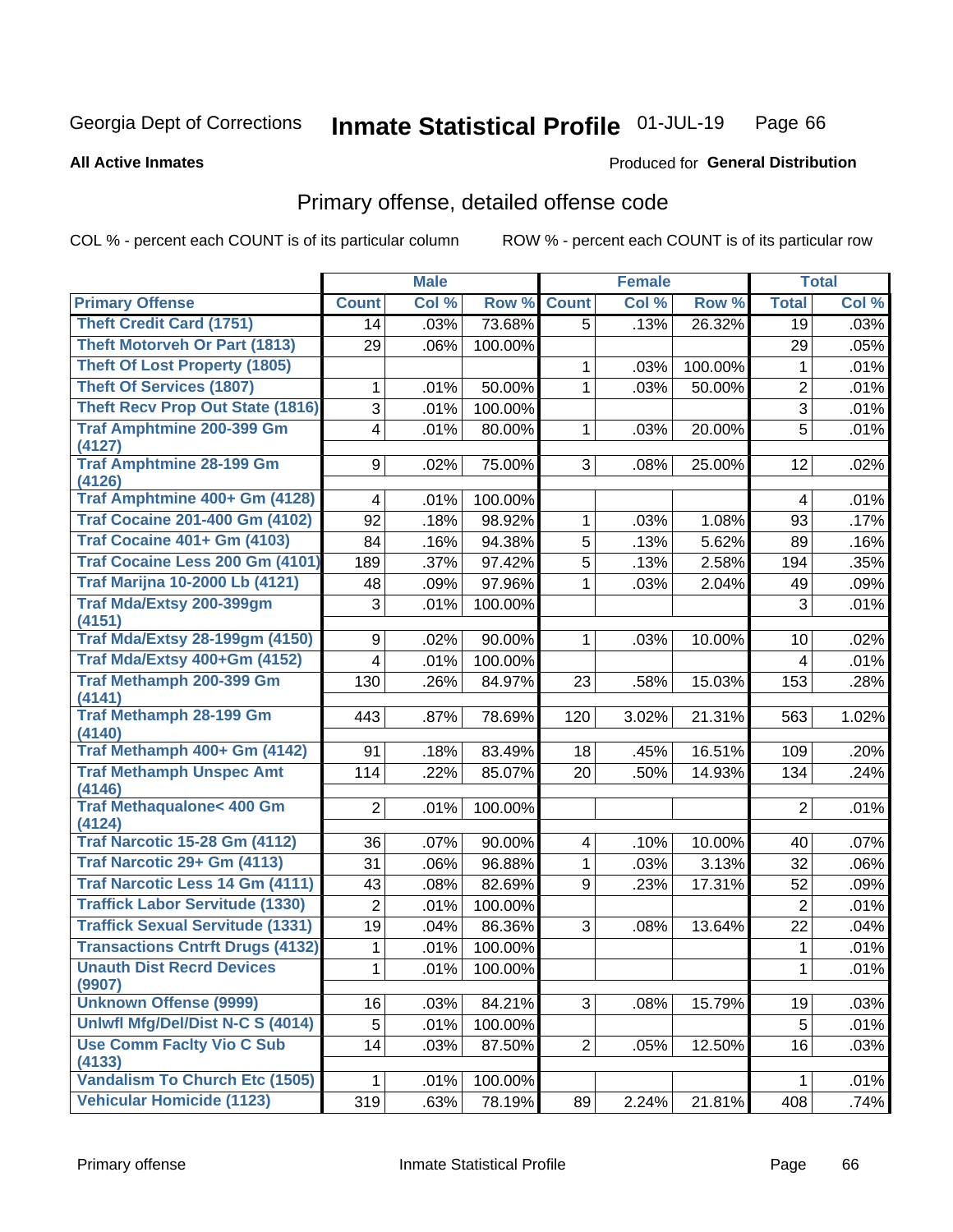#### Inmate Statistical Profile 01-JUL-19 Page 67

**All Active Inmates** 

### **Produced for General Distribution**

## Primary offense, detailed offense code

COL % - percent each COUNT is of its particular column

|                                         |                 | <b>Male</b> |         |                | <b>Female</b> |         |                  | <b>Total</b> |
|-----------------------------------------|-----------------|-------------|---------|----------------|---------------|---------|------------------|--------------|
| <b>Primary Offense</b>                  | <b>Count</b>    | Col %       | Row %   | <b>Count</b>   | Col %         | Row %   | <b>Total</b>     | Col %        |
| <b>Viol Dngrous Drgs Act (4013)</b>     | 176             | .35%        | 85.02%  | 31             | .78%          | 14.98%  | $\overline{207}$ | .38%         |
| Viol Ga Cntrl Sbst Act (4012)           | 3               | .01%        | 100.00% |                |               |         | 3                | .01%         |
| <b>Viol Ga Securities Act (1800)</b>    | $\mathbf{1}$    | .01%        | 100.00% |                |               |         | $\mathbf 1$      | .01%         |
| <b>Viol Motor Vehicle Laws (5001)</b>   | 37              | .07%        | 94.87%  | $\overline{2}$ | .05%          | 5.13%   | 39               | .07%         |
| <b>Viol Oath Public Offcr (2302)</b>    | 4               | .01%        | 100.00% |                |               |         | 4                | .01%         |
| <b>Violatn Othr States Law (8001)</b>   | $\overline{47}$ | .09%        | 83.93%  | 9              | .23%          | 16.07%  | 56               | .10%         |
| <b>Vol Manslaughter Of Fetus</b>        | $\overline{3}$  | .01%        | 100.00% |                |               |         | $\overline{3}$   | .01%         |
| (1119)                                  |                 |             |         |                |               |         |                  |              |
| <b>Voluntary Manslaughter (1102)</b>    | 1,121           | 2.20%       | 88.20%  | 150            | 3.77%         | 11.80%  | 1,271            | 2.31%        |
| <b>Abandonment Of Dep Child (11)</b>    | 4               | .01%        | 100.00% |                |               |         | 4                | .01%         |
| <b>Assault &amp; Battery (21)</b>       | 5               | .01%        | 100.00% |                |               |         | 5                | .01%         |
| <b>Bad Checks (52)</b>                  | $\overline{2}$  | .01%        | 66.67%  | 1              | .03%          | 33.33%  | $\overline{3}$   | .01%         |
| <b>Burglary (45)</b>                    | $\overline{7}$  | .01%        | 100.00% |                |               |         | $\overline{7}$   | .01%         |
| <b>Cheating &amp; Swindling (51)</b>    | $\overline{2}$  | .01%        | 100.00% |                |               |         | $\overline{2}$   | .01%         |
| <b>Cpwl &amp; Concealed Weapon (93)</b> | $\overline{5}$  | .01%        | 100.00% |                |               |         | $\overline{5}$   | .01%         |
| <b>Crmnl Attempt (98)</b>               | 1               | .01%        | 100.00% |                |               |         | $\mathbf{1}$     | .01%         |
| <b>Dui</b> (72)                         | 5               | .01%        | 100.00% |                |               |         | $\overline{5}$   | .01%         |
| Escape (92)                             | $\overline{3}$  | .01%        | 100.00% |                |               |         | $\overline{3}$   | .01%         |
| <b>Fleeing/Eluding Police (30)</b>      | $\mathbf{1}$    | .01%        | 100.00% |                |               |         | $\mathbf{1}$     | .01%         |
| Forgery (55)                            | 3               | .01%        | 100.00% |                |               |         | 3                | .01%         |
| Lottery (54)                            | $\mathbf 1$     | .01%        | 100.00% |                |               |         | $\mathbf{1}$     | .01%         |
| <b>Misc Misdemeanor (500)</b>           | $\overline{2}$  | .01%        | 100.00% |                |               |         | $\overline{2}$   | .01%         |
| Other Misdemeanor (99)                  | 16              | .03%        | 94.12%  | $\mathbf{1}$   | .03%          | 5.88%   | 17               | .03%         |
| <b>Pointing Gun At Another (96)</b>     | 1               | .01%        | 100.00% |                |               |         | 1                | .01%         |
| Poss Ntp Whiskey (64)                   | $\overline{2}$  | .01%        | 100.00% |                |               |         | $\overline{2}$   | .01%         |
| <b>Prostitution (81)</b>                |                 |             |         | $\mathbf 1$    | .03%          | 100.00% | $\mathbf{1}$     | .01%         |
| <b>Public Drunkenness (61)</b>          | 3               | .01%        | 100.00% |                |               |         | 3                | .01%         |
| Simple Assault (24)                     | $\mathbf{1}$    | .01%        | 100.00% |                |               |         | $\mathbf{1}$     | .01%         |
| <b>Simple Battery (25)</b>              | $\mathbf{1}$    | .01%        | 100.00% |                |               |         | $\mathbf{1}$     | .01%         |
| <b>Theft By Taking - Larceny (41)</b>   | 25              | .05%        | 100.00% |                |               |         | 25               | .05%         |
| Viol Motor Veh Law (71)                 | 3               | .01%        | 100.00% |                |               |         | $\mathfrak{S}$   | .01%         |
| <b>Wife Beating (28)</b>                | $\overline{2}$  | .01%        | 100.00% |                |               |         | $\overline{2}$   | .01%         |
| <b>Total Rported</b>                    | 50,975          | 101%        | 92.76%  | 3,977          | 100%          | 7.24%   | 54,952           | 101%         |

| NOI<br>ргес.<br>. | ΩF<br>ື |       | 95     |
|-------------------|---------|-------|--------|
|                   | 070     | 3,977 | 55,047 |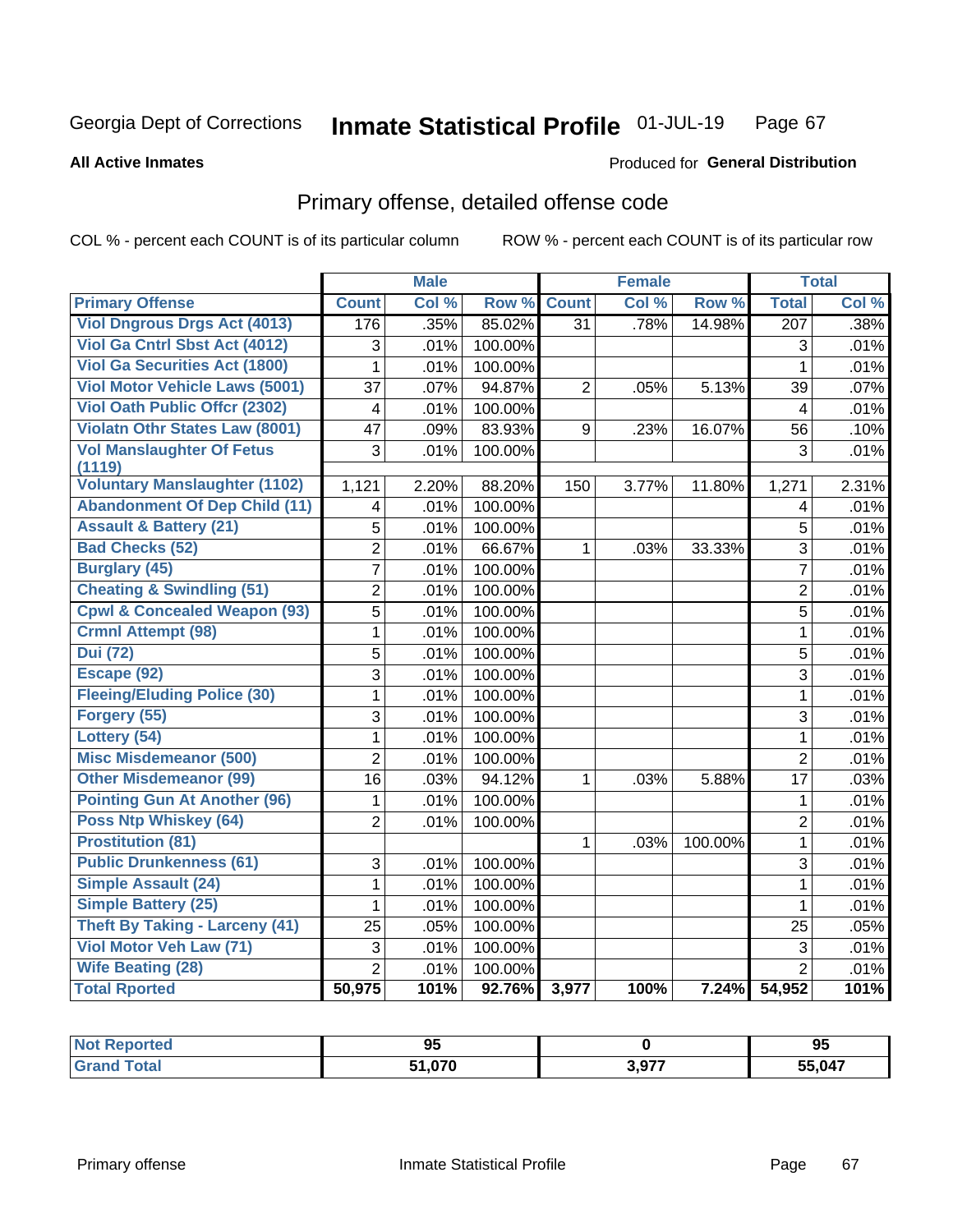#### Inmate Statistical Profile 01-JUL-19 Page 68

**All Active Inmates** 

**Produced for General Distribution** 

## Primary offense, detailed offense code

COL % - percent each COUNT is of its particular column

|                      | Male        | <b>Female</b> | Total       |
|----------------------|-------------|---------------|-------------|
| Mode (most frequent) | 1101 Murder | 1101 Murder   | 1101 Murder |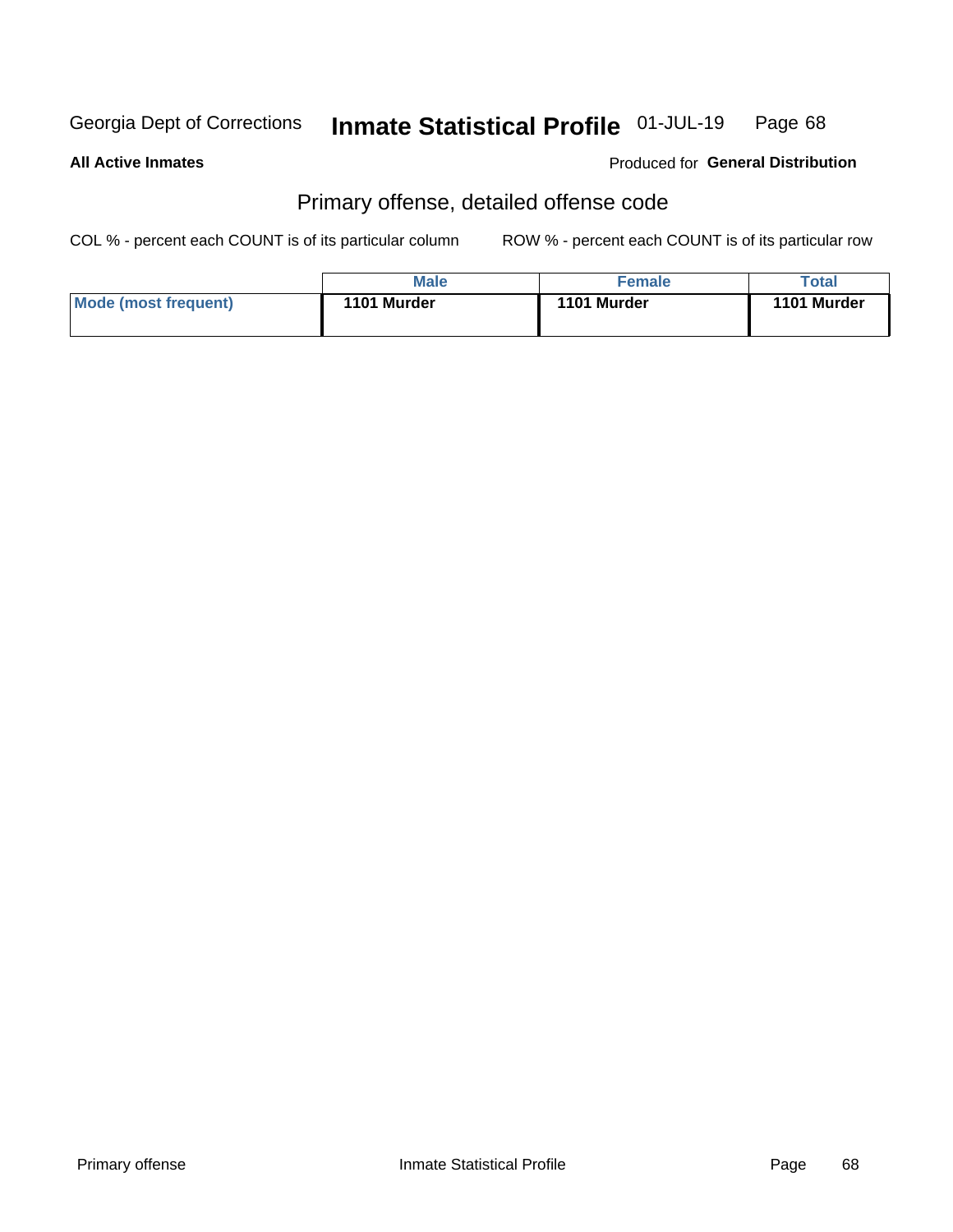#### Inmate Statistical Profile 01-JUL-19 Page 68

#### **All Active Inmates**

## Produced for General Distribution

## County of conviction of primary offense

COL % - percent each COUNT is of its particular column

|     |                             |              | <b>Male</b> |         |                         | <b>Female</b> |        |                  | <b>Total</b> |
|-----|-----------------------------|--------------|-------------|---------|-------------------------|---------------|--------|------------------|--------------|
|     | <b>County of Conviction</b> | <b>Count</b> | Col %       | Row %   | <b>Count</b>            | Col %         | Row %  | <b>Total</b>     | Col %        |
| 000 | <b>Unknown</b>              | 195          | .38%        | 94.66%  | 11                      | .28%          | 5.34%  | $\overline{206}$ | .37%         |
| 001 | <b>Appling County</b>       | 116          | .23%        | 96.67%  | 4                       | .10%          | 3.33%  | 120              | .22%         |
| 002 | <b>Atkinson County</b>      | 57           | .11%        | 89.06%  | $\overline{7}$          | .18%          | 10.94% | 64               | .12%         |
| 003 | <b>Bacon County</b>         | 86           | .17%        | 90.53%  | $\boldsymbol{9}$        | .23%          | 9.47%  | 95               | .17%         |
| 004 | <b>Baker County</b>         | 12           | .02%        | 85.71%  | $\overline{2}$          | .05%          | 14.29% | 14               | .03%         |
| 005 | <b>Baldwin County</b>       | 319          | .62%        | 93.27%  | 23                      | .58%          | 6.73%  | 342              | .62%         |
| 006 | <b>Banks County</b>         | 73           | .14%        | 92.41%  | 6                       | .15%          | 7.59%  | 79               | .14%         |
| 007 | <b>Barrow County</b>        | 358          | .70%        | 91.79%  | 32                      | .80%          | 8.21%  | 390              | .71%         |
| 008 | <b>Bartow County</b>        | 619          | 1.21%       | 87.55%  | 88                      | 2.21%         | 12.45% | 707              | 1.28%        |
| 009 | <b>Ben Hill County</b>      | 268          | .52%        | 93.06%  | 20                      | .50%          | 6.94%  | 288              | .52%         |
| 010 | <b>Berrien County</b>       | 91           | .18%        | 97.85%  | $\overline{2}$          | .05%          | 2.15%  | 93               | .17%         |
| 011 | <b>Bibb County</b>          | 1,168        | 2.29%       | 94.04%  | 74                      | 1.86%         | 5.96%  | 1,242            | 2.26%        |
| 012 | <b>Bleckley County</b>      | 69           | .14%        | 93.24%  | 5                       | .13%          | 6.76%  | 74               | .13%         |
| 013 | <b>Brantley County</b>      | 75           | .15%        | 83.33%  | 15                      | .38%          | 16.67% | 90               | .16%         |
| 014 | <b>Brooks County</b>        | 51           | .10%        | 98.08%  | 1                       | .03%          | 1.92%  | 52               | .09%         |
| 015 | <b>Bryan County</b>         | 59           | .12%        | 98.33%  | $\mathbf{1}$            | .03%          | 1.67%  | 60               | .11%         |
| 016 | <b>Bulloch County</b>       | 524          | 1.03%       | 92.25%  | 44                      | 1.11%         | 7.75%  | 568              | 1.03%        |
| 017 | <b>Burke County</b>         | 236          | .46%        | 96.33%  | 9                       | .23%          | 3.67%  | 245              | .45%         |
| 018 | <b>Butts County</b>         | 118          | .23%        | 93.65%  | 8                       | .20%          | 6.35%  | 126              | .23%         |
| 019 | <b>Calhoun County</b>       | 31           | .06%        | 88.57%  | 4                       | .10%          | 11.43% | 35               | .06%         |
| 020 | <b>Camden County</b>        | 210          | .41%        | 92.51%  | 17                      | .43%          | 7.49%  | 227              | .41%         |
| 021 | <b>Candler County</b>       | 112          | .22%        | 93.33%  | 8                       | .20%          | 6.67%  | 120              | .22%         |
| 022 | <b>Carroll County</b>       | 654          | 1.28%       | 91.98%  | 57                      | 1.43%         | 8.02%  | 711              | 1.29%        |
| 023 | <b>Catoosa County</b>       | 371          | .73%        | 90.49%  | 39                      | .98%          | 9.51%  | 410              | .74%         |
| 024 | <b>Charlton County</b>      | 57           | .11%        | 90.48%  | 6                       | .15%          | 9.52%  | 63               | .11%         |
| 025 | <b>Chatham County</b>       | 1,896        | 3.71%       | 94.85%  | 103                     | 2.59%         | 5.15%  | 1,999            | 3.63%        |
| 026 | <b>Chattahoochee County</b> | 26           | .05%        | 100.00% |                         |               |        | 26               | .05%         |
| 027 | <b>Chattooga County</b>     | 225          | .44%        | 88.24%  | 30                      | .75%          | 11.76% | 255              | .46%         |
| 028 | <b>Cherokee County</b>      | 572          | 1.12%       | 92.86%  | 44                      | 1.11%         | 7.14%  | 616              | 1.12%        |
| 029 | <b>Clarke County</b>        | 568          | 1.11%       | 92.96%  | 43                      | 1.08%         | 7.04%  | 611              | 1.11%        |
| 030 | <b>Clay County</b>          | 26           | .05%        | 86.67%  | $\overline{\mathbf{4}}$ | .10%          | 13.33% | 30               | .05%         |
| 031 | <b>Clayton County</b>       | 1,367        | 2.68%       | 93.18%  | 100                     | 2.51%         | 6.82%  | 1,467            | 2.66%        |
| 032 | <b>Clinch County</b>        | 46           | .09%        | 88.46%  | 6                       | .15%          | 11.54% | 52               | .09%         |
| 033 | <b>Cobb County</b>          | 2,579        | 5.05%       | 92.04%  | 223                     | 5.61%         | 7.96%  | 2,802            | 5.09%        |
| 034 | <b>Coffee County</b>        | 226          | .44%        | 92.62%  | 18                      | .45%          | 7.38%  | 244              | .44%         |
| 035 | <b>Colquitt County</b>      | 220          | .43%        | 95.65%  | 10                      | .25%          | 4.35%  | 230              | .42%         |
| 036 | <b>Columbia County</b>      | 429          | .84%        | 90.70%  | 44                      | 1.11%         | 9.30%  | 473              | .86%         |
| 037 | <b>Cook County</b>          | 114          | .22%        | 94.21%  | $\overline{7}$          | .18%          | 5.79%  | 121              | .22%         |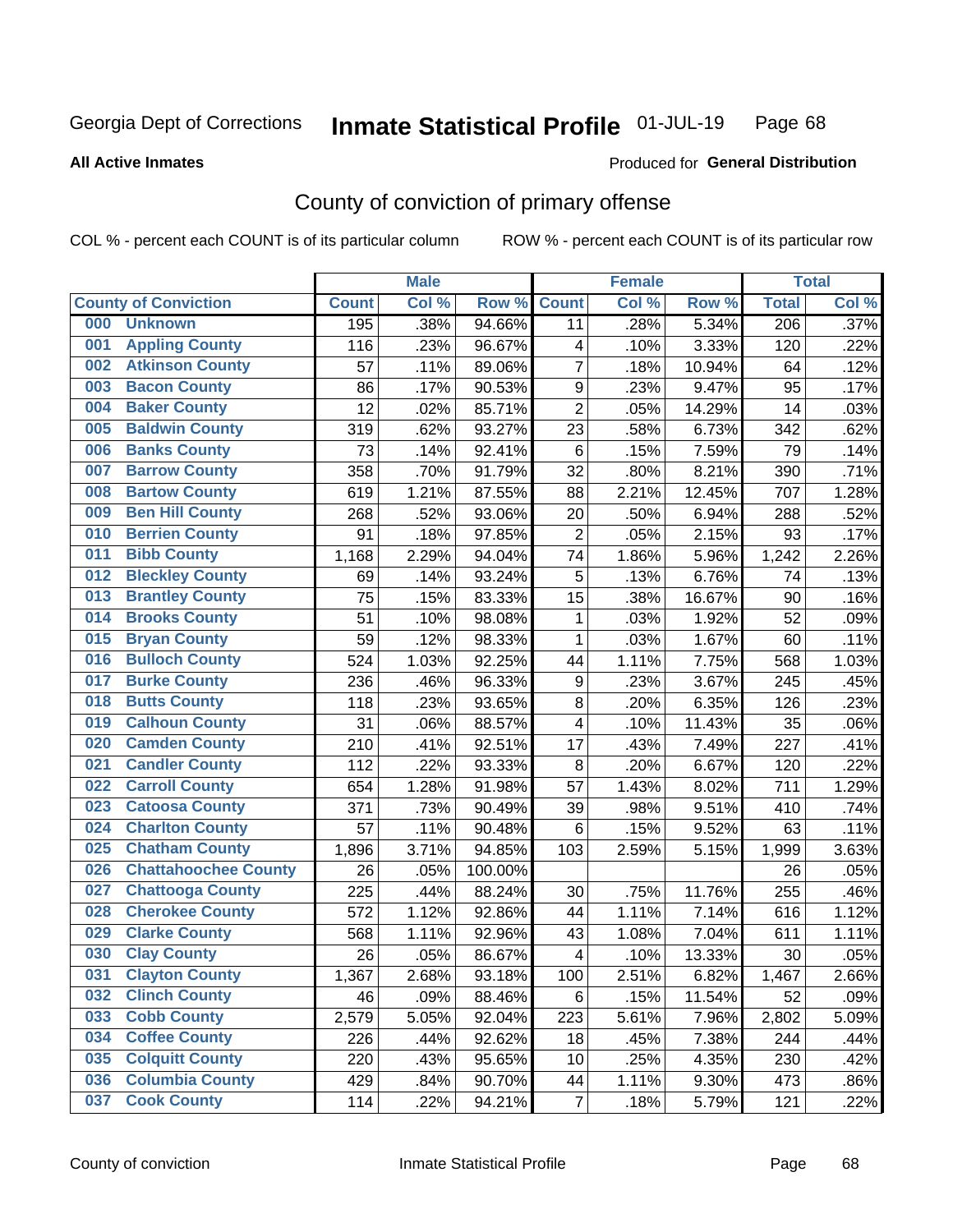#### Inmate Statistical Profile 01-JUL-19 Page 69

#### **All Active Inmates**

### Produced for General Distribution

## County of conviction of primary offense

COL % - percent each COUNT is of its particular column

|                                |              | <b>Male</b> |         |                | <b>Female</b> |        |              | <b>Total</b> |
|--------------------------------|--------------|-------------|---------|----------------|---------------|--------|--------------|--------------|
| <b>County of Conviction</b>    | <b>Count</b> | Col %       | Row %   | <b>Count</b>   | Col %         | Row %  | <b>Total</b> | Col %        |
| <b>Coweta County</b><br>038    | 656          | 1.28%       | 92.52%  | 53             | 1.33%         | 7.48%  | 709          | 1.29%        |
| <b>Crawford County</b><br>039  | 25           | .05%        | 96.15%  | 1              | .03%          | 3.85%  | 26           | .05%         |
| <b>Crisp County</b><br>040     | 315          | .62%        | 94.03%  | 20             | .50%          | 5.97%  | 335          | .61%         |
| <b>Dade County</b><br>041      | 103          | .20%        | 91.15%  | 10             | .25%          | 8.85%  | 113          | .21%         |
| <b>Dawson County</b><br>042    | 97           | .19%        | 86.61%  | 15             | .38%          | 13.39% | 112          | .20%         |
| 043<br><b>Decatur County</b>   | 239          | .47%        | 94.47%  | 14             | .35%          | 5.53%  | 253          | .46%         |
| <b>Dekalb County</b><br>044    | 3,001        | 5.88%       | 95.21%  | 151            | 3.80%         | 4.79%  | 3,152        | 5.73%        |
| <b>Dodge County</b><br>045     | 149          | .29%        | 93.71%  | 10             | .25%          | 6.29%  | 159          | .29%         |
| <b>Dooly County</b><br>046     | 114          | .22%        | 95.00%  | 6              | .15%          | 5.00%  | 120          | .22%         |
| 047<br><b>Dougherty County</b> | 821          | 1.61%       | 95.13%  | 42             | 1.06%         | 4.87%  | 863          | 1.57%        |
| <b>Douglas County</b><br>048   | 1,036        | 2.03%       | 90.40%  | 110            | 2.77%         | 9.60%  | 1,146        | 2.08%        |
| <b>Early County</b><br>049     | 84           | .16%        | 96.55%  | 3              | .08%          | 3.45%  | 87           | .16%         |
| <b>Echols County</b><br>050    | 13           | .03%        | 92.86%  | $\mathbf{1}$   | .03%          | 7.14%  | 14           | .03%         |
| 051<br><b>Effingham County</b> | 248          | .49%        | 90.51%  | 26             | .65%          | 9.49%  | 274          | .50%         |
| <b>Elbert County</b><br>052    | 139          | .27%        | 93.29%  | 10             | .25%          | 6.71%  | 149          | .27%         |
| <b>Emanuel County</b><br>053   | 171          | .33%        | 90.96%  | 17             | .43%          | 9.04%  | 188          | .34%         |
| <b>Evans County</b><br>054     | 87           | .17%        | 94.57%  | 5              | .13%          | 5.43%  | 92           | .17%         |
| <b>Fannin County</b><br>055    | 102          | .20%        | 86.44%  | 16             | .40%          | 13.56% | 118          | .21%         |
| <b>Fayette County</b><br>056   | 339          | .66%        | 89.68%  | 39             | .98%          | 10.32% | 378          | .69%         |
| <b>Floyd County</b><br>057     | 865          | 1.69%       | 90.29%  | 93             | 2.34%         | 9.71%  | 958          | 1.74%        |
| <b>Forsyth County</b><br>058   | 358          | .70%        | 91.33%  | 34             | .85%          | 8.67%  | 392          | .71%         |
| <b>Franklin County</b><br>059  | 168          | .33%        | 88.89%  | 21             | .53%          | 11.11% | 189          | .34%         |
| <b>Fulton County</b><br>060    | 4,904        | 9.60%       | 95.97%  | 206            | 5.18%         | 4.03%  | 5,110        | 9.28%        |
| <b>Gilmer County</b><br>061    | 105          | .21%        | 92.11%  | 9              | .23%          | 7.89%  | 114          | .21%         |
| <b>Glascock County</b><br>062  | 12           | .02%        | 100.00% |                |               |        | 12           | .02%         |
| 063<br><b>Glynn County</b>     | 561          | 1.10%       | 94.92%  | 30             | .75%          | 5.08%  | 591          | 1.07%        |
| <b>Gordon County</b><br>064    | 402          | .79%        | 89.73%  | 46             | 1.16%         | 10.27% | 448          | .81%         |
| <b>Grady County</b><br>065     | 153          | .30%        | 96.84%  | 5              | .13%          | 3.16%  | 158          | .29%         |
| <b>Greene County</b><br>066    | 124          | .24%        | 92.54%  | 10             | .25%          | 7.46%  | 134          | .24%         |
| <b>Gwinnett County</b><br>067  | 2,688        | 5.26%       | 93.11%  | 199            | 5.00%         | 6.89%  | 2,887        | 5.24%        |
| <b>Habersham County</b><br>068 | 117          | .23%        | 87.97%  | 16             | .40%          | 12.03% | 133          | .24%         |
| 069<br><b>Hall County</b>      | 706          | 1.38%       | 91.33%  | 67             | 1.68%         | 8.67%  | 773          | 1.40%        |
| <b>Hancock County</b><br>070   | 39           | .08%        | 92.86%  | 3              | .08%          | 7.14%  | 42           | .08%         |
| <b>Haralson County</b><br>071  | 102          | .20%        | 87.93%  | 14             | .35%          | 12.07% | 116          | .21%         |
| 072<br><b>Harris County</b>    | 129          | .25%        | 93.48%  | 9              | .23%          | 6.52%  | 138          | .25%         |
| <b>Hart County</b><br>073      | 181          | .35%        | 91.41%  | 17             | .43%          | 8.59%  | 198          | .36%         |
| <b>Heard County</b><br>074     | 57           | .11%        | 96.61%  | $\overline{2}$ | .05%          | 3.39%  | 59           | .11%         |
| <b>Henry County</b><br>075     | 691          | 1.35%       | 89.97%  | 77             | 1.94%         | 10.03% | 768          | 1.40%        |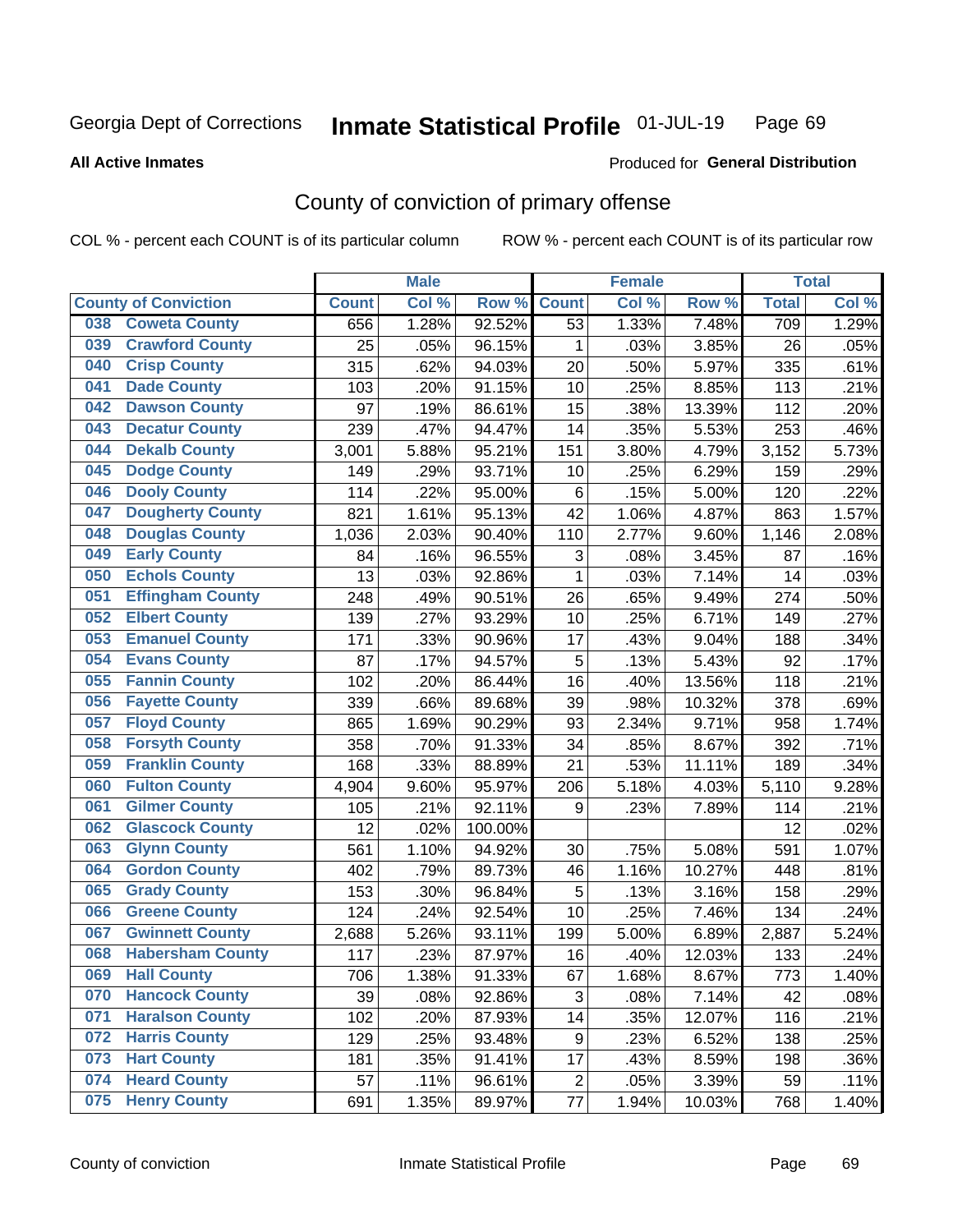#### Inmate Statistical Profile 01-JUL-19 Page 70

**All Active Inmates** 

#### Produced for General Distribution

## County of conviction of primary offense

COL % - percent each COUNT is of its particular column

|                                           |              | <b>Male</b> |         |                | <b>Female</b> |        |              | <b>Total</b> |
|-------------------------------------------|--------------|-------------|---------|----------------|---------------|--------|--------------|--------------|
| <b>County of Conviction</b>               | <b>Count</b> | Col %       | Row %   | <b>Count</b>   | Col %         | Row %  | <b>Total</b> | Col %        |
| 076 Houston County                        | 679          | 1.33%       | 92.63%  | 54             | 1.36%         | 7.37%  | 733          | 1.33%        |
| <b>Irwin County</b><br>077                | 68           | .13%        | 94.44%  | 4              | .10%          | 5.56%  | 72           | .13%         |
| <b>Jackson County</b><br>078              | 286          | .56%        | 94.39%  | 17             | .43%          | 5.61%  | 303          | .55%         |
| <b>Jasper County</b><br>079               | 62           | .12%        | 89.86%  | $\overline{7}$ | .18%          | 10.14% | 69           | .13%         |
| <b>Jeff Davis County</b><br>080           | 90           | .18%        | 91.84%  | 8              | .20%          | 8.16%  | 98           | .18%         |
| <b>Jefferson County</b><br>081            | 163          | .32%        | 91.57%  | 15             | .38%          | 8.43%  | 178          | .32%         |
| <b>Jenkins County</b><br>082              | 80           | .16%        | 94.12%  | 5              | .13%          | 5.88%  | 85           | .15%         |
| <b>Johnson County</b><br>083              | 45           | .09%        | 91.84%  | 4              | .10%          | 8.16%  | 49           | .09%         |
| <b>Jones County</b><br>084                | 201          | .39%        | 88.16%  | 27             | .68%          | 11.84% | 228          | .41%         |
| <b>Lamar County</b><br>085                | 69           | .14%        | 92.00%  | 6              | .15%          | 8.00%  | 75           | .14%         |
| <b>Lanier County</b><br>086               | 45           | .09%        | 95.74%  | $\overline{2}$ | .05%          | 4.26%  | 47           | .09%         |
| <b>Laurens County</b><br>087              | 285          | .56%        | 92.23%  | 24             | .60%          | 7.77%  | 309          | .56%         |
| <b>Lee County</b><br>088                  | 75           | .15%        | 86.21%  | 12             | .30%          | 13.79% | 87           | .16%         |
| <b>Liberty County</b><br>089              | 240          | .47%        | 94.86%  | 13             | .33%          | 5.14%  | 253          | .46%         |
| <b>Lincoln County</b><br>090              | 39           | .08%        | 92.86%  | 3              | .08%          | 7.14%  | 42           | .08%         |
| <b>Long County</b><br>091                 | 61           | .12%        | 89.71%  | $\overline{7}$ | .18%          | 10.29% | 68           | .12%         |
| <b>Lowndes County</b><br>092              | 454          | .89%        | 95.58%  | 21             | .53%          | 4.42%  | 475          | .86%         |
| <b>Lumpkin County</b><br>093              | 86           | .17%        | 92.47%  | $\overline{7}$ | .18%          | 7.53%  | 93           | .17%         |
| <b>Macon County</b><br>094                | 46           | .09%        | 92.00%  | 4              | .10%          | 8.00%  | 50           | .09%         |
| <b>Madison County</b><br>095              | 161          | .32%        | 90.96%  | 16             | .40%          | 9.04%  | 177          | .32%         |
| <b>Marion County</b><br>096               | 34           | .07%        | 91.89%  | 3              | .08%          | 8.11%  | 37           | .07%         |
| <b>Mcduffie County</b><br>097             | 191          | .37%        | 95.50%  | 9              | .23%          | 4.50%  | 200          | .36%         |
| <b>Mcintosh County</b><br>098             | 48           | .09%        | 88.89%  | 6              | .15%          | 11.11% | 54           | .10%         |
| <b>Meriwether County</b><br>099           | 212          | .42%        | 90.99%  | 21             | .53%          | 9.01%  | 233          | .42%         |
| <b>Miller County</b><br>100               | 35           | .07%        | 94.59%  | $\overline{c}$ | .05%          | 5.41%  | 37           | .07%         |
| <b>Mitchell County</b><br>101             | 151          | .30%        | 93.21%  | 11             | .28%          | 6.79%  | 162          | .29%         |
| <b>Monroe County</b><br>102               | 136          | .27%        | 92.52%  | 11             | .28%          | 7.48%  | 147          | .27%         |
| 103<br><b>Montgomery County</b>           | 37           | .07%        | 86.05%  | 6              | .15%          | 13.95% | 43           | .08%         |
| <b>Morgan County</b><br>104               | 140          | .27%        | 90.91%  | 14             | .35%          | 9.09%  | 154          | .28%         |
| <b>Murray County</b><br>105               | 211          | .41%        | 89.79%  | 24             | .60%          | 10.21% | 235          | .43%         |
| <b>Muscogee County</b><br>106             | 1,235        | 2.42%       | 94.64%  | 70             | 1.76%         | 5.36%  | 1,305        | 2.37%        |
| 107<br><b>Newton County</b>               | 729          | 1.43%       | 91.70%  | 66             | 1.66%         | 8.30%  | 795          | 1.44%        |
| <b>Oconee County</b><br>108               | 49           | .10%        | 100.00% |                |               |        | 49           | .09%         |
| <b>Oglethorpe County</b><br>109           | 70           | .14%        | 94.59%  | 4              | .10%          | 5.41%  | 74           | .13%         |
| <b>Paulding County</b><br>110             | 232          | .45%        | 91.70%  | 21             | .53%          | 8.30%  | 253          | .46%         |
| 111<br><b>Peach County</b>                | 90           | .18%        | 95.74%  | 4              | .10%          | 4.26%  | 94           | .17%         |
| <b>Pickens County</b><br>$\overline{112}$ | 109          | .21%        | 85.83%  | 18             | .45%          | 14.17% | 127          | .23%         |
| <b>Pierce County</b><br>113               | 105          | .21%        | 95.45%  | 5              | .13%          | 4.55%  | 110          | .20%         |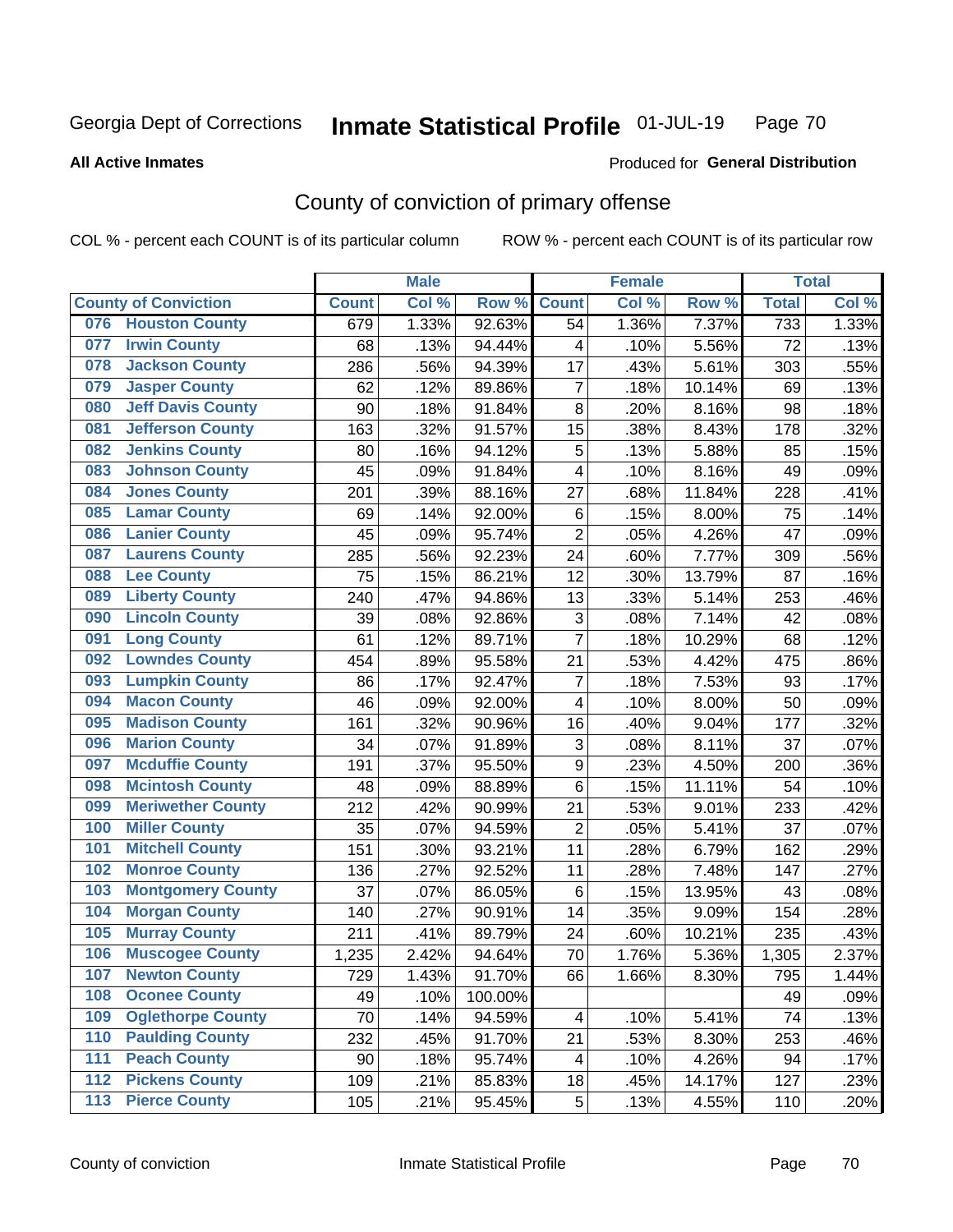#### Inmate Statistical Profile 01-JUL-19 Page 71

#### **All Active Inmates**

## Produced for General Distribution

## County of conviction of primary offense

COL % - percent each COUNT is of its particular column

|                                          |              | <b>Male</b> |         |                  | <b>Female</b> |        |              | <b>Total</b> |
|------------------------------------------|--------------|-------------|---------|------------------|---------------|--------|--------------|--------------|
| <b>County of Conviction</b>              | <b>Count</b> | Col %       | Row %   | <b>Count</b>     | Col %         | Row %  | <b>Total</b> | Col %        |
| <b>Pike County</b><br>114                | 45           | .09%        | 93.75%  | $\overline{3}$   | .08%          | 6.25%  | 48           | .09%         |
| <b>Polk County</b><br>$\overline{115}$   | 195          | .38%        | 89.86%  | 22               | .55%          | 10.14% | 217          | .39%         |
| <b>Pulaski County</b><br>116             | 42           | .08%        | 93.33%  | 3                | .08%          | 6.67%  | 45           | .08%         |
| <b>Putnam County</b><br>117              | 162          | .32%        | 92.05%  | 14               | .35%          | 7.95%  | 176          | .32%         |
| <b>Quitman County</b><br>118             | 13           | .03%        | 100.00% |                  |               |        | 13           | .02%         |
| <b>Rabun County</b><br>119               | 65           | .13%        | 89.04%  | $\,8\,$          | .20%          | 10.96% | 73           | .13%         |
| <b>Randolph County</b><br>120            | 63           | .12%        | 94.03%  | $\overline{4}$   | .10%          | 5.97%  | 67           | .12%         |
| <b>Richmond County</b><br>121            | 1,934        | 3.79%       | 93.12%  | 143              | 3.60%         | 6.88%  | 2,077        | 3.77%        |
| <b>Rockdale County</b><br>122            | 491          | .96%        | 92.29%  | 41               | 1.03%         | 7.71%  | 532          | .97%         |
| 123<br><b>Schley County</b>              | 13           | .03%        | 92.86%  | 1                | .03%          | 7.14%  | 14           | .03%         |
| <b>Screven County</b><br>124             | 131          | .26%        | 96.32%  | 5                | .13%          | 3.68%  | 136          | .25%         |
| <b>Seminole County</b><br>125            | 78           | .15%        | 89.66%  | 9                | .23%          | 10.34% | 87           | .16%         |
| <b>Spalding County</b><br>126            | 496          | .97%        | 92.02%  | 43               | 1.08%         | 7.98%  | 539          | .98%         |
| 127<br><b>Stephens County</b>            | 151          | .30%        | 87.79%  | 21               | .53%          | 12.21% | 172          | .31%         |
| <b>Stewart County</b><br>128             | 33           | .06%        | 97.06%  | $\mathbf 1$      | .03%          | 2.94%  | 34           | .06%         |
| <b>Sumter County</b><br>129              | 204          | .40%        | 95.77%  | $\boldsymbol{9}$ | .23%          | 4.23%  | 213          | .39%         |
| <b>Talbot County</b><br>130              | 29           | .06%        | 93.55%  | $\overline{2}$   | .05%          | 6.45%  | 31           | .06%         |
| <b>Taliaferro County</b><br>131          | 20           | .04%        | 95.24%  | $\mathbf{1}$     | .03%          | 4.76%  | 21           | .04%         |
| <b>Tattnall County</b><br>132            | 206          | .40%        | 88.79%  | 26               | .65%          | 11.21% | 232          | .42%         |
| 133<br><b>Taylor County</b>              | 73           | .14%        | 93.59%  | $\mathbf 5$      | .13%          | 6.41%  | 78           | .14%         |
| <b>Telfair County</b><br>134             | 113          | .22%        | 94.17%  | $\overline{7}$   | .18%          | 5.83%  | 120          | .22%         |
| <b>Terrell County</b><br>135             | 86           | .17%        | 93.48%  | $\,6$            | .15%          | 6.52%  | 92           | .17%         |
| <b>Thomas County</b><br>136              | 211          | .41%        | 96.35%  | 8                | .20%          | 3.65%  | 219          | .40%         |
| <b>Tift County</b><br>137                | 323          | .63%        | 93.08%  | 24               | .60%          | 6.92%  | 347          | .63%         |
| <b>Toombs County</b><br>138              | 325          | .64%        | 88.08%  | 44               | 1.11%         | 11.92% | 369          | .67%         |
| <b>Towns County</b><br>139               | 53           | .10%        | 74.65%  | 18               | .45%          | 25.35% | 71           | .13%         |
| <b>Treutlen County</b><br>140            | 74           | .14%        | 92.50%  | $\,6$            | .15%          | 7.50%  | 80           | .15%         |
| <b>Troup County</b><br>141               | 671          | 1.31%       | 92.17%  | 57               | 1.43%         | 7.83%  | 728          | 1.32%        |
| <b>Turner County</b><br>142              | 67           | .13%        | 98.53%  | 1                | .03%          | 1.47%  | 68           | .12%         |
| $\overline{143}$<br><b>Twiggs County</b> | 50           | .10%        | 96.15%  | $\overline{2}$   | .05%          | 3.85%  | 52           | .09%         |
| <b>Union County</b><br>144               | 113          | .22%        | 83.09%  | 23               | .58%          | 16.91% | 136          | .25%         |
| 145<br><b>Upson County</b>               | 171          | .33%        | 90.00%  | 19               | .48%          | 10.00% | 190          | .35%         |
| <b>Walker County</b><br>146              | 431          | .84%        | 90.17%  | 47               | 1.18%         | 9.83%  | 478          | .87%         |
| 147<br><b>Walton County</b>              | 641          | 1.26%       | 91.05%  | 63               | 1.58%         | 8.95%  | 704          | 1.28%        |
| <b>Ware County</b><br>148                | 293          | .57%        | 92.43%  | 24               | .60%          | 7.57%  | 317          | .58%         |
| <b>Warren County</b><br>149              | 42           | .08%        | 93.33%  | 3                | .08%          | 6.67%  | 45           | .08%         |
| <b>Washington County</b><br>150          | 201          | .39%        | 91.36%  | 19               | .48%          | 8.64%  | 220          | .40%         |
| <b>Wayne County</b><br>151               | 173          | .34%        | 90.10%  | 19               | .48%          | 9.90%  | 192          | .35%         |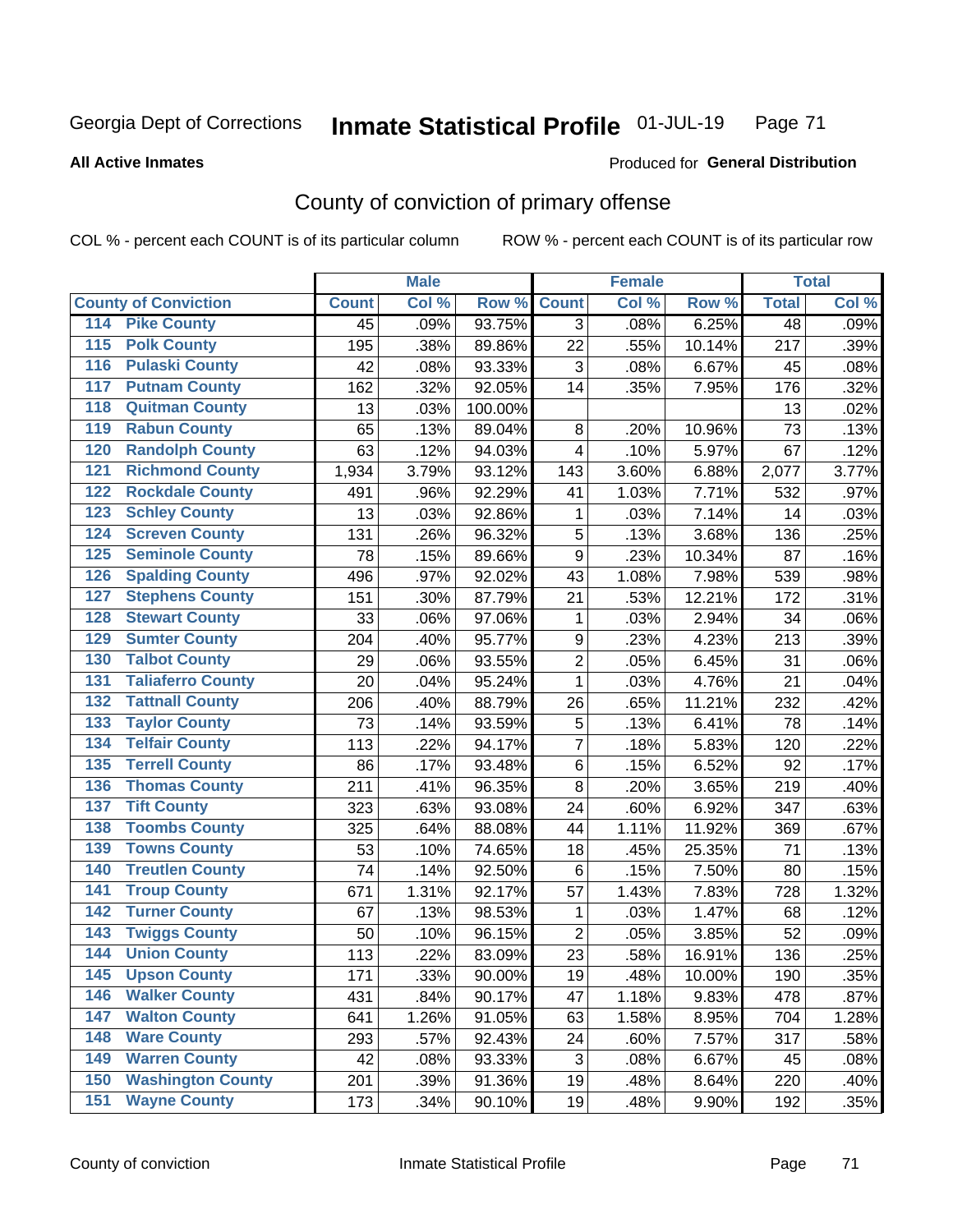#### Inmate Statistical Profile 01-JUL-19 Page 72

**All Active Inmates** 

### **Produced for General Distribution**

## County of conviction of primary offense

COL % - percent each COUNT is of its particular column

|                                |                 | <b>Male</b> |             |       | <b>Female</b> |          |              | <b>Total</b> |
|--------------------------------|-----------------|-------------|-------------|-------|---------------|----------|--------------|--------------|
| <b>County of Conviction</b>    | <b>Count</b>    | Col %       | Row % Count |       | Col %         | Row %    | <b>Total</b> | Col %        |
| <b>Webster County</b><br>152   | 5               | .01%        | 71.43%      | 2     | $.05\%$       | 28.57%   |              | .01%         |
| <b>Wheeler County</b><br>153   | 20 <sub>1</sub> | $.04\%$     | $95.24\%$   |       | .03%          | 4.76%    | 21           | .04%         |
| <b>White County</b><br>154     | 99              | .19%        | 85.34%      | 17    | .43%          | 14.66%   | 116          | .21%         |
| <b>Whitfield County</b><br>155 | 803             | 1.57%       | 88.63%      | 103   | 2.59%         | 11.37%   | 906          | 1.65%        |
| <b>Wilcox County</b><br>156    | 53              | .10%        | 94.64%      | 3     | .08%          | 5.36%    | 56           | .10%         |
| <b>Wilkes County</b><br>157    | 67              | .13%        | 94.37%      | 4     | .10%          | 5.63%    | 71           | .13%         |
| <b>Wilkinson County</b><br>158 | 48              | .09%        | 94.12%      | 3     | $.08\%$       | 5.88%    | 51           | .09%         |
| <b>Worth County</b><br>159     | 120             | .23%        | 91.60%      | 11    | .28%          | 8.40%    | 131          | .24%         |
| <b>Total Rported</b>           | 51,070          | 100%        | 92.78%      | 3,977 | 100%          | $7.22\%$ | 55,047       | 100%         |

| <b>Not Reported</b> |               |       |        |
|---------------------|---------------|-------|--------|
| <b>Grand Total</b>  | 51,070<br>E4. | 3,977 | 55,047 |

| Mode (most frequent) | <b>Fulton County</b> | <b>Cobb County</b> | <b>Fulton County</b> |
|----------------------|----------------------|--------------------|----------------------|
|                      |                      |                    |                      |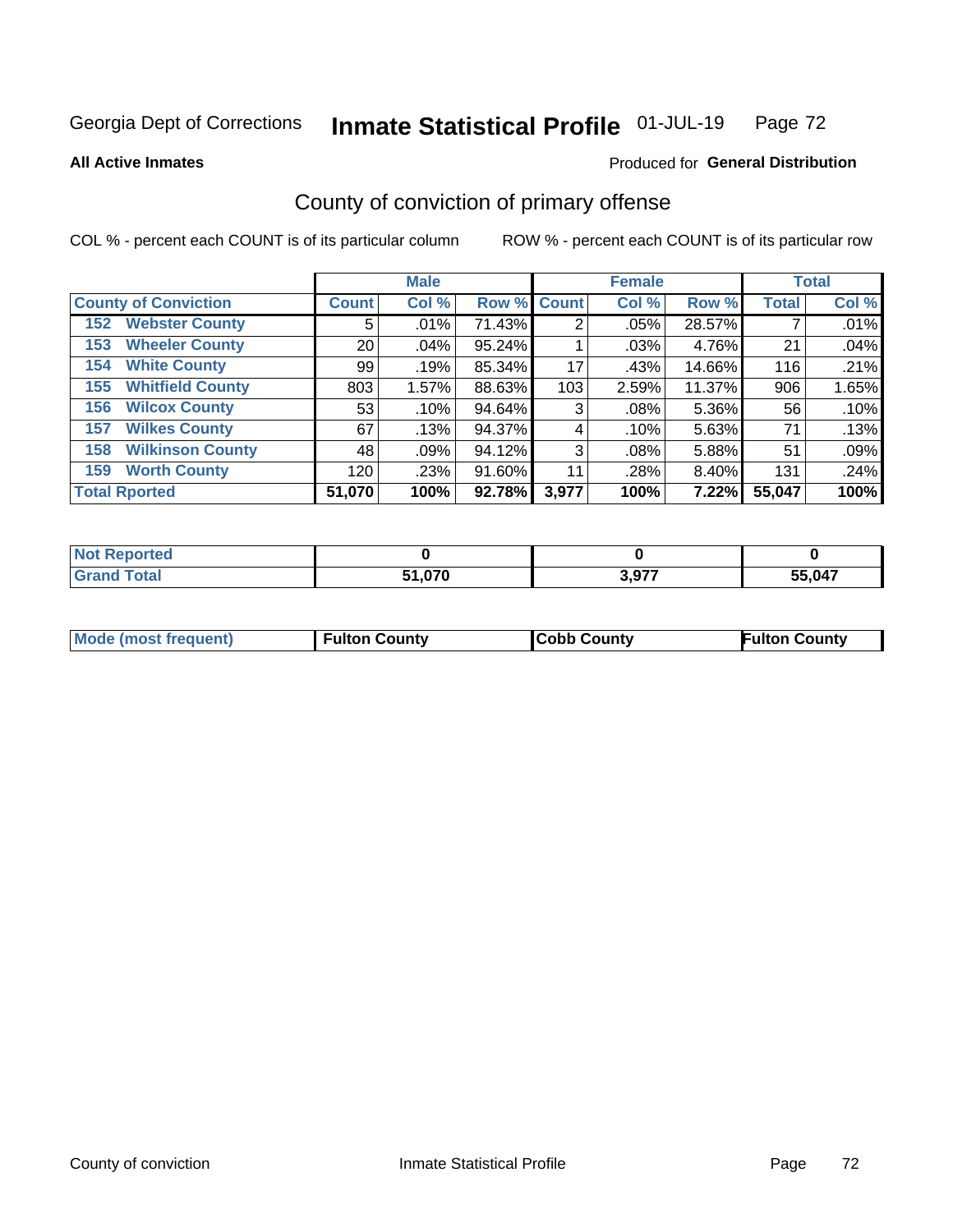## Georgia Dept of Corrections **All Active Inmates**

#### Inmate Statistical Profile 01-JUL-19 Page 73

Produced for General Distribution

# Circuit of conviction of primary offense

|                         |                                 | <b>Male</b>  |       |        | <b>Female</b>   |       |        | <b>Total</b>     |       |
|-------------------------|---------------------------------|--------------|-------|--------|-----------------|-------|--------|------------------|-------|
|                         | <b>Circuit of Conviction</b>    | <b>Count</b> | Col % | Row %  | <b>Count</b>    | Col % | Row %  | <b>Total</b>     | Col % |
| 1                       | <b>Alapaha Circuit</b>          | 353          | .69%  | 93.63% | $\overline{24}$ | .61%  | 6.37%  | $\overline{377}$ | .69%  |
| $\overline{2}$          | <b>Alcovy Circuit</b>           | 1,370        | 2.69% | 91.39% | 129             | 3.25% | 8.61%  | 1,499            | 2.73% |
| $\overline{\mathbf{3}}$ | <b>Atlanta Circuit</b>          | 4,904        | 9.64% | 95.97% | 206             | 5.19% | 4.03%  | 5,110            | 9.32% |
| 4                       | <b>Atlantic Circuit</b>         | 701          | 1.38% | 92.36% | 58              | 1.46% | 7.64%  | 759              | 1.38% |
| 5                       | <b>Augusta Circuit</b>          | 2,599        | 5.11% | 92.99% | 196             | 4.94% | 7.01%  | 2,795            | 5.10% |
| $\overline{6}$          | <b>Blue Ridge Circuit</b>       | 572          | 1.12% | 92.86% | 44              | 1.11% | 7.14%  | 616              | 1.12% |
| 7                       | <b>Brunswick Circuit</b>        | 1,150        | 2.26% | 93.65% | 78              | 1.97% | 6.35%  | 1,228            | 2.24% |
| 8                       | <b>Chattahoochee Circuit</b>    | 1,526        | 3.00% | 94.49% | 89              | 2.24% | 5.51%  | 1,615            | 2.94% |
| 9                       | <b>Cherokee Circuit</b>         | 1,021        | 2.01% | 88.40% | 134             | 3.38% | 11.60% | 1,155            | 2.11% |
| 10                      | <b>Clayton Circuit</b>          | 1,367        | 2.69% | 93.18% | 100             | 2.52% | 6.82%  | 1,467            | 2.68% |
| $\overline{11}$         | <b>Cobb Circuit</b>             | 2,579        | 5.07% | 92.04% | 223             | 5.62% | 7.96%  | 2,802            | 5.11% |
| 12                      | <b>Conasauga Circuit</b>        | 1,014        | 1.99% | 88.87% | 127             | 3.20% | 11.13% | 1,141            | 2.08% |
| 13                      | <b>Cordele Circuit</b>          | 750          | 1.47% | 93.87% | 49              | 1.24% | 6.13%  | 799              | 1.46% |
| 14                      | <b>Coweta Circuit</b>           | 2,250        | 4.42% | 92.21% | 190             | 4.79% | 7.79%  | 2,440            | 4.45% |
| 15                      | <b>Dougherty Circuit</b>        | 821          | 1.61% | 95.13% | 42              | 1.06% | 4.87%  | 863              | 1.57% |
| 16                      | <b>Dublin Circuit</b>           | 454          | .89%  | 92.65% | 36              | .91%  | 7.35%  | 490              | .89%  |
| 17                      | <b>Eastern Circuit</b>          | 1,896        | 3.73% | 94.85% | 103             | 2.60% | 5.15%  | 1,999            | 3.65% |
| 18                      | <b>Flint Circuit</b>            | 691          | 1.36% | 89.97% | 77              | 1.94% | 10.03% | 768              | 1.40% |
| 19                      | <b>Griffin Circuit</b>          | 1,051        | 2.07% | 91.00% | 104             | 2.62% | 9.00%  | 1,155            | 2.11% |
| 20                      | <b>Gwinnett Circuit</b>         | 2,688        | 5.28% | 93.11% | 199             | 5.02% | 6.89%  | 2,887            | 5.26% |
| $\overline{21}$         | <b>Houston Circuit</b>          | 679          | 1.33% | 92.63% | 54              | 1.36% | 7.37%  | 733              | 1.34% |
| $\overline{22}$         | <b>Lookout Mountain Circuit</b> | 1,130        | 2.22% | 89.97% | 126             | 3.18% | 10.03% | 1,256            | 2.29% |
| 23                      | <b>Macon Circuit</b>            | 1,283        | 2.52% | 94.20% | 79              | 1.99% | 5.80%  | 1,362            | 2.48% |
| 24                      | <b>Middle Circuit</b>           | 972          | 1.91% | 90.42% | 103             | 2.60% | 9.58%  | 1,075            | 1.96% |
| $\overline{25}$         | <b>Mountain Circuit</b>         | 333          | .65%  | 88.10% | 45              | 1.13% | 11.90% | 378              | .69%  |
| 26                      | <b>Northeastern Circuit</b>     | 803          | 1.58% | 90.73% | 82              | 2.07% | 9.27%  | 885              | 1.61% |
| $\overline{27}$         | <b>Northern Circuit</b>         | 719          | 1.41% | 91.36% | 68              | 1.71% | 8.64%  | 787              | 1.44% |
| 28                      | <b>Ocmulgee Circuit</b>         | 1,095        | 2.15% | 91.56% | 101             | 2.55% | 8.44%  | 1,196            | 2.18% |
| 29                      | <b>Oconee Circuit</b>           | 430          | .85%  | 93.07% | 32              | .81%  | 6.93%  | 462              | .84%  |
| 30                      | <b>Ogeechee Circuit</b>         | 983          | 1.93% | 92.47% | 80              | 2.02% | 7.53%  | 1,063            | 1.94% |
| $\overline{31}$         | <b>Pataula Circuit</b>          | 385          | .76%  | 93.22% | 28              | .71%  | 6.78%  | 413              | .75%  |
| 32                      | <b>Piedmont Circuit</b>         | 717          | 1.41% | 92.88% | 55              | 1.39% | 7.12%  | 772              | 1.41% |
| 33                      | <b>Rome Circuit</b>             | 865          | 1.70% | 90.29% | 93              | 2.34% | 9.71%  | 958              | 1.75% |
| 34                      | <b>South Georgia Circuit</b>    | 586          | 1.15% | 94.21% | 36              | .91%  | 5.79%  | 622              | 1.13% |
| 35                      | <b>Southern Circuit</b>         | 949          | 1.87% | 95.86% | 41              | 1.03% | 4.14%  | 990              | 1.81% |
| 36                      | <b>Southwestern Circuit</b>     | 376          | .74%  | 92.84% | 29              | .73%  | 7.16%  | 405              | .74%  |
| 37                      | <b>Stone Mountain Circuit</b>   | 3,001        | 5.90% | 95.21% | 151             | 3.81% | 4.79%  | 3,152            | 5.75% |
| 38                      | <b>Tallapoosa Circuit</b>       | 297          | .58%  | 89.19% | 36              | .91%  | 10.81% | 333              | .61%  |
| 39                      | <b>Tifton Circuit</b>           | 578          | 1.14% | 93.53% | 40              | 1.01% | 6.47%  | 618              | 1.13% |
| 40                      | <b>Toombs Circuit</b>           | 371          | .73%  | 94.88% | 20              | .50%  | 5.12%  | 391              | .71%  |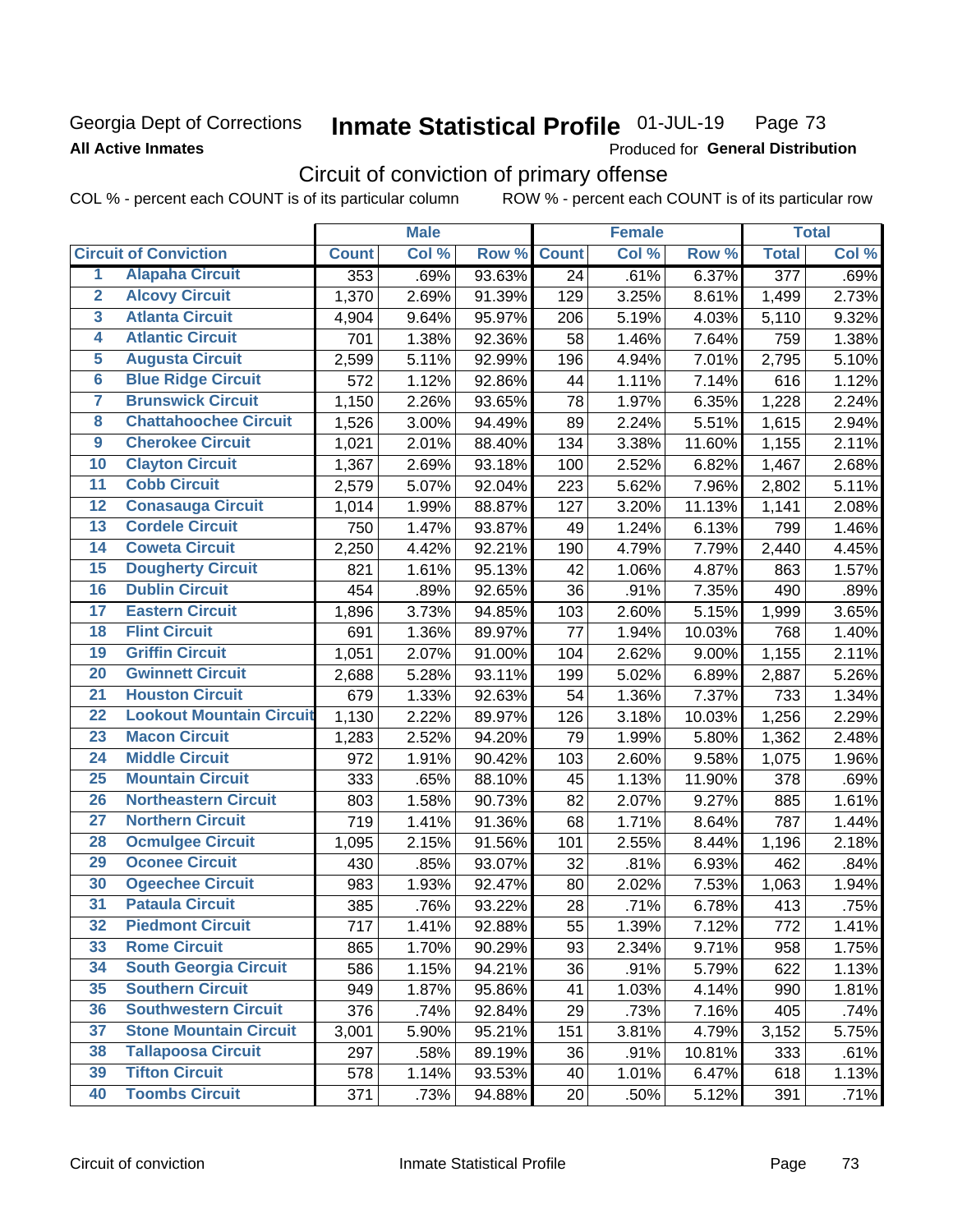## Georgia Dept of Corrections **All Active Inmates**

#### Inmate Statistical Profile 01-JUL-19 Page 74

Produced for General Distribution

## Circuit of conviction of primary offense

|                                        | <b>Male</b>  |        |        |              | <b>Female</b> |        | <b>Total</b> |        |
|----------------------------------------|--------------|--------|--------|--------------|---------------|--------|--------------|--------|
| <b>Circuit of Conviction</b>           | <b>Count</b> | Col %  | Row %  | <b>Count</b> | Col %         | Row %  | <b>Total</b> | Col %  |
| <b>Waycross Circuit</b><br>41          | 842          | 1.66%  | 91.62% | 77           | 1.94%         | 8.38%  | 919          | 1.68%  |
| <b>Western Circuit</b><br>42           | 617          | 1.21%  | 93.48% | 43           | 1.08%         | 6.52%  | 660          | 1.20%  |
| <b>Rockdale Circuit</b><br>43          | 491          | .97%   | 92.29% | 41           | 1.03%         | 7.71%  | 532          | .97%   |
| <b>Douglas Circuit</b><br>44           | 1,036        | 2.04%  | 90.40% | 110          | 2.77%         | 9.60%  | 1,146        | 2.09%  |
| <b>Appalachian Circuit</b><br>45       | 316          | .62%   | 88.02% | 43           | 1.08%         | 11.98% | 359          | .65%   |
| <b>Enotah Circuit</b><br>46            | 351          | .69%   | 84.38% | 65           | 1.64%         | 15.63% | 416          | .76%   |
| <b>Bell-Forsyth J.C.</b><br>47         | 358          | .70%   | 91.33% | 34           | .86%          | 8.67%  | 392          | .71%   |
| <b>Towaliga Judicial Circuit</b><br>48 | 323          | .63%   | 92.82% | 25           | .63%          | 7.18%  | 348          | .63%   |
| <b>Paulding Circuit</b><br>49          | 232          | .46%   | 91.70% | 21           | .53%          | 8.30%  | 253          | .46%   |
| <b>Total Rported</b>                   | 50,875       | 100%   | 92.77% | 3,966        | 100%          | 7.23%  | 54,841       | 100%   |
| <b>Not Reported</b>                    |              | 195    |        |              | 11            |        |              | 206    |
| <b>Grand Total</b>                     |              | 51 070 |        |              | 3077          |        |              | 55 017 |

| ا שוטו וטנ <b>מו</b> | ט וט, וכ | J.J I I | 33.U47  |
|----------------------|----------|---------|---------|
|                      |          |         |         |
| Mode (most frequent) | Atlanta  | Cobb    | Atlanta |
|                      |          |         |         |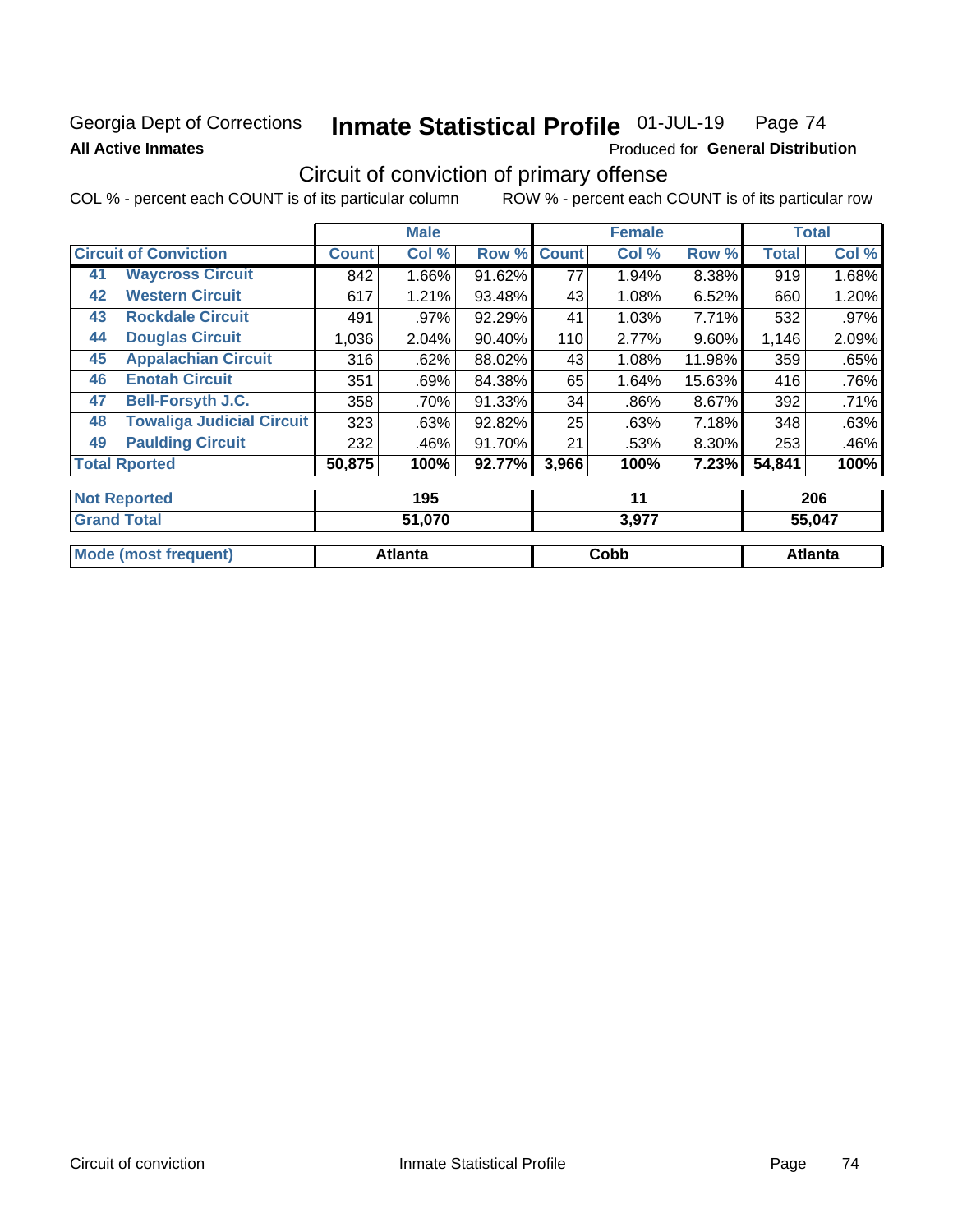### **All Active Inmates**

### Produced for **General Distribution**

## Years served (jail + prison) in this incarceration

|                       |              | <b>Male</b> |        | <b>Female</b>    |        | <b>Total</b>     |              |        |
|-----------------------|--------------|-------------|--------|------------------|--------|------------------|--------------|--------|
| <b>Years Served</b>   | <b>Count</b> | Col %       | Row %  | <b>Count</b>     | Col %  | Row <sub>%</sub> | <b>Total</b> | Col%   |
| Less than one year    | 9,877        | 19.35%      | 90.14% | 1,081            | 27.18% | 9.86%            | 10,958       | 19.91% |
| 1 to 1.99 years       | 7,707        | 15.10%      | 91.13% | 750              | 18.86% | 8.87%            | 8,457        | 15.37% |
| 2 to 2.99 years       | 5,280        | 10.34%      | 91.99% | 460              | 11.57% | 8.01%            | 5,740        | 10.43% |
| 3 to 3.99 years       | 4,157        | 8.14%       | 92.52% | 336              | 8.45%  | 7.48%            | 4,493        | 8.16%  |
| 4 to 4.99 years       | 3,316        | 6.49%       | 92.21% | 280              | 7.04%  | 7.79%            | 3,596        | 6.53%  |
| 5 to 5.99 years       | 2,639        | 5.17%       | 93.38% | 187              | 4.70%  | 6.62%            | 2,826        | 5.14%  |
| 6 to 6.99 years       | 2,261        | 4.43%       | 92.82% | 175              | 4.40%  | 7.18%            | 2,436        | 4.43%  |
| 7 to 7.99 years       | 2,024        | 3.96%       | 94.45% | 119              | 2.99%  | 5.55%            | 2,143        | 3.89%  |
| 8 to 8.99 years       | 1,824        | 3.57%       | 94.61% | 104              | 2.62%  | 5.39%            | 1,928        | 3.50%  |
| 9 to 9.99 years       | 1,318        | 2.58%       | 94.62% | 75               | 1.89%  | 5.38%            | 1,393        | 2.53%  |
| 10 to 10.99 years     | 1,083        | 2.12%       | 95.00% | 57               | 1.43%  | 5.00%            | 1,140        | 2.07%  |
| 11 to 11.99 years     | 1,091        | 2.14%       | 96.12% | 44               | 1.11%  | 3.88%            | 1,135        | 2.06%  |
| 12 to 12.99 years     | 925          | 1.81%       | 95.85% | 40               | 1.01%  | 4.15%            | 965          | 1.75%  |
| 13 to 13.99 years     | 748          | 1.47%       | 95.90% | 32               | 0.80%  | 4.10%            | 780          | 1.42%  |
| 14 to 14.99 years     | 627          | 1.23%       | 95.29% | 31               | 0.78%  | 4.71%            | 658          | 1.20%  |
| 15 to 15.99 years     | 515          | 1.01%       | 95.02% | 27               | 0.68%  | 4.98%            | 542          | 0.98%  |
| 16 to 16.99 years     | 539          | 1.06%       | 95.23% | 27               | 0.68%  | 4.77%            | 566          | 1.03%  |
| 17 to 17.99 years     | 454          | 0.89%       | 96.19% | 18               | 0.45%  | 3.81%            | 472          | 0.86%  |
| 18 to 18.99 years     | 463          | 0.91%       | 97.06% | 14               | 0.35%  | 2.94%            | 477          | 0.87%  |
| 19 to 19.99 years     | 424          | 0.83%       | 94.64% | 24               | 0.60%  | 5.36%            | 448          | 0.81%  |
| 20 to 20.99 years     | 337          | 0.66%       | 95.20% | 17               | 0.43%  | 4.80%            | 354          | 0.64%  |
| 21 to 21.99 years     | 383          | 0.75%       | 96.72% | 13               | 0.33%  | 3.28%            | 396          | 0.72%  |
| 22 to 22.99 years     | 370          | 0.72%       | 97.63% | $\boldsymbol{9}$ | 0.23%  | 2.37%            | 379          | 0.69%  |
| 23 to 23.99 years     | 337          | 0.66%       | 96.84% | 11               | 0.28%  | 3.16%            | 348          | 0.63%  |
| 24 to 24.99 years     | 315          | 0.62%       | 97.52% | 8                | 0.20%  | 2.48%            | 323          | 0.59%  |
| 25 to 25.99 years     | 280          | 0.55%       | 96.55% | 10               | 0.25%  | 3.45%            | 290          | 0.53%  |
| 26 to 26.99 years     | 206          | 0.40%       | 98.56% | 3                | 0.08%  | 1.44%            | 209          | 0.38%  |
| 27 to 27.99 years     | 194          | 0.38%       | 95.57% | 9                | 0.23%  | 4.43%            | 203          | 0.37%  |
| 28 to 28.99 years     | 170          | 0.33%       | 98.27% | 3                | 0.08%  | 1.73%            | 173          | 0.31%  |
| 29 to 29.99 years     | 131          | 0.26%       | 97.76% | 3                | 0.08%  | 2.24%            | 134          | 0.24%  |
| Thirty + years        | 1,061        | 2.08%       | 99.07% | 10               | 0.25%  | 0.93%            | 1,071        | 1.95%  |
| <b>Total Reported</b> | 51,056       | 100%        | 92.77% | 3,977            | 100%   | 7.23%            | 55,033       | 100%   |

| <b>Not Reported</b>      |                    |                    |                       |  |  |
|--------------------------|--------------------|--------------------|-----------------------|--|--|
| <b>Grand Total</b>       | 51,070             | 3,977              | 55,047                |  |  |
|                          |                    |                    |                       |  |  |
| <b>Mean</b><br>(average) | 6.74               | 4.19               | 6.56                  |  |  |
| <b>Median (middle)</b>   | 3.62               | 2.3                | 3.47                  |  |  |
| Mode (most frequent)     | Less than one year | Less than one year | Less than one<br>vear |  |  |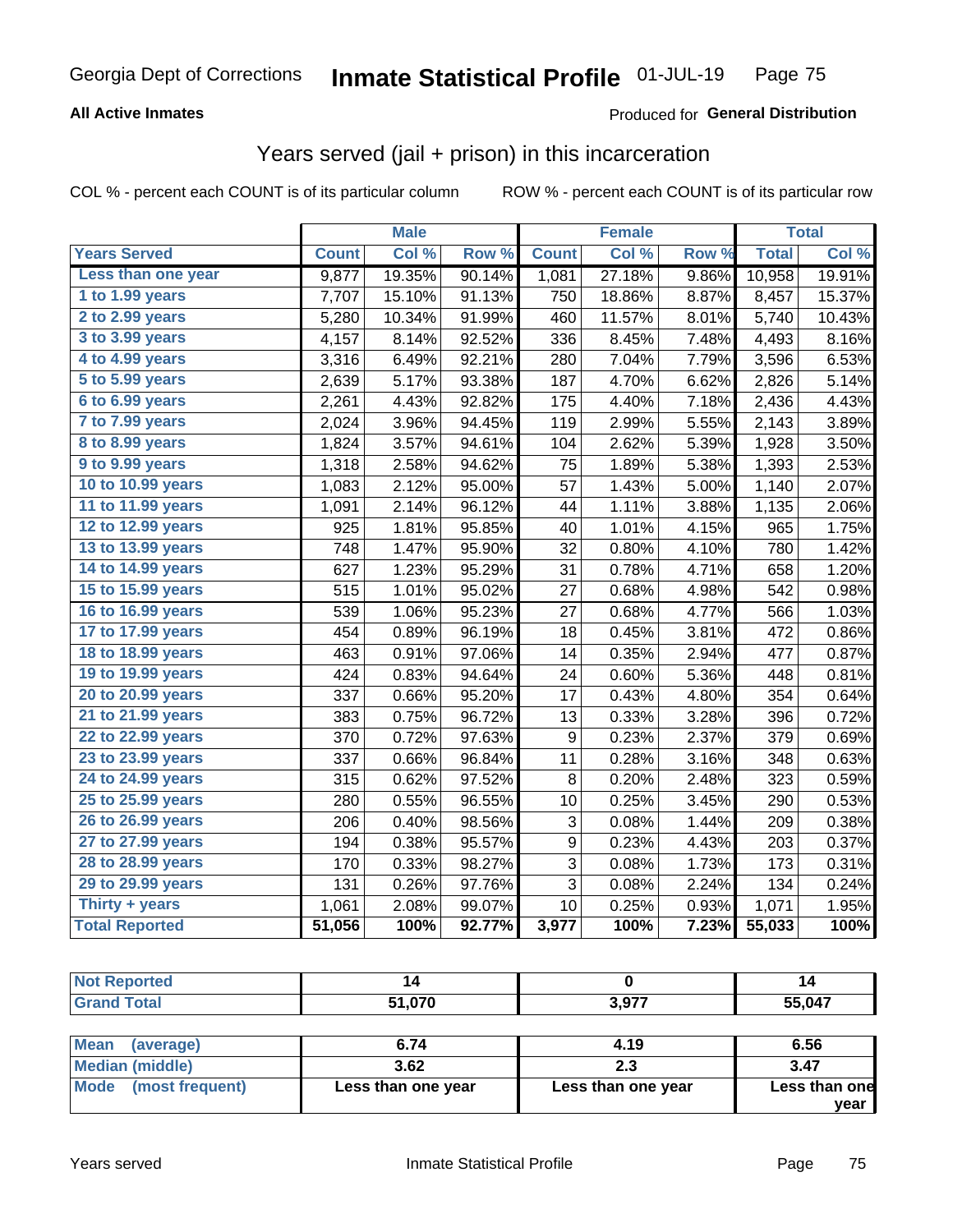### **All Active Inmates**

Produced for **General Distribution**

## Results of most recent HIV tests

|                         | <b>Male</b>  |           |           | <b>Female</b> |           |          | <b>Total</b> |        |
|-------------------------|--------------|-----------|-----------|---------------|-----------|----------|--------------|--------|
| <b>HIV Test Results</b> | <b>Count</b> | Col %     | Row %I    | <b>Count</b>  | Col %     | Row %    | Total        | Col %  |
| <b>Positive</b>         | 658          | 1.45%     | $92.29\%$ | 55            | 1.45%     | $7.71\%$ | 713          | 1.45%  |
| <b>Negative</b>         | 44,655       | $98.54\%$ | 92.26%    | 3,744         | $98.55\%$ | 7.74%    | 48,399       | 98.54% |
| <b>Indeterminate</b>    | ີ            | 0.01%     | 100.00%   |               |           |          |              | 0.01%  |
| <b>Total Reported</b>   | 45,316       | 100%      | $92.27\%$ | 3,799         | 100%      | 7.73%    | 49,115       | 100%   |

| <b>Not Reported</b> | 5,754  | 170             | 5,932  |
|---------------------|--------|-----------------|--------|
| Total               | 51,070 | 577 ہ<br>J,JI . | 55,047 |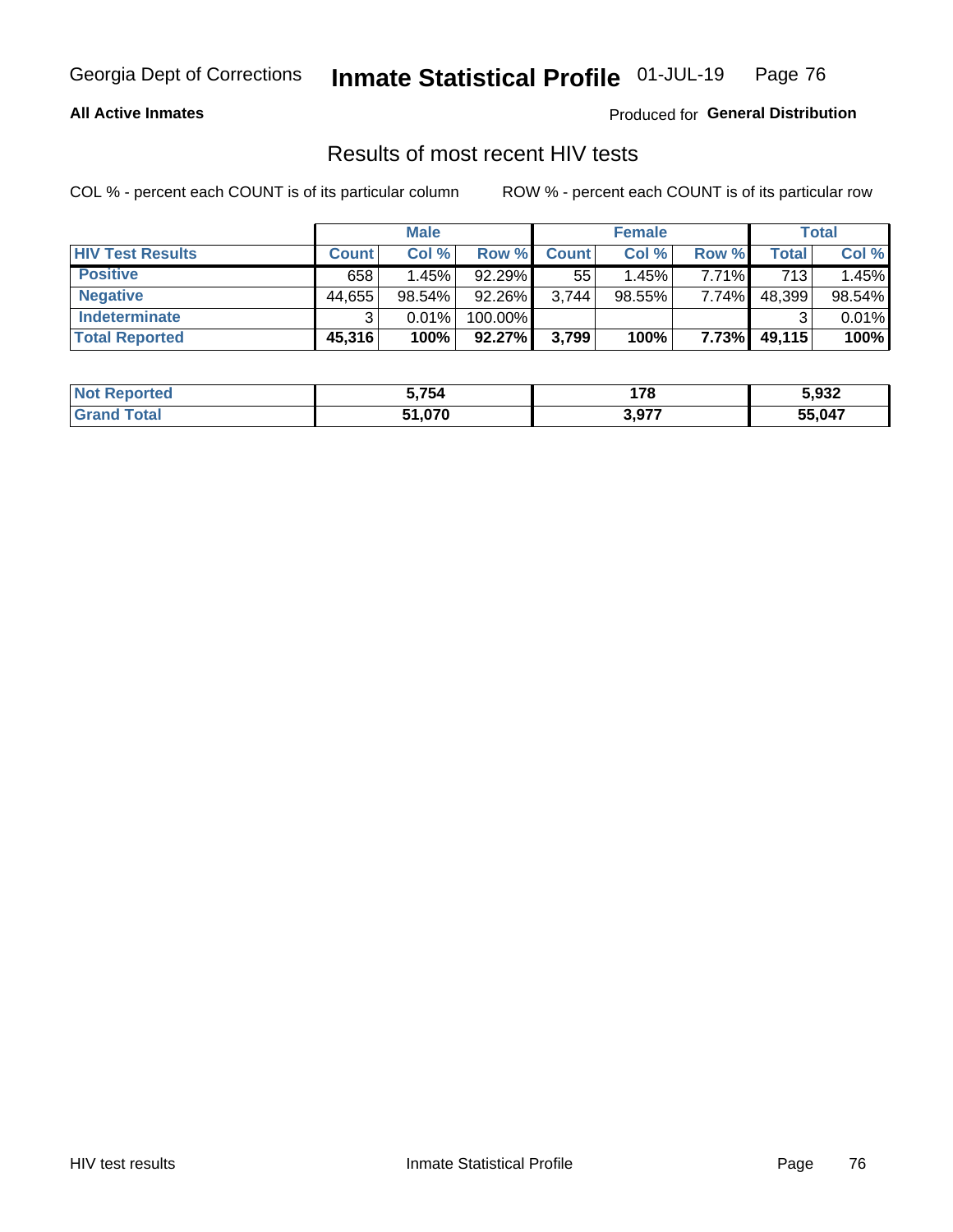### **All Active Inmates**

### Produced for **General Distribution**

### Results of most recent tuberculosis test

|                                  | <b>Male</b>  |        |           | <b>Female</b> |           | Total    |        |        |
|----------------------------------|--------------|--------|-----------|---------------|-----------|----------|--------|--------|
| <b>Tuberculosis Test Results</b> | <b>Count</b> | Col %  | Row %     | <b>Count</b>  | Col %     | Row %    | Total  | Col %  |
| <b>Positive on current test</b>  | 6.178        | 13.22% | 97.94%    | 130           | 3.37%     | 2.06%    | 6,308  | 12.47% |
| <b>Positive on previous test</b> |              | 0.01%  | 100.00%   |               |           |          |        | 0.01%  |
| <b>Negative</b>                  | 40.536       | 86.77% | $91.59\%$ | 3.723         | $96.63\%$ | $8.41\%$ | 44.259 | 87.52% |
| <b>Total Reported</b>            | 46,716       | 100%   | $92.38\%$ | 3,853         | 100%      | $7.62\%$ | 50,569 | 100%   |

| <b>Not Reported</b> | 4,354  | 124   | $1 - \alpha$<br>7. TI V |
|---------------------|--------|-------|-------------------------|
| <b>Total</b>        | 51,070 | 3,977 | 55,047                  |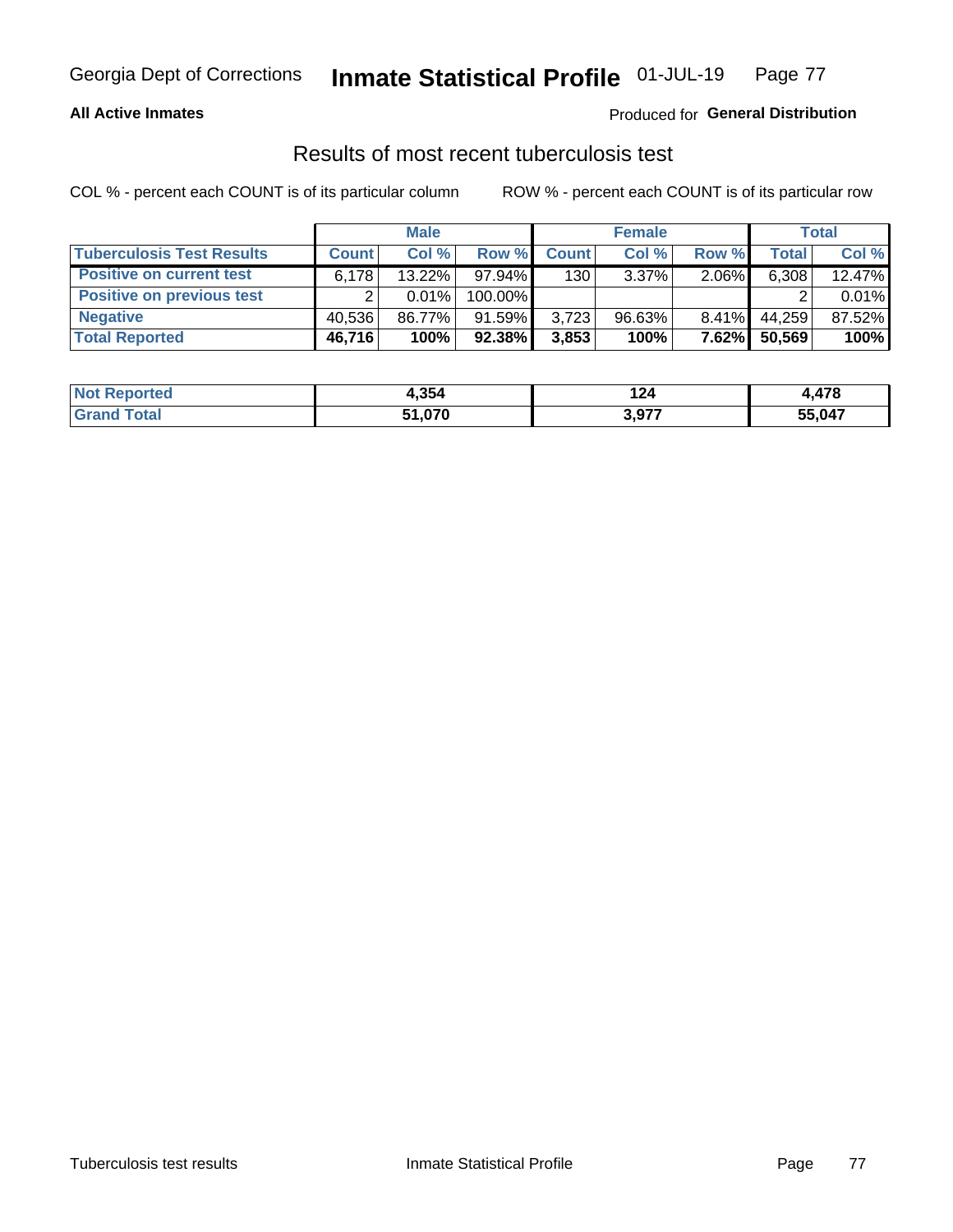### **All Active Inmates**

Produced for **General Distribution**

### Results of most recent syphilis test

|                                 | <b>Male</b>  |           | <b>Female</b> |              |           | Total    |        |        |
|---------------------------------|--------------|-----------|---------------|--------------|-----------|----------|--------|--------|
| <b>Syphilis Test Results</b>    | <b>Count</b> | Col%      | Row %         | <b>Count</b> | Col %     | Row %    | Total  | Col %  |
| <b>Positive on current test</b> | 155          | 1.35%     | $95.09\%$     |              | 1.95%     | $4.91\%$ | 163    | 1.37%  |
| <b>Negative</b>                 | 11.327       | $98.65\%$ | 96.56%        | 403          | $98.05\%$ | $3.44\%$ | 11.730 | 98.63% |
| <b>Total Reported</b>           | 11,482       | 100%      | $96.54\%$     | 411          | 100%      | $3.46\%$ | 11,893 | 100%   |

| <b>Not Reported</b> | 39,588 | 3,566 | 43,154 |
|---------------------|--------|-------|--------|
| <b>Grand Total</b>  | 51,070 | 3,977 | 55,047 |